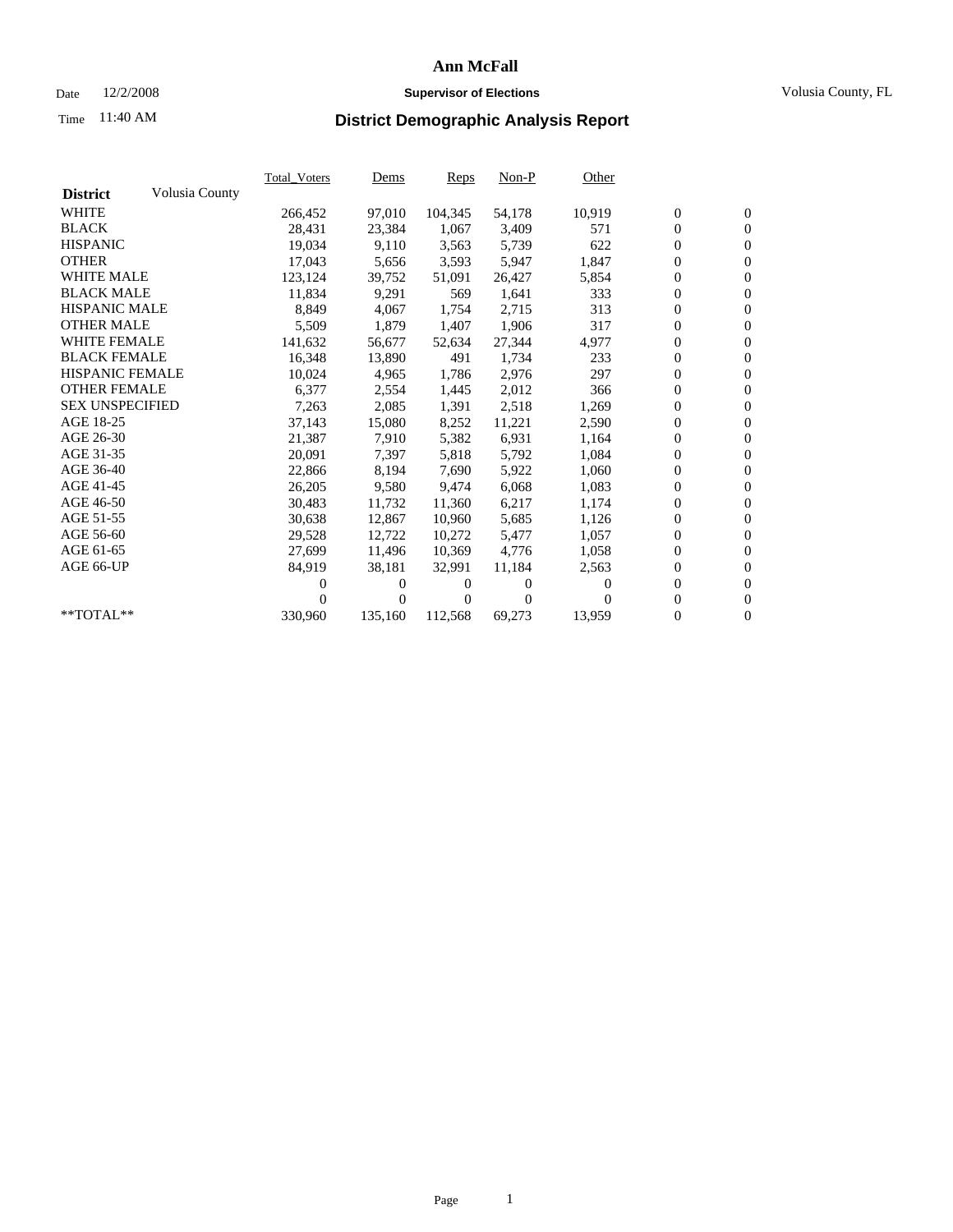### Date  $12/2/2008$  **Supervisor of Elections** Volusia County, FL

|                        | <b>Total Voters</b>       | Dems           | Reps   | $Non-P$        | Other    |                  |                  |  |
|------------------------|---------------------------|----------------|--------|----------------|----------|------------------|------------------|--|
| <b>District</b>        | County Council District 1 |                |        |                |          |                  |                  |  |
| <b>WHITE</b>           | 51,062                    | 18,534         | 20,826 | 9,380          | 2,322    | $\boldsymbol{0}$ | $\boldsymbol{0}$ |  |
| <b>BLACK</b>           | 4,449                     | 3,668          | 175    | 523            | 83       | $\overline{0}$   | $\mathbf{0}$     |  |
| <b>HISPANIC</b>        | 2,929                     | 1,315          | 540    | 947            | 127      | $\overline{0}$   | $\mathbf{0}$     |  |
| <b>OTHER</b>           | 2,993                     | 974            | 723    | 996            | 300      | 0                | $\mathbf{0}$     |  |
| <b>WHITE MALE</b>      | 23,405                    | 7,523          | 10,092 | 4,535          | 1,255    | $\boldsymbol{0}$ | $\mathbf{0}$     |  |
| <b>BLACK MALE</b>      | 1,831                     | 1,448          | 83     | 245            | 55       | $\boldsymbol{0}$ | $\mathbf{0}$     |  |
| <b>HISPANIC MALE</b>   | 1,315                     | 593            | 255    | 403            | 64       | 0                | $\mathbf{0}$     |  |
| <b>OTHER MALE</b>      | 947                       | 318            | 278    | 287            | 64       | $\boldsymbol{0}$ | $\mathbf{0}$     |  |
| <b>WHITE FEMALE</b>    | 27,387                    | 10,919         | 10,634 | 4,778          | 1,056    | 0                | $\mathbf{0}$     |  |
| <b>BLACK FEMALE</b>    | 2,579                     | 2,191          | 90     | 271            | 27       | 0                | $\Omega$         |  |
| <b>HISPANIC FEMALE</b> | 1,592                     | 713            | 283    | 536            | 60       | $\boldsymbol{0}$ | $\mathbf{0}$     |  |
| <b>OTHER FEMALE</b>    | 1,131                     | 447            | 278    | 339            | 67       | $\overline{0}$   | $\mathbf{0}$     |  |
| <b>SEX UNSPECIFIED</b> | 1,246                     | 339            | 271    | 452            | 184      | 0                | $\mathbf{0}$     |  |
| AGE 18-25              | 6,652                     | 2,273          | 1,800  | 2,088          | 491      | $\overline{0}$   | $\mathbf{0}$     |  |
| AGE 26-30              | 4,139                     | 1,432          | 1,161  | 1,281          | 265      | $\boldsymbol{0}$ | $\mathbf{0}$     |  |
| AGE 31-35              | 3,906                     | 1,337          | 1,266  | 1,059          | 244      | 0                | $\mathbf{0}$     |  |
| AGE 36-40              | 4,515                     | 1,561          | 1,623  | 1,113          | 218      | $\boldsymbol{0}$ | $\mathbf{0}$     |  |
| AGE 41-45              | 5,081                     | 1,703          | 2,064  | 1,105          | 209      | $\boldsymbol{0}$ | $\mathbf{0}$     |  |
| AGE 46-50              | 5,779                     | 2,185          | 2,258  | 1,077          | 259      | 0                | $\Omega$         |  |
| AGE 51-55              | 5,719                     | 2,398          | 2,161  | 929            | 231      | $\boldsymbol{0}$ | $\mathbf{0}$     |  |
| AGE 56-60              | 5,495                     | 2,418          | 2.014  | 829            | 234      | 0                | $\mathbf{0}$     |  |
| AGE 61-65              | 4,984                     | 2,190          | 1,877  | 719            | 198      | 0                | $\mathbf{0}$     |  |
| AGE 66-UP              | 15,163                    | 6,994          | 6.040  | 1,646          | 483      | $\overline{0}$   | $\mathbf{0}$     |  |
|                        | 0                         | 0              | 0      | $\overline{0}$ | $\Omega$ | $\boldsymbol{0}$ | $\mathbf{0}$     |  |
|                        | 0                         | $\overline{0}$ | 0      | $\Omega$       | $\Omega$ | 0                | $\mathbf{0}$     |  |
| $*$ TOTAL $**$         | 61,433                    | 24,491         | 22,264 | 11,846         | 2,832    | 0                | $\boldsymbol{0}$ |  |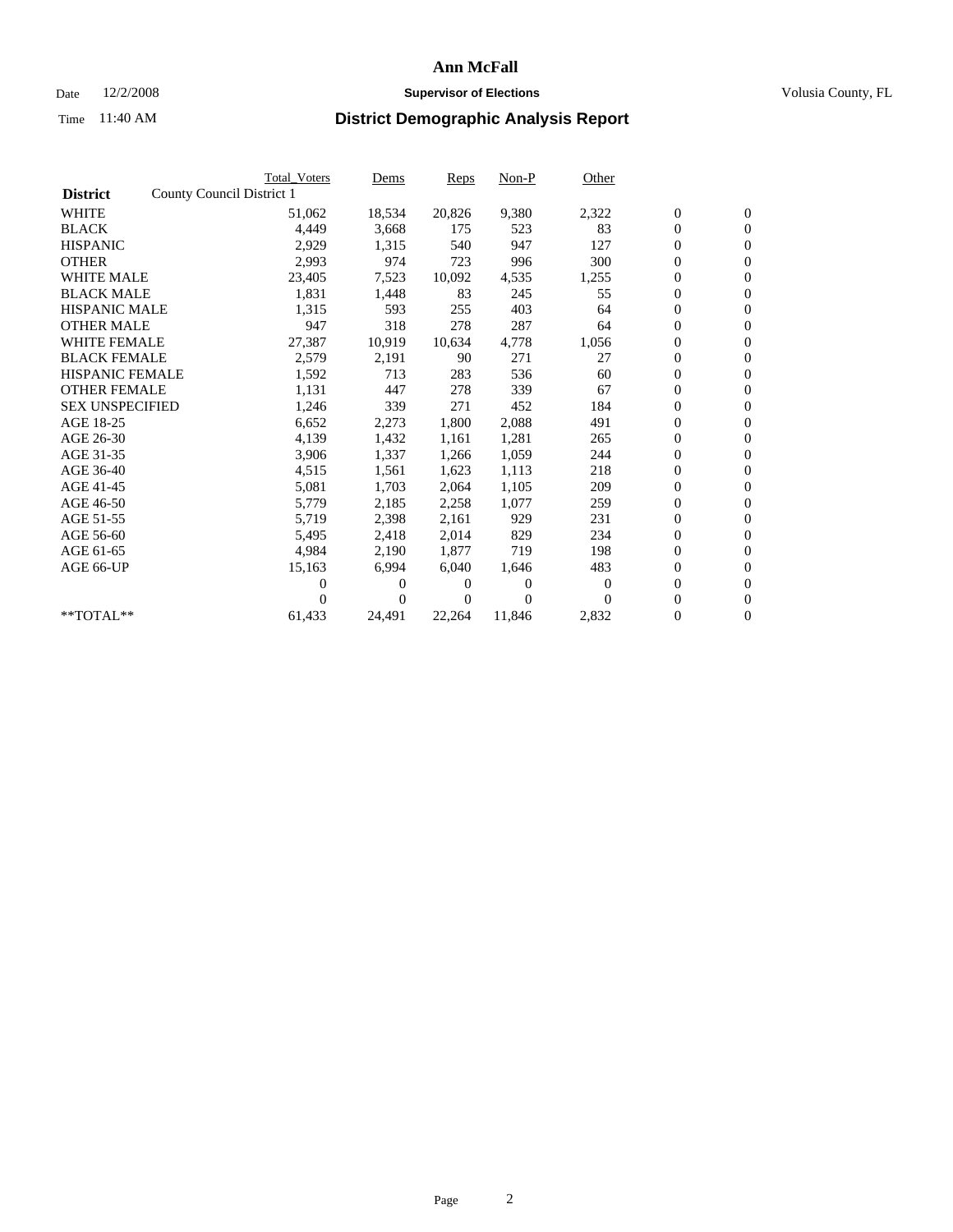## Date  $12/2/2008$  **Supervisor of Elections** Volusia County, FL

|                        |                           | <b>Total Voters</b> | Dems         | Reps   | $Non-P$  | Other    |                  |                  |  |
|------------------------|---------------------------|---------------------|--------------|--------|----------|----------|------------------|------------------|--|
| <b>District</b>        | County Council District 2 |                     |              |        |          |          |                  |                  |  |
| <b>WHITE</b>           |                           | 43,669              | 17,021       | 15,580 | 9,301    | 1,767    | $\boldsymbol{0}$ | $\boldsymbol{0}$ |  |
| <b>BLACK</b>           |                           | 11,360              | 9,584        | 329    | 1,261    | 186      | $\overline{0}$   | $\mathbf{0}$     |  |
| <b>HISPANIC</b>        |                           | 1,257               | 558          | 238    | 412      | 49       | $\overline{0}$   | $\mathbf{0}$     |  |
| <b>OTHER</b>           |                           | 3,478               | 1,383        | 576    | 1,161    | 358      | 0                | $\mathbf{0}$     |  |
| <b>WHITE MALE</b>      |                           | 20,438              | 7,071        | 7,764  | 4,602    | 1,001    | $\boldsymbol{0}$ | $\mathbf{0}$     |  |
| <b>BLACK MALE</b>      |                           | 4,597               | 3,757        | 175    | 577      | 88       | $\boldsymbol{0}$ | $\mathbf{0}$     |  |
| <b>HISPANIC MALE</b>   |                           | 605                 | 255          | 113    | 214      | 23       | 0                | $\mathbf{0}$     |  |
| <b>OTHER MALE</b>      |                           | 1,135               | 465          | 234    | 380      | 56       | $\boldsymbol{0}$ | $\mathbf{0}$     |  |
| <b>WHITE FEMALE</b>    |                           | 22,920              | 9,833        | 7,711  | 4,634    | 742      | 0                | $\mathbf{0}$     |  |
| <b>BLACK FEMALE</b>    |                           | 6,657               | 5,741        | 151    | 668      | 97       | 0                | $\mathbf{0}$     |  |
| <b>HISPANIC FEMALE</b> |                           | 639                 | 298          | 122    | 195      | 24       | $\boldsymbol{0}$ | $\mathbf{0}$     |  |
| <b>OTHER FEMALE</b>    |                           | 1,265               | 589          | 219    | 392      | 65       | $\boldsymbol{0}$ | $\mathbf{0}$     |  |
| <b>SEX UNSPECIFIED</b> |                           | 1,508               | 537          | 234    | 473      | 264      | 0                | $\mathbf{0}$     |  |
| AGE 18-25              |                           | 8,657               | 4,871        | 1,252  | 2,079    | 455      | $\overline{0}$   | $\mathbf{0}$     |  |
| AGE 26-30              |                           | 4,071               | 1,780        | 805    | 1,304    | 182      | 0                | $\mathbf{0}$     |  |
| AGE 31-35              |                           | 3,243               | 1,403        | 759    | 941      | 140      | 0                | $\mathbf{0}$     |  |
| AGE 36-40              |                           | 3,570               | 1,581        | 951    | 885      | 153      | $\overline{0}$   | $\mathbf{0}$     |  |
| AGE 41-45              |                           | 4,116               | 1,806        | 1,226  | 914      | 170      | $\boldsymbol{0}$ | $\mathbf{0}$     |  |
| AGE 46-50              |                           | 4,911               | 2,269        | 1,484  | 971      | 187      | 0                | $\Omega$         |  |
| AGE 51-55              |                           | 5,036               | 2,412        | 1,498  | 948      | 178      | $\boldsymbol{0}$ | $\boldsymbol{0}$ |  |
| AGE 56-60              |                           | 5.071               | 2,361        | 1,530  | 998      | 182      | 0                | $\mathbf{0}$     |  |
| AGE 61-65              |                           | 4,933               | 2,190        | 1,624  | 912      | 207      | 0                | $\mathbf{0}$     |  |
| AGE 66-UP              |                           | 16,156              | 7,873        | 5,594  | 2,183    | 506      | $\overline{0}$   | $\mathbf{0}$     |  |
|                        |                           | 0                   | 0            | 0      | $\theta$ | $\Omega$ | 0                | $\mathbf{0}$     |  |
|                        |                           | 0                   | $\mathbf{0}$ | 0      | $\Omega$ | $\Omega$ | 0                | $\boldsymbol{0}$ |  |
| $*$ TOTAL $**$         |                           | 59,764              | 28,546       | 16,723 | 12,135   | 2,360    | $\overline{0}$   | $\boldsymbol{0}$ |  |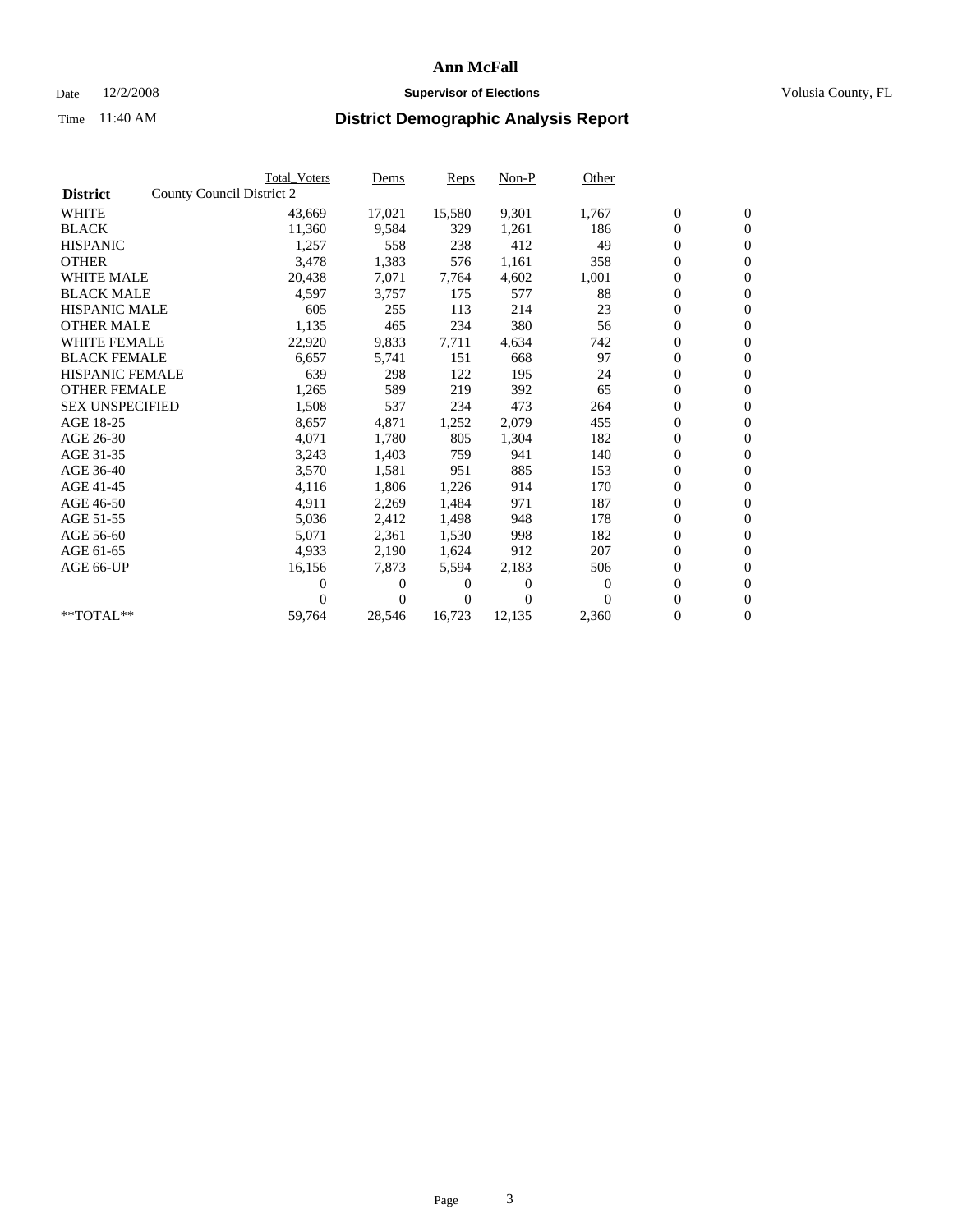### Date  $12/2/2008$  **Supervisor of Elections** Volusia County, FL

|                        |                           | <b>Total Voters</b> | Dems           | Reps   | $Non-P$  | Other    |                  |                  |  |
|------------------------|---------------------------|---------------------|----------------|--------|----------|----------|------------------|------------------|--|
| <b>District</b>        | County Council District 3 |                     |                |        |          |          |                  |                  |  |
| <b>WHITE</b>           |                           | 66,178              | 24,271         | 25,358 | 14,190   | 2,359    | $\boldsymbol{0}$ | $\boldsymbol{0}$ |  |
| <b>BLACK</b>           |                           | 1,951               | 1,604          | 84     | 233      | 30       | $\overline{0}$   | $\mathbf{0}$     |  |
| <b>HISPANIC</b>        |                           | 933                 | 371            | 235    | 290      | 37       | $\overline{0}$   | $\mathbf{0}$     |  |
| <b>OTHER</b>           |                           | 2,836               | 787            | 623    | 1,048    | 378      | 0                | $\mathbf{0}$     |  |
| <b>WHITE MALE</b>      |                           | 30,533              | 9,988          | 12,395 | 6,916    | 1,234    | $\boldsymbol{0}$ | $\mathbf{0}$     |  |
| <b>BLACK MALE</b>      |                           | 892                 | 691            | 44     | 136      | 21       | $\boldsymbol{0}$ | $\mathbf{0}$     |  |
| <b>HISPANIC MALE</b>   |                           | 413                 | 150            | 101    | 144      | 18       | 0                | $\mathbf{0}$     |  |
| <b>OTHER MALE</b>      |                           | 900                 | 260            | 243    | 342      | 55       | $\boldsymbol{0}$ | $\mathbf{0}$     |  |
| <b>WHITE FEMALE</b>    |                           | 35,179              | 14,124         | 12,793 | 7,154    | 1,108    | 0                | $\overline{0}$   |  |
| <b>BLACK FEMALE</b>    |                           | 1,041               | 899            | 38     | 96       | 8        | 0                | $\Omega$         |  |
| <b>HISPANIC FEMALE</b> |                           | 510                 | 217            | 132    | 142      | 19       | $\boldsymbol{0}$ | $\mathbf{0}$     |  |
| <b>OTHER FEMALE</b>    |                           | 1,044               | 371            | 265    | 343      | 65       | 0                | $\mathbf{0}$     |  |
| <b>SEX UNSPECIFIED</b> |                           | 1,386               | 333            | 289    | 488      | 276      | 0                | $\mathbf{0}$     |  |
| AGE 18-25              |                           | 6,320               | 2,097          | 1,554  | 2,167    | 502      | $\overline{0}$   | $\mathbf{0}$     |  |
| AGE 26-30              |                           | 3,852               | 1,276          | 1,054  | 1,323    | 199      | 0                | $\mathbf{0}$     |  |
| AGE 31-35              |                           | 3,698               | 1,218          | 1,130  | 1,151    | 199      | 0                | $\mathbf{0}$     |  |
| AGE 36-40              |                           | 4,528               | 1,436          | 1,592  | 1,316    | 184      | $\overline{0}$   | $\mathbf{0}$     |  |
| AGE 41-45              |                           | 5,214               | 1,754          | 1,970  | 1,290    | 200      | 0                | $\mathbf{0}$     |  |
| AGE 46-50              |                           | 6,569               | 2,244          | 2,633  | 1,463    | 229      | 0                | $\Omega$         |  |
| AGE 51-55              |                           | 7,048               | 2,803          | 2,646  | 1,370    | 229      | $\boldsymbol{0}$ | $\mathbf{0}$     |  |
| AGE 56-60              |                           | 6.874               | 2,856          | 2.434  | 1,352    | 232      | 0                | $\mathbf{0}$     |  |
| AGE 61-65              |                           | 6,836               | 2,594          | 2,707  | 1,294    | 241      | 0                | $\Omega$         |  |
| AGE 66-UP              |                           | 20,959              | 8,755          | 8,580  | 3,035    | 589      | $\overline{0}$   | $\mathbf{0}$     |  |
|                        |                           | 0                   | 0              | 0      | $\theta$ | $\Omega$ | 0                | $\mathbf{0}$     |  |
|                        |                           | 0                   | $\overline{0}$ | 0      | $\Omega$ | $\Omega$ | 0                | $\mathbf{0}$     |  |
| $*$ TOTAL $**$         |                           | 71,898              | 27,033         | 26,300 | 15,761   | 2,804    | 0                | $\boldsymbol{0}$ |  |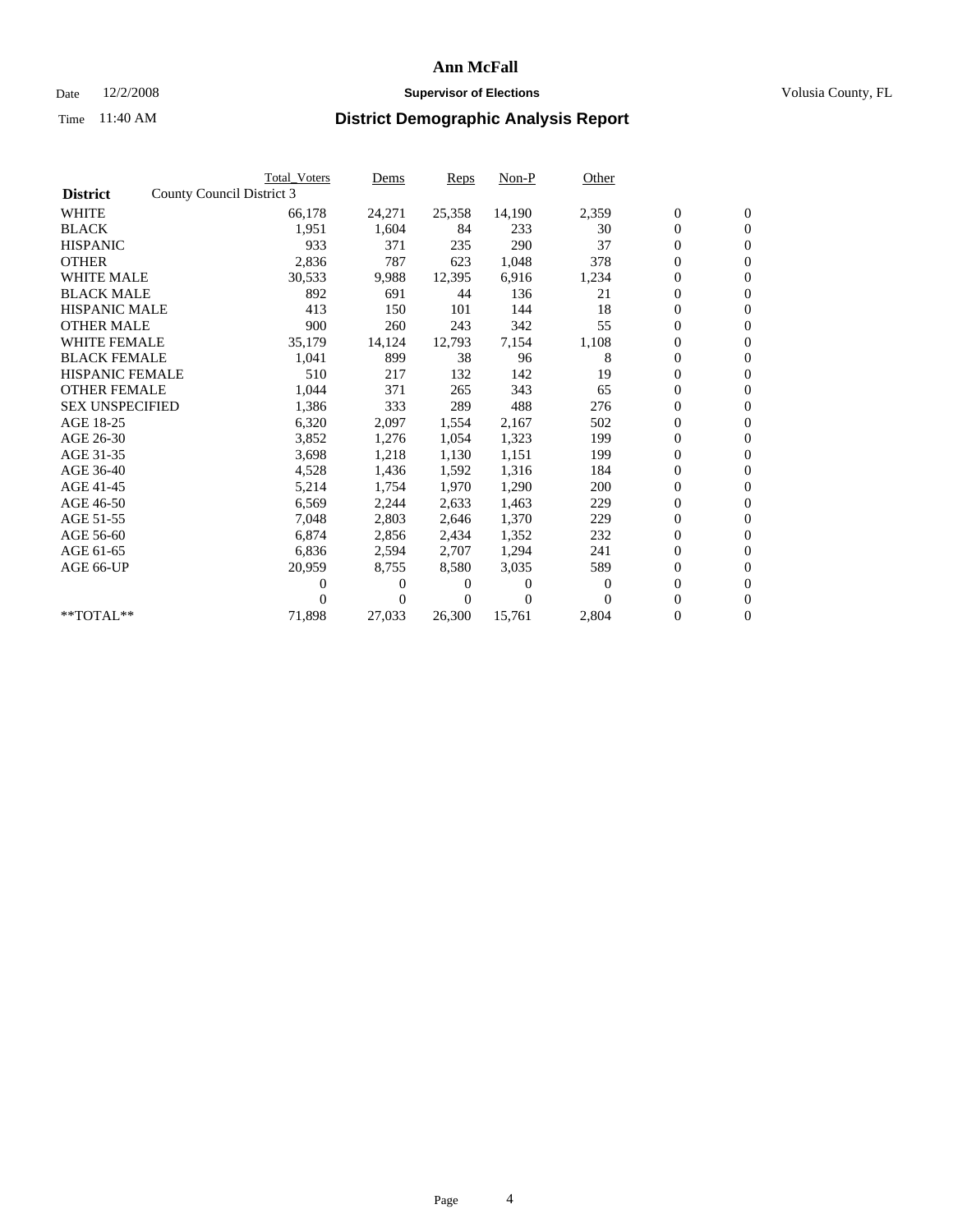## Date  $12/2/2008$  **Supervisor of Elections** Volusia County, FL

|                        |                           | <b>Total Voters</b> | Dems   | Reps   | Non-P    | Other    |                  |                  |  |
|------------------------|---------------------------|---------------------|--------|--------|----------|----------|------------------|------------------|--|
| <b>District</b>        | County Council District 4 |                     |        |        |          |          |                  |                  |  |
| <b>WHITE</b>           |                           | 55,740              | 20,621 | 22,166 | 10,890   | 2,063    | $\boldsymbol{0}$ | $\boldsymbol{0}$ |  |
| <b>BLACK</b>           |                           | 5,528               | 4,545  | 203    | 670      | 110      | $\boldsymbol{0}$ | $\mathbf{0}$     |  |
| <b>HISPANIC</b>        |                           | 1,236               | 564    | 316    | 320      | 36       | $\boldsymbol{0}$ | $\mathbf{0}$     |  |
| <b>OTHER</b>           |                           | 3,688               | 1,243  | 859    | 1,249    | 337      | 0                | $\mathbf{0}$     |  |
| <b>WHITE MALE</b>      |                           | 25,483              | 8,300  | 10,759 | 5,327    | 1,097    | $\boldsymbol{0}$ | $\mathbf{0}$     |  |
| <b>BLACK MALE</b>      |                           | 2,216               | 1,717  | 116    | 314      | 69       | $\overline{0}$   | $\mathbf{0}$     |  |
| <b>HISPANIC MALE</b>   |                           | 558                 | 230    | 154    | 152      | 22       | 0                | $\mathbf{0}$     |  |
| <b>OTHER MALE</b>      |                           | 1,201               | 377    | 337    | 422      | 65       | $\boldsymbol{0}$ | $\mathbf{0}$     |  |
| <b>WHITE FEMALE</b>    |                           | 29,919              | 12,210 | 11,282 | 5,480    | 947      | $\boldsymbol{0}$ | $\mathbf{0}$     |  |
| <b>BLACK FEMALE</b>    |                           | 3,274               | 2,796  | 87     | 351      | 40       | 0                | $\mathbf{0}$     |  |
| <b>HISPANIC FEMALE</b> |                           | 668                 | 329    | 157    | 168      | 14       | $\boldsymbol{0}$ | $\mathbf{0}$     |  |
| <b>OTHER FEMALE</b>    |                           | 1,387               | 562    | 357    | 403      | 65       | $\overline{0}$   | $\mathbf{0}$     |  |
| <b>SEX UNSPECIFIED</b> |                           | 1,486               | 452    | 295    | 512      | 227      | 0                | $\mathbf{0}$     |  |
| AGE 18-25              |                           | 7,081               | 2,915  | 1,727  | 1,987    | 452      | $\overline{0}$   | $\mathbf{0}$     |  |
| AGE 26-30              |                           | 3,818               | 1,489  | 957    | 1,187    | 185      | $\boldsymbol{0}$ | $\mathbf{0}$     |  |
| AGE 31-35              |                           | 3,457               | 1,311  | 1,012  | 954      | 180      | 0                | $\mathbf{0}$     |  |
| AGE 36-40              |                           | 3,975               | 1,439  | 1,410  | 950      | 176      | 0                | $\mathbf{0}$     |  |
| AGE 41-45              |                           | 4,844               | 1,774  | 1,801  | 1,082    | 187      | $\boldsymbol{0}$ | $\mathbf{0}$     |  |
| AGE 46-50              |                           | 5,823               | 2,270  | 2,206  | 1,151    | 196      | 0                | $\mathbf{0}$     |  |
| AGE 51-55              |                           | 6,064               | 2,568  | 2,207  | 1.092    | 197      | $\boldsymbol{0}$ | $\mathbf{0}$     |  |
| AGE 56-60              |                           | 6,112               | 2,587  | 2,153  | 1.177    | 195      | 0                | $\mathbf{0}$     |  |
| AGE 61-65              |                           | 5,937               | 2,412  | 2,281  | 1,017    | 227      | 0                | $\mathbf{0}$     |  |
| AGE 66-UP              |                           | 19,081              | 8,208  | 7,790  | 2,532    | 551      | $\boldsymbol{0}$ | $\mathbf{0}$     |  |
|                        |                           | 0                   | 0      | 0      | $\theta$ | $\theta$ | $\overline{0}$   | $\mathbf{0}$     |  |
|                        |                           | 0                   | 0      | 0      | $\Omega$ | $\Omega$ | 0                | $\mathbf{0}$     |  |
| **TOTAL**              |                           | 66,192              | 26,973 | 23,544 | 13,129   | 2,546    | 0                | $\boldsymbol{0}$ |  |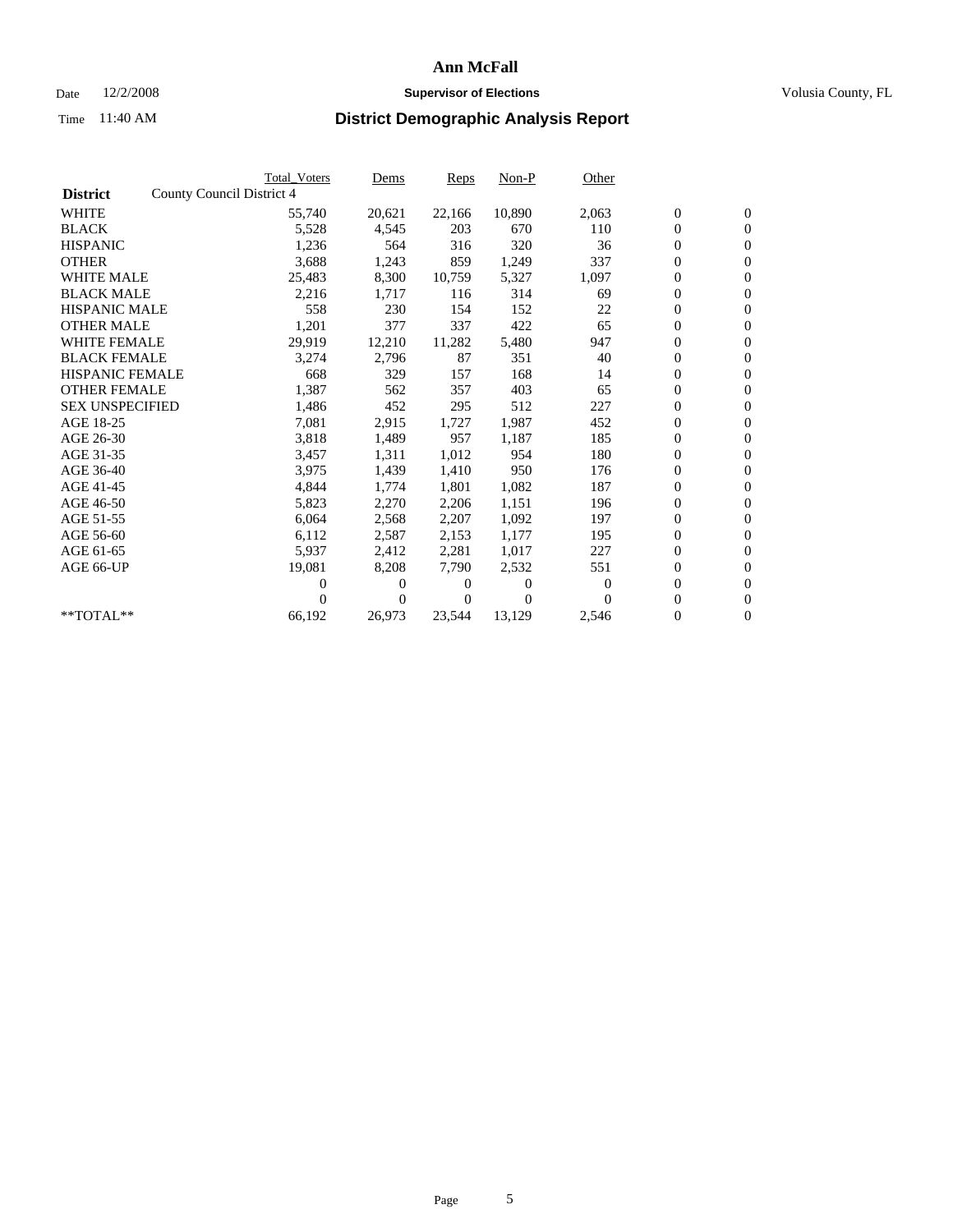## Date  $12/2/2008$  **Supervisor of Elections** Volusia County, FL

|                        |                           | <b>Total Voters</b> | Dems   | Reps   | $Non-P$  | Other          |                  |                  |  |
|------------------------|---------------------------|---------------------|--------|--------|----------|----------------|------------------|------------------|--|
| <b>District</b>        | County Council District 5 |                     |        |        |          |                |                  |                  |  |
| <b>WHITE</b>           |                           | 49,803              | 16,563 | 20,415 | 10,417   | 2,408          | $\boldsymbol{0}$ | $\boldsymbol{0}$ |  |
| <b>BLACK</b>           |                           | 5,143               | 3,983  | 276    | 722      | 162            | $\overline{0}$   | $\mathbf{0}$     |  |
| <b>HISPANIC</b>        |                           | 12,679              | 6,302  | 2,234  | 3,770    | 373            | $\boldsymbol{0}$ | $\overline{0}$   |  |
| <b>OTHER</b>           |                           | 4,048               | 1,269  | 812    | 1,493    | 474            | $\boldsymbol{0}$ | $\overline{0}$   |  |
| <b>WHITE MALE</b>      |                           | 23,265              | 6,870  | 10,081 | 5,047    | 1,267          | $\boldsymbol{0}$ | $\mathbf{0}$     |  |
| <b>BLACK MALE</b>      |                           | 2,298               | 1,678  | 151    | 369      | 100            | $\boldsymbol{0}$ | $\mathbf{0}$     |  |
| <b>HISPANIC MALE</b>   |                           | 5,958               | 2,839  | 1,131  | 1,802    | 186            | $\boldsymbol{0}$ | $\overline{0}$   |  |
| <b>OTHER MALE</b>      |                           | 1,326               | 459    | 315    | 475      | 77             | $\boldsymbol{0}$ | $\mathbf{0}$     |  |
| <b>WHITE FEMALE</b>    |                           | 26,227              | 9,591  | 10,214 | 5,298    | 1,124          | $\boldsymbol{0}$ | $\overline{0}$   |  |
| <b>BLACK FEMALE</b>    |                           | 2,797               | 2,263  | 125    | 348      | 61             | $\boldsymbol{0}$ | $\Omega$         |  |
| <b>HISPANIC FEMALE</b> |                           | 6,615               | 3,408  | 1,092  | 1,935    | 180            | $\boldsymbol{0}$ | $\mathbf{0}$     |  |
| <b>OTHER FEMALE</b>    |                           | 1,550               | 585    | 326    | 535      | 104            | $\boldsymbol{0}$ | $\overline{0}$   |  |
| <b>SEX UNSPECIFIED</b> |                           | 1,637               | 424    | 302    | 593      | 318            | $\boldsymbol{0}$ | $\overline{0}$   |  |
| AGE 18-25              |                           | 8,433               | 2,924  | 1,919  | 2,900    | 690            | $\boldsymbol{0}$ | $\mathbf{0}$     |  |
| AGE 26-30              |                           | 5,507               | 1,933  | 1,405  | 1,836    | 333            | $\boldsymbol{0}$ | $\overline{0}$   |  |
| AGE 31-35              |                           | 5,787               | 2,128  | 1,651  | 1,687    | 321            | $\boldsymbol{0}$ | $\mathbf{0}$     |  |
| AGE 36-40              |                           | 6,278               | 2,177  | 2,114  | 1,658    | 329            | $\boldsymbol{0}$ | $\mathbf{0}$     |  |
| AGE 41-45              |                           | 6,950               | 2,543  | 2,413  | 1,677    | 317            | $\boldsymbol{0}$ | $\overline{0}$   |  |
| AGE 46-50              |                           | 7,401               | 2,764  | 2,779  | 1,555    | 303            | $\boldsymbol{0}$ | $\Omega$         |  |
| AGE 51-55              |                           | 6,771               | 2,686  | 2,448  | 1,346    | 291            | $\boldsymbol{0}$ | $\mathbf{0}$     |  |
| AGE 56-60              |                           | 5,976               | 2,500  | 2.141  | 1,121    | 214            | $\overline{0}$   | $\overline{0}$   |  |
| AGE 61-65              |                           | 5,009               | 2,110  | 1,880  | 834      | 185            | $\boldsymbol{0}$ | $\overline{0}$   |  |
| AGE 66-UP              |                           | 13,560              | 6,351  | 4,987  | 1,788    | 434            | $\overline{0}$   | $\mathbf{0}$     |  |
|                        |                           | 0                   | 0      | 0      | $\theta$ | $\overline{0}$ | $\boldsymbol{0}$ | $\overline{0}$   |  |
|                        |                           | 0                   | 0      | 0      | $\theta$ | $\Omega$       | 0                | $\boldsymbol{0}$ |  |
| $*$ TOTAL $**$         |                           | 71,673              | 28,117 | 23,737 | 16,402   | 3,417          | $\overline{0}$   | $\boldsymbol{0}$ |  |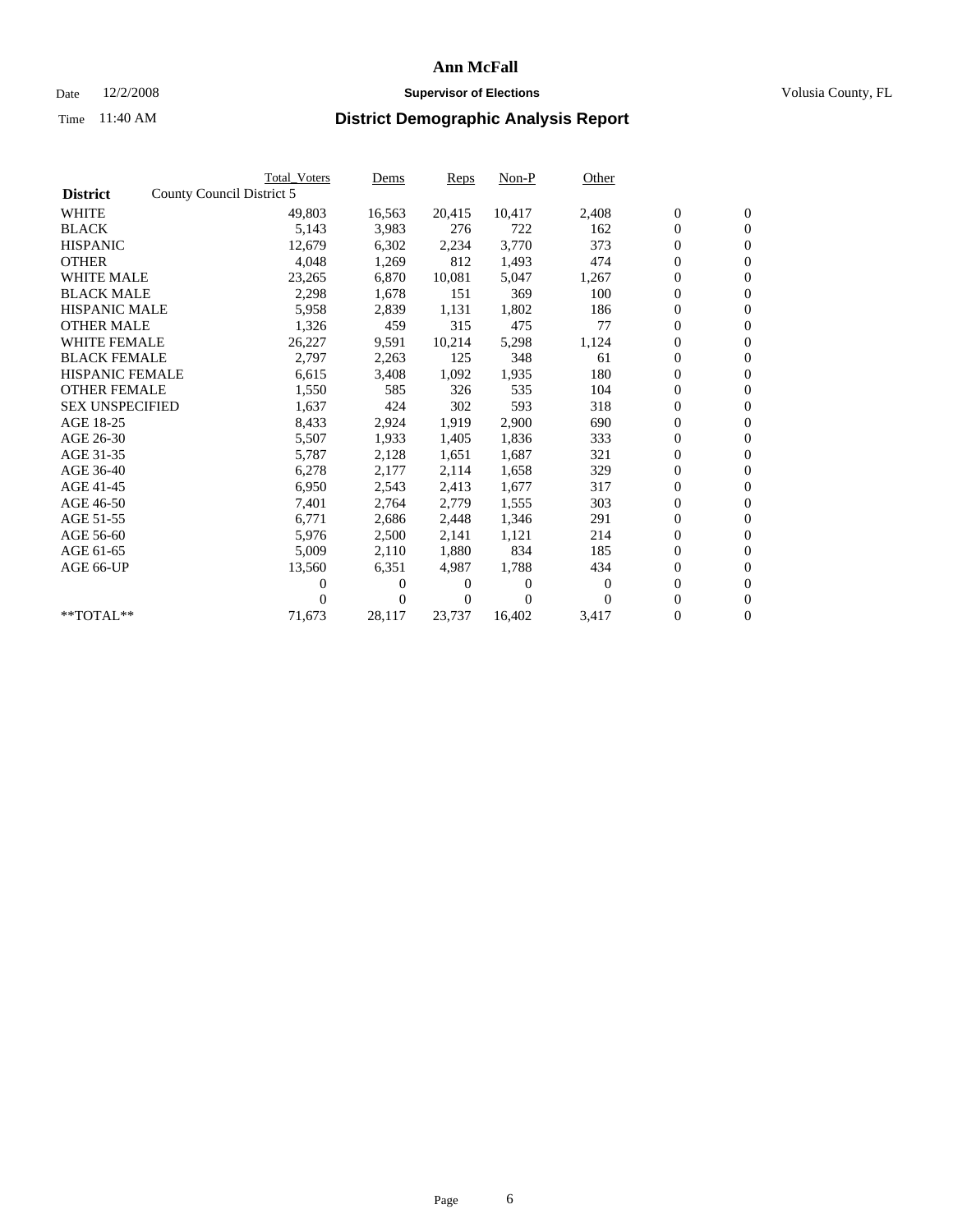## Date  $12/2/2008$  **Supervisor of Elections** Volusia County, FL

|                        |                                     | <b>Total_Voters</b> | Dems     | Reps | $Non-P$        | Other          |                  |              |  |
|------------------------|-------------------------------------|---------------------|----------|------|----------------|----------------|------------------|--------------|--|
| <b>District</b>        | <b>Indigo Community Development</b> |                     |          |      |                |                |                  |              |  |
| <b>WHITE</b>           |                                     | 679                 | 185      | 328  | 135            | 31             | $\boldsymbol{0}$ | $\mathbf{0}$ |  |
| <b>BLACK</b>           |                                     | 67                  | 52       | 6    | 9              | $\Omega$       | 0                | $\Omega$     |  |
| <b>HISPANIC</b>        |                                     | 31                  | 14       |      | 10             | $\Omega$       | 0                | 0            |  |
| <b>OTHER</b>           |                                     | 63                  | 21       | 22   | 17             | 3              | 0                | 0            |  |
| <b>WHITE MALE</b>      |                                     | 329                 | 70       | 167  | 74             | 18             | 0                | 0            |  |
| <b>BLACK MALE</b>      |                                     | 33                  | 23       | 5    | 5              | $\Omega$       | 0                | 0            |  |
| HISPANIC MALE          |                                     | 11                  | 4        |      | 6              | $\Omega$       | 0                | 0            |  |
| <b>OTHER MALE</b>      |                                     | 26                  | 8        | 8    | 9              |                | 0                | $\theta$     |  |
| <b>WHITE FEMALE</b>    |                                     | 346                 | 114      | 159  | 61             | 12             | 0                | 0            |  |
| <b>BLACK FEMALE</b>    |                                     | 34                  | 29       |      | 4              | $\overline{0}$ | 0                | 0            |  |
| <b>HISPANIC FEMALE</b> |                                     | 20                  | 10       | 6    | 4              | 0              | 0                | 0            |  |
| <b>OTHER FEMALE</b>    |                                     | 24                  | 5        | 11   | 8              | $\Omega$       | 0                | 0            |  |
| <b>SEX UNSPECIFIED</b> |                                     | 17                  | 9        | 5    | $\overline{0}$ | 3              | 0                | 0            |  |
| AGE 18-25              |                                     | 92                  | 29       | 35   | 22             | 6              | 0                | 0            |  |
| AGE 26-30              |                                     | 81                  | 24       | 25   | 29             | 3              | 0                | 0            |  |
| AGE 31-35              |                                     | 74                  | 17       | 34   | 22             |                | 0                | 0            |  |
| AGE 36-40              |                                     | 69                  | 19       | 32   | 16             | 2              | 0                | 0            |  |
| AGE 41-45              |                                     | 54                  | 24       | 19   | 10             |                | 0                | 0            |  |
| AGE 46-50              |                                     | 57                  | 22       | 30   | 5              | $\overline{0}$ | 0                | 0            |  |
| AGE 51-55              |                                     | 69                  | 24       | 35   | 8              | 2              | 0                | 0            |  |
| AGE 56-60              |                                     | 110                 | 35       | 44   | 24             |                | 0                | 0            |  |
| AGE 61-65              |                                     | 97                  | 35       | 43   | 11             | 8              | 0                | 0            |  |
| AGE 66-UP              |                                     | 137                 | 43       | 66   | 24             |                | 0                | $\theta$     |  |
|                        |                                     | $\Omega$            | 0        | 0    | $\theta$       | $\Omega$       |                  | 0            |  |
|                        |                                     | $\Omega$            | $\Omega$ | 0    | $\overline{0}$ | $\Omega$       |                  |              |  |
| $**TOTAL**$            |                                     | 840                 | 272      | 363  | 171            | 34             | 0                | 0            |  |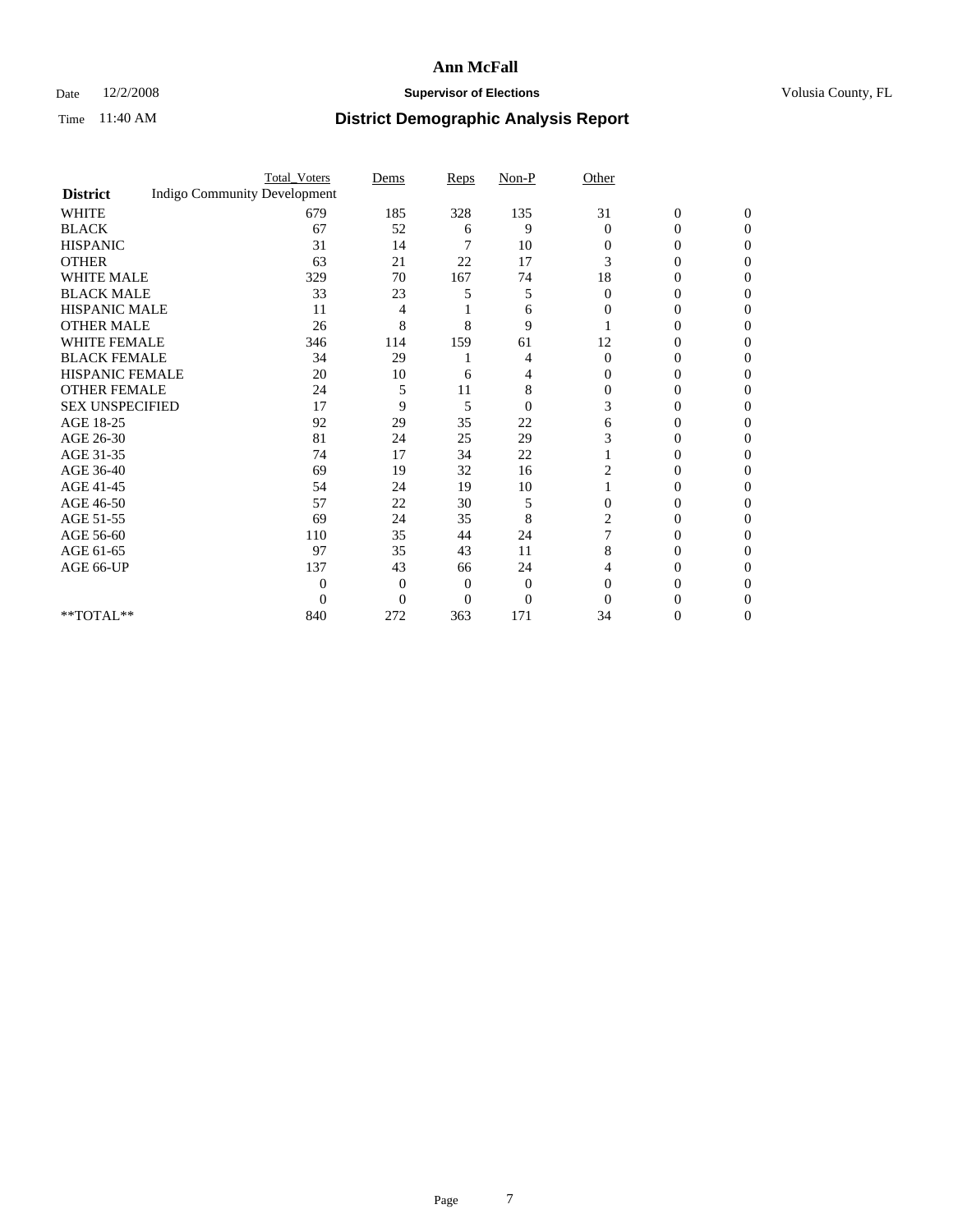## Date  $12/2/2008$  **Supervisor of Elections** Volusia County, FL

|                                     | <b>Total_Voters</b>          | Dems           | Reps           | $Non-P$  | Other                   |                  |              |
|-------------------------------------|------------------------------|----------------|----------------|----------|-------------------------|------------------|--------------|
| <b>District</b>                     | DeBary Community Development |                |                |          |                         |                  |              |
| <b>WHITE</b>                        | 626                          | 181            | 295            | 132      | 18                      | $\boldsymbol{0}$ | $\mathbf{0}$ |
| <b>BLACK</b>                        | 6                            | 3              | 2              |          | $\Omega$                | 0                | 0            |
| <b>HISPANIC</b>                     | 12                           |                | 4              | 3        |                         | $\theta$         | 0            |
| <b>OTHER</b>                        | 32                           | 6              | 7              | 15       |                         |                  | 0            |
| <b>WHITE MALE</b>                   | 321                          | 81             | 162            | 71       |                         | 0                | 0            |
| <b>BLACK MALE</b>                   | 3                            |                |                |          |                         | $_{0}$           | 0            |
| HISPANIC MALE                       |                              | 2              | 2              | 2        |                         |                  | 0            |
| <b>OTHER MALE</b>                   | 10                           | $\Omega$       | $\overline{2}$ | 8        |                         | 0                | 0            |
| <b>WHITE FEMALE</b>                 | 297                          | 98             | 130            | 59       | 10                      |                  | 0            |
| <b>BLACK FEMALE</b>                 | 3                            | $\overline{c}$ |                | $\theta$ | $\theta$                | 0                | 0            |
| <b>HISPANIC FEMALE</b>              |                              | 2              | 2              |          | 0                       | 0                | 0            |
| <b>OTHER FEMALE</b>                 | 13                           | 5              | 3              | 3        | 2                       |                  | 0            |
| <b>SEX UNSPECIFIED</b>              | 17                           | 3              | 5              | 6        | 3                       |                  | 0            |
| AGE 18-25                           | 92                           | 22             | 29             | 35       | 6                       | 0                | 0            |
| AGE 26-30                           | 29                           | 7              | 9              | 11       |                         |                  | 0            |
| AGE 31-35                           | 26                           | 6              | 14             | 6        | $\Omega$                |                  |              |
| AGE 36-40                           | 58                           | 12             | 23             | 21       | $\overline{2}$          | 0                | 0            |
| AGE 41-45                           | 85                           | 20             | 48             | 15       | $\overline{\mathbf{c}}$ |                  | 0            |
| AGE 46-50                           | 100                          | 27             | 52             | 19       | $\overline{c}$          | 0                | 0            |
| AGE 51-55                           | 104                          | 32             | 56             | 14       | 2                       | 0                | 0            |
| AGE 56-60                           | 68                           | 19             | 35             | 13       |                         |                  | 0            |
| AGE 61-65                           | 60                           | 26             | 20             | 11       |                         |                  | 0            |
| AGE 66-UP                           | 54                           | 23             | 22             | 6        |                         | 0                | 0            |
|                                     | $\Omega$                     | 0              | $\Omega$       | 0        |                         |                  |              |
|                                     | 0                            | $\theta$       | 0              | $\theta$ |                         |                  |              |
| $\rm ^{\ast \ast}TOTAL^{\ast \ast}$ | 676                          | 194            | 308            | 151      | 23                      | 0                | 0            |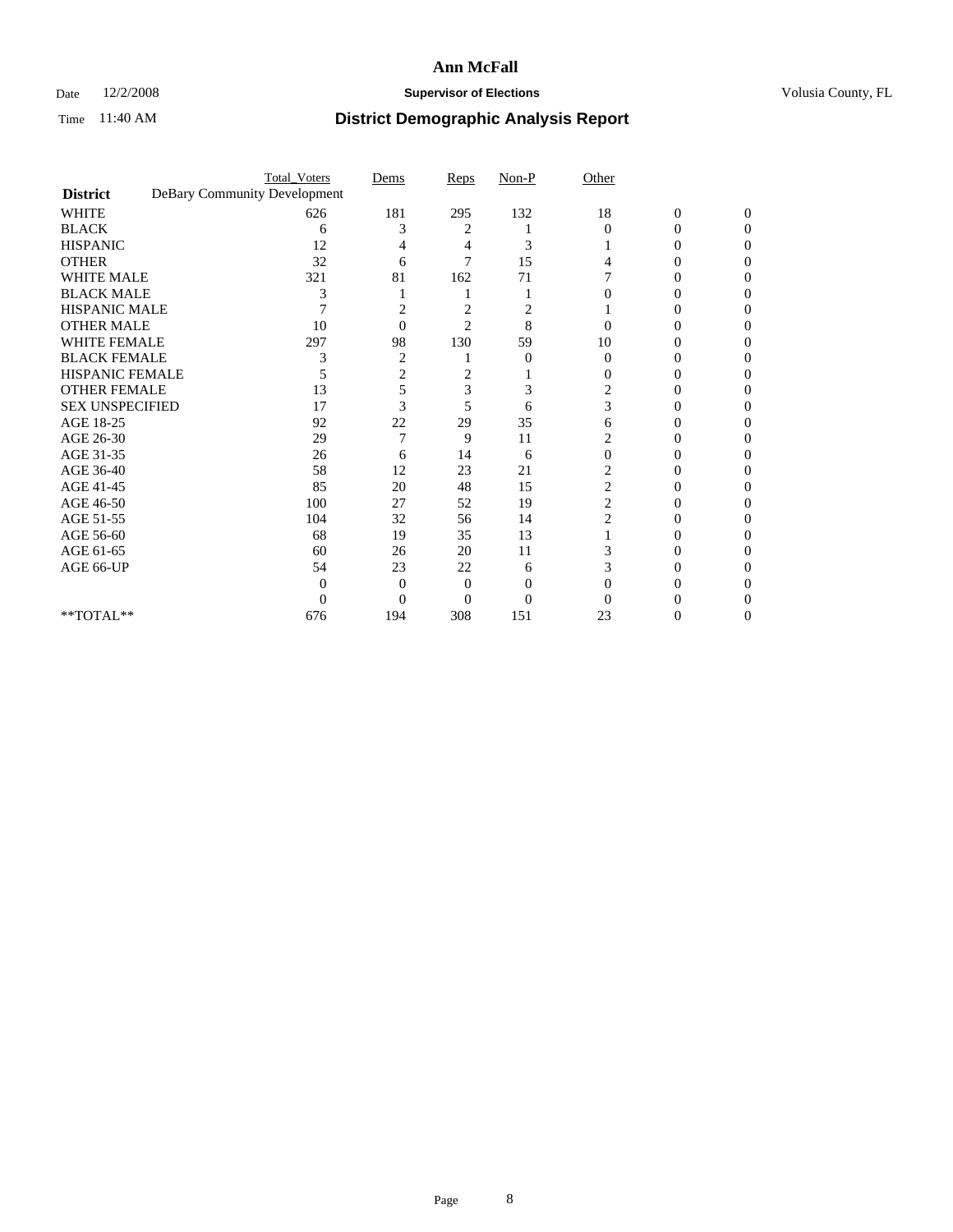### Date  $12/2/2008$  **Supervisor of Elections** Volusia County, FL

|                        |                          | <b>Total Voters</b> | Dems           | <b>Reps</b> | $Non-P$      | Other        |                  |                  |
|------------------------|--------------------------|---------------------|----------------|-------------|--------------|--------------|------------------|------------------|
| <b>District</b>        | Congressional District 3 |                     |                |             |              |              |                  |                  |
| <b>WHITE</b>           |                          | 5,513               | 1,940          | 2,374       | 940          | 259          | $\boldsymbol{0}$ | $\boldsymbol{0}$ |
| <b>BLACK</b>           |                          | 2,405               | 2,044          | 71          | 251          | 39           | $\boldsymbol{0}$ | $\mathbf{0}$     |
| <b>HISPANIC</b>        |                          | 379                 | 160            | 61          | 139          | 19           | $\overline{0}$   | $\mathbf{0}$     |
| <b>OTHER</b>           |                          | 438                 | 169            | 91          | 135          | 43           | $\boldsymbol{0}$ | $\mathbf{0}$     |
| <b>WHITE MALE</b>      |                          | 2,599               | 812            | 1,177       | 467          | 143          | $\boldsymbol{0}$ | $\mathbf{0}$     |
| <b>BLACK MALE</b>      |                          | 957                 | 803            | 26          | 102          | 26           | $\boldsymbol{0}$ | $\mathbf{0}$     |
| <b>HISPANIC MALE</b>   |                          | 177                 | 77             | 27          | 61           | 12           | $\boldsymbol{0}$ | $\mathbf{0}$     |
| <b>OTHER MALE</b>      |                          | 134                 | 60             | 35          | 33           | 6            | $\boldsymbol{0}$ | $\mathbf{0}$     |
| <b>WHITE FEMALE</b>    |                          | 2,875               | 1,118          | 1,178       | 464          | 115          | $\overline{0}$   | $\mathbf{0}$     |
| <b>BLACK FEMALE</b>    |                          | 1,419               | 1,219          | 43          | 144          | 13           | $\boldsymbol{0}$ | $\mathbf{0}$     |
| <b>HISPANIC FEMALE</b> |                          | 198                 | 83             | 34          | 75           | 6            | $\boldsymbol{0}$ | $\mathbf{0}$     |
| <b>OTHER FEMALE</b>    |                          | 155                 | 70             | 35          | 42           | 8            | $\mathbf{0}$     | $\mathbf{0}$     |
| <b>SEX UNSPECIFIED</b> |                          | 221                 | 71             | 42          | 77           | 31           | $\boldsymbol{0}$ | $\mathbf{0}$     |
| AGE 18-25              |                          | 967                 | 450            | 165         | 284          | 68           | $\overline{0}$   | $\mathbf{0}$     |
| AGE 26-30              |                          | 614                 | 289            | 123         | 172          | 30           | $\overline{0}$   | $\mathbf{0}$     |
| AGE 31-35              |                          | 599                 | 282            | 136         | 140          | 41           | $\boldsymbol{0}$ | $\mathbf{0}$     |
| AGE 36-40              |                          | 662                 | 314            | 187         | 144          | 17           | $\boldsymbol{0}$ | $\mathbf{0}$     |
| AGE 41-45              |                          | 673                 | 312            | 206         | 135          | 20           | $\overline{0}$   | $\mathbf{0}$     |
| AGE 46-50              |                          | 838                 | 443            | 253         | 113          | 29           | $\boldsymbol{0}$ | $\mathbf{0}$     |
| AGE 51-55              |                          | 844                 | 426            | 267         | 117          | 34           | $\boldsymbol{0}$ | $\mathbf{0}$     |
| AGE 56-60              |                          | 774                 | 382            | 267         | 98           | 27           | $\overline{0}$   | $\Omega$         |
| AGE 61-65              |                          | 737                 | 366            | 250         | 86           | 35           | $\boldsymbol{0}$ | $\mathbf{0}$     |
| AGE 66-UP              |                          | 2,027               | 1,049          | 743         | 176          | 59           | $\boldsymbol{0}$ | $\mathbf{0}$     |
|                        |                          | $\overline{0}$      | $\overline{0}$ | 0           | $\mathbf{0}$ | $\mathbf{0}$ | $\overline{0}$   | $\mathbf{0}$     |
|                        |                          | $\theta$            | $\theta$       | $\Omega$    | $\Omega$     | $\Omega$     | $\boldsymbol{0}$ | $\mathbf{0}$     |
| **TOTAL**              |                          | 8,735               | 4,313          | 2,597       | 1,465        | 360          | 0                | $\mathbf{0}$     |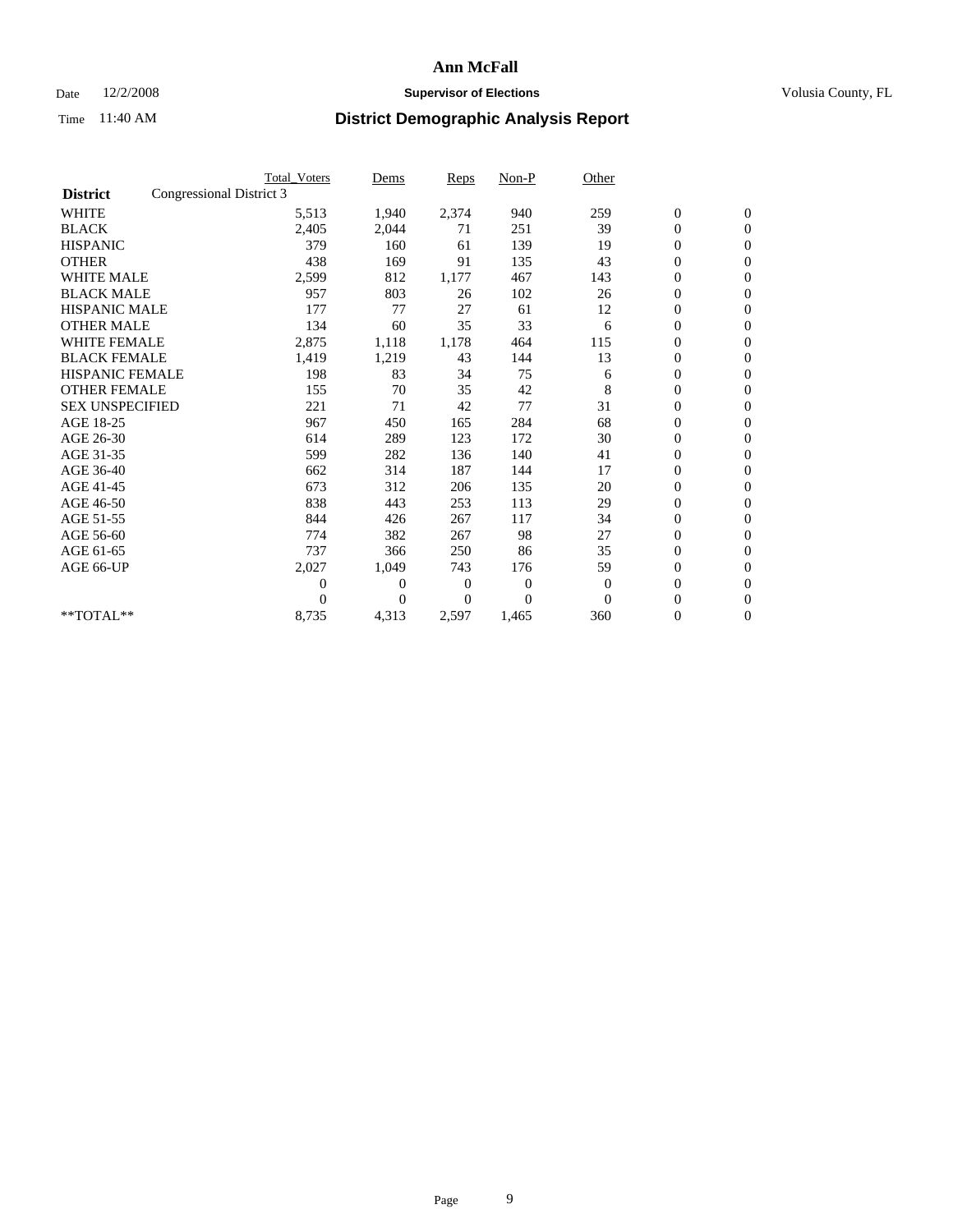## Date  $12/2/2008$  **Supervisor of Elections** Volusia County, FL

|                        | <b>Total Voters</b>      | <u>Dems</u> | <b>Reps</b> | $Non-P$  | Other    |                  |                  |  |
|------------------------|--------------------------|-------------|-------------|----------|----------|------------------|------------------|--|
| <b>District</b>        | Congressional District 7 |             |             |          |          |                  |                  |  |
| <b>WHITE</b>           | 146,799                  | 53,995      | 57,503      | 28,986   | 6,315    | $\boldsymbol{0}$ | $\boldsymbol{0}$ |  |
| <b>BLACK</b>           | 21,046                   | 17,362      | 764         | 2,495    | 425      | $\overline{0}$   | $\mathbf{0}$     |  |
| <b>HISPANIC</b>        | 13,017                   | 6,355       | 2,398       | 3,856    | 408      | $\overline{0}$   | $\mathbf{0}$     |  |
| <b>OTHER</b>           | 10,730                   | 3,743       | 2,195       | 3,691    | 1,101    | 0                | $\mathbf{0}$     |  |
| <b>WHITE MALE</b>      | 67,677                   | 22,023      | 28,138      | 14,124   | 3,392    | $\boldsymbol{0}$ | $\mathbf{0}$     |  |
| <b>BLACK MALE</b>      | 8,633                    | 6,787       | 420         | 1,183    | 243      | $\boldsymbol{0}$ | $\mathbf{0}$     |  |
| <b>HISPANIC MALE</b>   | 6,082                    | 2,853       | 1,205       | 1,821    | 203      | 0                | $\mathbf{0}$     |  |
| <b>OTHER MALE</b>      | 3,421                    | 1,228       | 854         | 1,140    | 199      | $\boldsymbol{0}$ | $\mathbf{0}$     |  |
| <b>WHITE FEMALE</b>    | 78,262                   | 31,674      | 29,055      | 14,656   | 2,877    | $\mathbf{0}$     | $\mathbf{0}$     |  |
| <b>BLACK FEMALE</b>    | 12,238                   | 10,430      | 342         | 1,288    | 178      | $\boldsymbol{0}$ | $\Omega$         |  |
| <b>HISPANIC FEMALE</b> | 6,829                    | 3,445       | 1,180       | 2,007    | 197      | $\boldsymbol{0}$ | $\mathbf{0}$     |  |
| <b>OTHER FEMALE</b>    | 4,001                    | 1,660       | 883         | 1,236    | 222      | $\overline{0}$   | $\mathbf{0}$     |  |
| <b>SEX UNSPECIFIED</b> | 4,449                    | 1,355       | 783         | 1,573    | 738      | $\boldsymbol{0}$ | $\overline{0}$   |  |
| AGE 18-25              | 23,481                   | 10,277      | 4,884       | 6,767    | 1,553    | $\boldsymbol{0}$ | $\mathbf{0}$     |  |
| AGE 26-30              | 12,858                   | 4,945       | 3,155       | 4,040    | 718      | $\overline{0}$   | $\mathbf{0}$     |  |
| AGE 31-35              | 11,976                   | 4,561       | 3,380       | 3,391    | 644      | 0                | $\mathbf{0}$     |  |
| AGE 36-40              | 13,547                   | 5,013       | 4,481       | 3,383    | 670      | $\boldsymbol{0}$ | $\mathbf{0}$     |  |
| AGE 41-45              | 15,573                   | 5,820       | 5,550       | 3,539    | 664      | $\boldsymbol{0}$ | $\mathbf{0}$     |  |
| AGE 46-50              | 17,778                   | 7,146       | 6,391       | 3,503    | 738      | 0                | $\Omega$         |  |
| AGE 51-55              | 17,590                   | 7,635       | 6,114       | 3,164    | 677      | $\boldsymbol{0}$ | $\mathbf{0}$     |  |
| AGE 56-60              | 16,769                   | 7,435       | 5.750       | 2,992    | 592      | $\mathbf{0}$     | $\mathbf{0}$     |  |
| AGE 61-65              | 15,187                   | 6,628       | 5,527       | 2,460    | 572      | $\boldsymbol{0}$ | $\overline{0}$   |  |
| AGE 66-UP              | 46,833                   | 21,995      | 17,628      | 5,789    | 1,421    | $\mathbf{0}$     | $\mathbf{0}$     |  |
|                        | 0                        | 0           | 0           | 0        | $\Omega$ | $\overline{0}$   | $\mathbf{0}$     |  |
|                        | $_{0}$                   | $\Omega$    | 0           | $\Omega$ | 0        | 0                | $\mathbf{0}$     |  |
| **TOTAL**              | 191,592                  | 81,455      | 62,860      | 39,028   | 8,249    | 0                | $\boldsymbol{0}$ |  |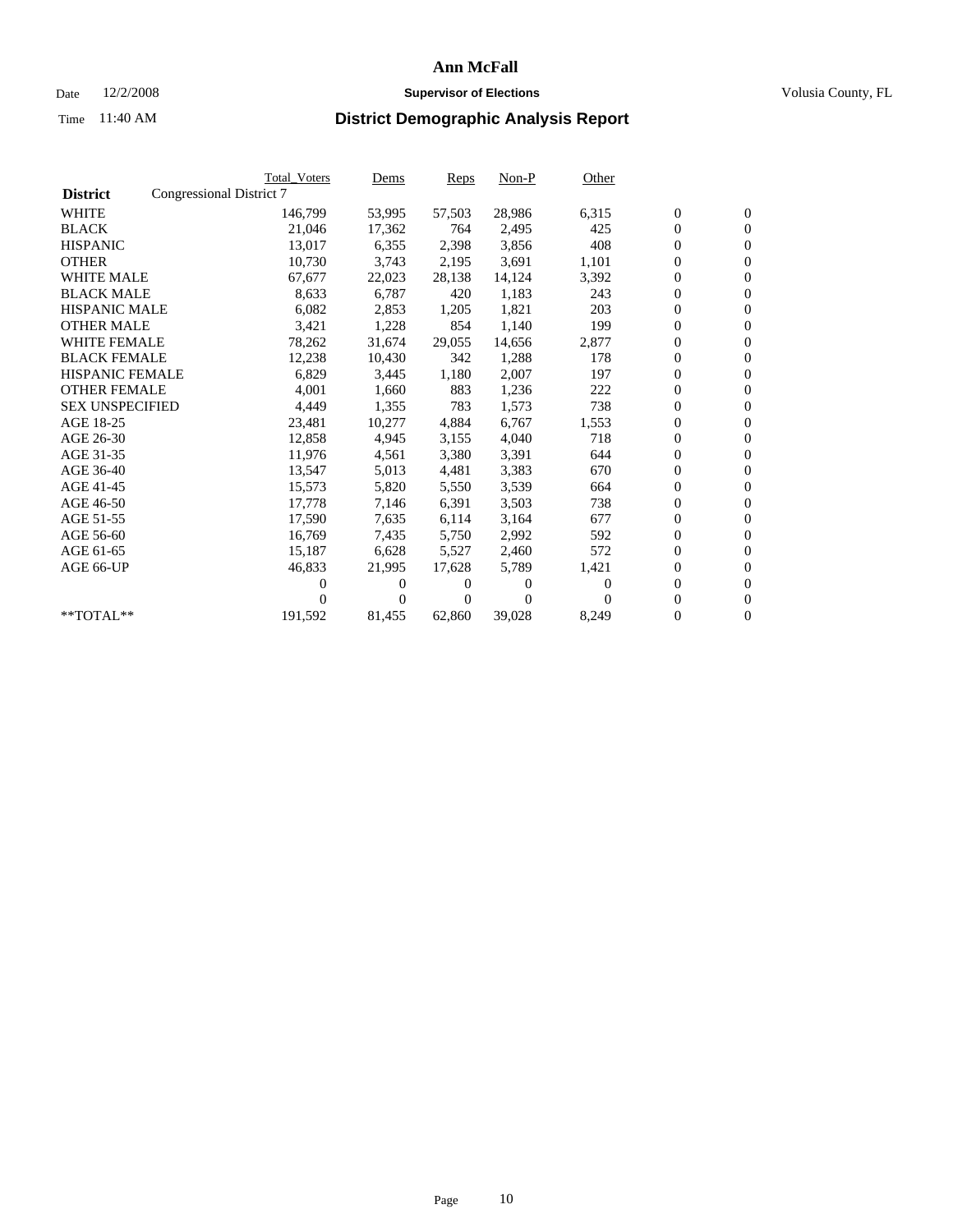## Date  $12/2/2008$  **Supervisor of Elections** Volusia County, FL

|                        |                           | <b>Total Voters</b> | Dems         | Reps   | Non-P    | Other    |                  |                  |  |
|------------------------|---------------------------|---------------------|--------------|--------|----------|----------|------------------|------------------|--|
| <b>District</b>        | Congressional District 24 |                     |              |        |          |          |                  |                  |  |
| <b>WHITE</b>           |                           | 114,140             | 41,075       | 44,468 | 24,252   | 4,345    | $\boldsymbol{0}$ | $\boldsymbol{0}$ |  |
| <b>BLACK</b>           |                           | 4,980               | 3,978        | 232    | 663      | 107      | $\boldsymbol{0}$ | $\mathbf{0}$     |  |
| <b>HISPANIC</b>        |                           | 5,638               | 2,595        | 1,104  | 1,744    | 195      | $\boldsymbol{0}$ | $\mathbf{0}$     |  |
| <b>OTHER</b>           |                           | 5,875               | 1,744        | 1,307  | 2,121    | 703      | 0                | $\mathbf{0}$     |  |
| <b>WHITE MALE</b>      |                           | 52,848              | 16,917       | 21,776 | 11,836   | 2,319    | $\boldsymbol{0}$ | $\mathbf{0}$     |  |
| <b>BLACK MALE</b>      |                           | 2,244               | 1,701        | 123    | 356      | 64       | $\overline{0}$   | $\mathbf{0}$     |  |
| <b>HISPANIC MALE</b>   |                           | 2,590               | 1,137        | 522    | 833      | 98       | 0                | $\mathbf{0}$     |  |
| <b>OTHER MALE</b>      |                           | 1,954               | 591          | 518    | 733      | 112      | 0                | $\mathbf{0}$     |  |
| <b>WHITE FEMALE</b>    |                           | 60,495              | 23,885       | 22,401 | 12,224   | 1,985    | $\boldsymbol{0}$ | $\mathbf{0}$     |  |
| <b>BLACK FEMALE</b>    |                           | 2,691               | 2,241        | 106    | 302      | 42       | 0                | $\mathbf{0}$     |  |
| HISPANIC FEMALE        |                           | 2,997               | 1,437        | 572    | 894      | 94       | $\boldsymbol{0}$ | $\mathbf{0}$     |  |
| <b>OTHER FEMALE</b>    |                           | 2,221               | 824          | 527    | 734      | 136      | 0                | $\mathbf{0}$     |  |
| <b>SEX UNSPECIFIED</b> |                           | 2,593               | 659          | 566    | 868      | 500      | 0                | $\mathbf{0}$     |  |
| AGE 18-25              |                           | 12,695              | 4,353        | 3,203  | 4,170    | 969      | $\overline{0}$   | $\mathbf{0}$     |  |
| AGE 26-30              |                           | 7,915               | 2,676        | 2,104  | 2,719    | 416      | 0                | $\mathbf{0}$     |  |
| AGE 31-35              |                           | 7,516               | 2,554        | 2,302  | 2,261    | 399      | $\boldsymbol{0}$ | $\mathbf{0}$     |  |
| AGE 36-40              |                           | 8,657               | 2,867        | 3,022  | 2,395    | 373      | 0                | $\mathbf{0}$     |  |
| AGE 41-45              |                           | 9,959               | 3,448        | 3,718  | 2,394    | 399      | 0                | $\mathbf{0}$     |  |
| AGE 46-50              |                           | 11,867              | 4,143        | 4,716  | 2,601    | 407      | 0                | $\mathbf{0}$     |  |
| AGE 51-55              |                           | 12,204              | 4,806        | 4,579  | 2,404    | 415      | $\boldsymbol{0}$ | $\mathbf{0}$     |  |
| AGE 56-60              |                           | 11,985              | 4.905        | 4,255  | 2,387    | 438      | 0                | $\mathbf{0}$     |  |
| AGE 61-65              |                           | 11,775              | 4,502        | 4,592  | 2,230    | 451      | 0                | $\mathbf{0}$     |  |
| AGE 66-UP              |                           | 36,059              | 15,137       | 14,620 | 5,219    | 1,083    | $\boldsymbol{0}$ | $\mathbf{0}$     |  |
|                        |                           | 0                   | 0            | 0      | $\theta$ | $\Omega$ | $\overline{0}$   | $\mathbf{0}$     |  |
|                        |                           | 0                   | $\mathbf{0}$ | 0      | $\Omega$ | $\Omega$ | 0                | $\mathbf{0}$     |  |
| **TOTAL**              |                           | 130,633             | 49,392       | 47,111 | 28,780   | 5,350    | 0                | $\boldsymbol{0}$ |  |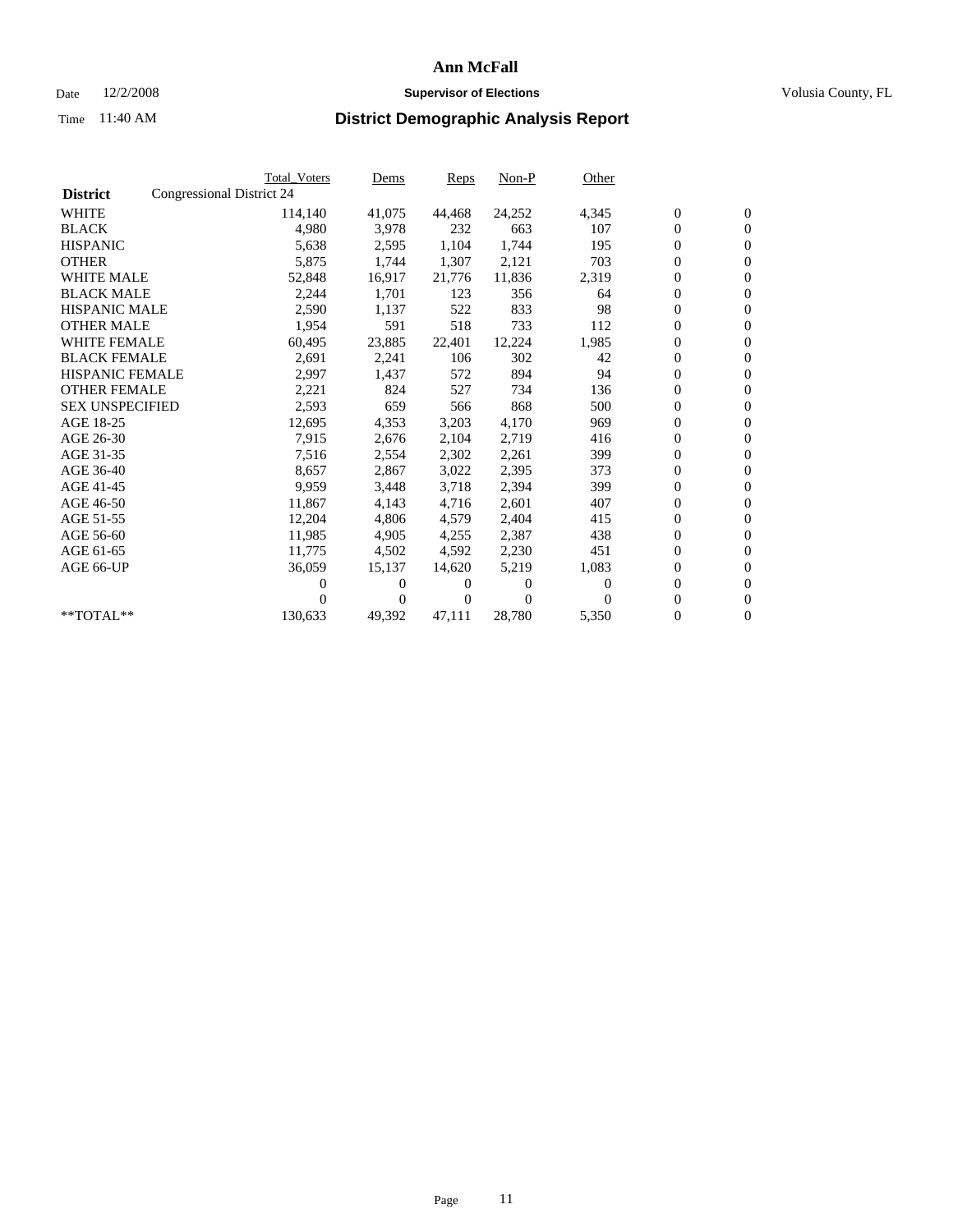## Date  $12/2/2008$  **Supervisor of Elections** Volusia County, FL

|                        |               | <b>Total Voters</b> | Dems     | Reps     | Non-P    | Other            |                  |                  |  |
|------------------------|---------------|---------------------|----------|----------|----------|------------------|------------------|------------------|--|
| <b>District</b>        | Daytona Beach |                     |          |          |          |                  |                  |                  |  |
| <b>WHITE</b>           |               | 22,565              | 8,960    | 7,798    | 4,835    | 972              | $\boldsymbol{0}$ | $\boldsymbol{0}$ |  |
| <b>BLACK</b>           |               | 13,616              | 11,521   | 368      | 1,499    | 228              | $\boldsymbol{0}$ | $\mathbf{0}$     |  |
| <b>HISPANIC</b>        |               | 932                 | 442      | 174      | 285      | 31               | $\overline{0}$   | $\mathbf{0}$     |  |
| <b>OTHER</b>           |               | 2,846               | 1,176    | 420      | 951      | 299              | 0                | $\mathbf{0}$     |  |
| <b>WHITE MALE</b>      |               | 10,891              | 3,785    | 4,045    | 2,478    | 583              | $\boldsymbol{0}$ | $\mathbf{0}$     |  |
| <b>BLACK MALE</b>      |               | 5,450               | 4,453    | 202      | 676      | 119              | $\boldsymbol{0}$ | $\mathbf{0}$     |  |
| <b>HISPANIC MALE</b>   |               | 459                 | 202      | 87       | 154      | 16               | $\boldsymbol{0}$ | $\mathbf{0}$     |  |
| <b>OTHER MALE</b>      |               | 858                 | 366      | 154      | 283      | 55               | 0                | $\mathbf{0}$     |  |
| <b>WHITE FEMALE</b>    |               | 11,537              | 5,117    | 3,715    | 2,325    | 380              | $\overline{0}$   | $\mathbf{0}$     |  |
| <b>BLACK FEMALE</b>    |               | 8,044               | 6,968    | 164      | 804      | 108              | 0                | $\mathbf{0}$     |  |
| <b>HISPANIC FEMALE</b> |               | 466                 | 236      | 86       | 130      | 14               | 0                | $\mathbf{0}$     |  |
| <b>OTHER FEMALE</b>    |               | 954                 | 469      | 151      | 287      | 47               | $\overline{0}$   | $\mathbf{0}$     |  |
| <b>SEX UNSPECIFIED</b> |               | 1,300               | 503      | 156      | 433      | 208              | 0                | $\mathbf{0}$     |  |
| AGE 18-25              |               | 7,942               | 4,843    | 934      | 1,761    | 404              | 0                | $\mathbf{0}$     |  |
| AGE 26-30              |               | 3,230               | 1,583    | 523      | 986      | 138              | 0                | $\mathbf{0}$     |  |
| AGE 31-35              |               | 2,361               | 1,202    | 439      | 626      | 94               | $\boldsymbol{0}$ | $\boldsymbol{0}$ |  |
| AGE 36-40              |               | 2,432               | 1,238    | 521      | 562      | 111              | 0                | $\mathbf{0}$     |  |
| AGE 41-45              |               | 2,642               | 1,431    | 583      | 540      | 88               | $\overline{0}$   | $\mathbf{0}$     |  |
| AGE 46-50              |               | 3,167               | 1,737    | 765      | 547      | 118              | $\boldsymbol{0}$ | $\mathbf{0}$     |  |
| AGE 51-55              |               | 3,236               | 1,830    | 754      | 534      | 118              | 0                | $\mathbf{0}$     |  |
| AGE 56-60              |               | 3,146               | 1,718    | 767      | 560      | 101              | $\boldsymbol{0}$ | $\mathbf{0}$     |  |
| AGE 61-65              |               | 2,822               | 1,473    | 781      | 454      | 114              | $\boldsymbol{0}$ | $\mathbf{0}$     |  |
| AGE 66-UP              |               | 8,981               | 5,044    | 2,693    | 1,000    | 244              | 0                | $\mathbf{0}$     |  |
|                        |               | 0                   | 0        | 0        | $\theta$ | $\boldsymbol{0}$ | 0                | $\mathbf{0}$     |  |
|                        |               | 0                   | $\Omega$ | $\Omega$ | $\Omega$ | $\Omega$         | 0                | $\boldsymbol{0}$ |  |
| **TOTAL**              |               | 39,959              | 22,099   | 8,760    | 7,570    | 1,530            | 0                | $\overline{0}$   |  |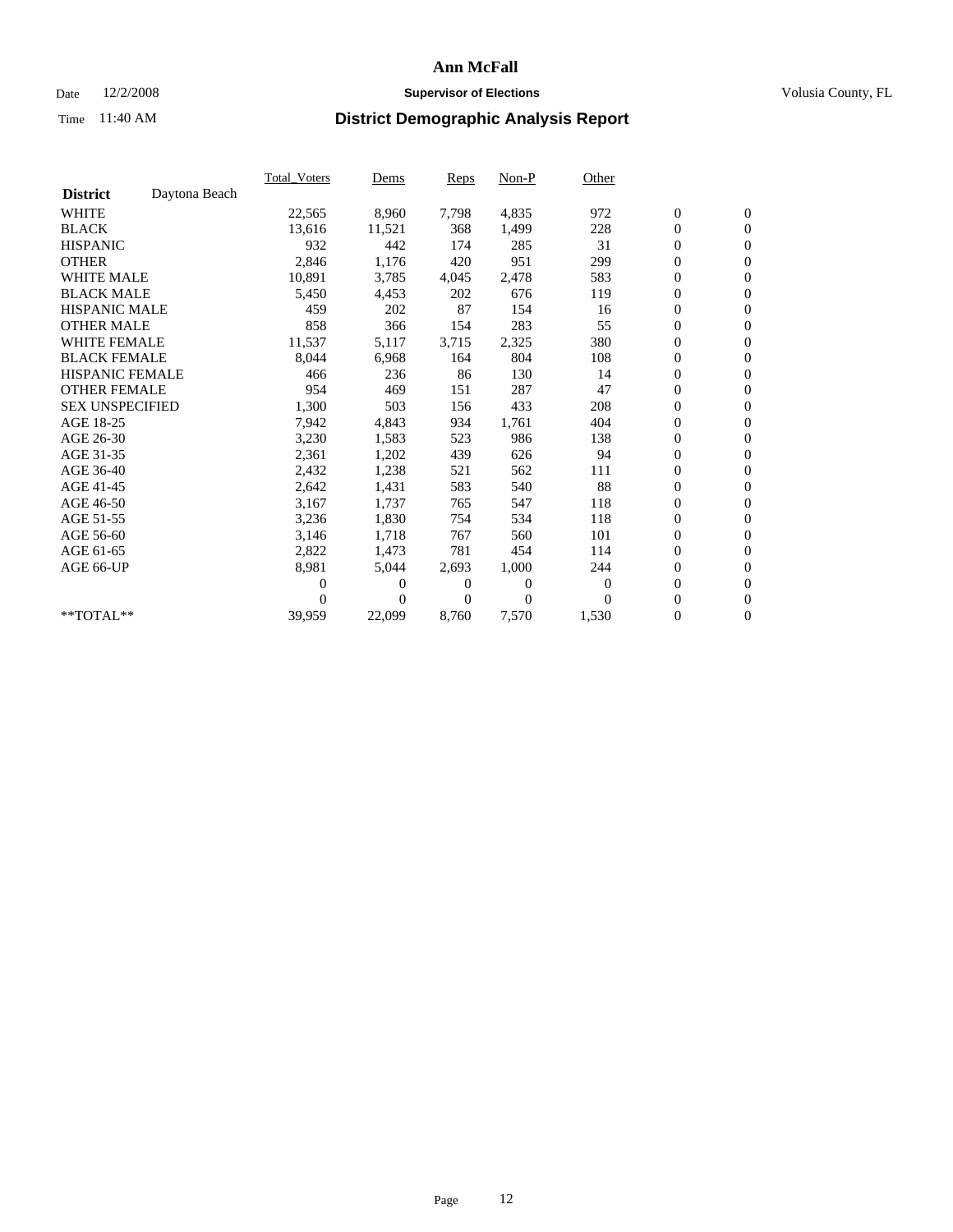## Date  $12/2/2008$  **Supervisor of Elections** Volusia County, FL

|                        |                      | <b>Total_Voters</b> | Dems           | <b>Reps</b> | $Non-P$        | Other        |                  |                  |  |
|------------------------|----------------------|---------------------|----------------|-------------|----------------|--------------|------------------|------------------|--|
| <b>District</b>        | Daytona Beach Shores |                     |                |             |                |              |                  |                  |  |
| WHITE                  |                      | 3,260               | 985            | 1,502       | 649            | 124          | $\boldsymbol{0}$ | $\boldsymbol{0}$ |  |
| <b>BLACK</b>           |                      | 30                  | 19             | 7           | 4              | $\Omega$     | $\overline{0}$   | $\Omega$         |  |
| <b>HISPANIC</b>        |                      | 49                  | 22             | 16          | 9              | 2            | 0                | $\Omega$         |  |
| <b>OTHER</b>           |                      | 168                 | 52             | 53          | 48             | 15           | 0                | $\Omega$         |  |
| <b>WHITE MALE</b>      |                      | 1,527               | 430            | 704         | 332            | 61           | 0                | $\Omega$         |  |
| <b>BLACK MALE</b>      |                      | 19                  | 12             | 4           | 3              | $\mathbf{0}$ | 0                | 0                |  |
| <b>HISPANIC MALE</b>   |                      | 23                  | 10             | 9           | $\overline{2}$ | 2            | 0                | 0                |  |
| <b>OTHER MALE</b>      |                      | 61                  | 23             | 20          | 17             |              | 0                | 0                |  |
| WHITE FEMALE           |                      | 1,703               | 544            | 786         | 313            | 60           | 0                | $\Omega$         |  |
| <b>BLACK FEMALE</b>    |                      | 11                  | 7              | 3           |                | $\mathbf{0}$ | 0                | $\Omega$         |  |
| <b>HISPANIC FEMALE</b> |                      | 25                  | 12             | 6           | 7              | 0            | 0                | 0                |  |
| <b>OTHER FEMALE</b>    |                      | 77                  | 23             | 27          | 21             | 6            | 0                | $\Omega$         |  |
| <b>SEX UNSPECIFIED</b> |                      | 61                  | 17             | 19          | 14             | 11           | $\overline{0}$   | 0                |  |
| AGE 18-25              |                      | 146                 | 49             | 45          | 43             | 9            | 0                | 0                |  |
| AGE 26-30              |                      | 80                  | 24             | 24          | 27             | 5            | 0                | $\Omega$         |  |
| AGE 31-35              |                      | 65                  | 26             | 20          | 14             | 5            | 0                | $\Omega$         |  |
| AGE 36-40              |                      | 92                  | 29             | 29          | 31             | 3            | 0                | 0                |  |
| AGE 41-45              |                      | 108                 | 26             | 39          | 36             |              | 0                | 0                |  |
| AGE 46-50              |                      | 188                 | 56             | 72          | 55             | 5            | 0                | $\Omega$         |  |
| AGE 51-55              |                      | 215                 | 54             | 103         | 45             | 13           | 0                | $\mathbf{0}$     |  |
| AGE 56-60              |                      | 328                 | 85             | 152         | 73             | 18           | 0                | 0                |  |
| AGE 61-65              |                      | 411                 | 126            | 181         | 84             | 20           | $\overline{0}$   | 0                |  |
| AGE 66-UP              |                      | 1,874               | 603            | 913         | 302            | 56           | 0                | 0                |  |
|                        |                      | 0                   | $\overline{0}$ | 0           | $\mathbf{0}$   | $\mathbf{0}$ | 0                | 0                |  |
|                        |                      | $\theta$            | $\overline{0}$ | $\Omega$    | $\Omega$       | $\Omega$     | 0                | $\Omega$         |  |
| **TOTAL**              |                      | 3,507               | 1,078          | 1,578       | 710            | 141          | 0                | $\overline{0}$   |  |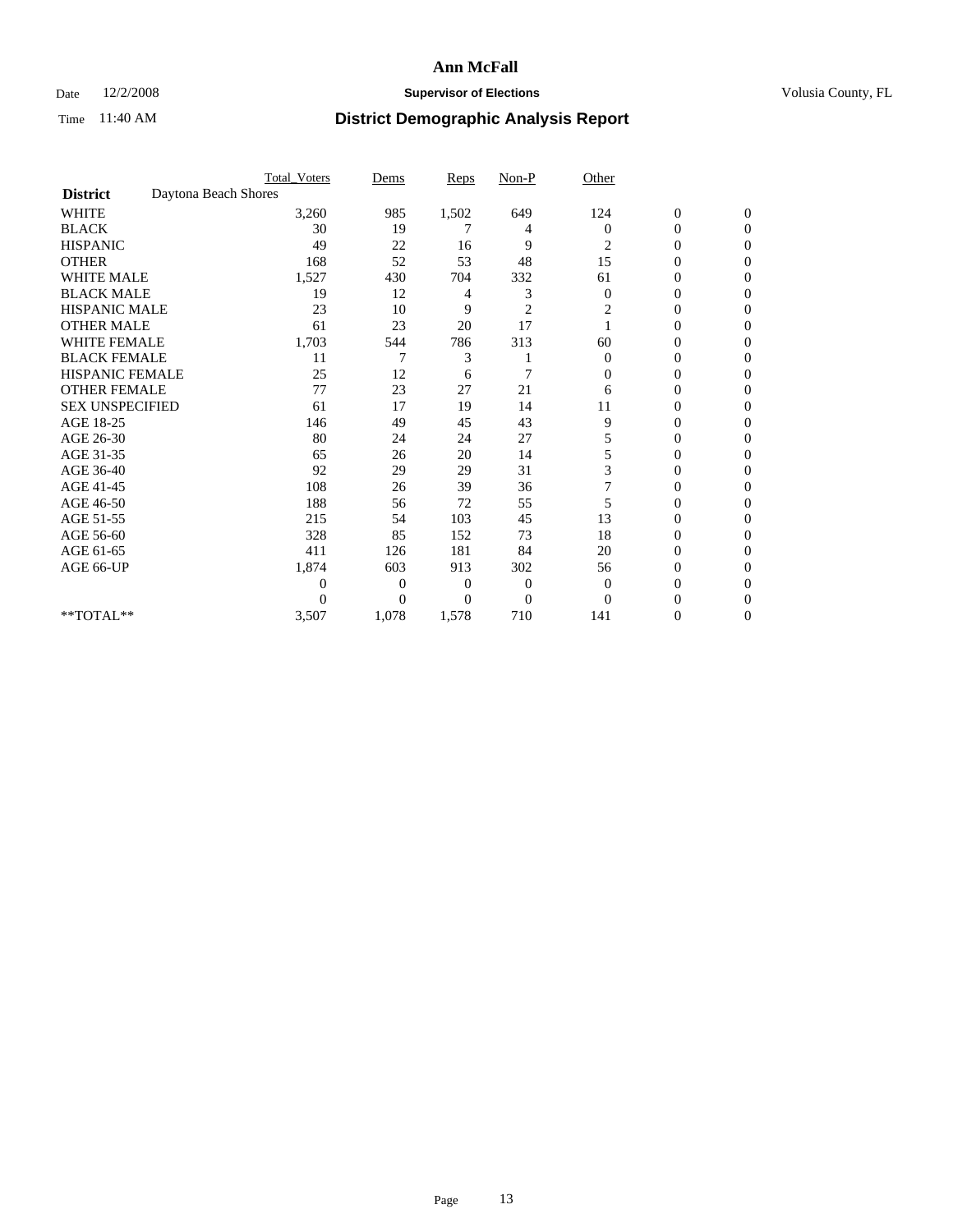### Date  $12/2/2008$  **Supervisor of Elections** Volusia County, FL

|                        |        | <b>Total_Voters</b> | Dems         | Reps  | Non-P    | Other    |                  |                  |  |
|------------------------|--------|---------------------|--------------|-------|----------|----------|------------------|------------------|--|
| <b>District</b>        | DeBary |                     |              |       |          |          |                  |                  |  |
| <b>WHITE</b>           |        | 11,946              | 3,585        | 5,546 | 2,288    | 527      | $\boldsymbol{0}$ | $\boldsymbol{0}$ |  |
| <b>BLACK</b>           |        | 396                 | 299          | 33    | 51       | 13       | $\boldsymbol{0}$ | $\mathbf{0}$     |  |
| <b>HISPANIC</b>        |        | 739                 | 312          | 189   | 215      | 23       | $\overline{0}$   | $\mathbf{0}$     |  |
| <b>OTHER</b>           |        | 695                 | 191          | 193   | 238      | 73       | 0                | $\mathbf{0}$     |  |
| <b>WHITE MALE</b>      |        | 5,604               | 1,455        | 2,744 | 1,130    | 275      | $\boldsymbol{0}$ | $\mathbf{0}$     |  |
| <b>BLACK MALE</b>      |        | 182                 | 129          | 13    | 33       |          | $\boldsymbol{0}$ | $\mathbf{0}$     |  |
| <b>HISPANIC MALE</b>   |        | 352                 | 135          | 97    | 108      | 12       | 0                | $\mathbf{0}$     |  |
| <b>OTHER MALE</b>      |        | 228                 | 63           | 63    | 87       | 15       | 0                | $\mathbf{0}$     |  |
| <b>WHITE FEMALE</b>    |        | 6,265               | 2,111        | 2,764 | 1,145    | 245      | 0                | $\mathbf{0}$     |  |
| <b>BLACK FEMALE</b>    |        | 208                 | 164          | 20    | 18       | 6        | $\boldsymbol{0}$ | $\mathbf{0}$     |  |
| <b>HISPANIC FEMALE</b> |        | 381                 | 173          | 92    | 105      | 11       | $\boldsymbol{0}$ | $\mathbf{0}$     |  |
| <b>OTHER FEMALE</b>    |        | 283                 | 89           | 86    | 88       | 20       | $\overline{0}$   | $\mathbf{0}$     |  |
| <b>SEX UNSPECIFIED</b> |        | 273                 | 68           | 82    | 78       | 45       | 0                | $\mathbf{0}$     |  |
| AGE 18-25              |        | 1,168               | 304          | 385   | 380      | 99       | $\boldsymbol{0}$ | $\mathbf{0}$     |  |
| AGE 26-30              |        | 747                 | 200          | 256   | 259      | 32       | $\overline{0}$   | $\mathbf{0}$     |  |
| AGE 31-35              |        | 772                 | 215          | 290   | 222      | 45       | $\boldsymbol{0}$ | $\mathbf{0}$     |  |
| AGE 36-40              |        | 1,050               | 273          | 436   | 282      | 59       | 0                | $\mathbf{0}$     |  |
| AGE 41-45              |        | 1,161               | 320          | 526   | 262      | 53       | $\overline{0}$   | $\mathbf{0}$     |  |
| AGE 46-50              |        | 1,319               | 399          | 618   | 248      | 54       | $\boldsymbol{0}$ | $\mathbf{0}$     |  |
| AGE 51-55              |        | 1,371               | 464          | 615   | 243      | 49       | 0                | $\mathbf{0}$     |  |
| AGE 56-60              |        | 1,356               | 475          | 619   | 220      | 42       | $\overline{0}$   | $\Omega$         |  |
| AGE 61-65              |        | 1,285               | 422          | 611   | 196      | 56       | $\overline{0}$   | $\mathbf{0}$     |  |
| AGE 66-UP              |        | 3,547               | 1,315        | 1,605 | 480      | 147      | 0                | $\mathbf{0}$     |  |
|                        |        | 0                   | $\mathbf{0}$ | 0     | $\theta$ | $\theta$ | $\overline{0}$   | $\mathbf{0}$     |  |
|                        |        | 0                   | $\Omega$     | 0     | $\Omega$ | $\Omega$ | 0                | $\mathbf{0}$     |  |
| **TOTAL**              |        | 13,776              | 4,387        | 5,961 | 2,792    | 636      | 0                | $\overline{0}$   |  |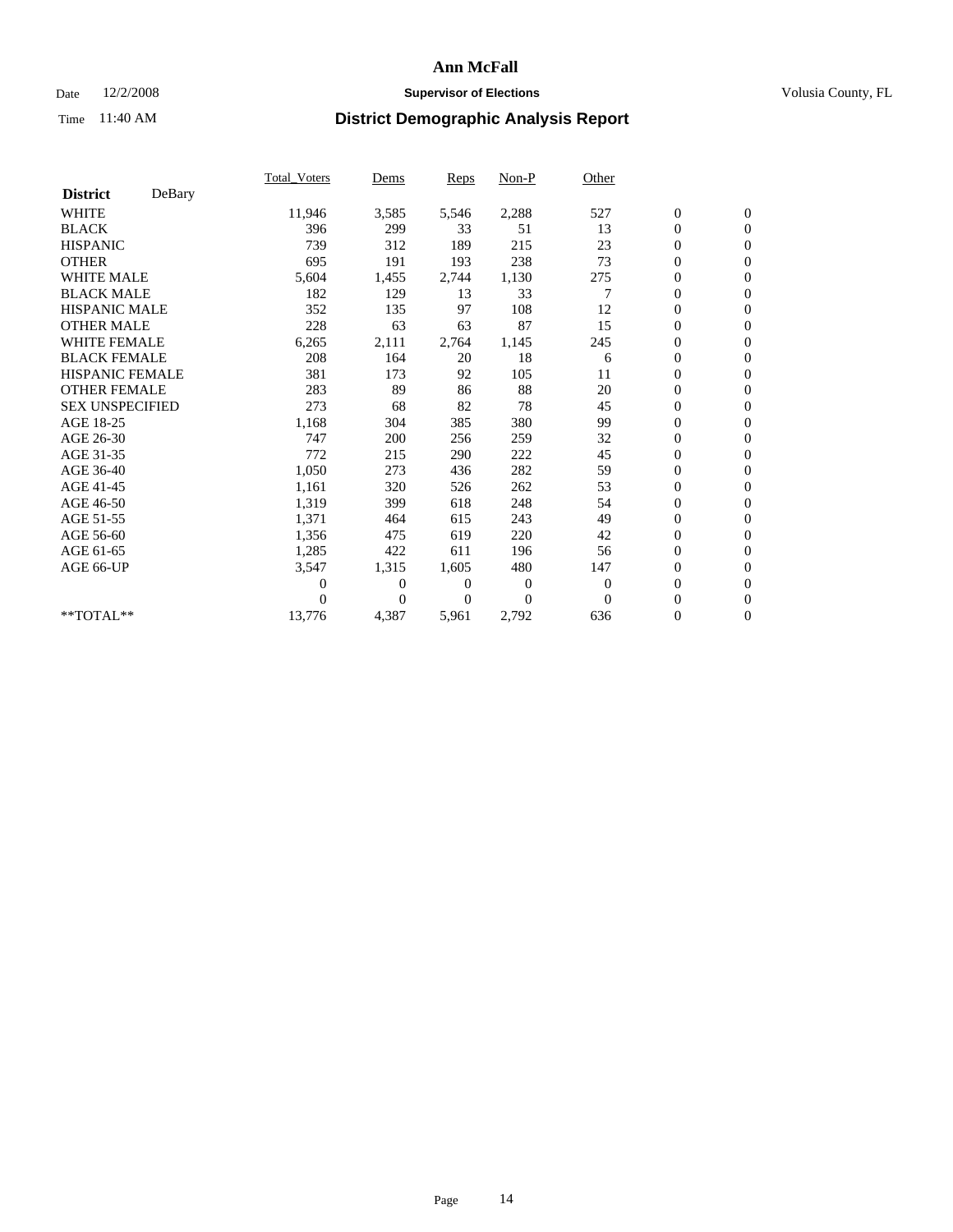## Date  $12/2/2008$  **Supervisor of Elections** Volusia County, FL

|                        |        | <b>Total Voters</b> | Dems           | Reps           | Non-P          | Other    |                  |                  |  |
|------------------------|--------|---------------------|----------------|----------------|----------------|----------|------------------|------------------|--|
| <b>District</b>        | DeLand |                     |                |                |                |          |                  |                  |  |
| <b>WHITE</b>           |        | 11,722              | 4,301          | 4,781          | 2,042          | 598      | $\boldsymbol{0}$ | $\boldsymbol{0}$ |  |
| <b>BLACK</b>           |        | 2,400               | 1,998          | 81             | 277            | 44       | 0                | $\mathbf{0}$     |  |
| <b>HISPANIC</b>        |        | 789                 | 361            | 141            | 242            | 45       | $\overline{0}$   | $\mathbf{0}$     |  |
| <b>OTHER</b>           |        | 884                 | 318            | 188            | 269            | 109      | 0                | $\mathbf{0}$     |  |
| <b>WHITE MALE</b>      |        | 5,067               | 1,626          | 2,166          | 965            | 310      | $\boldsymbol{0}$ | $\mathbf{0}$     |  |
| <b>BLACK MALE</b>      |        | 934                 | 744            | 39             | 123            | 28       | $\overline{0}$   | $\mathbf{0}$     |  |
| <b>HISPANIC MALE</b>   |        | 330                 | 150            | 58             | 98             | 24       | 0                | $\mathbf{0}$     |  |
| <b>OTHER MALE</b>      |        | 254                 | 100            | 76             | 58             | 20       | 0                | $\mathbf{0}$     |  |
| <b>WHITE FEMALE</b>    |        | 6,603               | 2,657          | 2,598          | 1,065          | 283      | $\boldsymbol{0}$ | $\mathbf{0}$     |  |
| <b>BLACK FEMALE</b>    |        | 1,445               | 1,238          | 41             | 151            | 15       | 0                | $\mathbf{0}$     |  |
| <b>HISPANIC FEMALE</b> |        | 455                 | 211            | 82             | 142            | 20       | $\boldsymbol{0}$ | $\mathbf{0}$     |  |
| <b>OTHER FEMALE</b>    |        | 328                 | 138            | 63             | 98             | 29       | $\overline{0}$   | $\mathbf{0}$     |  |
| <b>SEX UNSPECIFIED</b> |        | 379                 | 114            | 68             | 130            | 67       | 0                | $\mathbf{0}$     |  |
| AGE 18-25              |        | 2,003               | 881            | 449            | 525            | 148      | $\boldsymbol{0}$ | $\mathbf{0}$     |  |
| AGE 26-30              |        | 1,115               | 450            | 281            | 318            | 66       | $\boldsymbol{0}$ | $\mathbf{0}$     |  |
| AGE 31-35              |        | 1,176               | 480            | 327            | 289            | 80       | $\boldsymbol{0}$ | $\mathbf{0}$     |  |
| AGE 36-40              |        | 1,156               | 469            | 393            | 247            | 47       | 0                | $\mathbf{0}$     |  |
| AGE 41-45              |        | 1,211               | 478            | 434            | 233            | 66       | $\boldsymbol{0}$ | $\mathbf{0}$     |  |
| AGE 46-50              |        | 1,243               | 562            | 412            | 215            | 54       | 0                | $\mathbf{0}$     |  |
| AGE 51-55              |        | 1,202               | 583            | 378            | 188            | 53       | $\boldsymbol{0}$ | $\mathbf{0}$     |  |
| AGE 56-60              |        | 1.174               | 573            | 389            | 161            | 51       | $\overline{0}$   | $\mathbf{0}$     |  |
| AGE 61-65              |        | 1,157               | 519            | 418            | 164            | 56       | 0                | $\mathbf{0}$     |  |
| AGE 66-UP              |        | 4,358               | 1,983          | 1,710          | 490            | 175      | $\boldsymbol{0}$ | $\mathbf{0}$     |  |
|                        |        | 0                   | $\mathbf{0}$   | $\overline{0}$ | $\overline{0}$ | $\theta$ | $\overline{0}$   | $\mathbf{0}$     |  |
|                        |        | 0                   | $\overline{0}$ | 0              | $\theta$       | $\theta$ | 0                | $\mathbf{0}$     |  |
| **TOTAL**              |        | 15,795              | 6,978          | 5,191          | 2,830          | 796      | 0                | $\boldsymbol{0}$ |  |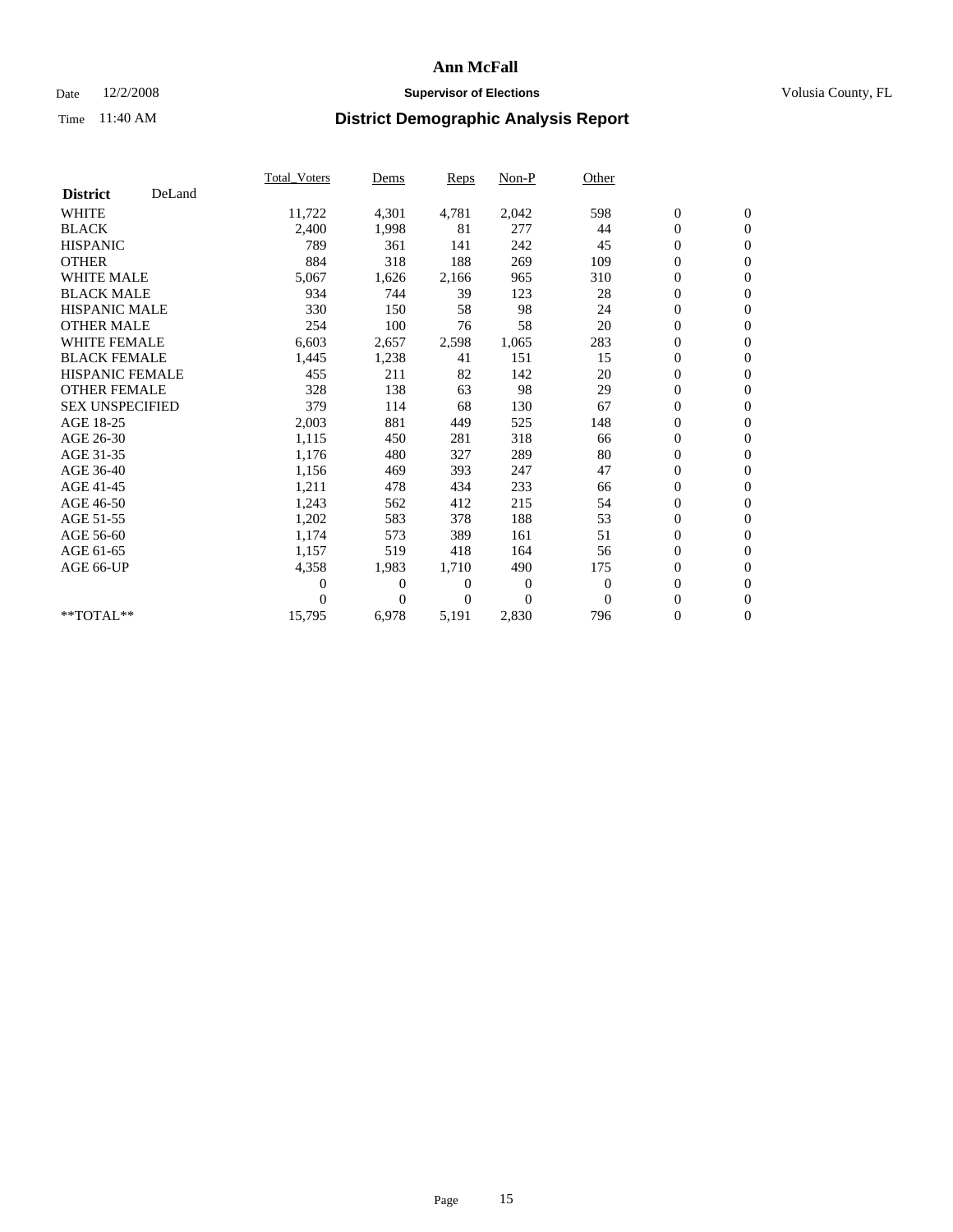## Date  $12/2/2008$  **Supervisor of Elections** Volusia County, FL

|                        |         | <b>Total Voters</b> | Dems   | Reps   | $Non-P$  | Other    |                  |                  |  |
|------------------------|---------|---------------------|--------|--------|----------|----------|------------------|------------------|--|
| <b>District</b>        | Deltona |                     |        |        |          |          |                  |                  |  |
| <b>WHITE</b>           |         | 34,682              | 12,034 | 13,369 | 7,525    | 1,754    | $\boldsymbol{0}$ | $\boldsymbol{0}$ |  |
| <b>BLACK</b>           |         | 4,591               | 3,556  | 233    | 655      | 147      | 0                | $\mathbf{0}$     |  |
| <b>HISPANIC</b>        |         | 11,681              | 5,884  | 1,982  | 3,473    | 342      | $\boldsymbol{0}$ | $\mathbf{0}$     |  |
| <b>OTHER</b>           |         | 3,179               | 1,025  | 566    | 1,201    | 387      | 0                | $\mathbf{0}$     |  |
| <b>WHITE MALE</b>      |         | 16,118              | 5,014  | 6,570  | 3,620    | 914      | 0                | $\mathbf{0}$     |  |
| <b>BLACK MALE</b>      |         | 2,044               | 1,495  | 132    | 325      | 92       | 0                | $\mathbf{0}$     |  |
| <b>HISPANIC MALE</b>   |         | 5,476               | 2,650  | 997    | 1,658    | 171      | 0                | $\mathbf{0}$     |  |
| <b>OTHER MALE</b>      |         | 1,038               | 377    | 229    | 372      | 60       | 0                | $\mathbf{0}$     |  |
| <b>WHITE FEMALE</b>    |         | 18,360              | 6,947  | 6,728  | 3,854    | 831      | $\overline{0}$   | $\mathbf{0}$     |  |
| <b>BLACK FEMALE</b>    |         | 2,505               | 2,025  | 101    | 325      | 54       | 0                | $\mathbf{0}$     |  |
| <b>HISPANIC FEMALE</b> |         | 6,106               | 3,184  | 974    | 1,784    | 164      | 0                | $\mathbf{0}$     |  |
| <b>OTHER FEMALE</b>    |         | 1,198               | 476    | 219    | 421      | 82       | 0                | $\mathbf{0}$     |  |
| <b>SEX UNSPECIFIED</b> |         | 1,288               | 331    | 200    | 495      | 262      | 0                | $\mathbf{0}$     |  |
| AGE 18-25              |         | 6,881               | 2,519  | 1,394  | 2,400    | 568      | 0                | $\mathbf{0}$     |  |
| AGE 26-30              |         | 4,559               | 1,682  | 1,078  | 1,514    | 285      | 0                | $\mathbf{0}$     |  |
| AGE 31-35              |         | 4,801               | 1,845  | 1,290  | 1,398    | 268      | $\boldsymbol{0}$ | $\mathbf{0}$     |  |
| AGE 36-40              |         | 4,895               | 1,812  | 1,529  | 1,297    | 257      | 0                | $\mathbf{0}$     |  |
| AGE 41-45              |         | 5,435               | 2,132  | 1,724  | 1,335    | 244      | 0                | $\mathbf{0}$     |  |
| AGE 46-50              |         | 5,627               | 2,238  | 1,939  | 1,219    | 231      | 0                | $\mathbf{0}$     |  |
| AGE 51-55              |         | 5,003               | 2,094  | 1,648  | 1,032    | 229      | $\boldsymbol{0}$ | $\mathbf{0}$     |  |
| AGE 56-60              |         | 4,236               | 1,902  | 1,346  | 831      | 157      | 0                | $\mathbf{0}$     |  |
| AGE 61-65              |         | 3,404               | 1,551  | 1,135  | 594      | 124      | 0                | $\mathbf{0}$     |  |
| AGE 66-UP              |         | 9,291               | 4,723  | 3,067  | 1,234    | 267      | $\boldsymbol{0}$ | $\mathbf{0}$     |  |
|                        |         | 0                   | 0      | 0      | $\theta$ | $\theta$ | $\overline{0}$   | $\mathbf{0}$     |  |
|                        |         | 0                   | 0      | 0      | $\Omega$ | $\Omega$ | 0                | $\mathbf{0}$     |  |
| **TOTAL**              |         | 54,133              | 22,499 | 16,150 | 12,854   | 2,630    | 0                | $\boldsymbol{0}$ |  |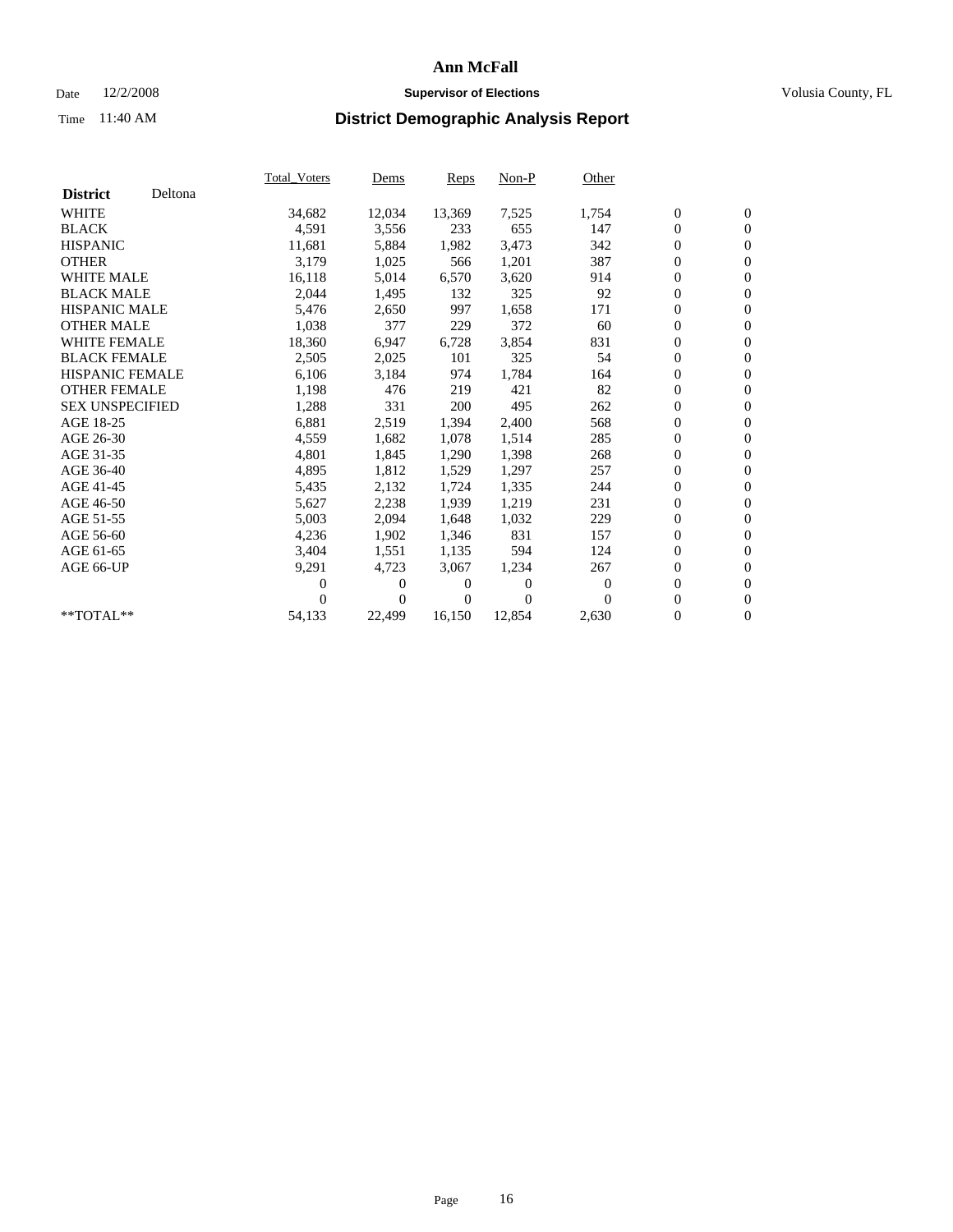## Date  $12/2/2008$  **Supervisor of Elections** Volusia County, FL

|                        |           | <b>Total_Voters</b> | Dems           | Reps     | $Non-P$        | Other    |                  |                  |  |
|------------------------|-----------|---------------------|----------------|----------|----------------|----------|------------------|------------------|--|
| <b>District</b>        | Edgewater |                     |                |          |                |          |                  |                  |  |
| <b>WHITE</b>           |           | 13,692              | 5,345          | 4,578    | 3,290          | 479      | $\boldsymbol{0}$ | $\boldsymbol{0}$ |  |
| <b>BLACK</b>           |           | 264                 | 198            | 10       | 50             | 6        | 0                | $\mathbf{0}$     |  |
| <b>HISPANIC</b>        |           | 165                 | 68             | 36       | 55             | 6        | 0                | $\mathbf{0}$     |  |
| <b>OTHER</b>           |           | 501                 | 148            | 92       | 188            | 73       | 0                | $\Omega$         |  |
| <b>WHITE MALE</b>      |           | 6,204               | 2,175          | 2,233    | 1,555          | 241      | 0                | $\mathbf{0}$     |  |
| <b>BLACK MALE</b>      |           | 133                 | 96             | 5        | 28             | 4        | $\overline{0}$   | $\mathbf{0}$     |  |
| <b>HISPANIC MALE</b>   |           | 73                  | 27             | 15       | 27             | 4        | 0                | $\mathbf{0}$     |  |
| <b>OTHER MALE</b>      |           | 153                 | 55             | 40       | 50             | 8        | 0                | $\mathbf{0}$     |  |
| <b>WHITE FEMALE</b>    |           | 7,397               | 3,139          | 2,309    | 1,713          | 236      | 0                | $\mathbf{0}$     |  |
| <b>BLACK FEMALE</b>    |           | 126                 | 99             | 5        | 21             |          | 0                | $\mathbf{0}$     |  |
| <b>HISPANIC FEMALE</b> |           | 89                  | 40             | 21       | 26             | 2        | 0                | $\mathbf{0}$     |  |
| <b>OTHER FEMALE</b>    |           | 181                 | 66             | 38       | 66             | 11       | 0                | $\Omega$         |  |
| <b>SEX UNSPECIFIED</b> |           | 266                 | 62             | 50       | 97             | 57       | 0                | $\mathbf{0}$     |  |
| AGE 18-25              |           | 1,406               | 441            | 300      | 554            | 111      | 0                | $\mathbf{0}$     |  |
| AGE 26-30              |           | 915                 | 296            | 239      | 339            | 41       | $\overline{0}$   | $\mathbf{0}$     |  |
| AGE 31-35              |           | 948                 | 299            | 260      | 342            | 47       | 0                | $\mathbf{0}$     |  |
| AGE 36-40              |           | 1,066               | 362            | 336      | 336            | 32       | 0                | $\mathbf{0}$     |  |
| AGE 41-45              |           | 1,096               | 399            | 365      | 286            | 46       | 0                | $\mathbf{0}$     |  |
| AGE 46-50              |           | 1,407               | 522            | 500      | 336            | 49       | 0                | $\mathbf{0}$     |  |
| AGE 51-55              |           | 1,413               | 565            | 482      | 330            | 36       | 0                | $\mathbf{0}$     |  |
| AGE 56-60              |           | 1,323               | 576            | 426      | 274            | 47       | $\overline{0}$   | $\Omega$         |  |
| AGE 61-65              |           | 1,231               | 511            | 428      | 250            | 42       | 0                | $\mathbf{0}$     |  |
| AGE 66-UP              |           | 3,817               | 1,788          | 1,380    | 536            | 113      | 0                | $\mathbf{0}$     |  |
|                        |           | 0                   | 0              | 0        | $\overline{0}$ | $\theta$ | 0                | $\mathbf{0}$     |  |
|                        |           | 0                   | $\overline{0}$ | $\Omega$ | $\Omega$       | $\Omega$ | $\overline{0}$   | $\mathbf{0}$     |  |
| **TOTAL**              |           | 14,622              | 5,759          | 4,716    | 3,583          | 564      | 0                | $\overline{0}$   |  |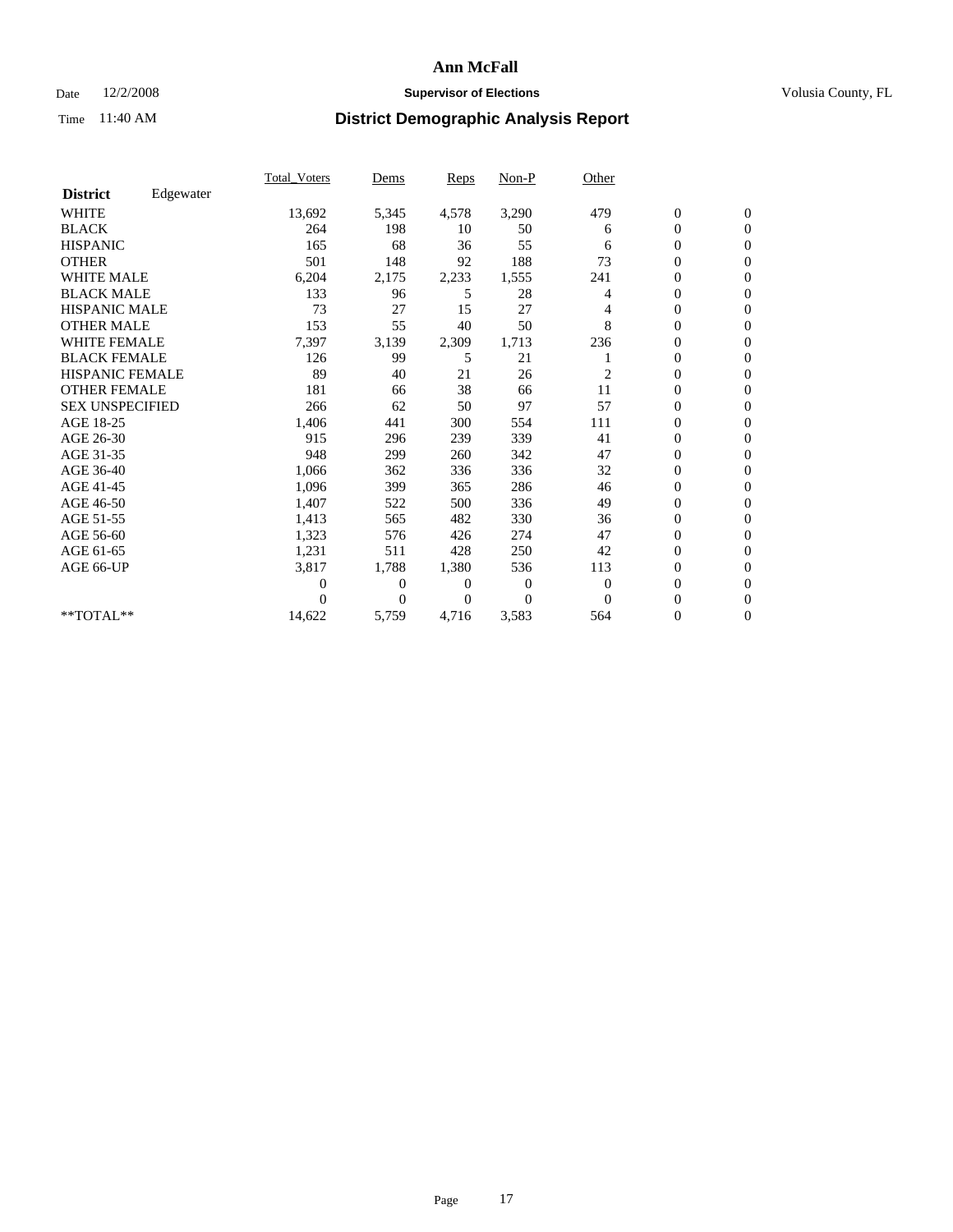## Date  $12/2/2008$  **Supervisor of Elections** Volusia County, FL

|                        |            | <b>Total_Voters</b> | Dems           | Reps           | $Non-P$        | Other          |                  |                  |  |
|------------------------|------------|---------------------|----------------|----------------|----------------|----------------|------------------|------------------|--|
| <b>District</b>        | Holly Hill |                     |                |                |                |                |                  |                  |  |
| <b>WHITE</b>           |            | 6,018               | 2,591          | 1,801          | 1,349          | 277            | $\boldsymbol{0}$ | $\boldsymbol{0}$ |  |
| <b>BLACK</b>           |            | 778                 | 642            | 26             | 98             | 12             | $\boldsymbol{0}$ | $\mathbf{0}$     |  |
| <b>HISPANIC</b>        |            | 147                 | 81             | 22             | 36             | 8              | $\overline{0}$   | $\Omega$         |  |
| <b>OTHER</b>           |            | 374                 | 138            | 57             | 139            | 40             | 0                | $\mathbf{0}$     |  |
| <b>WHITE MALE</b>      |            | 2,699               | 1,027          | 891            | 652            | 129            | $\boldsymbol{0}$ | $\mathbf{0}$     |  |
| <b>BLACK MALE</b>      |            | 292                 | 226            | 12             | 45             | 9              | $\overline{0}$   | $\mathbf{0}$     |  |
| <b>HISPANIC MALE</b>   |            | 71                  | 36             | 14             | 18             | 3              | 0                | $\Omega$         |  |
| <b>OTHER MALE</b>      |            | 99                  | 35             | 20             | 34             | 10             | 0                | $\mathbf{0}$     |  |
| WHITE FEMALE           |            | 3,280               | 1,545          | 903            | 690            | 142            | $\boldsymbol{0}$ | $\mathbf{0}$     |  |
| <b>BLACK FEMALE</b>    |            | 483                 | 414            | 14             | 52             | 3              | 0                | $\mathbf{0}$     |  |
| HISPANIC FEMALE        |            | 76                  | 45             | 8              | 18             | 5              | $\boldsymbol{0}$ | $\mathbf{0}$     |  |
| <b>OTHER FEMALE</b>    |            | 142                 | 60             | 27             | 51             | 4              | $\overline{0}$   | $\mathbf{0}$     |  |
| <b>SEX UNSPECIFIED</b> |            | 175                 | 64             | 17             | 62             | 32             | 0                | $\Omega$         |  |
| AGE 18-25              |            | 847                 | 371            | 163            | 255            | 58             | $\boldsymbol{0}$ | $\mathbf{0}$     |  |
| AGE 26-30              |            | 556                 | 249            | 92             | 183            | 32             | $\overline{0}$   | $\Omega$         |  |
| AGE 31-35              |            | 471                 | 211            | 87             | 146            | 27             | 0                | $\mathbf{0}$     |  |
| AGE 36-40              |            | 488                 | 195            | 132            | 133            | 28             | $\boldsymbol{0}$ | $\mathbf{0}$     |  |
| AGE 41-45              |            | 636                 | 269            | 166            | 170            | 31             | $\boldsymbol{0}$ | $\mathbf{0}$     |  |
| AGE 46-50              |            | 729                 | 321            | 202            | 162            | 44             | 0                | $\Omega$         |  |
| AGE 51-55              |            | 655                 | 321            | 169            | 144            | 21             | $\boldsymbol{0}$ | $\mathbf{0}$     |  |
| AGE 56-60              |            | 639                 | 306            | 178            | 134            | 21             | $\overline{0}$   | $\mathbf{0}$     |  |
| AGE 61-65              |            | 498                 | 247            | 134            | 93             | 24             | 0                | $\mathbf{0}$     |  |
| AGE 66-UP              |            | 1,798               | 962            | 583            | 202            | 51             | $\boldsymbol{0}$ | $\mathbf{0}$     |  |
|                        |            | 0                   | $\mathbf{0}$   | $\overline{0}$ | $\overline{0}$ | $\theta$       | $\overline{0}$   | $\mathbf{0}$     |  |
|                        |            | $\theta$            | $\overline{0}$ | 0              | $\theta$       | $\overline{0}$ | 0                | $\mathbf{0}$     |  |
| **TOTAL**              |            | 7,317               | 3,452          | 1,906          | 1,622          | 337            | 0                | $\boldsymbol{0}$ |  |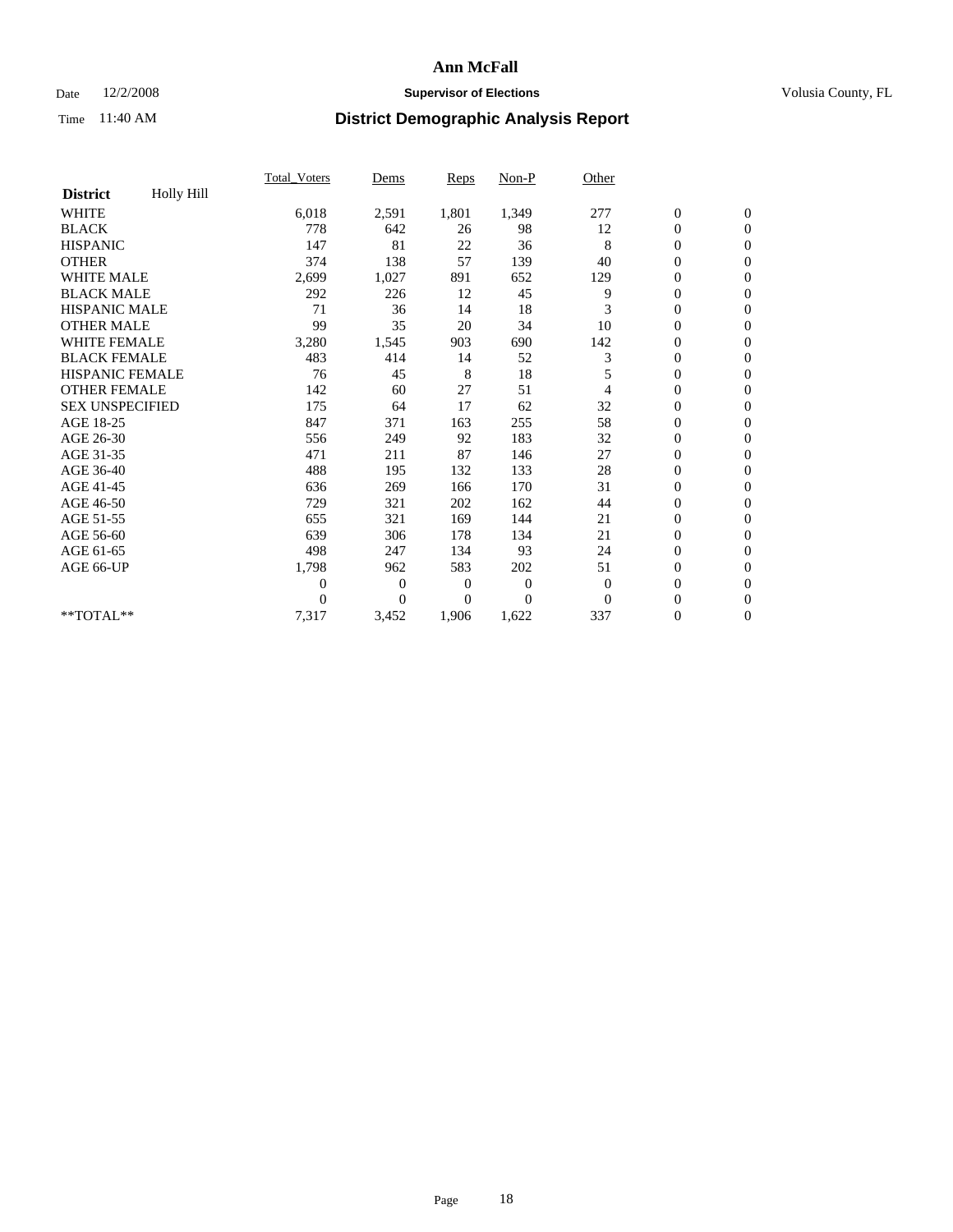## Date  $12/2/2008$  **Supervisor of Elections** Volusia County, FL

|                        |            | Total Voters   | Dems           | Reps           | $Non-P$          | Other          |                  |                  |
|------------------------|------------|----------------|----------------|----------------|------------------|----------------|------------------|------------------|
| <b>District</b>        | Lake Helen |                |                |                |                  |                |                  |                  |
| <b>WHITE</b>           |            | 1,625          | 673            | 571            | 312              | 69             | $\boldsymbol{0}$ | $\boldsymbol{0}$ |
| <b>BLACK</b>           |            | 198            | 173            | 8              | 14               | 3              | $\theta$         | $\Omega$         |
| <b>HISPANIC</b>        |            | 32             | 14             | 8              | 5                | 5              | 0                | $\Omega$         |
| <b>OTHER</b>           |            | 72             | 21             | 18             | 24               | 9              | $\overline{0}$   | $\mathbf{0}$     |
| <b>WHITE MALE</b>      |            | 734            | 273            | 281            | 146              | 34             | 0                | $\Omega$         |
| <b>BLACK MALE</b>      |            | 87             | 75             | 3              | 7                | $\overline{c}$ | $\overline{0}$   | $\Omega$         |
| <b>HISPANIC MALE</b>   |            | 11             | 4              | 5              | $\boldsymbol{0}$ | $\overline{c}$ | 0                | 0                |
| <b>OTHER MALE</b>      |            | 22             | 8              | 5              | 5                | 4              | $\theta$         | $\Omega$         |
| WHITE FEMALE           |            | 879            | 396            | 285            | 163              | 35             | $\overline{0}$   | $\Omega$         |
| <b>BLACK FEMALE</b>    |            | 111            | 98             | 5              | 7                |                | 0                | 0                |
| <b>HISPANIC FEMALE</b> |            | 21             | 10             | 3              | 5                | 3              | $\theta$         | $\Omega$         |
| <b>OTHER FEMALE</b>    |            | 24             | 11             | 4              | 8                |                | 0                | $\Omega$         |
| <b>SEX UNSPECIFIED</b> |            | 38             | 6              | 14             | 14               | 4              | 0                | $\Omega$         |
| AGE 18-25              |            | 192            | 72             | 46             | 62               | 12             | 0                | $\Omega$         |
| AGE 26-30              |            | 113            | 49             | 23             | 34               | 7              | 0                | 0                |
| AGE 31-35              |            | 87             | 29             | 29             | 21               | 8              | $\overline{0}$   | $\Omega$         |
| AGE 36-40              |            | 138            | 57             | 32             | 37               | 12             | $\overline{0}$   | $\mathbf{0}$     |
| AGE 41-45              |            | 155            | 56             | 62             | 28               | 9              | 0                | 0                |
| AGE 46-50              |            | 212            | 88             | 79             | 38               |                | $\overline{0}$   | $\theta$         |
| AGE 51-55              |            | 209            | 97             | 68             | 35               | 9              | $\overline{0}$   | $\Omega$         |
| AGE 56-60              |            | 189            | 97             | 59             | 27               | 6              | 0                | 0                |
| AGE 61-65              |            | 174            | 100            | 45             | 26               | 3              | 0                | $\overline{0}$   |
| AGE 66-UP              |            | 458            | 236            | 162            | 47               | 13             | 0                | $\Omega$         |
|                        |            | $\overline{0}$ | $\overline{0}$ | $\overline{0}$ | $\mathbf{0}$     | $\overline{0}$ | $\theta$         | $\Omega$         |
|                        |            | $\Omega$       | $\overline{0}$ | $\Omega$       | $\theta$         | $\Omega$       | 0                | $\Omega$         |
| **TOTAL**              |            | 1,927          | 881            | 605            | 355              | 86             | 0                | $\overline{0}$   |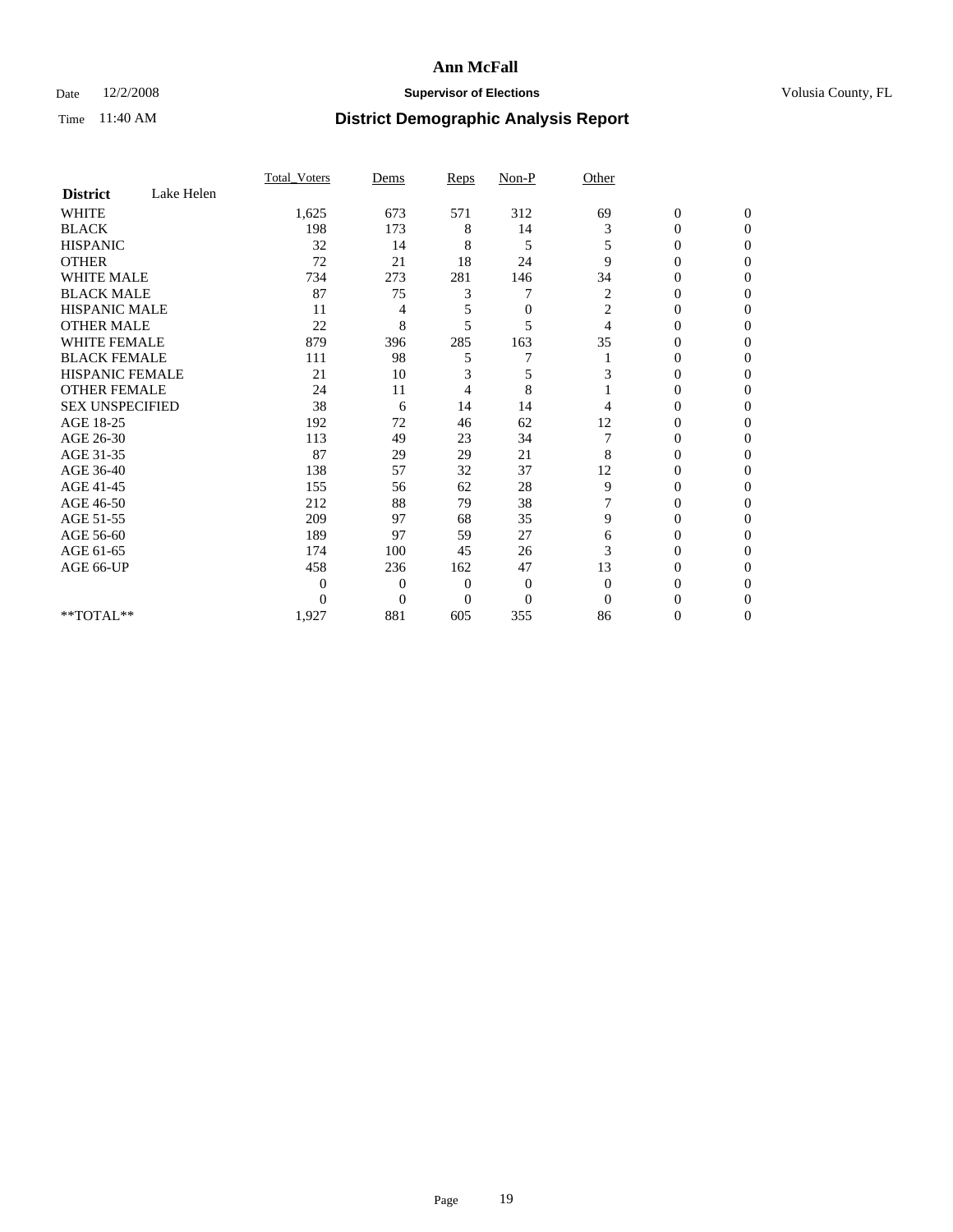## Date  $12/2/2008$  **Supervisor of Elections** Volusia County, FL

|                        |                  | Total Voters | Dems     | <b>Reps</b> | Non-P        | Other        |                  |                  |  |
|------------------------|------------------|--------------|----------|-------------|--------------|--------------|------------------|------------------|--|
| <b>District</b>        | New Smyrna Beach |              |          |             |              |              |                  |                  |  |
| <b>WHITE</b>           |                  | 15,414       | 5,481    | 6,238       | 3,168        | 527          | $\boldsymbol{0}$ | $\boldsymbol{0}$ |  |
| <b>BLACK</b>           |                  | 779          | 653      | 28          | 84           | 14           | $\boldsymbol{0}$ | $\mathbf{0}$     |  |
| <b>HISPANIC</b>        |                  | 181          | 63       | 43          | 65           | 10           | $\overline{0}$   | $\mathbf{0}$     |  |
| <b>OTHER</b>           |                  | 626          | 149      | 131         | 225          | 121          | $\boldsymbol{0}$ | $\mathbf{0}$     |  |
| <b>WHITE MALE</b>      |                  | 7,030        | 2,191    | 2,951       | 1,606        | 282          | $\overline{0}$   | $\mathbf{0}$     |  |
| <b>BLACK MALE</b>      |                  | 327          | 253      | 11          | 52           | 11           | $\boldsymbol{0}$ | $\mathbf{0}$     |  |
| <b>HISPANIC MALE</b>   |                  | 80           | 21       | 18          | 37           | 4            | $\boldsymbol{0}$ | $\mathbf{0}$     |  |
| <b>OTHER MALE</b>      |                  | 178          | 47       | 53          | 68           | 10           | $\boldsymbol{0}$ | $\mathbf{0}$     |  |
| WHITE FEMALE           |                  | 8,273        | 3,247    | 3,248       | 1,535        | 243          | $\overline{0}$   | $\mathbf{0}$     |  |
| <b>BLACK FEMALE</b>    |                  | 446          | 394      | 17          | 32           | 3            | $\boldsymbol{0}$ | $\mathbf{0}$     |  |
| <b>HISPANIC FEMALE</b> |                  | 101          | 42       | 25          | 28           | 6            | $\boldsymbol{0}$ | $\mathbf{0}$     |  |
| <b>OTHER FEMALE</b>    |                  | 215          | 70       | 57          | 73           | 15           | $\mathbf{0}$     | $\mathbf{0}$     |  |
| <b>SEX UNSPECIFIED</b> |                  | 350          | 81       | 60          | 111          | 98           | $\overline{0}$   | $\mathbf{0}$     |  |
| AGE 18-25              |                  | 1,312        | 476      | 271         | 458          | 107          | $\overline{0}$   | $\mathbf{0}$     |  |
| AGE 26-30              |                  | 858          | 295      | 223         | 291          | 49           | $\overline{0}$   | $\mathbf{0}$     |  |
| AGE 31-35              |                  | 823          | 276      | 259         | 243          | 45           | $\boldsymbol{0}$ | $\mathbf{0}$     |  |
| AGE 36-40              |                  | 865          | 289      | 274         | 256          | 46           | $\boldsymbol{0}$ | $\mathbf{0}$     |  |
| AGE 41-45              |                  | 990          | 351      | 381         | 215          | 43           | $\overline{0}$   | $\mathbf{0}$     |  |
| AGE 46-50              |                  | 1,365        | 477      | 516         | 317          | 55           | $\boldsymbol{0}$ | $\mathbf{0}$     |  |
| AGE 51-55              |                  | 1,547        | 646      | 546         | 294          | 61           | $\boldsymbol{0}$ | $\mathbf{0}$     |  |
| AGE 56-60              |                  | 1,626        | 627      | 606         | 341          | 52           | $\overline{0}$   | $\Omega$         |  |
| AGE 61-65              |                  | 1,673        | 615      | 683         | 336          | 39           | $\overline{0}$   | $\mathbf{0}$     |  |
| AGE 66-UP              |                  | 5,941        | 2,294    | 2,681       | 791          | 175          | $\boldsymbol{0}$ | $\mathbf{0}$     |  |
|                        |                  | 0            | 0        | 0           | $\mathbf{0}$ | $\mathbf{0}$ | $\overline{0}$   | $\mathbf{0}$     |  |
|                        |                  | $\Omega$     | $\theta$ | $\Omega$    | $\Omega$     | $\Omega$     | $\boldsymbol{0}$ | $\mathbf{0}$     |  |
| **TOTAL**              |                  | 17,000       | 6,346    | 6,440       | 3,542        | 672          | 0                | $\mathbf{0}$     |  |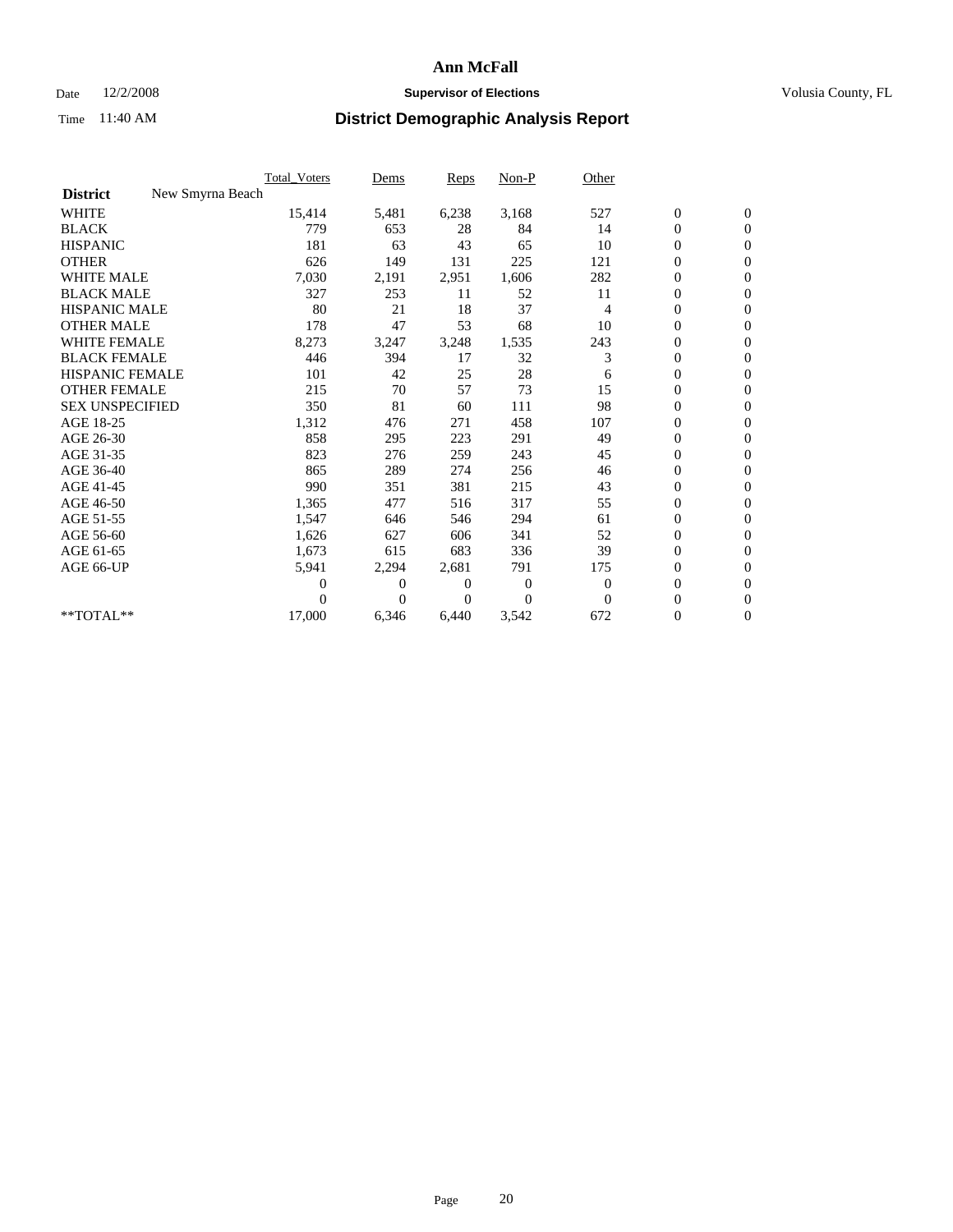## Date  $12/2/2008$  **Supervisor of Elections** Volusia County, FL

|                        |          | Total Voters   | Dems           | Reps         | $Non-P$        | Other          |                  |              |  |
|------------------------|----------|----------------|----------------|--------------|----------------|----------------|------------------|--------------|--|
| <b>District</b>        | Oak Hill |                |                |              |                |                |                  |              |  |
| <b>WHITE</b>           |          | 1,125          | 445            | 399          | 248            | 33             | $\boldsymbol{0}$ | $\mathbf{0}$ |  |
| <b>BLACK</b>           |          | 178            | 155            | 6            | 16             |                | $\mathbf{0}$     | $\Omega$     |  |
| <b>HISPANIC</b>        |          | 3              | $\overline{2}$ |              | $\mathbf{0}$   | $\Omega$       | 0                | $\Omega$     |  |
| <b>OTHER</b>           |          | 39             | 10             | 8            | 14             | 7              | 0                | $\Omega$     |  |
| <b>WHITE MALE</b>      |          | 538            | 192            | 204          | 123            | 19             | 0                | 0            |  |
| <b>BLACK MALE</b>      |          | 80             | 67             | 4            | 8              |                | 0                | $\Omega$     |  |
| HISPANIC MALE          |          | $\overline{2}$ |                |              | $\mathbf{0}$   | 0              | 0                | 0            |  |
| <b>OTHER MALE</b>      |          | 19             | 4              | 5            | 9              |                | 0                | 0            |  |
| <b>WHITE FEMALE</b>    |          | 578            | 252            | 189          | 123            | 14             | 0                | $\Omega$     |  |
| <b>BLACK FEMALE</b>    |          | 97             | 88             |              | 8              | $\mathbf{0}$   | 0                | 0            |  |
| <b>HISPANIC FEMALE</b> |          |                |                | 0            | 0              | $\Omega$       | 0                | 0            |  |
| <b>OTHER FEMALE</b>    |          | 13             |                | 2            | 4              | 2              | 0                | 0            |  |
| <b>SEX UNSPECIFIED</b> |          | 17             | $\overline{2}$ | 8            | 3              | 4              | 0                | 0            |  |
| AGE 18-25              |          | 105            | 47             | 21           | 29             | 8              | 0                | $\Omega$     |  |
| AGE 26-30              |          | 74             | 34             | 21           | 18             |                | 0                | 0            |  |
| AGE 31-35              |          | 58             | 20             | 18           | 16             | 4              | 0                | 0            |  |
| AGE 36-40              |          | 79             | 38             | 21           | 18             | $\overline{c}$ | 0                | 0            |  |
| AGE 41-45              |          | 102            | 43             | 37           | 19             | 3              | 0                | $\Omega$     |  |
| AGE 46-50              |          | 128            | 64             | 40           | 23             |                | 0                | $\Omega$     |  |
| AGE 51-55              |          | 148            | 70             | 37           | 34             |                | 0                | 0            |  |
| AGE 56-60              |          | 124            | 63             | 32           | 26             | 3              | 0                | 0            |  |
| AGE 61-65              |          | 157            | 72             | 43           | 35             |                | $\overline{0}$   | 0            |  |
| AGE 66-UP              |          | 370            | 161            | 144          | 60             | 5              | 0                | 0            |  |
|                        |          | 0              | $\overline{0}$ | $\mathbf{0}$ | $\mathbf{0}$   | $\Omega$       | 0                | 0            |  |
|                        |          | 0              | $\overline{0}$ | $\Omega$     | $\overline{0}$ | $\Omega$       |                  | 0            |  |
| **TOTAL**              |          | 1,345          | 612            | 414          | 278            | 41             | 0                | 0            |  |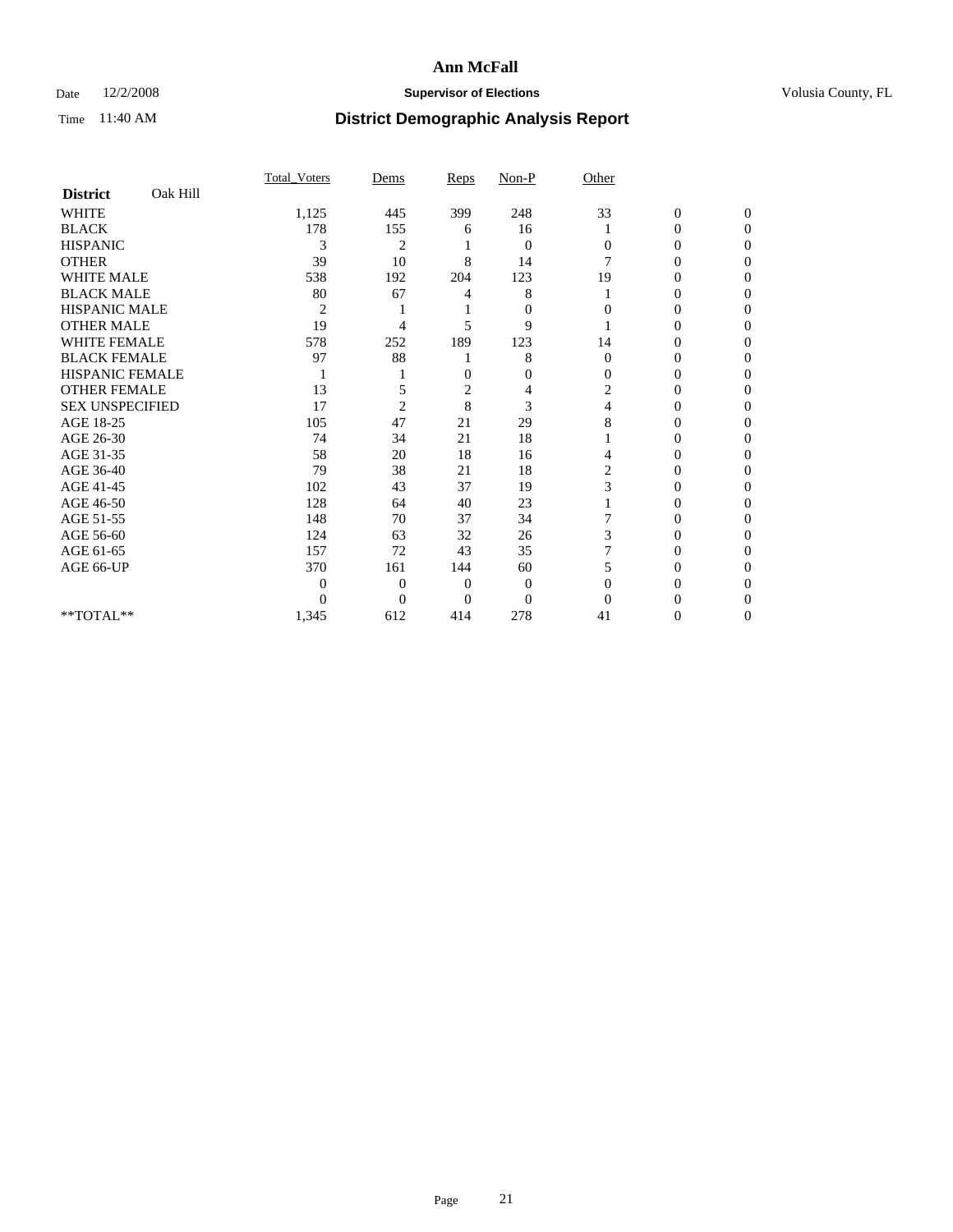## Date  $12/2/2008$  **Supervisor of Elections** Volusia County, FL

|                        |             | Total Voters   | Dems           | <b>Reps</b>  | $Non-P$        | Other          |                  |                  |  |
|------------------------|-------------|----------------|----------------|--------------|----------------|----------------|------------------|------------------|--|
| <b>District</b>        | Orange City |                |                |              |                |                |                  |                  |  |
| <b>WHITE</b>           |             | 5,025          | 1,813          | 2,056        | 935            | 221            | $\boldsymbol{0}$ | $\boldsymbol{0}$ |  |
| <b>BLACK</b>           |             | 287            | 229            | 13           | 37             | 8              | $\boldsymbol{0}$ | $\mathbf{0}$     |  |
| <b>HISPANIC</b>        |             | 547            | 285            | 81           | 165            | 16             | $\overline{0}$   | $\mathbf{0}$     |  |
| <b>OTHER</b>           |             | 298            | 114            | 69           | 91             | 24             | $\boldsymbol{0}$ | $\mathbf{0}$     |  |
| <b>WHITE MALE</b>      |             | 2,171          | 691            | 926          | 429            | 125            | $\boldsymbol{0}$ | $\mathbf{0}$     |  |
| <b>BLACK MALE</b>      |             | 111            | 79             | 6            | 20             | 6              | $\overline{0}$   | $\mathbf{0}$     |  |
| <b>HISPANIC MALE</b>   |             | 226            | 121            | 38           | 63             | 4              | $\boldsymbol{0}$ | $\Omega$         |  |
| <b>OTHER MALE</b>      |             | 99             | 39             | 27           | 28             | 5              | $\overline{0}$   | $\mathbf{0}$     |  |
| WHITE FEMALE           |             | 2,823          | 1,111          | 1,118        | 499            | 95             | $\boldsymbol{0}$ | $\mathbf{0}$     |  |
| <b>BLACK FEMALE</b>    |             | 174            | 148            | 7            | 17             | $\overline{c}$ | $\boldsymbol{0}$ | $\mathbf{0}$     |  |
| <b>HISPANIC FEMALE</b> |             | 321            | 164            | 43           | 102            | 12             | $\boldsymbol{0}$ | $\mathbf{0}$     |  |
| <b>OTHER FEMALE</b>    |             | 114            | 51             | 28           | 28             | $\overline{7}$ | $\mathbf{0}$     | $\mathbf{0}$     |  |
| <b>SEX UNSPECIFIED</b> |             | 118            | 37             | 26           | 42             | 13             | $\boldsymbol{0}$ | $\Omega$         |  |
| AGE 18-25              |             | 544            | 205            | 135          | 165            | 39             | $\boldsymbol{0}$ | $\mathbf{0}$     |  |
| AGE 26-30              |             | 437            | 136            | 135          | 134            | 32             | $\mathbf{0}$     | $\Omega$         |  |
| AGE 31-35              |             | 344            | 126            | 108          | 96             | 14             | $\boldsymbol{0}$ | $\mathbf{0}$     |  |
| AGE 36-40              |             | 397            | 162            | 100          | 121            | 14             | $\boldsymbol{0}$ | $\mathbf{0}$     |  |
| AGE 41-45              |             | 393            | 145            | 135          | 99             | 14             | $\boldsymbol{0}$ | $\mathbf{0}$     |  |
| AGE 46-50              |             | 427            | 157            | 156          | 94             | 20             | $\boldsymbol{0}$ | $\Omega$         |  |
| AGE 51-55              |             | 467            | 209            | 153          | 88             | 17             | $\overline{0}$   | $\mathbf{0}$     |  |
| AGE 56-60              |             | 448            | 184            | 148          | 92             | 24             | $\overline{0}$   | $\mathbf{0}$     |  |
| AGE 61-65              |             | 458            | 207            | 159          | 69             | 23             | $\overline{0}$   | $\mathbf{0}$     |  |
| AGE 66-UP              |             | 2,242          | 910            | 990          | 270            | 72             | $\boldsymbol{0}$ | $\mathbf{0}$     |  |
|                        |             | $\overline{0}$ | $\overline{0}$ | $\mathbf{0}$ | $\mathbf{0}$   | $\mathbf{0}$   | $\mathbf{0}$     | $\mathbf{0}$     |  |
|                        |             | $\Omega$       | $\overline{0}$ | $\mathbf{0}$ | $\overline{0}$ | $\mathbf{0}$   | $\boldsymbol{0}$ | $\mathbf{0}$     |  |
| **TOTAL**              |             | 6,157          | 2,441          | 2,219        | 1,228          | 269            | 0                | $\boldsymbol{0}$ |  |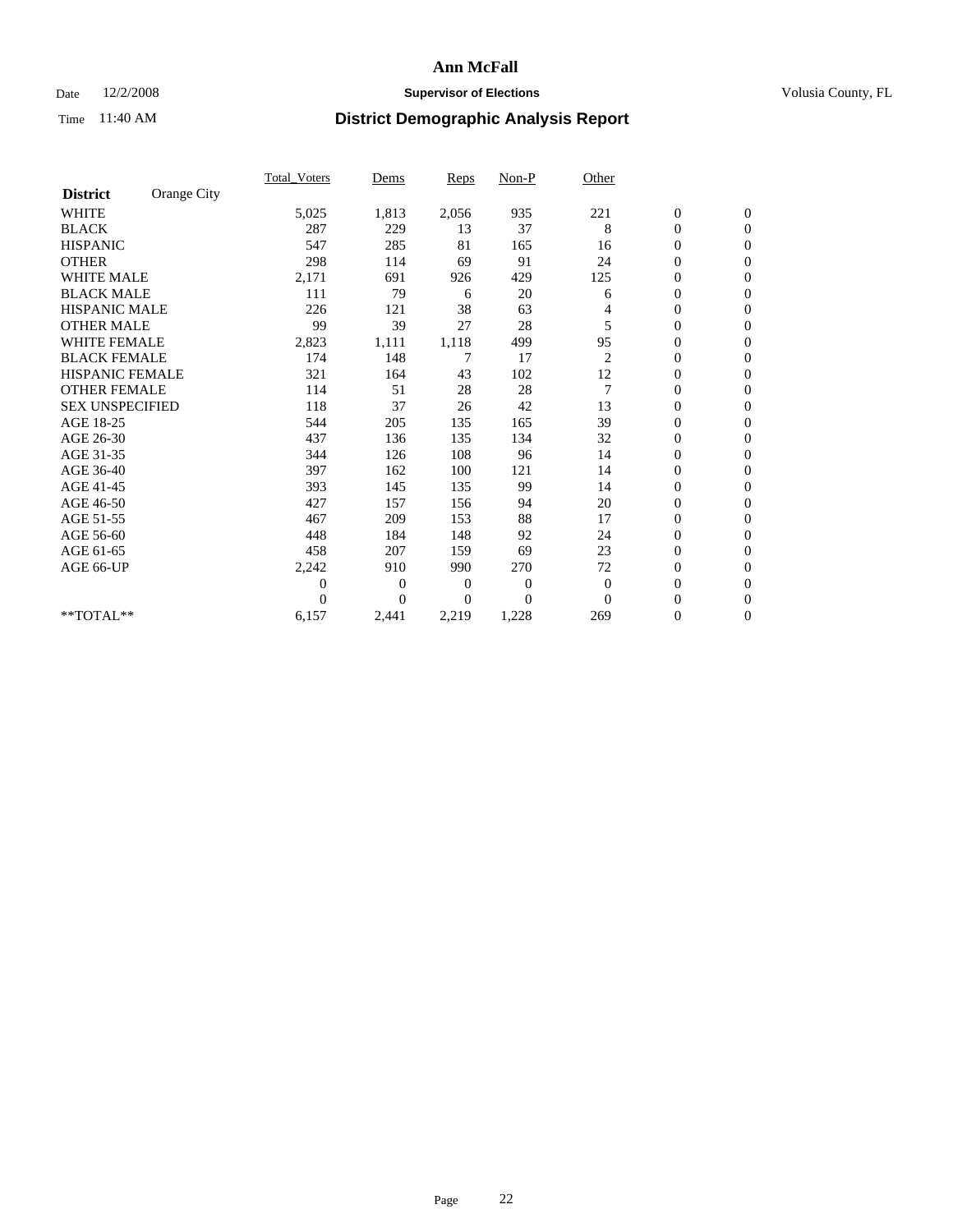### Date  $12/2/2008$  **Supervisor of Elections** Volusia County, FL

|                        |              | <b>Total Voters</b> | Dems           | Reps   | Non-P    | Other    |                  |                  |  |
|------------------------|--------------|---------------------|----------------|--------|----------|----------|------------------|------------------|--|
| <b>District</b>        | Ormond Beach |                     |                |        |          |          |                  |                  |  |
| <b>WHITE</b>           |              | 25,986              | 9,404          | 11,048 | 4,658    | 876      | $\boldsymbol{0}$ | $\boldsymbol{0}$ |  |
| <b>BLACK</b>           |              | 780                 | 589            | 58     | 108      | 25       | $\boldsymbol{0}$ | $\mathbf{0}$     |  |
| <b>HISPANIC</b>        |              | 450                 | 191            | 126    | 123      | 10       | $\overline{0}$   | $\mathbf{0}$     |  |
| <b>OTHER</b>           |              | 1,492               | 501            | 394    | 467      | 130      | 0                | $\mathbf{0}$     |  |
| <b>WHITE MALE</b>      |              | 11,701              | 3,788          | 5,217  | 2,249    | 447      | 0                | $\mathbf{0}$     |  |
| <b>BLACK MALE</b>      |              | 357                 | 252            | 30     | 60       | 15       | $\overline{0}$   | $\mathbf{0}$     |  |
| <b>HISPANIC MALE</b>   |              | 187                 | 63             | 62     | 54       | 8        | 0                | $\mathbf{0}$     |  |
| <b>OTHER MALE</b>      |              | 520                 | 157            | 158    | 184      | 21       | 0                | $\mathbf{0}$     |  |
| <b>WHITE FEMALE</b>    |              | 14,141              | 5,573          | 5,782  | 2,365    | 421      | 0                | $\mathbf{0}$     |  |
| <b>BLACK FEMALE</b>    |              | 417                 | 332            | 28     | 48       | 9        | 0                | $\mathbf{0}$     |  |
| <b>HISPANIC FEMALE</b> |              | 256                 | 125            | 60     | 69       | 2        | 0                | $\mathbf{0}$     |  |
| <b>OTHER FEMALE</b>    |              | 601                 | 243            | 177    | 155      | 26       | 0                | $\mathbf{0}$     |  |
| <b>SEX UNSPECIFIED</b> |              | 528                 | 152            | 112    | 172      | 92       | 0                | $\mathbf{0}$     |  |
| AGE 18-25              |              | 2,515               | 869            | 808    | 683      | 155      | 0                | $\mathbf{0}$     |  |
| AGE 26-30              |              | 1,327               | 437            | 430    | 398      | 62       | $\overline{0}$   | $\mathbf{0}$     |  |
| AGE 31-35              |              | 1,338               | 430            | 453    | 374      | 81       | 0                | $\mathbf{0}$     |  |
| AGE 36-40              |              | 1,778               | 543            | 772    | 386      | 77       | 0                | $\mathbf{0}$     |  |
| AGE 41-45              |              | 2,225               | 670            | 997    | 476      | 82       | 0                | $\mathbf{0}$     |  |
| AGE 46-50              |              | 2,567               | 912            | 1,103  | 484      | 68       | 0                | $\mathbf{0}$     |  |
| AGE 51-55              |              | 2,789               | 1,055          | 1,175  | 479      | 80       | $\boldsymbol{0}$ | $\mathbf{0}$     |  |
| AGE 56-60              |              | 2,704               | 1,094          | 1.037  | 500      | 73       | 0                | $\mathbf{0}$     |  |
| AGE 61-65              |              | 2,579               | 1,012          | 1.062  | 417      | 88       | 0                | $\mathbf{0}$     |  |
| AGE 66-UP              |              | 8,886               | 3,663          | 3,789  | 1,159    | 275      | 0                | $\mathbf{0}$     |  |
|                        |              | 0                   | 0              | 0      | $\theta$ | $\theta$ | $\overline{0}$   | $\mathbf{0}$     |  |
|                        |              | 0                   | $\overline{0}$ | 0      | $\theta$ | $\Omega$ | 0                | $\mathbf{0}$     |  |
| **TOTAL**              |              | 28,708              | 10,685         | 11,626 | 5,356    | 1,041    | 0                | $\boldsymbol{0}$ |  |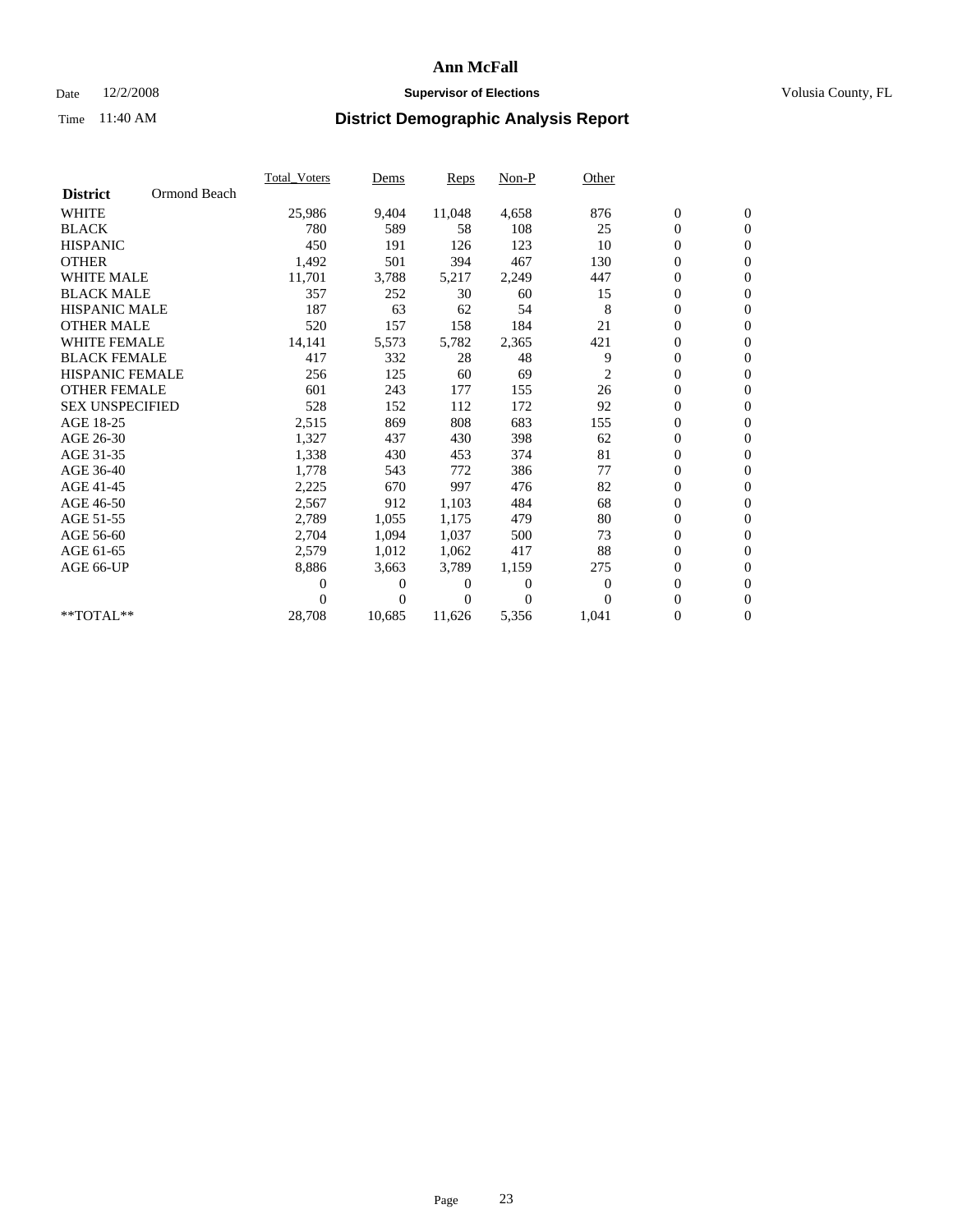## Date  $12/2/2008$  **Supervisor of Elections** Volusia County, FL

|                        |         | <b>Total Voters</b> | Dems           | Reps           | Non-P          | Other          |                  |                  |
|------------------------|---------|---------------------|----------------|----------------|----------------|----------------|------------------|------------------|
| <b>District</b>        | Pierson |                     |                |                |                |                |                  |                  |
| <b>WHITE</b>           |         | 543                 | 218            | 219            | 87             | 19             | $\boldsymbol{0}$ | $\boldsymbol{0}$ |
| <b>BLACK</b>           |         | 61                  | 53             | 4              | 3              |                | $\overline{0}$   | $\Omega$         |
| <b>HISPANIC</b>        |         | 82                  | 33             |                | 38             | 4              | $\Omega$         | $\Omega$         |
| <b>OTHER</b>           |         | 27                  | 5              | $\overline{2}$ | 19             |                | 0                | $\Omega$         |
| <b>WHITE MALE</b>      |         | 264                 | 98             | 115            | 38             | 13             | 0                | $\Omega$         |
| <b>BLACK MALE</b>      |         | 25                  | 22             | 2              | 1              | $\mathbf{0}$   | $\overline{0}$   | $\Omega$         |
| HISPANIC MALE          |         | 40                  | 20             | 3              | 15             | 2              | 0                | 0                |
| <b>OTHER MALE</b>      |         | 11                  | $\overline{2}$ | $\overline{2}$ | 7              | $\Omega$       | 0                | 0                |
| <b>WHITE FEMALE</b>    |         | 277                 | 120            | 103            | 48             | 6              | 0                | 0                |
| <b>BLACK FEMALE</b>    |         | 36                  | 31             | $\overline{c}$ | $\overline{c}$ |                | 0                | 0                |
| <b>HISPANIC FEMALE</b> |         | 40                  | 13             | 4              | 21             | 2              | 0                | $\Omega$         |
| <b>OTHER FEMALE</b>    |         | 5                   | 3              | 0              | $\overline{2}$ | $\mathbf{0}$   | 0                | $\Omega$         |
| <b>SEX UNSPECIFIED</b> |         | 15                  | $\overline{0}$ |                | 13             |                | 0                | $\Omega$         |
| AGE 18-25              |         | 105                 | 29             | 27             | 42             | 7              | $\theta$         | $\Omega$         |
| AGE 26-30              |         | 58                  | 20             | 15             | 22             |                | 0                | 0                |
| AGE 31-35              |         | 50                  | 17             | 17             | 14             | $\overline{c}$ | 0                | 0                |
| AGE 36-40              |         | 46                  | 18             | 14             | 12             | $\overline{c}$ | $\theta$         | 0                |
| AGE 41-45              |         | 53                  | 21             | 19             | 11             | 2              | 0                | 0                |
| AGE 46-50              |         | 63                  | 31             | 19             | 11             | 2              | $\overline{0}$   | $\Omega$         |
| AGE 51-55              |         | 93                  | 41             | 37             | 12             | 3              | 0                | $\Omega$         |
| AGE 56-60              |         | 48                  | 25             | 19             | 4              | $\Omega$       | 0                | 0                |
| AGE 61-65              |         | 50                  | 29             | 15             | 5              |                | 0                | $\Omega$         |
| AGE 66-UP              |         | 147                 | 78             | 50             | 14             |                | 0                | $\Omega$         |
|                        |         | $\boldsymbol{0}$    | $\overline{0}$ | $\mathbf{0}$   | $\mathbf{0}$   | $\Omega$       | 0                | 0                |
|                        |         | $\overline{0}$      | $\overline{0}$ | $\Omega$       | $\overline{0}$ | 0              | 0                | $\Omega$         |
| **TOTAL**              |         | 713                 | 309            | 232            | 147            | 25             | 0                | $\overline{0}$   |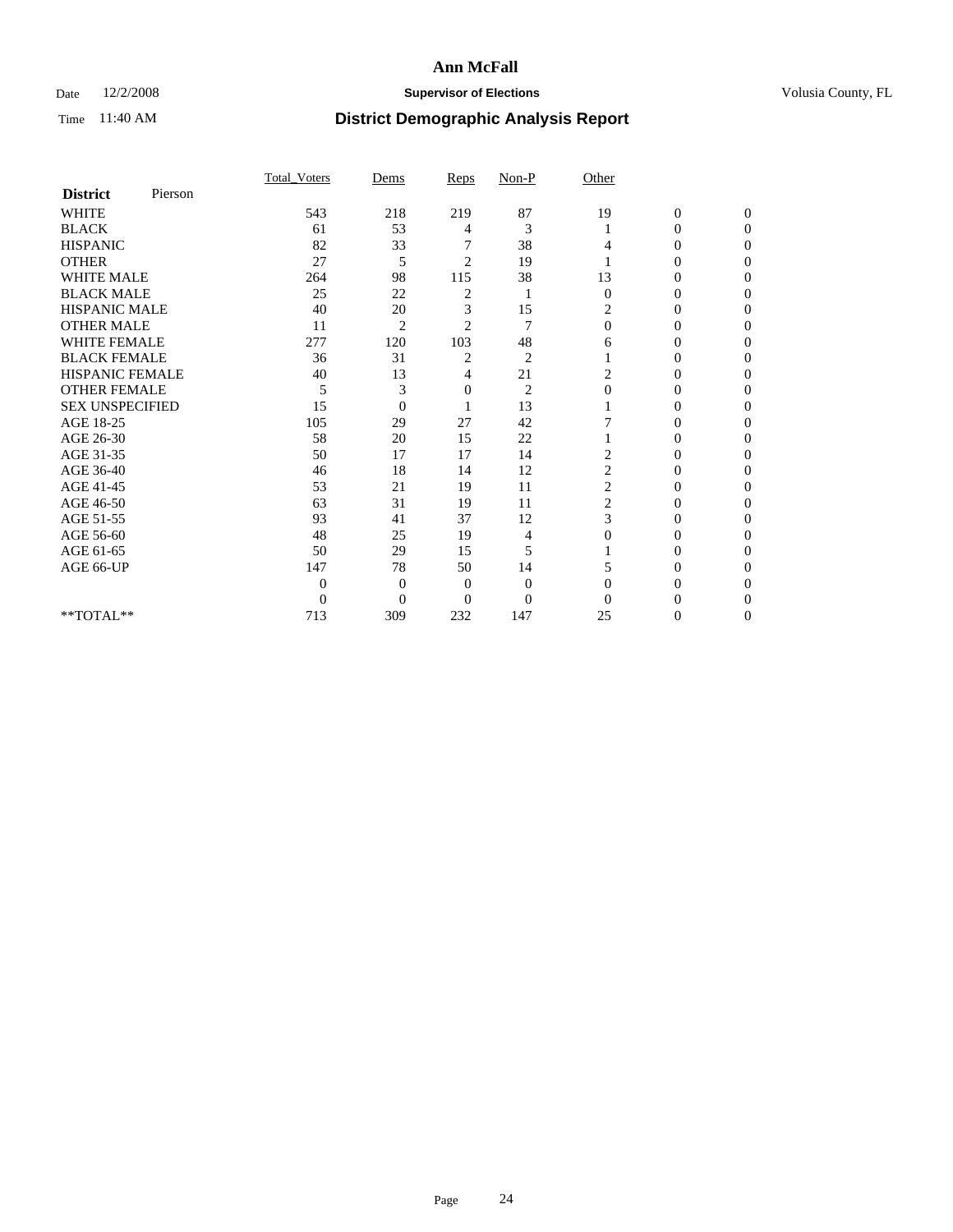## Date  $12/2/2008$  **Supervisor of Elections** Volusia County, FL

|                        |             | Total Voters | Dems           | <b>Reps</b>  | $Non-P$        | Other          |                  |              |  |
|------------------------|-------------|--------------|----------------|--------------|----------------|----------------|------------------|--------------|--|
| <b>District</b>        | Ponce Inlet |              |                |              |                |                |                  |              |  |
| <b>WHITE</b>           |             | 2,562        | 711            | 1,271        | 498            | 82             | $\boldsymbol{0}$ | $\mathbf{0}$ |  |
| <b>BLACK</b>           |             | 8            | 5              |              | 2              | $\Omega$       | $\mathbf{0}$     | $\Omega$     |  |
| <b>HISPANIC</b>        |             | 24           | 4              | 11           | 8              |                | 0                | $\Omega$     |  |
| <b>OTHER</b>           |             | 112          | 30             | 36           | 37             | 9              | 0                | $\Omega$     |  |
| <b>WHITE MALE</b>      |             | 1,217        | 296            | 628          | 250            | 43             | 0                | 0            |  |
| <b>BLACK MALE</b>      |             | 4            | 3              | 0            |                | $\Omega$       | 0                | $\Omega$     |  |
| HISPANIC MALE          |             | 10           | $\overline{2}$ | 4            | 3              |                | 0                | $\Omega$     |  |
| <b>OTHER MALE</b>      |             | 45           | 10             | 16           | 16             | 3              | 0                | 0            |  |
| <b>WHITE FEMALE</b>    |             | 1,327        | 411            | 635          | 243            | 38             | 0                | $\Omega$     |  |
| <b>BLACK FEMALE</b>    |             | 4            | 2              |              |                | $\mathbf{0}$   | 0                | 0            |  |
| <b>HISPANIC FEMALE</b> |             | 14           | $\overline{2}$ | 7            | 5              | 0              | 0                | 0            |  |
| <b>OTHER FEMALE</b>    |             | 38           | 13             | 12           | 10             | 3              | 0                | 0            |  |
| <b>SEX UNSPECIFIED</b> |             | 47           | 11             | 16           | 16             | 4              | 0                | $\Omega$     |  |
| AGE 18-25              |             | 142          | 40             | 59           | 34             | 9              | 0                | $\Omega$     |  |
| AGE 26-30              |             | 80           | 22             | 20           | 35             | 3              | 0                | 0            |  |
| AGE 31-35              |             | 75           | 17             | 26           | 26             | 6              | 0                | 0            |  |
| AGE 36-40              |             | 78           | 15             | 38           | 22             | 3              | 0                | 0            |  |
| AGE 41-45              |             | 131          | 41             | 63           | 22             | 5              | 0                | $\Omega$     |  |
| AGE 46-50              |             | 206          | 45             | 117          | 42             | $\overline{c}$ | 0                | $\Omega$     |  |
| AGE 51-55              |             | 261          | 83             | 117          | 53             | 8              | 0                | 0            |  |
| AGE 56-60              |             | 351          | 97             | 152          | 84             | 18             | 0                | 0            |  |
| AGE 61-65              |             | 407          | 115            | 209          | 67             | 16             | $\overline{0}$   | 0            |  |
| AGE 66-UP              |             | 975          | 275            | 518          | 160            | 22             | 0                | 0            |  |
|                        |             | $\theta$     | $\overline{0}$ | $\mathbf{0}$ | $\mathbf{0}$   | $\Omega$       | 0                | 0            |  |
|                        |             | $\theta$     | $\overline{0}$ | $\Omega$     | $\overline{0}$ | $\Omega$       |                  | 0            |  |
| **TOTAL**              |             | 2,706        | 750            | 1,319        | 545            | 92             | 0                | 0            |  |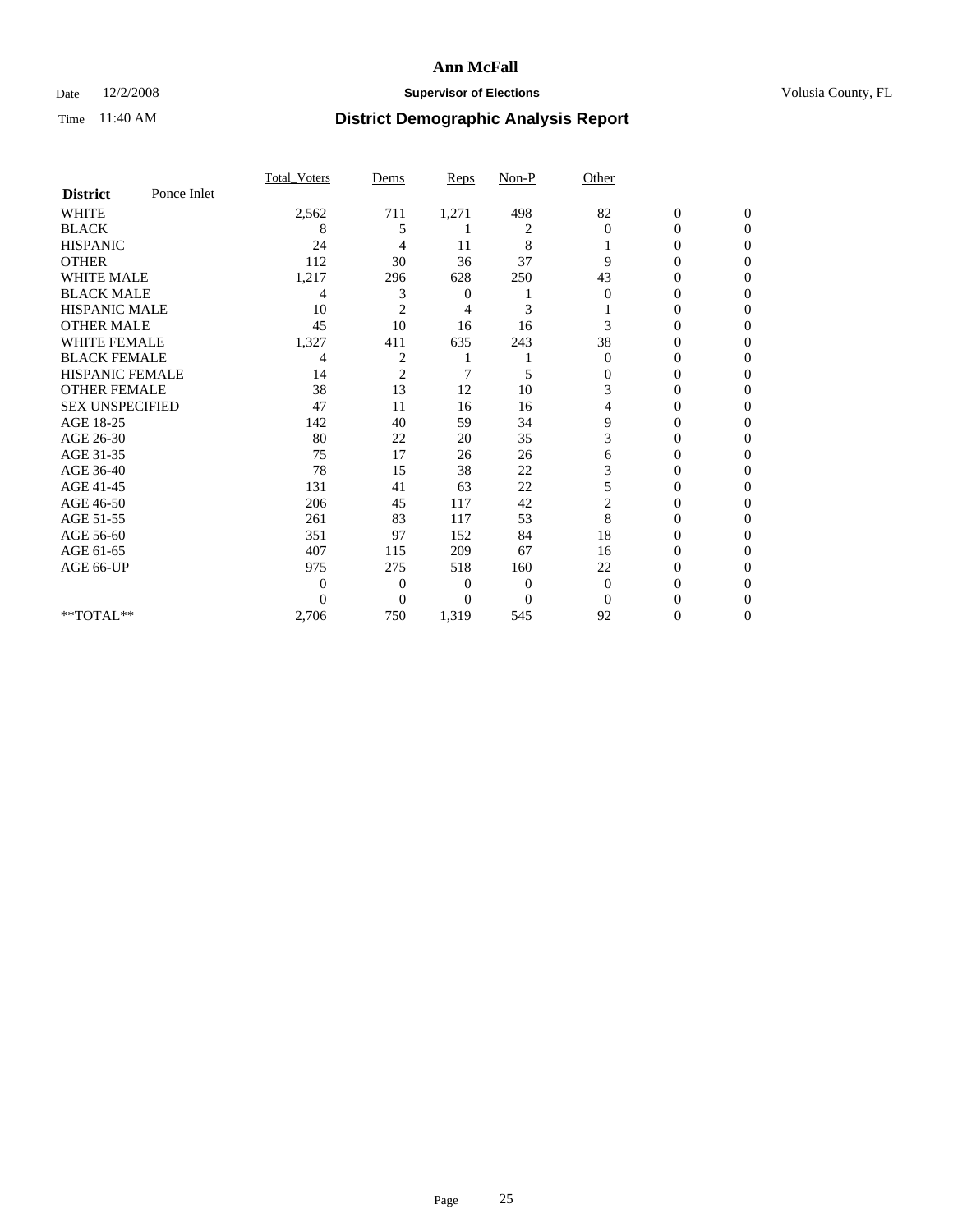## Date  $12/2/2008$  **Supervisor of Elections** Volusia County, FL

|                        |             | <b>Total_Voters</b> | Dems     | Reps   | $Non-P$        | Other    |                  |                  |  |
|------------------------|-------------|---------------------|----------|--------|----------------|----------|------------------|------------------|--|
| <b>District</b>        | Port Orange |                     |          |        |                |          |                  |                  |  |
| <b>WHITE</b>           |             | 34,674              | 12,736   | 13,237 | 7,375          | 1,326    | $\boldsymbol{0}$ | $\boldsymbol{0}$ |  |
| <b>BLACK</b>           |             | 873                 | 705      | 47     | 102            | 19       | $\overline{0}$   | $\mathbf{0}$     |  |
| <b>HISPANIC</b>        |             | 811                 | 339      | 177    | 264            | 31       | $\overline{0}$   | $\mathbf{0}$     |  |
| <b>OTHER</b>           |             | 1,841               | 597      | 405    | 656            | 183      | 0                | $\mathbf{0}$     |  |
| <b>WHITE MALE</b>      |             | 15,855              | 5,174    | 6,452  | 3,540          | 689      | $\boldsymbol{0}$ | $\mathbf{0}$     |  |
| <b>BLACK MALE</b>      |             | 413                 | 315      | 30     | 60             | 8        | $\boldsymbol{0}$ | $\mathbf{0}$     |  |
| <b>HISPANIC MALE</b>   |             | 344                 | 138      | 77     | 117            | 12       | 0                | $\mathbf{0}$     |  |
| <b>OTHER MALE</b>      |             | 628                 | 200      | 146    | 245            | 37       | $\boldsymbol{0}$ | $\mathbf{0}$     |  |
| <b>WHITE FEMALE</b>    |             | 18,564              | 7,486    | 6,689  | 3,774          | 615      | $\overline{0}$   | $\mathbf{0}$     |  |
| <b>BLACK FEMALE</b>    |             | 456                 | 387      | 16     | 42             | 11       | 0                | $\Omega$         |  |
| <b>HISPANIC FEMALE</b> |             | 459                 | 200      | 97     | 144            | 18       | $\boldsymbol{0}$ | $\mathbf{0}$     |  |
| <b>OTHER FEMALE</b>    |             | 723                 | 284      | 167    | 233            | 39       | $\overline{0}$   | $\mathbf{0}$     |  |
| <b>SEX UNSPECIFIED</b> |             | 757                 | 193      | 192    | 242            | 130      | 0                | $\Omega$         |  |
| AGE 18-25              |             | 3,948               | 1,406    | 1,067  | 1,195          | 280      | $\overline{0}$   | $\mathbf{0}$     |  |
| AGE 26-30              |             | 2,429               | 811      | 702    | 797            | 119      | $\boldsymbol{0}$ | $\mathbf{0}$     |  |
| AGE 31-35              |             | 2,189               | 733      | 702    | 641            | 113      | 0                | $\mathbf{0}$     |  |
| AGE 36-40              |             | 2,633               | 861      | 997    | 682            | 93       | $\overline{0}$   | $\mathbf{0}$     |  |
| AGE 41-45              |             | 2,965               | 956      | 1,146  | 750            | 113      | $\boldsymbol{0}$ | $\mathbf{0}$     |  |
| AGE 46-50              |             | 3,438               | 1,172    | 1,391  | 750            | 125      | 0                | $\Omega$         |  |
| AGE 51-55              |             | 3,528               | 1,383    | 1,402  | 635            | 108      | $\boldsymbol{0}$ | $\mathbf{0}$     |  |
| AGE 56-60              |             | 3,421               | 1,452    | 1,181  | 673            | 115      | $\overline{0}$   | $\mathbf{0}$     |  |
| AGE 61-65              |             | 3,387               | 1,303    | 1,280  | 653            | 151      | 0                | $\Omega$         |  |
| AGE 66-UP              |             | 10,261              | 4,300    | 3,998  | 1,621          | 342      | $\overline{0}$   | $\mathbf{0}$     |  |
|                        |             | 0                   | 0        | 0      | $\overline{0}$ | $\theta$ | $\boldsymbol{0}$ | $\mathbf{0}$     |  |
|                        |             | 0                   | $\Omega$ | 0      | $\Omega$       | $\Omega$ | 0                | $\mathbf{0}$     |  |
| **TOTAL**              |             | 38,199              | 14,377   | 13,866 | 8,397          | 1,559    | $\overline{0}$   | $\boldsymbol{0}$ |  |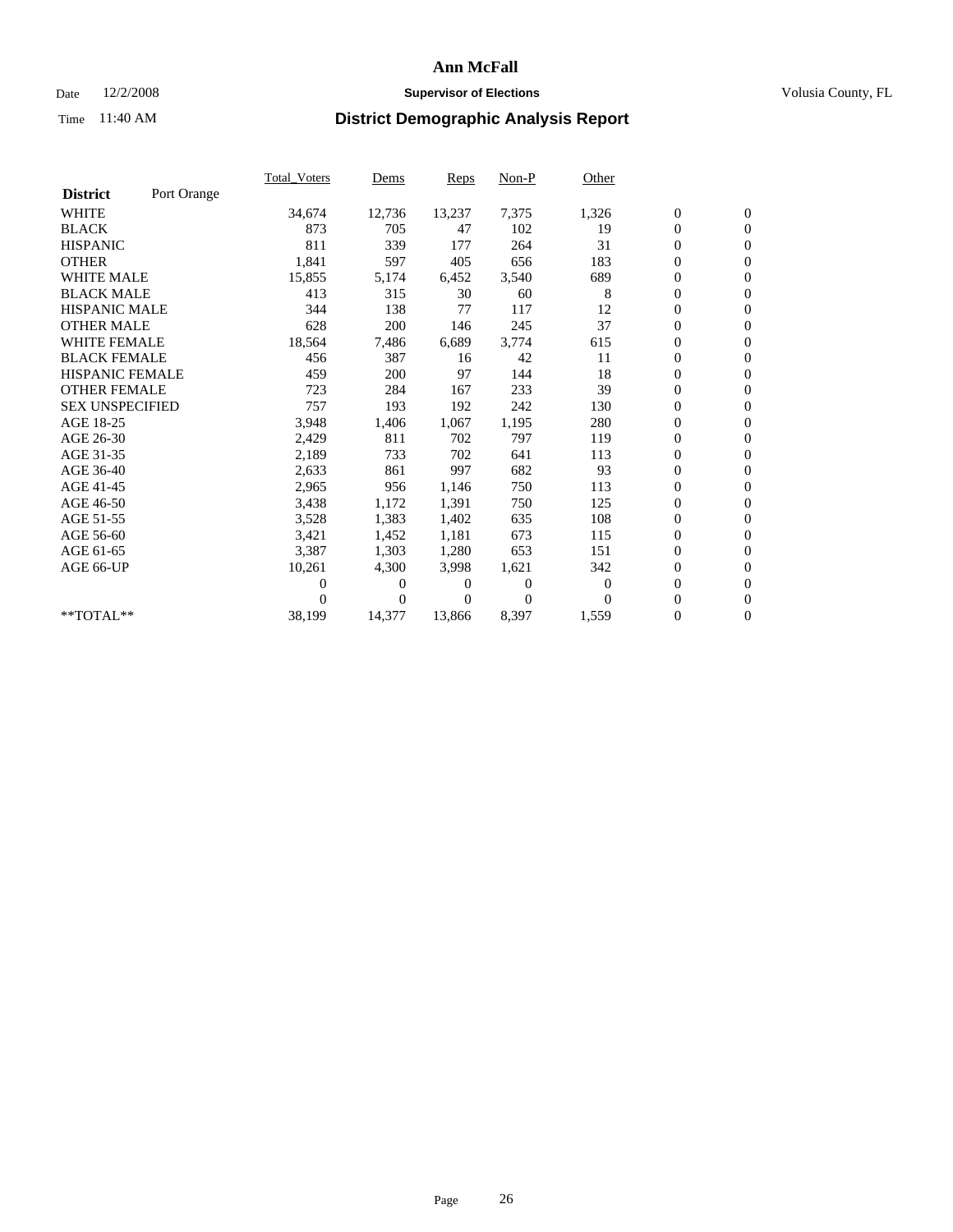## Date  $12/2/2008$  **Supervisor of Elections** Volusia County, FL

|                        |               | Total Voters | Dems           | <b>Reps</b>  | $Non-P$        | Other        |                  |                |  |
|------------------------|---------------|--------------|----------------|--------------|----------------|--------------|------------------|----------------|--|
| <b>District</b>        | South Daytona |              |                |              |                |              |                  |                |  |
| <b>WHITE</b>           |               | 6,872        | 2,918          | 2,274        | 1,428          | 252          | $\boldsymbol{0}$ | $\mathbf{0}$   |  |
| <b>BLACK</b>           |               | 594          | 487            | 17           | 82             | 8            | $\boldsymbol{0}$ | $\mathbf{0}$   |  |
| <b>HISPANIC</b>        |               | 175          | 81             | 36           | 51             |              | $\overline{0}$   | $\mathbf{0}$   |  |
| <b>OTHER</b>           |               | 412          | 160            | 78           | 149            | 25           | $\overline{0}$   | $\mathbf{0}$   |  |
| <b>WHITE MALE</b>      |               | 3,137        | 1,177          | 1,142        | 670            | 148          | $\boldsymbol{0}$ | $\mathbf{0}$   |  |
| <b>BLACK MALE</b>      |               | 224          | 174            | 8            | 39             | 3            | $\boldsymbol{0}$ | $\mathbf{0}$   |  |
| <b>HISPANIC MALE</b>   |               | 90           | 39             | 18           | 30             | 3            | $\boldsymbol{0}$ | $\mathbf{0}$   |  |
| <b>OTHER MALE</b>      |               | 134          | 50             | 37           | 43             | 4            | 0                | $\mathbf{0}$   |  |
| <b>WHITE FEMALE</b>    |               | 3,690        | 1,717          | 1,118        | 752            | 103          | $\overline{0}$   | $\mathbf{0}$   |  |
| <b>BLACK FEMALE</b>    |               | 363          | 307            | 8            | 43             | 5            | $\boldsymbol{0}$ | $\mathbf{0}$   |  |
| <b>HISPANIC FEMALE</b> |               | 82           | 40             | 17           | 21             | 4            | $\boldsymbol{0}$ | $\mathbf{0}$   |  |
| <b>OTHER FEMALE</b>    |               | 162          | 79             | 28           | 53             | 2            | $\overline{0}$   | $\Omega$       |  |
| <b>SEX UNSPECIFIED</b> |               | 171          | 63             | 29           | 59             | 20           | $\overline{0}$   | $\mathbf{0}$   |  |
| AGE 18-25              |               | 960          | 431            | 196          | 282            | 51           | $\overline{0}$   | $\mathbf{0}$   |  |
| AGE 26-30              |               | 583          | 234            | 115          | 201            | 33           | $\overline{0}$   | $\mathbf{0}$   |  |
| AGE 31-35              |               | 507          | 188            | 146          | 154            | 19           | $\boldsymbol{0}$ | $\mathbf{0}$   |  |
| AGE 36-40              |               | 599          | 256            | 165          | 153            | 25           | $\boldsymbol{0}$ | $\mathbf{0}$   |  |
| AGE 41-45              |               | 750          | 275            | 270          | 170            | 35           | $\overline{0}$   | $\mathbf{0}$   |  |
| AGE 46-50              |               | 758          | 331            | 244          | 153            | 30           | $\mathbf{0}$     | $\mathbf{0}$   |  |
| AGE 51-55              |               | 707          | 341            | 221          | 128            | 17           | $\boldsymbol{0}$ | $\mathbf{0}$   |  |
| AGE 56-60              |               | 683          | 316            | 215          | 129            | 23           | $\overline{0}$   | $\Omega$       |  |
| AGE 61-65              |               | 634          | 264            | 243          | 106            | 21           | $\boldsymbol{0}$ | $\overline{0}$ |  |
| AGE 66-UP              |               | 1,872        | 1,010          | 590          | 234            | 38           | $\overline{0}$   | $\mathbf{0}$   |  |
|                        |               | $\Omega$     | $\overline{0}$ | $\mathbf{0}$ | $\mathbf{0}$   | $\mathbf{0}$ | $\overline{0}$   | $\Omega$       |  |
|                        |               | $\Omega$     | $\theta$       | $\Omega$     | $\overline{0}$ | $\Omega$     | $\overline{0}$   | $\overline{0}$ |  |
| **TOTAL**              |               | 8,053        | 3,646          | 2,405        | 1,710          | 292          | 0                | $\mathbf{0}$   |  |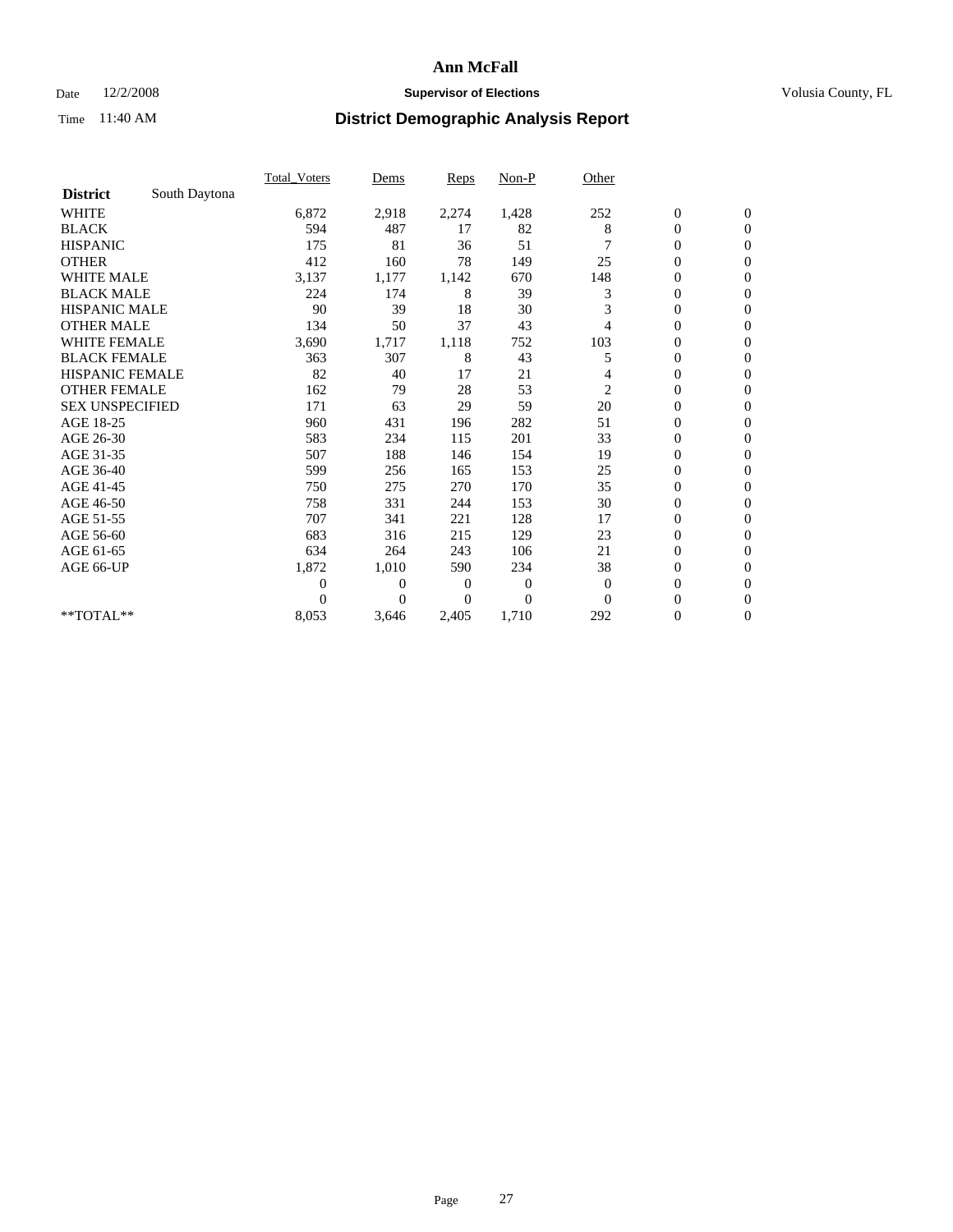## Date  $12/2/2008$  **Supervisor of Elections** Volusia County, FL

|                        |               | Total Voters   | Dems              | Reps              | $Non-P$  | Other    |                |              |  |
|------------------------|---------------|----------------|-------------------|-------------------|----------|----------|----------------|--------------|--|
| <b>District</b>        | Flagler Beach |                |                   |                   |          |          |                |              |  |
| <b>WHITE</b>           |               | 61             | 25                | 22                | 13       |          | $\overline{0}$ | $\mathbf{0}$ |  |
| <b>BLACK</b>           |               | 0              | $\theta$          | $\Omega$          | $\Omega$ | $\Omega$ | 0              | 0            |  |
| <b>HISPANIC</b>        |               |                |                   | $\mathbf{\Omega}$ |          |          |                |              |  |
| <b>OTHER</b>           |               |                |                   | 2                 |          |          |                |              |  |
| WHITE MALE             |               | 29             | 12                | 12                |          |          |                |              |  |
| <b>BLACK MALE</b>      |               | 0              | 0                 | $\Omega$          |          |          |                |              |  |
| HISPANIC MALE          |               | 0              |                   |                   |          |          |                |              |  |
| <b>OTHER MALE</b>      |               | $\overline{c}$ |                   |                   | $\theta$ |          |                |              |  |
| WHITE FEMALE           |               | 32             | 13                | 10                | 8        |          |                |              |  |
| <b>BLACK FEMALE</b>    |               | 0              | 0                 | $\theta$          |          |          |                |              |  |
| HISPANIC FEMALE        |               |                |                   |                   | 0        |          |                |              |  |
| <b>OTHER FEMALE</b>    |               |                |                   |                   |          |          |                |              |  |
| <b>SEX UNSPECIFIED</b> |               |                |                   |                   |          |          |                |              |  |
| AGE 18-25              |               |                | $\mathbf{\Omega}$ |                   | 0        |          |                |              |  |
| AGE 26-30              |               |                | $\mathbf{\Omega}$ | 0                 |          |          |                |              |  |
| AGE 31-35              |               |                |                   |                   | 2        |          |                |              |  |
| AGE 36-40              |               |                |                   |                   | 0        |          |                |              |  |
| AGE 41-45              |               |                |                   |                   |          |          |                |              |  |
| AGE 46-50              |               |                |                   |                   |          |          |                |              |  |
| AGE 51-55              |               |                |                   | 0                 |          |          |                |              |  |
| AGE 56-60              |               |                |                   |                   |          |          |                |              |  |
| AGE 61-65              |               | 6              |                   | 2                 |          |          |                |              |  |
| AGE 66-UP              |               | 47             | 20                | 20                | h        |          |                |              |  |
|                        |               |                | 0                 | $\Omega$          |          |          |                |              |  |
|                        |               |                | $\theta$          | 0                 |          |          |                |              |  |
| **TOTAL**              |               | 65             | 26                | 24                | 14       |          |                |              |  |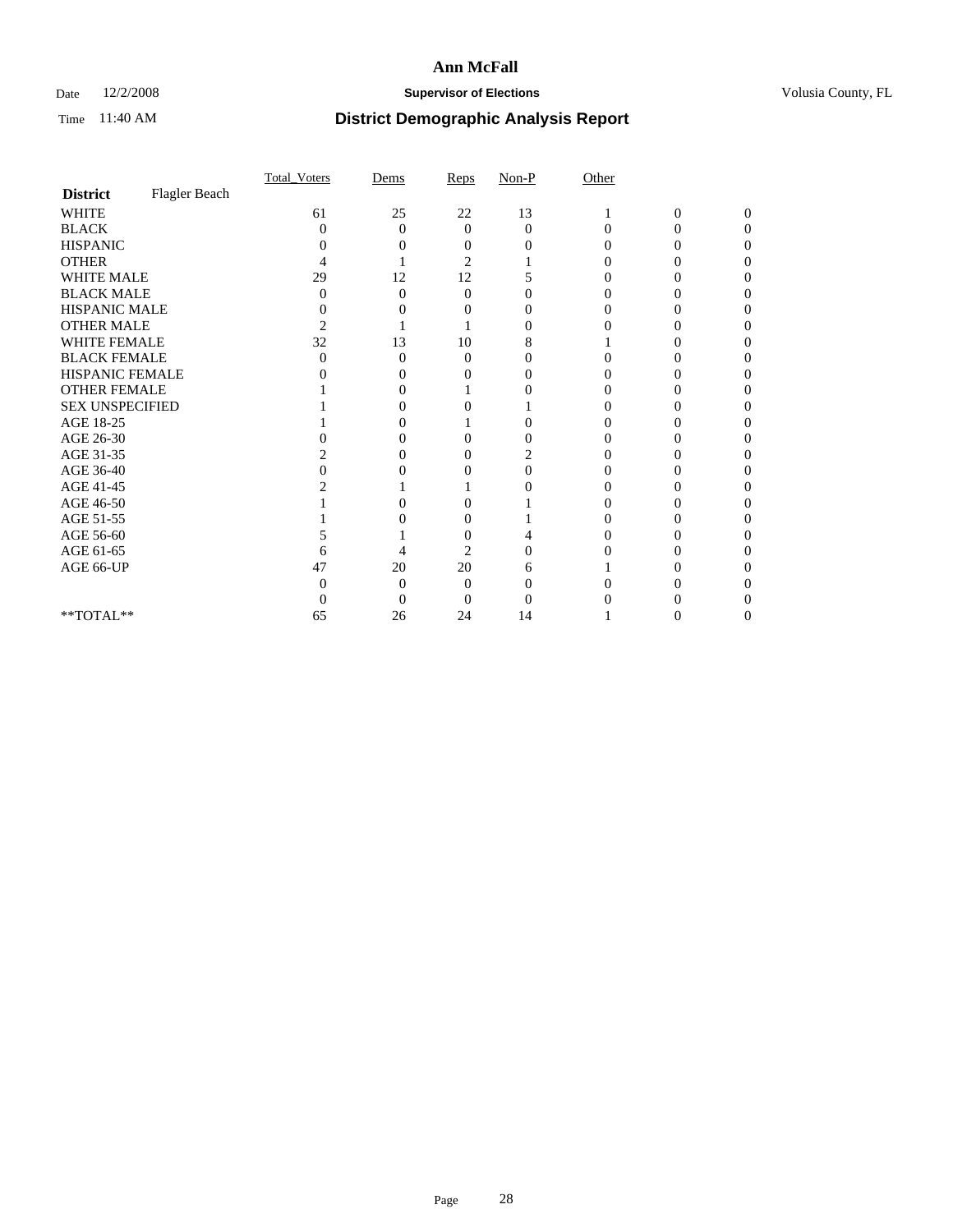## Date  $12/2/2008$  **Supervisor of Elections** Volusia County, FL

|                        |                           | <b>Total Voters</b> | Dems           | <b>Reps</b>  | $Non-P$      | Other        |                  |                  |  |
|------------------------|---------------------------|---------------------|----------------|--------------|--------------|--------------|------------------|------------------|--|
| <b>District</b>        | <b>Hospital Authority</b> |                     |                |              |              |              |                  |                  |  |
| <b>WHITE</b>           |                           | 100,045             | 34,682         | 41,029       | 19,614       | 4,720        | $\boldsymbol{0}$ | $\boldsymbol{0}$ |  |
| <b>BLACK</b>           |                           | 9,587               | 7,642          | 450          | 1,251        | 244          | $\boldsymbol{0}$ | $\mathbf{0}$     |  |
| <b>HISPANIC</b>        |                           | 15,603              | 7,613          | 2,775        | 4,712        | 503          | $\boldsymbol{0}$ | $\mathbf{0}$     |  |
| <b>OTHER</b>           |                           | 7,018               | 2,224          | 1,532        | 2,487        | 775          | $\boldsymbol{0}$ | $\mathbf{0}$     |  |
| <b>WHITE MALE</b>      |                           | 46,285              | 14,212         | 20,070       | 9,484        | 2,519        | $\boldsymbol{0}$ | $\mathbf{0}$     |  |
| <b>BLACK MALE</b>      |                           | 4,127               | 3,122          | 234          | 617          | 154          | $\mathbf{0}$     | $\mathbf{0}$     |  |
| <b>HISPANIC MALE</b>   |                           | 7,276               | 3,430          | 1,388        | 2,206        | 252          | $\boldsymbol{0}$ | $\mathbf{0}$     |  |
| <b>OTHER MALE</b>      |                           | 2,266               | 771            | 596          | 761          | 138          | $\boldsymbol{0}$ | $\mathbf{0}$     |  |
| <b>WHITE FEMALE</b>    |                           | 53,182              | 20,279         | 20,736       | 9,994        | 2,173        | $\boldsymbol{0}$ | $\mathbf{0}$     |  |
| <b>BLACK FEMALE</b>    |                           | 5,374               | 4,450          | 214          | 622          | 88           | $\boldsymbol{0}$ | $\mathbf{0}$     |  |
| <b>HISPANIC FEMALE</b> |                           | 8,198               | 4,118          | 1,374        | 2,465        | 241          | $\boldsymbol{0}$ | $\mathbf{0}$     |  |
| <b>OTHER FEMALE</b>    |                           | 2,671               | 1,022          | 605          | 873          | 171          | $\mathbf{0}$     | $\mathbf{0}$     |  |
| <b>SEX UNSPECIFIED</b> |                           | 2,874               | 757            | 569          | 1,042        | 506          | $\boldsymbol{0}$ | $\mathbf{0}$     |  |
| AGE 18-25              |                           | 14,986              | 5,157          | 3,700        | 4,951        | 1,178        | $\boldsymbol{0}$ | $\mathbf{0}$     |  |
| AGE 26-30              |                           | 9,581               | 3,345          | 2,560        | 3,078        | 598          | $\mathbf{0}$     | $\mathbf{0}$     |  |
| AGE 31-35              |                           | 9,633               | 3,443          | 2,894        | 2,731        | 565          | $\boldsymbol{0}$ | $\mathbf{0}$     |  |
| AGE 36-40              |                           | 10,716              | 3,699          | 3,729        | 2,739        | 549          | $\boldsymbol{0}$ | $\mathbf{0}$     |  |
| AGE 41-45              |                           | 12,011              | 4,221          | 4,488        | 2,777        | 525          | $\boldsymbol{0}$ | $\mathbf{0}$     |  |
| AGE 46-50              |                           | 13,119              | 4,919          | 5,011        | 2,626        | 563          | $\boldsymbol{0}$ | $\mathbf{0}$     |  |
| AGE 51-55              |                           | 12,373              | 5,020          | 4,570        | 2,265        | 518          | $\boldsymbol{0}$ | $\mathbf{0}$     |  |
| AGE 56-60              |                           | 11,351              | 4,852          | 4.107        | 1,943        | 449          | $\overline{0}$   | $\mathbf{0}$     |  |
| AGE 61-65              |                           | 9,930               | 4,251          | 3,751        | 1,546        | 382          | $\overline{0}$   | $\mathbf{0}$     |  |
| AGE 66-UP              |                           | 28,552              | 13,253         | 10,976       | 3,408        | 915          | $\boldsymbol{0}$ | $\mathbf{0}$     |  |
|                        |                           | 0                   | 0              | $\theta$     | $\mathbf{0}$ | $\mathbf{0}$ | $\mathbf{0}$     | $\mathbf{0}$     |  |
|                        |                           | 0                   | $\overline{0}$ | $\mathbf{0}$ | $\Omega$     | $\Omega$     | $\boldsymbol{0}$ | $\mathbf{0}$     |  |
| **TOTAL**              |                           | 132,253             | 52,161         | 45,786       | 28,064       | 6,242        | 0                | $\boldsymbol{0}$ |  |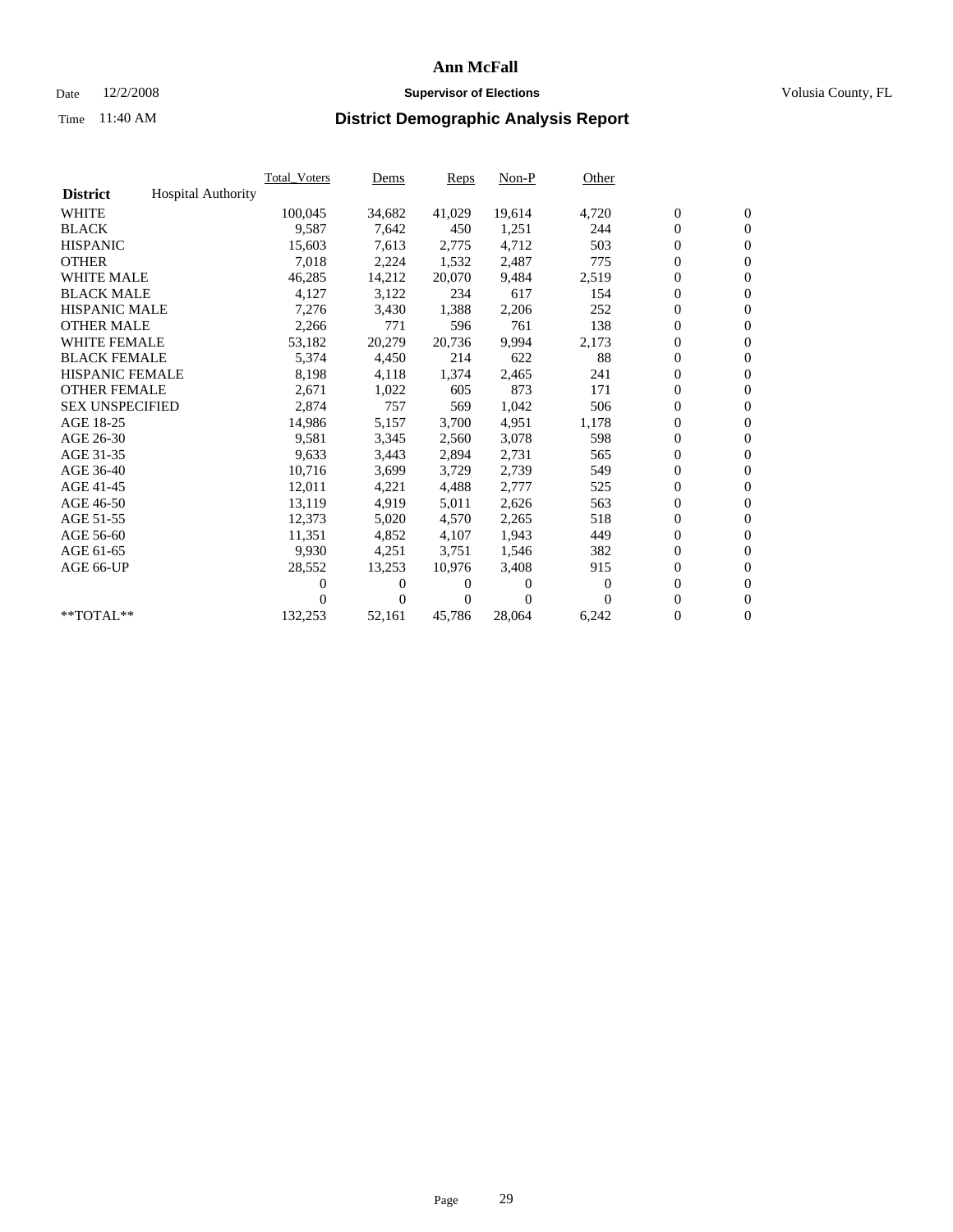## Date  $12/2/2008$  **Supervisor of Elections** Volusia County, FL

|                        |                       | <b>Total_Voters</b> | Dems     | Reps     | $Non-P$  | Other        |                  |                |  |
|------------------------|-----------------------|---------------------|----------|----------|----------|--------------|------------------|----------------|--|
| <b>District</b>        | Florida House Seat 21 |                     |          |          |          |              |                  |                |  |
| <b>WHITE</b>           |                       | 2,236               | 825      | 947      | 377      | 87           | $\boldsymbol{0}$ | $\mathbf{0}$   |  |
| <b>BLACK</b>           |                       | 181                 | 160      | 8        | 12       |              | 0                | $\Omega$       |  |
| <b>HISPANIC</b>        |                       | 179                 | 71       | 30       | 71       |              | 0                | $\Omega$       |  |
| <b>OTHER</b>           |                       | 114                 | 35       | 28       | 47       | 4            | 0                | $\Omega$       |  |
| <b>WHITE MALE</b>      |                       | 1,087               | 358      | 490      | 195      | 44           | 0                | $\Omega$       |  |
| <b>BLACK MALE</b>      |                       | 76                  | 68       | 4        | 4        | $\mathbf{0}$ | 0                | $\Omega$       |  |
| HISPANIC MALE          |                       | 94                  | 41       | 15       | 35       | 3            | 0                | $\Omega$       |  |
| <b>OTHER MALE</b>      |                       | 40                  | 15       | 11       | 14       | $\Omega$     | 0                | 0              |  |
| <b>WHITE FEMALE</b>    |                       | 1,138               | 462      | 453      | 180      | 43           | 0                | $\Omega$       |  |
| <b>BLACK FEMALE</b>    |                       | 105                 | 92       | 4        | 8        |              | $\overline{0}$   | $\overline{0}$ |  |
| <b>HISPANIC FEMALE</b> |                       | 81                  | 29       | 15       | 33       | 4            | 0                | $\Omega$       |  |
| <b>OTHER FEMALE</b>    |                       | 40                  | 16       | 10       | 14       | $\Omega$     | 0                | 0              |  |
| <b>SEX UNSPECIFIED</b> |                       | 49                  | 10       | 11       | 24       | 4            | 0                | $\Omega$       |  |
| AGE 18-25              |                       | 292                 | 82       | 96       | 99       | 15           | 0                | $\overline{0}$ |  |
| AGE 26-30              |                       | 178                 | 51       | 57       | 63       |              | 0                | $\Omega$       |  |
| AGE 31-35              |                       | 164                 | 40       | 73       | 45       | 6            | 0                | $\Omega$       |  |
| AGE 36-40              |                       | 163                 | 50       | 59       | 45       | 9            | 0                | $\Omega$       |  |
| AGE 41-45              |                       | 211                 | 69       | 92       | 41       | 9            | 0                | $\Omega$       |  |
| AGE 46-50              |                       | 255                 | 106      | 95       | 44       | 10           | 0                | $\Omega$       |  |
| AGE 51-55              |                       | 291                 | 122      | 123      | 39       | 7            | 0                | 0              |  |
| AGE 56-60              |                       | 256                 | 103      | 100      | 42       | 11           | 0                | $\Omega$       |  |
| AGE 61-65              |                       | 257                 | 122      | 93       | 34       | 8            | $\overline{0}$   | $\Omega$       |  |
| AGE 66-UP              |                       | 643                 | 346      | 225      | 55       | 17           | 0                | 0              |  |
|                        |                       | $\Omega$            | $\Omega$ | $\Omega$ | $\theta$ | $\Omega$     | 0                | $\Omega$       |  |
|                        |                       | 0                   | $\theta$ | 0        | $\theta$ | $\Omega$     | 0                | $\Omega$       |  |
| **TOTAL**              |                       | 2,710               | 1,091    | 1,013    | 507      | 99           | 0                | $\overline{0}$ |  |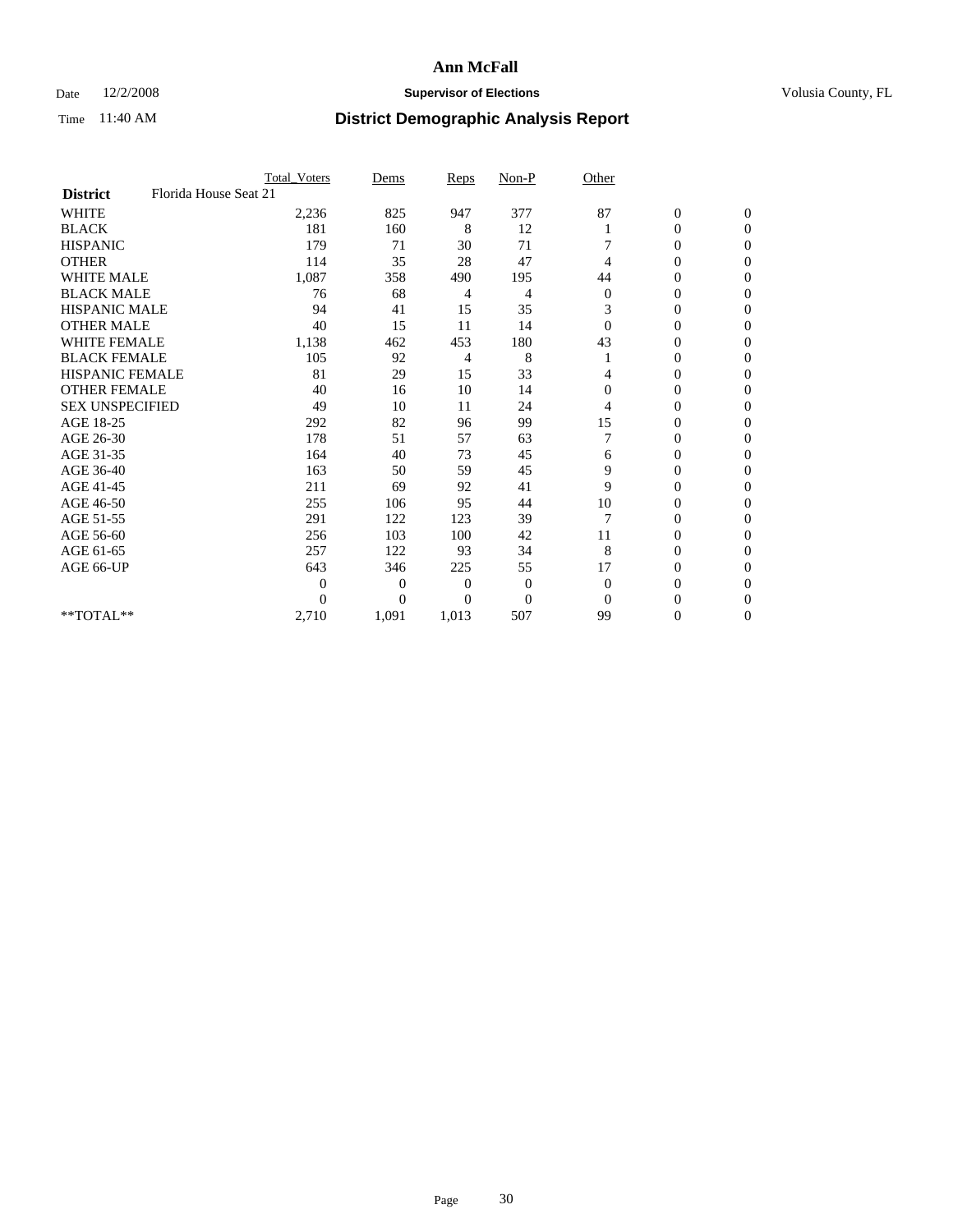## Date  $12/2/2008$  **Supervisor of Elections** Volusia County, FL

|                        |                       | Total Voters | Dems             | <b>Reps</b> | $Non-P$      | Other        |                  |                  |  |
|------------------------|-----------------------|--------------|------------------|-------------|--------------|--------------|------------------|------------------|--|
| <b>District</b>        | Florida House Seat 25 |              |                  |             |              |              |                  |                  |  |
| <b>WHITE</b>           |                       | 16,336       | 5,708            | 6,417       | 3,441        | 770          | $\boldsymbol{0}$ | $\boldsymbol{0}$ |  |
| <b>BLACK</b>           |                       | 1,304        | 1,016            | 72          | 176          | 40           | $\overline{0}$   | $\mathbf{0}$     |  |
| <b>HISPANIC</b>        |                       | 4,071        | 2,045            | 716         | 1,193        | 117          | $\overline{0}$   | $\mathbf{0}$     |  |
| <b>OTHER</b>           |                       | 1,271        | 402              | 259         | 457          | 153          | 0                | $\mathbf{0}$     |  |
| <b>WHITE MALE</b>      |                       | 7,542        | 2,320            | 3,120       | 1,702        | 400          | $\boldsymbol{0}$ | $\mathbf{0}$     |  |
| <b>BLACK MALE</b>      |                       | 585          | 427              | 42          | 91           | 25           | $\boldsymbol{0}$ | $\mathbf{0}$     |  |
| <b>HISPANIC MALE</b>   |                       | 1,909        | 931              | 357         | 561          | 60           | $\boldsymbol{0}$ | $\mathbf{0}$     |  |
| <b>OTHER MALE</b>      |                       | 413          | 147              | 96          | 146          | 24           | $\boldsymbol{0}$ | $\mathbf{0}$     |  |
| <b>WHITE FEMALE</b>    |                       | 8,687        | 3,349            | 3,258       | 1,719        | 361          | $\overline{0}$   | $\mathbf{0}$     |  |
| <b>BLACK FEMALE</b>    |                       | 707          | 578              | 30          | 84           | 15           | $\boldsymbol{0}$ | $\Omega$         |  |
| <b>HISPANIC FEMALE</b> |                       | 2,132        | 1,095            | 356         | 625          | 56           | $\boldsymbol{0}$ | $\mathbf{0}$     |  |
| <b>OTHER FEMALE</b>    |                       | 505          | 180              | 112         | 175          | 38           | $\overline{0}$   | $\mathbf{0}$     |  |
| <b>SEX UNSPECIFIED</b> |                       | 502          | 144              | 93          | 164          | 101          | $\boldsymbol{0}$ | $\mathbf{0}$     |  |
| AGE 18-25              |                       | 2,551        | 885              | 559         | 895          | 212          | $\boldsymbol{0}$ | $\mathbf{0}$     |  |
| AGE 26-30              |                       | 1,821        | 645              | 454         | 612          | 110          | $\boldsymbol{0}$ | $\mathbf{0}$     |  |
| AGE 31-35              |                       | 1,886        | 669              | 549         | 561          | 107          | $\boldsymbol{0}$ | $\mathbf{0}$     |  |
| AGE 36-40              |                       | 2,052        | 718              | 690         | 533          | 111          | $\boldsymbol{0}$ | $\mathbf{0}$     |  |
| AGE 41-45              |                       | 2,116        | 787              | 735         | 504          | 90           | $\boldsymbol{0}$ | $\mathbf{0}$     |  |
| AGE 46-50              |                       | 2,273        | 845              | 836         | 488          | 104          | 0                | $\Omega$         |  |
| AGE 51-55              |                       | 2,085        | 826              | 714         | 455          | 90           | $\boldsymbol{0}$ | $\mathbf{0}$     |  |
| AGE 56-60              |                       | 1,965        | 845              | 700         | 362          | 58           | $\mathbf{0}$     | $\mathbf{0}$     |  |
| AGE 61-65              |                       | 1,646        | 726              | 598         | 265          | 57           | $\boldsymbol{0}$ | $\Omega$         |  |
| AGE 66-UP              |                       | 4,587        | 2,225            | 1,629       | 592          | 141          | $\overline{0}$   | $\mathbf{0}$     |  |
|                        |                       | 0            | 0                | 0           | $\mathbf{0}$ | $\mathbf{0}$ | $\boldsymbol{0}$ | $\mathbf{0}$     |  |
|                        |                       | 0            | $\boldsymbol{0}$ | 0           | $\Omega$     | $\Omega$     | $\boldsymbol{0}$ | $\mathbf{0}$     |  |
| $*$ TOTAL $**$         |                       | 22,982       | 9,171            | 7,464       | 5,267        | 1,080        | $\boldsymbol{0}$ | $\boldsymbol{0}$ |  |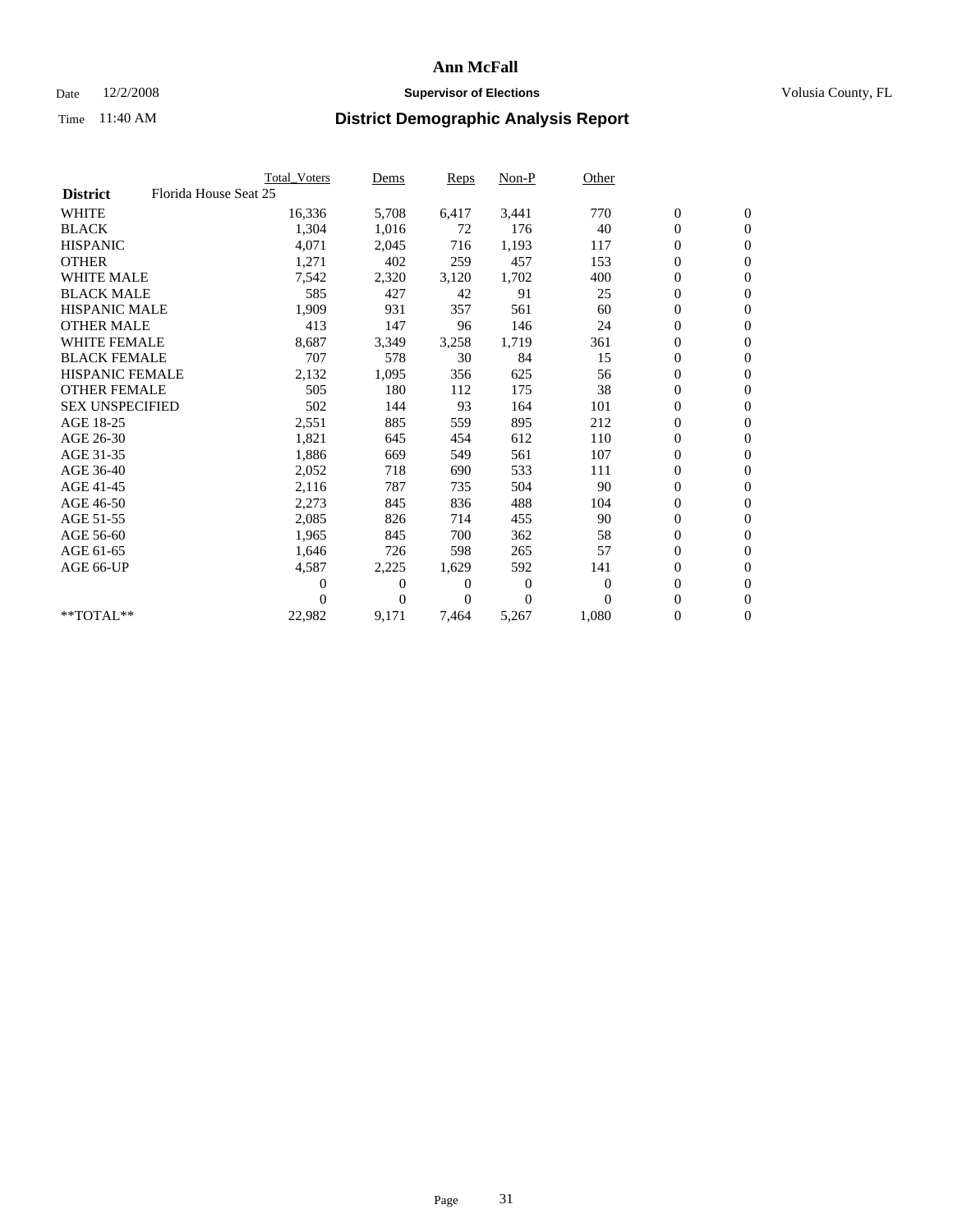## Date  $12/2/2008$  **Supervisor of Elections** Volusia County, FL

|                        |                       | <b>Total Voters</b> | Dems         | Reps   | $Non-P$        | Other    |                  |                  |  |
|------------------------|-----------------------|---------------------|--------------|--------|----------------|----------|------------------|------------------|--|
| <b>District</b>        | Florida House Seat 26 |                     |              |        |                |          |                  |                  |  |
| <b>WHITE</b>           |                       | 91,152              | 31,996       | 38,471 | 16,854         | 3,831    | $\boldsymbol{0}$ | $\boldsymbol{0}$ |  |
| <b>BLACK</b>           |                       | 3,850               | 2,965        | 231    | 540            | 114      | 0                | $\mathbf{0}$     |  |
| <b>HISPANIC</b>        |                       | 6,839               | 3,248        | 1,346  | 2,043          | 202      | $\overline{0}$   | $\mathbf{0}$     |  |
| <b>OTHER</b>           |                       | 5,377               | 1,657        | 1,359  | 1,805          | 556      | 0                | $\mathbf{0}$     |  |
| <b>WHITE MALE</b>      |                       | 41,836              | 13,010       | 18,670 | 8,110          | 2,046    | 0                | $\mathbf{0}$     |  |
| <b>BLACK MALE</b>      |                       | 1,683               | 1,210        | 126    | 280            | 67       | $\boldsymbol{0}$ | $\mathbf{0}$     |  |
| <b>HISPANIC MALE</b>   |                       | 3,157               | 1,437        | 673    | 954            | 93       | 0                | $\mathbf{0}$     |  |
| <b>OTHER MALE</b>      |                       | 1,819               | 556          | 550    | 609            | 104      | 0                | $\mathbf{0}$     |  |
| <b>WHITE FEMALE</b>    |                       | 48,793              | 18,823       | 19,586 | 8,622          | 1,762    | 0                | $\mathbf{0}$     |  |
| <b>BLACK FEMALE</b>    |                       | 2,134               | 1,726        | 105    | 259            | 44       | 0                | $\Omega$         |  |
| HISPANIC FEMALE        |                       | 3,626               | 1,783        | 665    | 1,076          | 102      | $\boldsymbol{0}$ | $\mathbf{0}$     |  |
| <b>OTHER FEMALE</b>    |                       | 2,038               | 781          | 535    | 600            | 122      | 0                | $\mathbf{0}$     |  |
| <b>SEX UNSPECIFIED</b> |                       | 2,132               | 540          | 497    | 732            | 363      | 0                | $\mathbf{0}$     |  |
| AGE 18-25              |                       | 10,466              | 3,436        | 2,980  | 3,262          | 788      | $\overline{0}$   | $\mathbf{0}$     |  |
| AGE 26-30              |                       | 6,151               | 2,003        | 1,903  | 1,876          | 369      | 0                | $\mathbf{0}$     |  |
| AGE 31-35              |                       | 6,112               | 2,007        | 2,040  | 1,700          | 365      | 0                | $\mathbf{0}$     |  |
| AGE 36-40              |                       | 7,385               | 2,363        | 2,814  | 1,845          | 363      | $\overline{0}$   | $\mathbf{0}$     |  |
| AGE 41-45              |                       | 8,774               | 2,769        | 3,630  | 2,017          | 358      | 0                | $\mathbf{0}$     |  |
| AGE 46-50              |                       | 9,980               | 3,466        | 4,157  | 1,947          | 410      | 0                | $\Omega$         |  |
| AGE 51-55              |                       | 10,190              | 3,911        | 4,122  | 1,755          | 402      | $\boldsymbol{0}$ | $\boldsymbol{0}$ |  |
| AGE 56-60              |                       | 10,061              | 4.060        | 3,877  | 1.747          | 377      | 0                | $\mathbf{0}$     |  |
| AGE 61-65              |                       | 9,521               | 3,742        | 3,878  | 1,529          | 372      | 0                | $\mathbf{0}$     |  |
| AGE 66-UP              |                       | 28,578              | 12,109       | 12,006 | 3,564          | 899      | $\overline{0}$   | $\mathbf{0}$     |  |
|                        |                       | 0                   | 0            | 0      | $\overline{0}$ | $\Omega$ | 0                | $\mathbf{0}$     |  |
|                        |                       | 0                   | $\mathbf{0}$ | 0      | $\Omega$       | $\Omega$ | 0                | $\mathbf{0}$     |  |
| $*$ TOTAL $**$         |                       | 107,218             | 39,866       | 41,407 | 21,242         | 4,703    | 0                | $\boldsymbol{0}$ |  |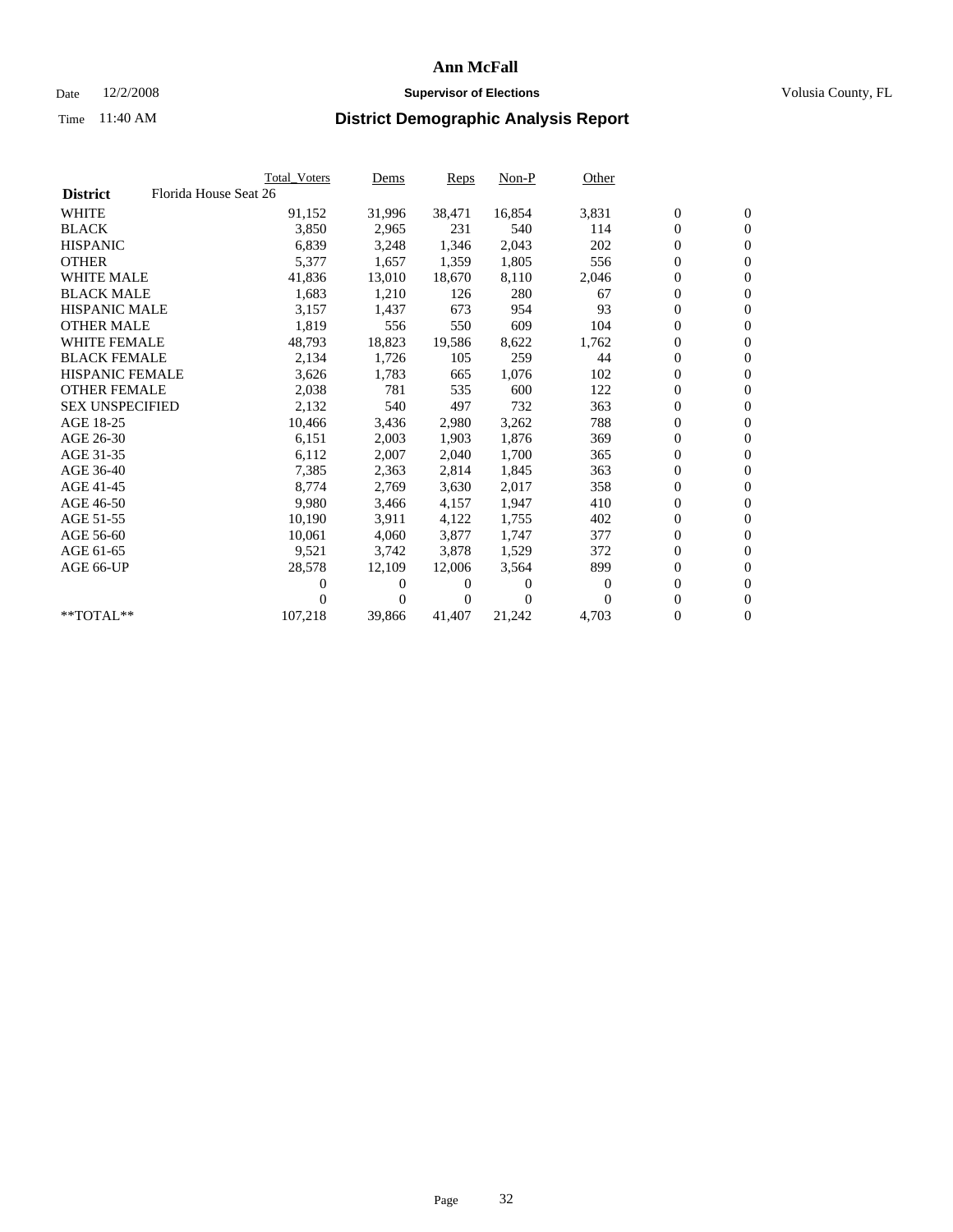## Date  $12/2/2008$  **Supervisor of Elections** Volusia County, FL

|                        | Total Voters          | <u>Dems</u>    | <b>Reps</b> | $Non-P$      | Other    |                  |                  |  |
|------------------------|-----------------------|----------------|-------------|--------------|----------|------------------|------------------|--|
| <b>District</b>        | Florida House Seat 27 |                |             |              |          |                  |                  |  |
| <b>WHITE</b>           | 55,950                | 23,063         | 18,402      | 12,100       | 2,385    | $\boldsymbol{0}$ | $\boldsymbol{0}$ |  |
| <b>BLACK</b>           | 18,384                | 15,489         | 535         | 2,053        | 307      | $\boldsymbol{0}$ | $\mathbf{0}$     |  |
| <b>HISPANIC</b>        | 1,941                 | 947            | 333         | 581          | 80       | $\boldsymbol{0}$ | $\mathbf{0}$     |  |
| <b>OTHER</b>           | 4,974                 | 2,035          | 764         | 1,685        | 490      | 0                | $\overline{0}$   |  |
| <b>WHITE MALE</b>      | 25,733                | 9,357          | 9,131       | 5,916        | 1,329    | $\boldsymbol{0}$ | $\mathbf{0}$     |  |
| <b>BLACK MALE</b>      | 7,364                 | 5,985          | 280         | 927          | 172      | $\overline{0}$   | $\mathbf{0}$     |  |
| <b>HISPANIC MALE</b>   | 923                   | 424            | 162         | 293          | 44       | 0                | $\overline{0}$   |  |
| <b>OTHER MALE</b>      | 1,478                 | 633            | 285         | 476          | 84       | $\overline{0}$   | $\mathbf{0}$     |  |
| <b>WHITE FEMALE</b>    | 29,857                | 13,560         | 9,165       | 6,101        | 1,031    | $\boldsymbol{0}$ | $\mathbf{0}$     |  |
| <b>BLACK FEMALE</b>    | 10,849                | 9,366          | 250         | 1,099        | 134      | $\boldsymbol{0}$ | $\overline{0}$   |  |
| <b>HISPANIC FEMALE</b> | 1,000                 | 517            | 170         | 281          | 32       | $\boldsymbol{0}$ | $\mathbf{0}$     |  |
| <b>OTHER FEMALE</b>    | 1,790                 | 857            | 306         | 548          | 79       | $\mathbf{0}$     | $\mathbf{0}$     |  |
| <b>SEX UNSPECIFIED</b> | 2,255                 | 835            | 285         | 778          | 357      | $\boldsymbol{0}$ | $\mathbf{0}$     |  |
| AGE 18-25              | 12,357                | 6,820          | 1,716       | 3,128        | 693      | $\boldsymbol{0}$ | $\mathbf{0}$     |  |
| AGE 26-30              | 6,128                 | 2,826          | 1,073       | 1,945        | 284      | 0                | $\mathbf{0}$     |  |
| AGE 31-35              | 5,055                 | 2,351          | 1,054       | 1,402        | 248      | $\boldsymbol{0}$ | $\mathbf{0}$     |  |
| AGE 36-40              | 5,329                 | 2,456          | 1,330       | 1,317        | 226      | $\boldsymbol{0}$ | $\mathbf{0}$     |  |
| AGE 41-45              | 6,052                 | 2,856          | 1,582       | 1,357        | 257      | $\boldsymbol{0}$ | $\mathbf{0}$     |  |
| AGE 46-50              | 7,139                 | 3,537          | 1,923       | 1,380        | 299      | 0                | $\Omega$         |  |
| AGE 51-55              | 6,980                 | 3,678          | 1,814       | 1,237        | 251      | $\boldsymbol{0}$ | $\mathbf{0}$     |  |
| AGE 56-60              | 6,516                 | 3,366          | 1.741       | 1.195        | 214      | 0                | $\mathbf{0}$     |  |
| AGE 61-65              | 5,952                 | 2,981          | 1,723       | 1,008        | 240      | $\overline{0}$   | $\mathbf{0}$     |  |
| AGE 66-UP              | 19,741                | 10,663         | 6,078       | 2,450        | 550      | $\boldsymbol{0}$ | $\mathbf{0}$     |  |
|                        | $\overline{0}$        | 0              | 0           | $\mathbf{0}$ | $\bf{0}$ | $\mathbf{0}$     | $\mathbf{0}$     |  |
|                        | 0                     | $\overline{0}$ | 0           | $\Omega$     | $\Omega$ | 0                | $\mathbf{0}$     |  |
| **TOTAL**              | 81,249                | 41,534         | 20,034      | 16,419       | 3,262    | 0                | $\boldsymbol{0}$ |  |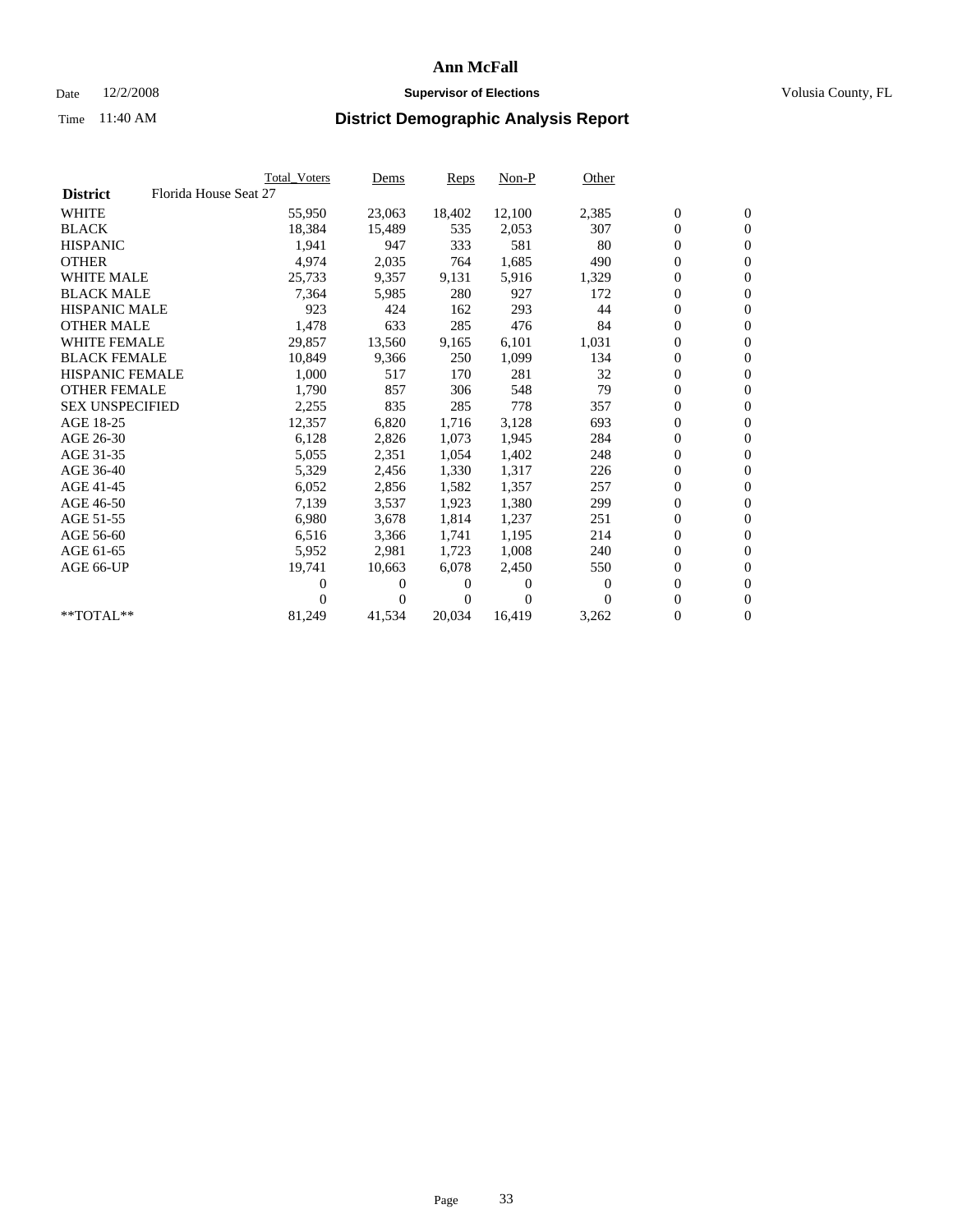## Date  $12/2/2008$  **Supervisor of Elections** Volusia County, FL

|                        |                       | <b>Total Voters</b> | Dems     | Reps   | $Non-P$  | Other            |                  |                  |  |
|------------------------|-----------------------|---------------------|----------|--------|----------|------------------|------------------|------------------|--|
| <b>District</b>        | Florida House Seat 28 |                     |          |        |          |                  |                  |                  |  |
| <b>WHITE</b>           |                       | 95,533              | 33,792   | 37,819 | 20,319   | 3,603            | $\boldsymbol{0}$ | $\boldsymbol{0}$ |  |
| <b>BLACK</b>           |                       | 4,186               | 3,343    | 194    | 552      | 97               | $\boldsymbol{0}$ | $\mathbf{0}$     |  |
| <b>HISPANIC</b>        |                       | 4,959               | 2,313    | 955    | 1,511    | 180              | 0                | $\mathbf{0}$     |  |
| <b>OTHER</b>           |                       | 4,905               | 1,405    | 1,094  | 1,816    | 590              | 0                | $\mathbf{0}$     |  |
| <b>WHITE MALE</b>      |                       | 44,438              | 14,043   | 18,515 | 9,961    | 1,919            | 0                | $\mathbf{0}$     |  |
| <b>BLACK MALE</b>      |                       | 1,907               | 1,433    | 107    | 305      | 62               | 0                | $\mathbf{0}$     |  |
| <b>HISPANIC MALE</b>   |                       | 2,281               | 1,028    | 446    | 708      | 99               | 0                | $\mathbf{0}$     |  |
| <b>OTHER MALE</b>      |                       | 1,623               | 479      | 433    | 611      | 100              | 0                | $\mathbf{0}$     |  |
| <b>WHITE FEMALE</b>    |                       | 50,442              | 19,533   | 19,065 | 10,188   | 1,656            | $\boldsymbol{0}$ | $\mathbf{0}$     |  |
| <b>BLACK FEMALE</b>    |                       | 2,252               | 1,890    | 85     | 243      | 34               | 0                | $\mathbf{0}$     |  |
| <b>HISPANIC FEMALE</b> |                       | 2,639               | 1,266    | 500    | 792      | 81               | 0                | $\mathbf{0}$     |  |
| <b>OTHER FEMALE</b>    |                       | 1,859               | 673      | 447    | 625      | 114              | 0                | $\mathbf{0}$     |  |
| <b>SEX UNSPECIFIED</b> |                       | 2,142               | 508      | 464    | 765      | 405              | 0                | $\mathbf{0}$     |  |
| AGE 18-25              |                       | 10,634              | 3,592    | 2,689  | 3,536    | 817              | 0                | $\mathbf{0}$     |  |
| AGE 26-30              |                       | 6,573               | 2,196    | 1,762  | 2,267    | 348              | 0                | $\mathbf{0}$     |  |
| AGE 31-35              |                       | 6,305               | 2,131    | 1,930  | 1,919    | 325              | 0                | $\mathbf{0}$     |  |
| AGE 36-40              |                       | 7,332               | 2,411    | 2,572  | 2,029    | 320              | 0                | $\mathbf{0}$     |  |
| AGE 41-45              |                       | 8,329               | 2,845    | 3,181  | 1,977    | 326              | 0                | $\mathbf{0}$     |  |
| AGE 46-50              |                       | 9,996               | 3,499    | 3,993  | 2,185    | 319              | 0                | $\mathbf{0}$     |  |
| AGE 51-55              |                       | 10,350              | 4,054    | 3,892  | 2,061    | 343              | 0                | $\mathbf{0}$     |  |
| AGE 56-60              |                       | 10.077              | 4,093    | 3,591  | 2,009    | 384              | 0                | $\mathbf{0}$     |  |
| AGE 61-65              |                       | 9,808               | 3,697    | 3.887  | 1,861    | 363              | 0                | $\mathbf{0}$     |  |
| AGE 66-UP              |                       | 30,178              | 12,334   | 12,565 | 4,354    | 925              | 0                | $\mathbf{0}$     |  |
|                        |                       | 0                   | $\theta$ | 0      | $\theta$ | $\boldsymbol{0}$ | 0                | $\mathbf{0}$     |  |
|                        |                       | 0                   | 0        | 0      | $\Omega$ | $\Omega$         | 0                | $\mathbf{0}$     |  |
| **TOTAL**              |                       | 109,583             | 40,853   | 40,062 | 24,198   | 4,470            | 0                | $\boldsymbol{0}$ |  |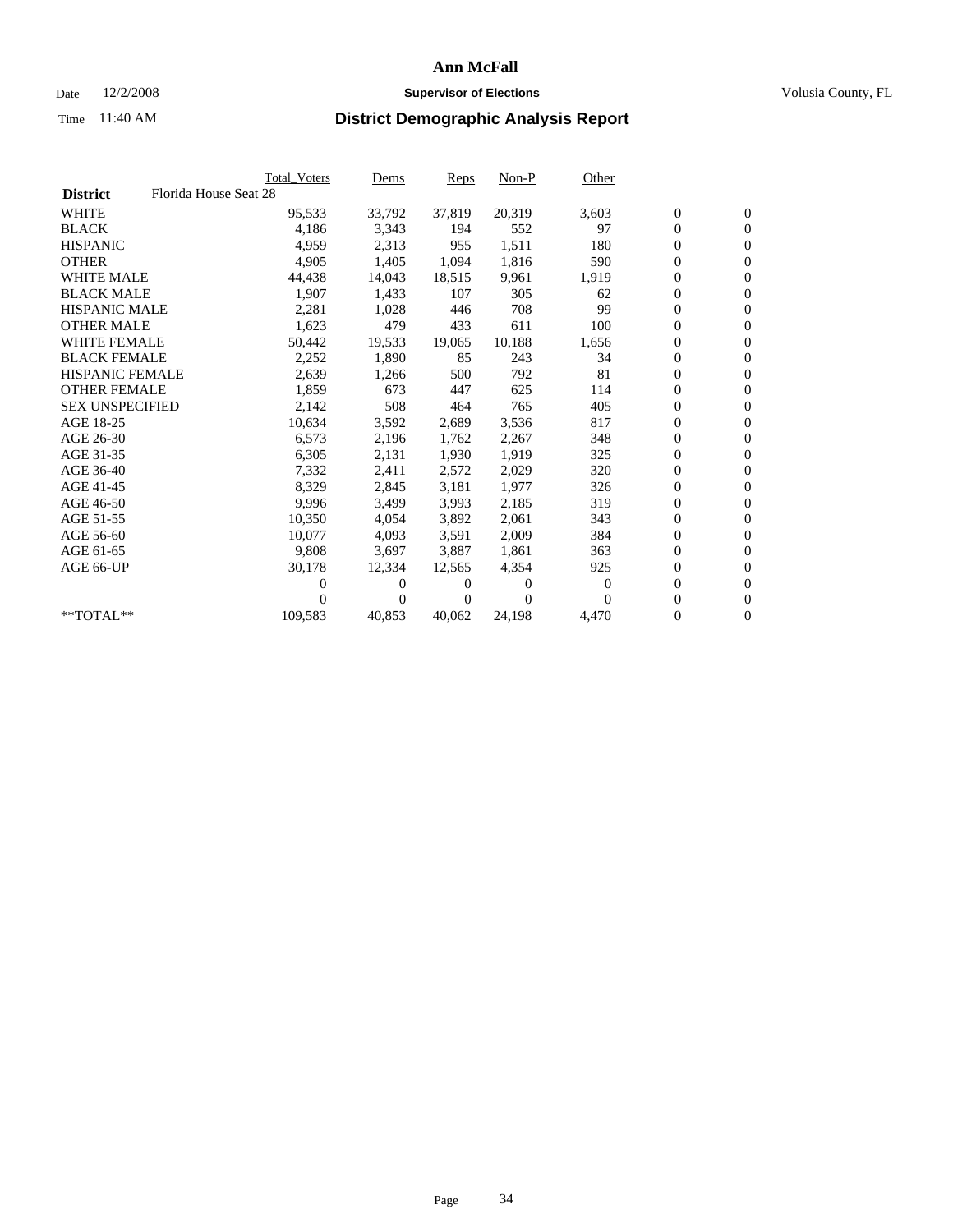### Date  $12/2/2008$  **Supervisor of Elections** Volusia County, FL

|                        |                       | <b>Total Voters</b> | Dems     | Reps  | Non-P    | Other    |                  |                  |  |
|------------------------|-----------------------|---------------------|----------|-------|----------|----------|------------------|------------------|--|
| <b>District</b>        | Florida House Seat 33 |                     |          |       |          |          |                  |                  |  |
| <b>WHITE</b>           |                       | 5,245               | 1,626    | 2,289 | 1,087    | 243      | $\boldsymbol{0}$ | $\boldsymbol{0}$ |  |
| <b>BLACK</b>           |                       | 526                 | 411      | 27    | 76       | 12       | 0                | $\mathbf{0}$     |  |
| <b>HISPANIC</b>        |                       | 1,045               | 486      | 183   | 340      | 36       | 0                | $\mathbf{0}$     |  |
| <b>OTHER</b>           |                       | 402                 | 122      | 89    | 137      | 54       | 0                | $\mathbf{0}$     |  |
| <b>WHITE MALE</b>      |                       | 2,488               | 664      | 1,165 | 543      | 116      | 0                | $\mathbf{0}$     |  |
| <b>BLACK MALE</b>      |                       | 219                 | 168      | 10    | 34       | 7        | $\overline{0}$   | $\mathbf{0}$     |  |
| <b>HISPANIC MALE</b>   |                       | 485                 | 206      | 101   | 164      | 14       | 0                | $\mathbf{0}$     |  |
| <b>OTHER MALE</b>      |                       | 136                 | 49       | 32    | 50       | 5        | 0                | $\mathbf{0}$     |  |
| <b>WHITE FEMALE</b>    |                       | 2,715               | 950      | 1,107 | 534      | 124      | 0                | $\mathbf{0}$     |  |
| <b>BLACK FEMALE</b>    |                       | 301                 | 238      | 17    | 41       | 5        | $\boldsymbol{0}$ | $\mathbf{0}$     |  |
| <b>HISPANIC FEMALE</b> |                       | 546                 | 275      | 80    | 169      | 22       | 0                | $\mathbf{0}$     |  |
| <b>OTHER FEMALE</b>    |                       | 145                 | 47       | 35    | 50       | 13       | 0                | $\mathbf{0}$     |  |
| <b>SEX UNSPECIFIED</b> |                       | 183                 | 48       | 41    | 55       | 39       | 0                | $\mathbf{0}$     |  |
| AGE 18-25              |                       | 843                 | 265      | 212   | 301      | 65       | 0                | $\mathbf{0}$     |  |
| AGE 26-30              |                       | 536                 | 189      | 133   | 168      | 46       | 0                | $\mathbf{0}$     |  |
| AGE 31-35              |                       | 569                 | 199      | 172   | 165      | 33       | 0                | $\mathbf{0}$     |  |
| AGE 36-40              |                       | 605                 | 196      | 225   | 153      | 31       | 0                | $\mathbf{0}$     |  |
| AGE 41-45              |                       | 723                 | 254      | 254   | 172      | 43       | $\overline{0}$   | $\mathbf{0}$     |  |
| AGE 46-50              |                       | 840                 | 279      | 356   | 173      | 32       | 0                | $\mathbf{0}$     |  |
| AGE 51-55              |                       | 742                 | 276      | 295   | 138      | 33       | 0                | $\mathbf{0}$     |  |
| AGE 56-60              |                       | 653                 | 255      | 263   | 122      | 13       | 0                | $\Omega$         |  |
| AGE 61-65              |                       | 515                 | 228      | 190   | 79       | 18       | 0                | $\mathbf{0}$     |  |
| AGE 66-UP              |                       | 1,192               | 504      | 488   | 169      | 31       | 0                | $\mathbf{0}$     |  |
|                        |                       | $\overline{0}$      | $\bf{0}$ | 0     | $\theta$ | $\theta$ | 0                | $\mathbf{0}$     |  |
|                        |                       | 0                   | $\Omega$ | 0     | $\Omega$ | $\Omega$ | $\overline{0}$   | $\mathbf{0}$     |  |
| $*$ TOTAL $**$         |                       | 7,218               | 2,645    | 2,588 | 1,640    | 345      | 0                | $\overline{0}$   |  |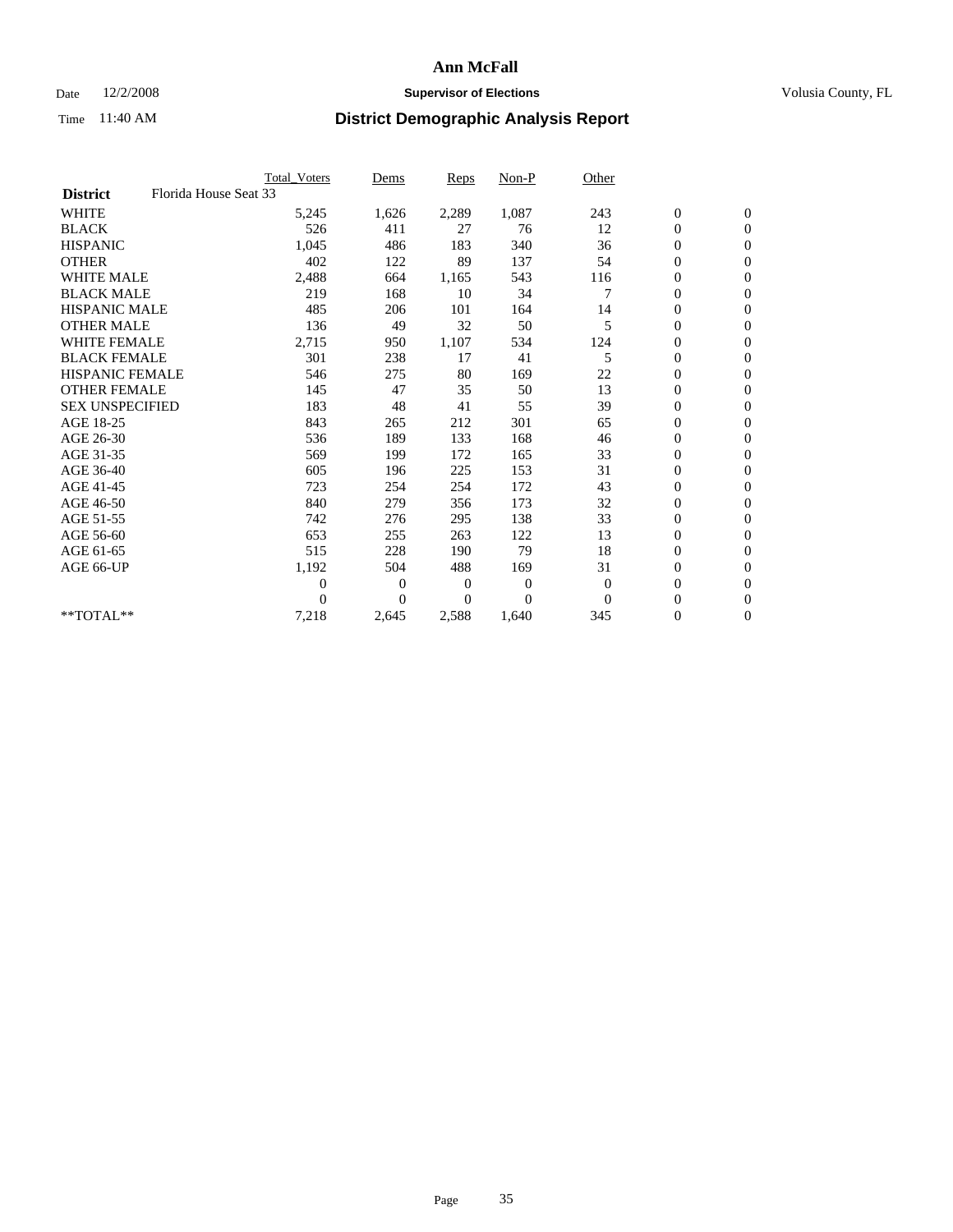## Date  $12/2/2008$  **Supervisor of Elections** Volusia County, FL

|                        |                         | <b>Total Voters</b> | Dems     | Reps   | $Non-P$        | Other    |                  |                  |  |
|------------------------|-------------------------|---------------------|----------|--------|----------------|----------|------------------|------------------|--|
| <b>District</b>        | School Board District 1 |                     |          |        |                |          |                  |                  |  |
| <b>WHITE</b>           |                         | 51,062              | 18,534   | 20,826 | 9,380          | 2,322    | $\boldsymbol{0}$ | $\mathbf{0}$     |  |
| <b>BLACK</b>           |                         | 4,449               | 3,668    | 175    | 523            | 83       | $\overline{0}$   | $\mathbf{0}$     |  |
| <b>HISPANIC</b>        |                         | 2,929               | 1,315    | 540    | 947            | 127      | $\overline{0}$   | $\mathbf{0}$     |  |
| <b>OTHER</b>           |                         | 2,993               | 974      | 723    | 996            | 300      | 0                | $\mathbf{0}$     |  |
| <b>WHITE MALE</b>      |                         | 23,405              | 7,523    | 10,092 | 4,535          | 1,255    | $\boldsymbol{0}$ | $\mathbf{0}$     |  |
| <b>BLACK MALE</b>      |                         | 1,831               | 1,448    | 83     | 245            | 55       | $\boldsymbol{0}$ | $\mathbf{0}$     |  |
| <b>HISPANIC MALE</b>   |                         | 1,315               | 593      | 255    | 403            | 64       | 0                | $\mathbf{0}$     |  |
| <b>OTHER MALE</b>      |                         | 947                 | 318      | 278    | 287            | 64       | 0                | $\mathbf{0}$     |  |
| <b>WHITE FEMALE</b>    |                         | 27,387              | 10,919   | 10,634 | 4,778          | 1,056    | 0                | $\mathbf{0}$     |  |
| <b>BLACK FEMALE</b>    |                         | 2,579               | 2,191    | 90     | 271            | 27       | 0                | $\Omega$         |  |
| HISPANIC FEMALE        |                         | 1,592               | 713      | 283    | 536            | 60       | $\boldsymbol{0}$ | $\mathbf{0}$     |  |
| <b>OTHER FEMALE</b>    |                         | 1,131               | 447      | 278    | 339            | 67       | 0                | $\mathbf{0}$     |  |
| <b>SEX UNSPECIFIED</b> |                         | 1,246               | 339      | 271    | 452            | 184      | 0                | $\Omega$         |  |
| AGE 18-25              |                         | 6,652               | 2,273    | 1,800  | 2,088          | 491      | $\overline{0}$   | $\mathbf{0}$     |  |
| AGE 26-30              |                         | 4,139               | 1,432    | 1,161  | 1,281          | 265      | 0                | $\mathbf{0}$     |  |
| AGE 31-35              |                         | 3,906               | 1,337    | 1,266  | 1,059          | 244      | 0                | $\mathbf{0}$     |  |
| AGE 36-40              |                         | 4,515               | 1,561    | 1,623  | 1,113          | 218      | $\overline{0}$   | $\mathbf{0}$     |  |
| AGE 41-45              |                         | 5,081               | 1,703    | 2,064  | 1,105          | 209      | 0                | $\mathbf{0}$     |  |
| AGE 46-50              |                         | 5,779               | 2,185    | 2,258  | 1,077          | 259      | 0                | $\Omega$         |  |
| AGE 51-55              |                         | 5,719               | 2,398    | 2,161  | 929            | 231      | $\boldsymbol{0}$ | $\mathbf{0}$     |  |
| AGE 56-60              |                         | 5,495               | 2,418    | 2.014  | 829            | 234      | 0                | $\mathbf{0}$     |  |
| AGE 61-65              |                         | 4,984               | 2,190    | 1,877  | 719            | 198      | 0                | $\Omega$         |  |
| AGE 66-UP              |                         | 15,163              | 6,994    | 6.040  | 1,646          | 483      | $\overline{0}$   | $\mathbf{0}$     |  |
|                        |                         | 0                   | 0        | 0      | $\overline{0}$ | $\Omega$ | 0                | $\mathbf{0}$     |  |
|                        |                         | 0                   | $\Omega$ | 0      | $\Omega$       | $\Omega$ | 0                | $\mathbf{0}$     |  |
| $*$ TOTAL $**$         |                         | 61,433              | 24,491   | 22,264 | 11,846         | 2,832    | 0                | $\boldsymbol{0}$ |  |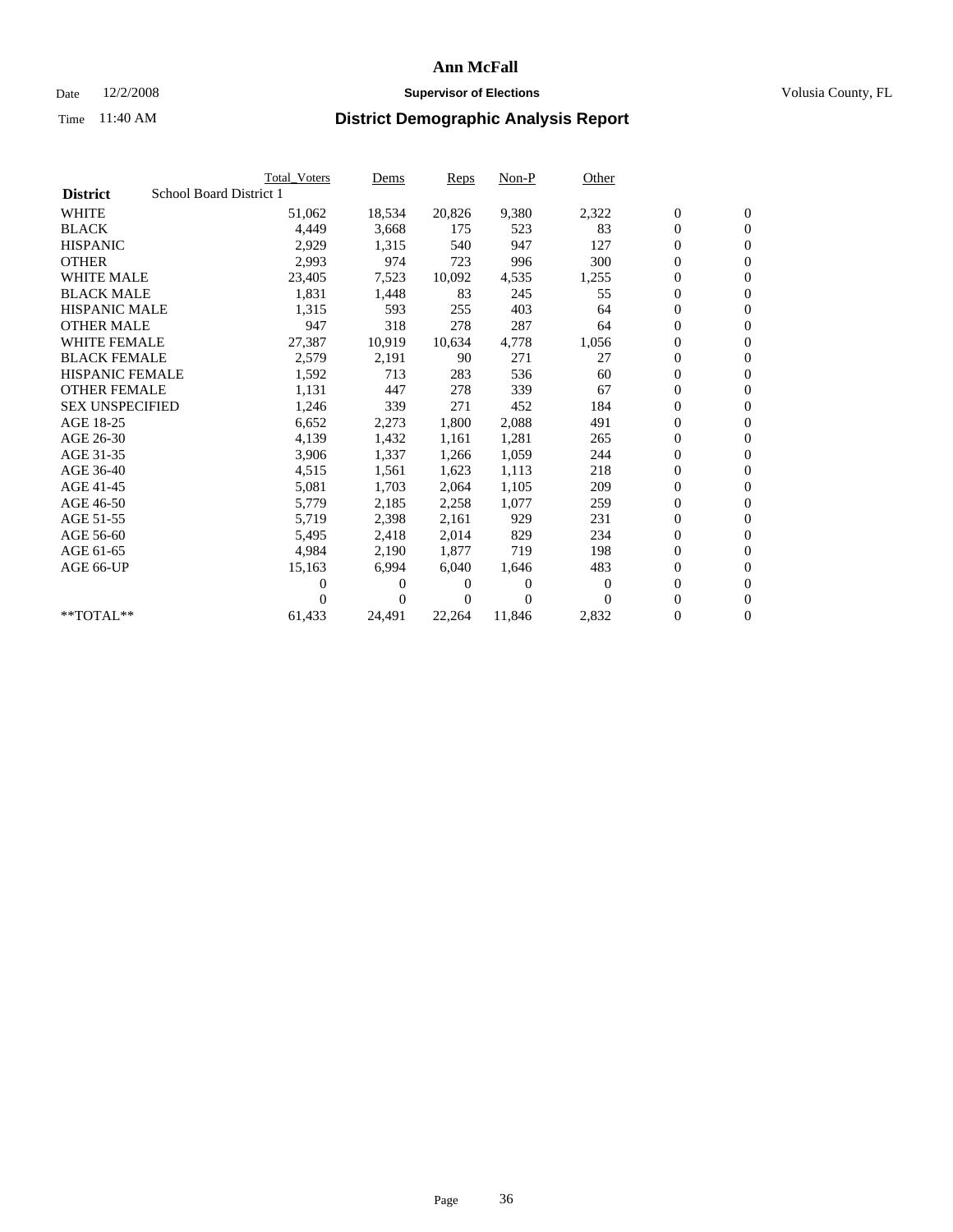### Date  $12/2/2008$  **Supervisor of Elections** Volusia County, FL

|                        | <b>Total Voters</b>     | <u>Dems</u>    | <b>Reps</b> | $Non-P$        | Other        |                  |                  |  |
|------------------------|-------------------------|----------------|-------------|----------------|--------------|------------------|------------------|--|
| <b>District</b>        | School Board District 2 |                |             |                |              |                  |                  |  |
| <b>WHITE</b>           | 43,669                  | 17,021         | 15,580      | 9,301          | 1,767        | $\boldsymbol{0}$ | $\boldsymbol{0}$ |  |
| <b>BLACK</b>           | 11,360                  | 9,584          | 329         | 1,261          | 186          | $\boldsymbol{0}$ | $\mathbf{0}$     |  |
| <b>HISPANIC</b>        | 1,257                   | 558            | 238         | 412            | 49           | $\overline{0}$   | $\mathbf{0}$     |  |
| <b>OTHER</b>           | 3,478                   | 1,383          | 576         | 1,161          | 358          | 0                | $\mathbf{0}$     |  |
| <b>WHITE MALE</b>      | 20,438                  | 7,071          | 7,764       | 4,602          | 1,001        | $\boldsymbol{0}$ | $\mathbf{0}$     |  |
| <b>BLACK MALE</b>      | 4,597                   | 3,757          | 175         | 577            | 88           | $\overline{0}$   | $\mathbf{0}$     |  |
| <b>HISPANIC MALE</b>   | 605                     | 255            | 113         | 214            | 23           | 0                | $\overline{0}$   |  |
| <b>OTHER MALE</b>      | 1,135                   | 465            | 234         | 380            | 56           | $\overline{0}$   | $\mathbf{0}$     |  |
| <b>WHITE FEMALE</b>    | 22,920                  | 9,833          | 7,711       | 4,634          | 742          | $\boldsymbol{0}$ | $\mathbf{0}$     |  |
| <b>BLACK FEMALE</b>    | 6,657                   | 5,741          | 151         | 668            | 97           | $\boldsymbol{0}$ | $\mathbf{0}$     |  |
| <b>HISPANIC FEMALE</b> | 639                     | 298            | 122         | 195            | 24           | 0                | $\mathbf{0}$     |  |
| <b>OTHER FEMALE</b>    | 1,265                   | 589            | 219         | 392            | 65           | $\mathbf{0}$     | $\mathbf{0}$     |  |
| <b>SEX UNSPECIFIED</b> | 1,508                   | 537            | 234         | 473            | 264          | $\boldsymbol{0}$ | $\mathbf{0}$     |  |
| AGE 18-25              | 8,657                   | 4,871          | 1,252       | 2,079          | 455          | $\boldsymbol{0}$ | $\mathbf{0}$     |  |
| AGE 26-30              | 4,071                   | 1,780          | 805         | 1,304          | 182          | $\overline{0}$   | $\mathbf{0}$     |  |
| AGE 31-35              | 3,243                   | 1,403          | 759         | 941            | 140          | $\boldsymbol{0}$ | $\mathbf{0}$     |  |
| AGE 36-40              | 3,570                   | 1,581          | 951         | 885            | 153          | $\boldsymbol{0}$ | $\mathbf{0}$     |  |
| AGE 41-45              | 4,116                   | 1,806          | 1,226       | 914            | 170          | $\boldsymbol{0}$ | $\mathbf{0}$     |  |
| AGE 46-50              | 4,911                   | 2,269          | 1,484       | 971            | 187          | 0                | $\mathbf{0}$     |  |
| AGE 51-55              | 5,036                   | 2,412          | 1,498       | 948            | 178          | $\overline{0}$   | $\mathbf{0}$     |  |
| AGE 56-60              | 5,071                   | 2,361          | 1,530       | 998            | 182          | $\overline{0}$   | $\mathbf{0}$     |  |
| AGE 61-65              | 4,933                   | 2,190          | 1,624       | 912            | 207          | 0                | $\mathbf{0}$     |  |
| AGE 66-UP              | 16,156                  | 7,873          | 5,594       | 2,183          | 506          | $\boldsymbol{0}$ | $\mathbf{0}$     |  |
|                        | 0                       | 0              | 0           | $\overline{0}$ | $\mathbf{0}$ | $\mathbf{0}$     | $\mathbf{0}$     |  |
|                        | 0                       | $\overline{0}$ | 0           | $\Omega$       | $\Omega$     | 0                | $\mathbf{0}$     |  |
| **TOTAL**              | 59,764                  | 28,546         | 16,723      | 12,135         | 2,360        | 0                | $\boldsymbol{0}$ |  |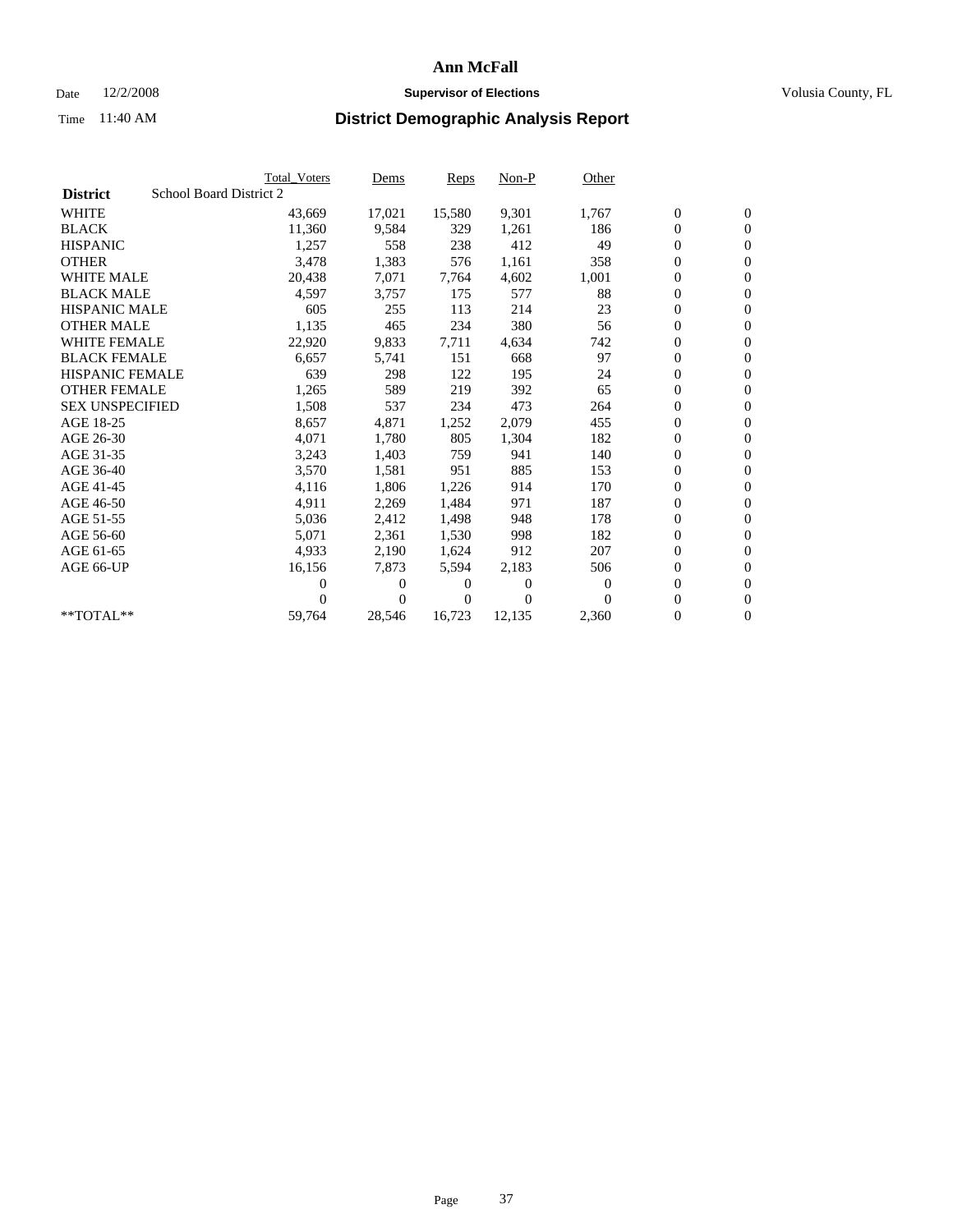### Date  $12/2/2008$  **Supervisor of Elections** Volusia County, FL

|                        |                         | <b>Total Voters</b> | Dems           | <b>Reps</b> | $Non-P$  | Other    |                  |                  |  |
|------------------------|-------------------------|---------------------|----------------|-------------|----------|----------|------------------|------------------|--|
| <b>District</b>        | School Board District 3 |                     |                |             |          |          |                  |                  |  |
| <b>WHITE</b>           |                         | 66,178              | 24,271         | 25,358      | 14,190   | 2,359    | $\boldsymbol{0}$ | $\mathbf{0}$     |  |
| <b>BLACK</b>           |                         | 1,951               | 1,604          | 84          | 233      | 30       | $\overline{0}$   | $\mathbf{0}$     |  |
| <b>HISPANIC</b>        |                         | 933                 | 371            | 235         | 290      | 37       | 0                | $\mathbf{0}$     |  |
| <b>OTHER</b>           |                         | 2,836               | 787            | 623         | 1,048    | 378      | 0                | $\mathbf{0}$     |  |
| <b>WHITE MALE</b>      |                         | 30,533              | 9,988          | 12,395      | 6,916    | 1,234    | 0                | $\mathbf{0}$     |  |
| <b>BLACK MALE</b>      |                         | 892                 | 691            | 44          | 136      | 21       | $\boldsymbol{0}$ | $\mathbf{0}$     |  |
| <b>HISPANIC MALE</b>   |                         | 413                 | 150            | 101         | 144      | 18       | 0                | $\mathbf{0}$     |  |
| <b>OTHER MALE</b>      |                         | 900                 | 260            | 243         | 342      | 55       | 0                | $\mathbf{0}$     |  |
| <b>WHITE FEMALE</b>    |                         | 35,179              | 14,124         | 12,793      | 7,154    | 1,108    | 0                | $\mathbf{0}$     |  |
| <b>BLACK FEMALE</b>    |                         | 1,041               | 899            | 38          | 96       | 8        | 0                | $\Omega$         |  |
| HISPANIC FEMALE        |                         | 510                 | 217            | 132         | 142      | 19       | $\boldsymbol{0}$ | $\mathbf{0}$     |  |
| <b>OTHER FEMALE</b>    |                         | 1,044               | 371            | 265         | 343      | 65       | 0                | $\mathbf{0}$     |  |
| <b>SEX UNSPECIFIED</b> |                         | 1,386               | 333            | 289         | 488      | 276      | 0                | $\Omega$         |  |
| AGE 18-25              |                         | 6,320               | 2,097          | 1,554       | 2,167    | 502      | $\overline{0}$   | $\mathbf{0}$     |  |
| AGE 26-30              |                         | 3,852               | 1,276          | 1,054       | 1,323    | 199      | 0                | $\mathbf{0}$     |  |
| AGE 31-35              |                         | 3,698               | 1,218          | 1,130       | 1,151    | 199      | 0                | $\mathbf{0}$     |  |
| AGE 36-40              |                         | 4,528               | 1,436          | 1,592       | 1,316    | 184      | 0                | $\mathbf{0}$     |  |
| AGE 41-45              |                         | 5,214               | 1,754          | 1,970       | 1,290    | 200      | 0                | $\mathbf{0}$     |  |
| AGE 46-50              |                         | 6,569               | 2,244          | 2,633       | 1,463    | 229      | 0                | $\Omega$         |  |
| AGE 51-55              |                         | 7,048               | 2,803          | 2,646       | 1,370    | 229      | $\boldsymbol{0}$ | $\mathbf{0}$     |  |
| AGE 56-60              |                         | 6.874               | 2,856          | 2.434       | 1,352    | 232      | 0                | $\mathbf{0}$     |  |
| AGE 61-65              |                         | 6,836               | 2,594          | 2,707       | 1,294    | 241      | 0                | $\Omega$         |  |
| AGE 66-UP              |                         | 20,959              | 8,755          | 8,580       | 3,035    | 589      | $\overline{0}$   | $\mathbf{0}$     |  |
|                        |                         | 0                   | 0              | 0           | $\theta$ | $\Omega$ | 0                | $\mathbf{0}$     |  |
|                        |                         | 0                   | $\overline{0}$ | 0           | $\Omega$ | $\Omega$ | 0                | $\mathbf{0}$     |  |
| $*$ TOTAL $**$         |                         | 71,898              | 27,033         | 26,300      | 15,761   | 2,804    | 0                | $\boldsymbol{0}$ |  |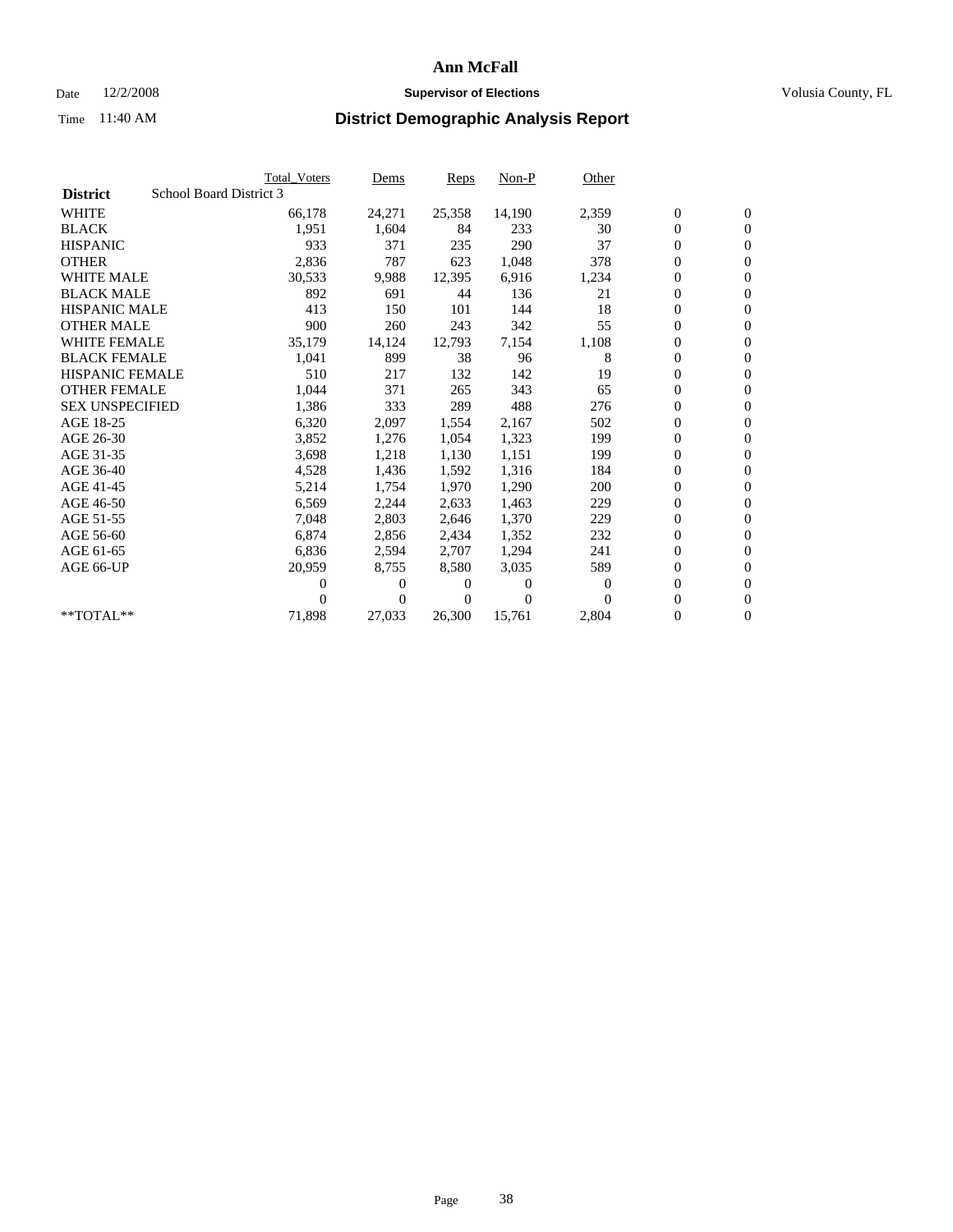### Date  $12/2/2008$  **Supervisor of Elections** Volusia County, FL

|                                            | <b>Total Voters</b> | Dems           | <b>Reps</b> | $Non-P$      | Other    |                  |                  |  |
|--------------------------------------------|---------------------|----------------|-------------|--------------|----------|------------------|------------------|--|
| School Board District 4<br><b>District</b> |                     |                |             |              |          |                  |                  |  |
| <b>WHITE</b>                               | 55,740              | 20,621         | 22,166      | 10,890       | 2,063    | $\boldsymbol{0}$ | $\boldsymbol{0}$ |  |
| <b>BLACK</b>                               | 5,528               | 4,545          | 203         | 670          | 110      | $\boldsymbol{0}$ | $\mathbf{0}$     |  |
| <b>HISPANIC</b>                            | 1,236               | 564            | 316         | 320          | 36       | $\overline{0}$   | $\mathbf{0}$     |  |
| <b>OTHER</b>                               | 3,688               | 1,243          | 859         | 1,249        | 337      | 0                | $\mathbf{0}$     |  |
| <b>WHITE MALE</b>                          | 25,483              | 8,300          | 10,759      | 5,327        | 1,097    | $\boldsymbol{0}$ | $\mathbf{0}$     |  |
| <b>BLACK MALE</b>                          | 2,216               | 1,717          | 116         | 314          | 69       | $\overline{0}$   | $\mathbf{0}$     |  |
| <b>HISPANIC MALE</b>                       | 558                 | 230            | 154         | 152          | 22       | $\boldsymbol{0}$ | $\Omega$         |  |
| <b>OTHER MALE</b>                          | 1,201               | 377            | 337         | 422          | 65       | $\overline{0}$   | $\mathbf{0}$     |  |
| <b>WHITE FEMALE</b>                        | 29,919              | 12,210         | 11,282      | 5,480        | 947      | $\boldsymbol{0}$ | $\mathbf{0}$     |  |
| <b>BLACK FEMALE</b>                        | 3,274               | 2,796          | 87          | 351          | 40       | $\boldsymbol{0}$ | $\mathbf{0}$     |  |
| <b>HISPANIC FEMALE</b>                     | 668                 | 329            | 157         | 168          | 14       | $\boldsymbol{0}$ | $\mathbf{0}$     |  |
| <b>OTHER FEMALE</b>                        | 1,387               | 562            | 357         | 403          | 65       | $\mathbf{0}$     | $\mathbf{0}$     |  |
| <b>SEX UNSPECIFIED</b>                     | 1,486               | 452            | 295         | 512          | 227      | $\boldsymbol{0}$ | $\mathbf{0}$     |  |
| AGE 18-25                                  | 7,081               | 2,915          | 1,727       | 1,987        | 452      | $\boldsymbol{0}$ | $\mathbf{0}$     |  |
| AGE 26-30                                  | 3,818               | 1,489          | 957         | 1,187        | 185      | $\overline{0}$   | $\mathbf{0}$     |  |
| AGE 31-35                                  | 3,457               | 1,311          | 1,012       | 954          | 180      | $\boldsymbol{0}$ | $\mathbf{0}$     |  |
| AGE 36-40                                  | 3,975               | 1,439          | 1,410       | 950          | 176      | $\boldsymbol{0}$ | $\mathbf{0}$     |  |
| AGE 41-45                                  | 4,844               | 1,774          | 1,801       | 1,082        | 187      | $\boldsymbol{0}$ | $\mathbf{0}$     |  |
| AGE 46-50                                  | 5,823               | 2,270          | 2,206       | 1,151        | 196      | $\boldsymbol{0}$ | $\Omega$         |  |
| AGE 51-55                                  | 6,064               | 2,568          | 2,207       | 1,092        | 197      | $\overline{0}$   | $\mathbf{0}$     |  |
| AGE 56-60                                  | 6,112               | 2,587          | 2,153       | 1.177        | 195      | $\overline{0}$   | $\mathbf{0}$     |  |
| AGE 61-65                                  | 5,937               | 2,412          | 2,281       | 1,017        | 227      | $\overline{0}$   | $\mathbf{0}$     |  |
| AGE 66-UP                                  | 19,081              | 8,208          | 7,790       | 2,532        | 551      | $\boldsymbol{0}$ | $\mathbf{0}$     |  |
|                                            | $\overline{0}$      | 0              | 0           | $\mathbf{0}$ | 0        | $\mathbf{0}$     | $\mathbf{0}$     |  |
|                                            | 0                   | $\overline{0}$ | 0           | $\mathbf{0}$ | $\Omega$ | 0                | $\mathbf{0}$     |  |
| **TOTAL**                                  | 66,192              | 26,973         | 23,544      | 13,129       | 2,546    | 0                | $\boldsymbol{0}$ |  |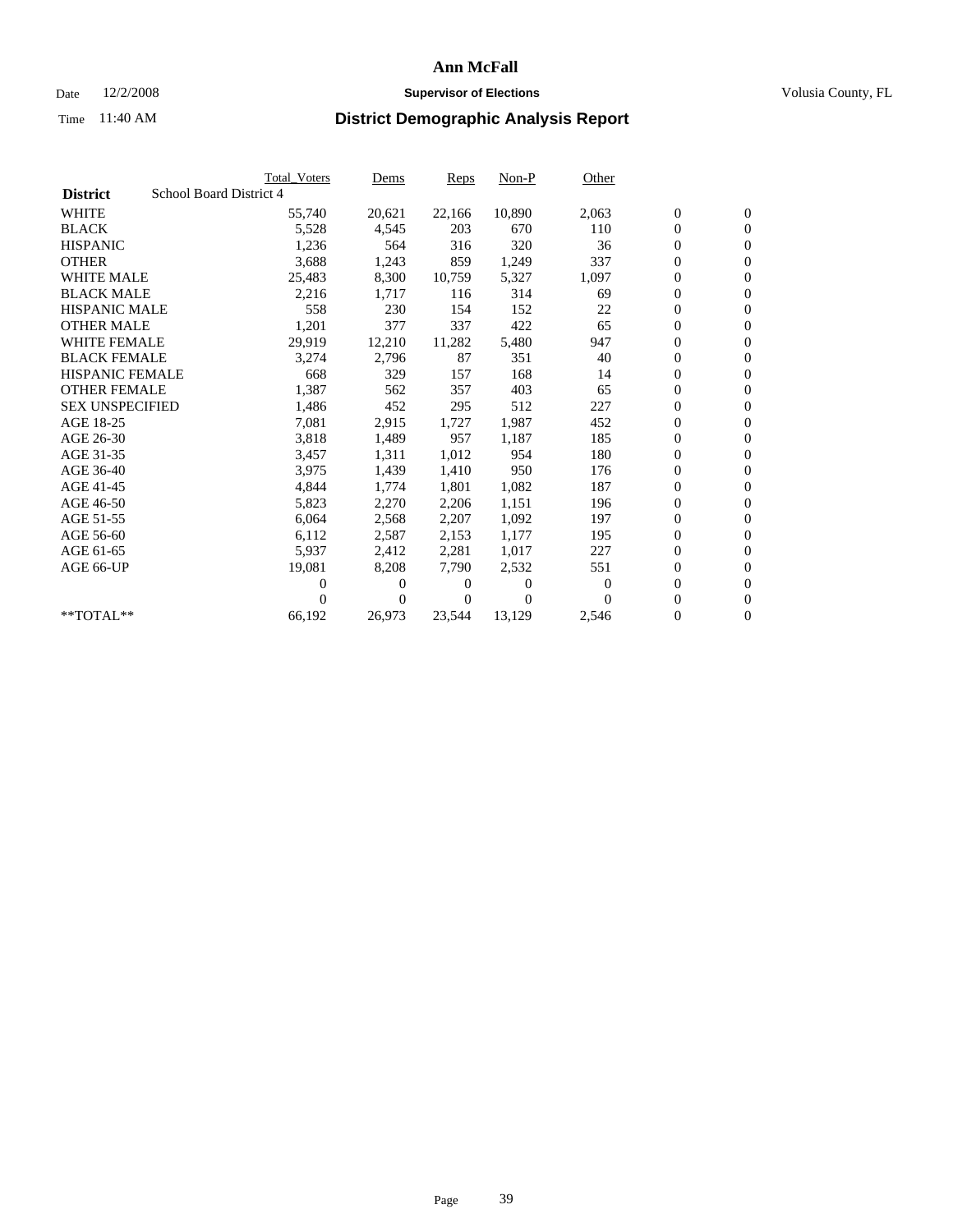### Date  $12/2/2008$  **Supervisor of Elections** Volusia County, FL

|                        | <b>Total Voters</b>     | <u>Dems</u>    | <b>Reps</b> | $Non-P$        | Other        |                  |                  |  |
|------------------------|-------------------------|----------------|-------------|----------------|--------------|------------------|------------------|--|
| <b>District</b>        | School Board District 5 |                |             |                |              |                  |                  |  |
| <b>WHITE</b>           | 49,803                  | 16,563         | 20,415      | 10,417         | 2,408        | $\boldsymbol{0}$ | $\boldsymbol{0}$ |  |
| <b>BLACK</b>           | 5,143                   | 3,983          | 276         | 722            | 162          | $\boldsymbol{0}$ | $\mathbf{0}$     |  |
| <b>HISPANIC</b>        | 12,679                  | 6,302          | 2,234       | 3,770          | 373          | $\overline{0}$   | $\mathbf{0}$     |  |
| <b>OTHER</b>           | 4,048                   | 1,269          | 812         | 1,493          | 474          | 0                | $\mathbf{0}$     |  |
| <b>WHITE MALE</b>      | 23,265                  | 6,870          | 10,081      | 5,047          | 1,267        | $\boldsymbol{0}$ | $\mathbf{0}$     |  |
| <b>BLACK MALE</b>      | 2,298                   | 1.678          | 151         | 369            | 100          | $\overline{0}$   | $\mathbf{0}$     |  |
| <b>HISPANIC MALE</b>   | 5,958                   | 2,839          | 1,131       | 1,802          | 186          | 0                | $\mathbf{0}$     |  |
| <b>OTHER MALE</b>      | 1,326                   | 459            | 315         | 475            | 77           | $\overline{0}$   | $\mathbf{0}$     |  |
| <b>WHITE FEMALE</b>    | 26,227                  | 9,591          | 10,214      | 5,298          | 1,124        | $\boldsymbol{0}$ | $\mathbf{0}$     |  |
| <b>BLACK FEMALE</b>    | 2,797                   | 2,263          | 125         | 348            | 61           | $\boldsymbol{0}$ | $\overline{0}$   |  |
| <b>HISPANIC FEMALE</b> | 6,615                   | 3,408          | 1,092       | 1,935          | 180          | 0                | $\mathbf{0}$     |  |
| <b>OTHER FEMALE</b>    | 1,550                   | 585            | 326         | 535            | 104          | $\overline{0}$   | $\mathbf{0}$     |  |
| <b>SEX UNSPECIFIED</b> | 1,637                   | 424            | 302         | 593            | 318          | $\boldsymbol{0}$ | $\mathbf{0}$     |  |
| AGE 18-25              | 8,433                   | 2,924          | 1,919       | 2,900          | 690          | $\boldsymbol{0}$ | $\mathbf{0}$     |  |
| AGE 26-30              | 5,507                   | 1,933          | 1,405       | 1,836          | 333          | $\overline{0}$   | $\mathbf{0}$     |  |
| AGE 31-35              | 5,787                   | 2,128          | 1,651       | 1,687          | 321          | $\boldsymbol{0}$ | $\mathbf{0}$     |  |
| AGE 36-40              | 6,278                   | 2,177          | 2,114       | 1,658          | 329          | $\boldsymbol{0}$ | $\mathbf{0}$     |  |
| AGE 41-45              | 6,950                   | 2,543          | 2,413       | 1,677          | 317          | $\boldsymbol{0}$ | $\mathbf{0}$     |  |
| AGE 46-50              | 7,401                   | 2,764          | 2,779       | 1,555          | 303          | 0                | $\overline{0}$   |  |
| AGE 51-55              | 6,771                   | 2,686          | 2,448       | 1,346          | 291          | $\boldsymbol{0}$ | $\mathbf{0}$     |  |
| AGE 56-60              | 5,976                   | 2,500          | 2,141       | 1,121          | 214          | $\overline{0}$   | $\mathbf{0}$     |  |
| AGE 61-65              | 5,009                   | 2,110          | 1,880       | 834            | 185          | $\overline{0}$   | $\mathbf{0}$     |  |
| AGE 66-UP              | 13,560                  | 6,351          | 4,987       | 1,788          | 434          | $\boldsymbol{0}$ | $\mathbf{0}$     |  |
|                        | 0                       | 0              | $\theta$    | $\overline{0}$ | $\mathbf{0}$ | $\mathbf{0}$     | $\mathbf{0}$     |  |
|                        | 0                       | $\overline{0}$ | 0           | $\Omega$       | 0            | 0                | $\mathbf{0}$     |  |
| **TOTAL**              | 71,673                  | 28,117         | 23,737      | 16,402         | 3,417        | 0                | $\boldsymbol{0}$ |  |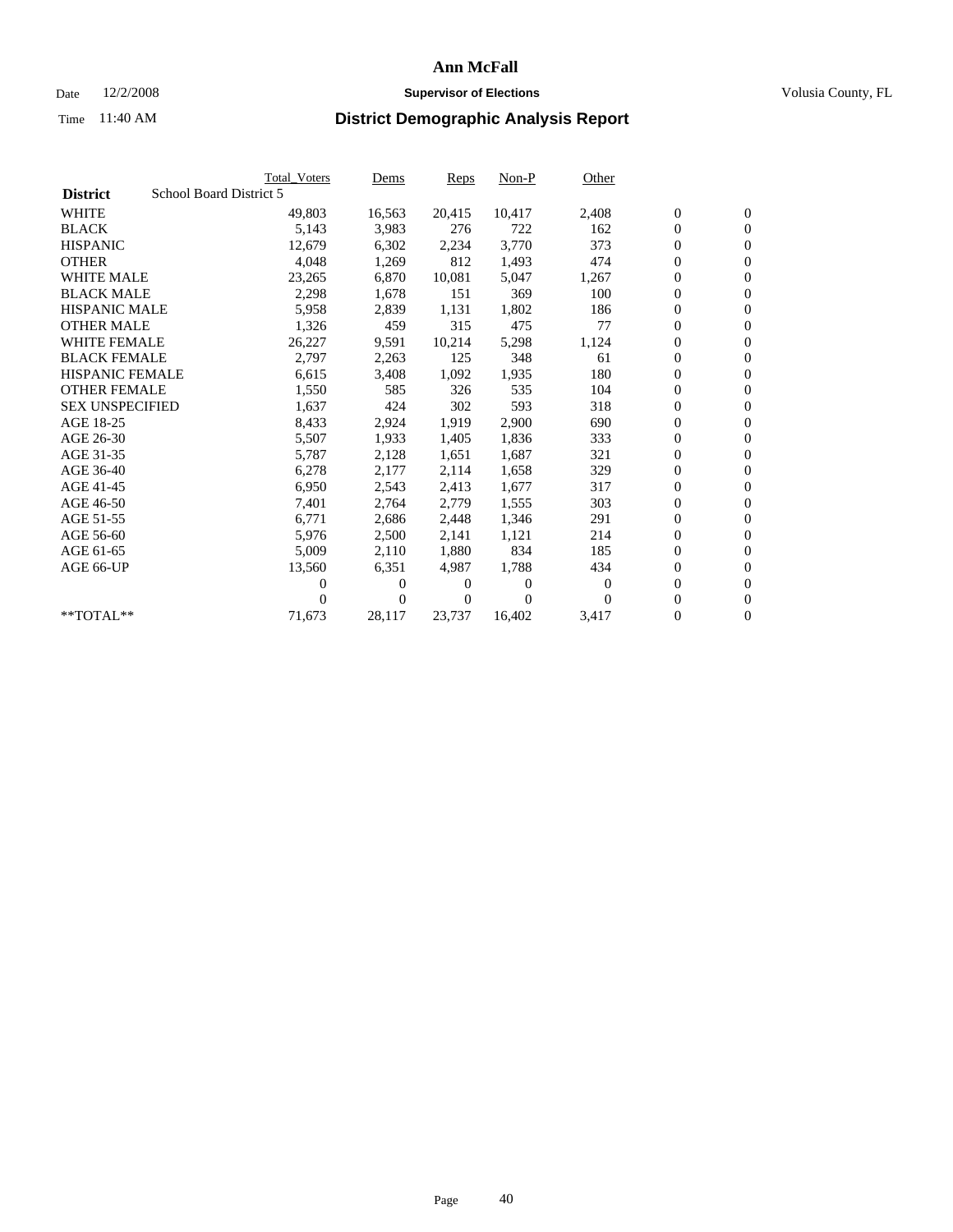### Date  $12/2/2008$  **Supervisor of Elections** Volusia County, FL

|                        |                       | Total Voters | Dems     | <b>Reps</b> | $Non-P$      | Other        |                  |                  |  |
|------------------------|-----------------------|--------------|----------|-------------|--------------|--------------|------------------|------------------|--|
| <b>District</b>        | Florida Senate Seat 1 |              |          |             |              |              |                  |                  |  |
| <b>WHITE</b>           |                       | 6,605        | 2,556    | 2,205       | 1,552        | 292          | $\boldsymbol{0}$ | $\boldsymbol{0}$ |  |
| <b>BLACK</b>           |                       | 11,931       | 10,163   | 319         | 1,264        | 185          | $\boldsymbol{0}$ | $\mathbf{0}$     |  |
| <b>HISPANIC</b>        |                       | 465          | 226      | 78          | 146          | 15           | $\overline{0}$   | $\mathbf{0}$     |  |
| <b>OTHER</b>           |                       | 1,573        | 757      | 148         | 488          | 180          | $\boldsymbol{0}$ | $\mathbf{0}$     |  |
| <b>WHITE MALE</b>      |                       | 3,115        | 989      | 1,165       | 790          | 171          | $\boldsymbol{0}$ | $\mathbf{0}$     |  |
| <b>BLACK MALE</b>      |                       | 4,689        | 3,855    | 175         | 563          | 96           | $\boldsymbol{0}$ | $\mathbf{0}$     |  |
| <b>HISPANIC MALE</b>   |                       | 222          | 92       | 37          | 84           | 9            | $\boldsymbol{0}$ | $\mathbf{0}$     |  |
| <b>OTHER MALE</b>      |                       | 438          | 222      | 52          | 137          | 27           | 0                | $\mathbf{0}$     |  |
| <b>WHITE FEMALE</b>    |                       | 3,455        | 1,551    | 1,029       | 756          | 119          | $\overline{0}$   | $\mathbf{0}$     |  |
| <b>BLACK FEMALE</b>    |                       | 7,126        | 6,210    | 142         | 686          | 88           | $\boldsymbol{0}$ | $\mathbf{0}$     |  |
| <b>HISPANIC FEMALE</b> |                       | 238          | 131      | 41          | 61           | 5            | $\boldsymbol{0}$ | $\mathbf{0}$     |  |
| <b>OTHER FEMALE</b>    |                       | 522          | 290      | 65          | 147          | 20           | $\mathbf{0}$     | $\mathbf{0}$     |  |
| <b>SEX UNSPECIFIED</b> |                       | 769          | 362      | 44          | 226          | 137          | $\boldsymbol{0}$ | $\mathbf{0}$     |  |
| AGE 18-25              |                       | 5,374        | 3,717    | 377         | 1,014        | 266          | $\boldsymbol{0}$ | $\mathbf{0}$     |  |
| AGE 26-30              |                       | 1,844        | 1,065    | 226         | 504          | 49           | $\overline{0}$   | $\mathbf{0}$     |  |
| AGE 31-35              |                       | 1,405        | 820      | 198         | 338          | 49           | $\boldsymbol{0}$ | $\mathbf{0}$     |  |
| AGE 36-40              |                       | 1,426        | 871      | 209         | 300          | 46           | 0                | $\mathbf{0}$     |  |
| AGE 41-45              |                       | 1,571        | 994      | 242         | 283          | 52           | $\overline{0}$   | $\mathbf{0}$     |  |
| AGE 46-50              |                       | 1,726        | 1,124    | 315         | 231          | 56           | $\boldsymbol{0}$ | $\mathbf{0}$     |  |
| AGE 51-55              |                       | 1,655        | 1,115    | 270         | 222          | 48           | $\boldsymbol{0}$ | $\mathbf{0}$     |  |
| AGE 56-60              |                       | 1,390        | 924      | 233         | 202          | 31           | $\overline{0}$   | $\Omega$         |  |
| AGE 61-65              |                       | 1,147        | 803      | 192         | 124          | 28           | $\mathbf{0}$     | $\mathbf{0}$     |  |
| AGE 66-UP              |                       | 3,036        | 2,269    | 488         | 232          | 47           | $\boldsymbol{0}$ | $\mathbf{0}$     |  |
|                        |                       | 0            | 0        | 0           | $\mathbf{0}$ | $\mathbf{0}$ | $\overline{0}$   | $\mathbf{0}$     |  |
|                        |                       | 0            | $\Omega$ | $\Omega$    | $\theta$     | $\Omega$     | $\boldsymbol{0}$ | $\mathbf{0}$     |  |
| $*$ TOTAL $**$         |                       | 20,574       | 13,702   | 2,750       | 3,450        | 672          | 0                | $\mathbf{0}$     |  |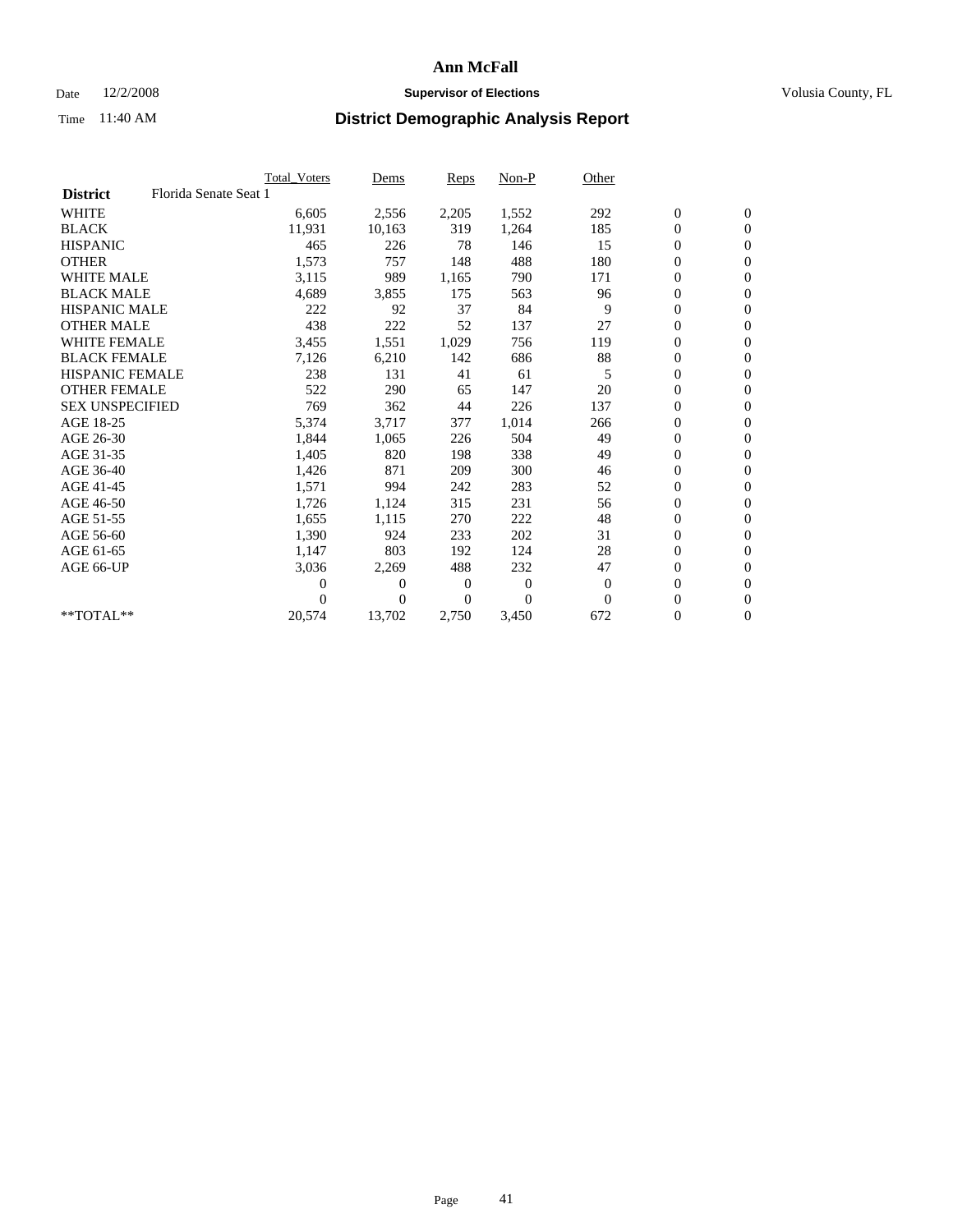### Date  $12/2/2008$  **Supervisor of Elections** Volusia County, FL

|                        |                       | <b>Total Voters</b> | Dems   | <b>Reps</b> | $Non-P$        | Other    |                  |                  |  |
|------------------------|-----------------------|---------------------|--------|-------------|----------------|----------|------------------|------------------|--|
| <b>District</b>        | Florida Senate Seat 7 |                     |        |             |                |          |                  |                  |  |
| <b>WHITE</b>           |                       | 160,956             | 59,890 | 61,686      | 33,235         | 6,145    | $\boldsymbol{0}$ | $\boldsymbol{0}$ |  |
| <b>BLACK</b>           |                       | 7,552               | 6,084  | 339         | 987            | 142      | $\overline{0}$   | $\mathbf{0}$     |  |
| <b>HISPANIC</b>        |                       | 5,663               | 2,568  | 1,140       | 1,740          | 215      | $\overline{0}$   | $\mathbf{0}$     |  |
| <b>OTHER</b>           |                       | 8,560               | 2,669  | 1,941       | 3,029          | 921      | 0                | $\mathbf{0}$     |  |
| <b>WHITE MALE</b>      |                       | 74,563              | 24,681 | 30,295      | 16,285         | 3,302    | 0                | $\mathbf{0}$     |  |
| <b>BLACK MALE</b>      |                       | 3,314               | 2,533  | 181         | 515            | 85       | $\boldsymbol{0}$ | $\mathbf{0}$     |  |
| <b>HISPANIC MALE</b>   |                       | 2,611               | 1,123  | 554         | 822            | 112      | 0                | $\mathbf{0}$     |  |
| <b>OTHER MALE</b>      |                       | 2,838               | 881    | 775         | 1,029          | 153      | 0                | $\mathbf{0}$     |  |
| <b>WHITE FEMALE</b>    |                       | 85,309              | 34,828 | 31,007      | 16,684         | 2,790    | 0                | $\mathbf{0}$     |  |
| <b>BLACK FEMALE</b>    |                       | 4,186               | 3,510  | 155         | 466            | 55       | 0                | $\Omega$         |  |
| <b>HISPANIC FEMALE</b> |                       | 2,997               | 1,422  | 574         | 900            | 101      | 0                | $\mathbf{0}$     |  |
| <b>OTHER FEMALE</b>    |                       | 3,232               | 1,243  | 791         | 1,026          | 172      | 0                | $\mathbf{0}$     |  |
| <b>SEX UNSPECIFIED</b> |                       | 3,681               | 990    | 774         | 1,264          | 653      | 0                | $\mathbf{0}$     |  |
| AGE 18-25              |                       | 17,569              | 6,331  | 4,362       | 5,640          | 1,236    | $\overline{0}$   | $\mathbf{0}$     |  |
| AGE 26-30              |                       | 10,762              | 3,700  | 2,822       | 3,656          | 584      | 0                | $\mathbf{0}$     |  |
| AGE 31-35              |                       | 9,929               | 3,436  | 2,999       | 2,974          | 520      | 0                | $\mathbf{0}$     |  |
| AGE 36-40              |                       | 11,715              | 3,936  | 4,077       | 3,158          | 544      | 0                | $\mathbf{0}$     |  |
| AGE 41-45              |                       | 13,775              | 4,767  | 5,174       | 3,262          | 572      | 0                | $\mathbf{0}$     |  |
| AGE 46-50              |                       | 16,717              | 6,053  | 6,463       | 3,584          | 617      | 0                | $\Omega$         |  |
| AGE 51-55              |                       | 17,312              | 7,003  | 6,391       | 3,306          | 612      | $\boldsymbol{0}$ | $\mathbf{0}$     |  |
| AGE 56-60              |                       | 17,183              | 7.144  | 6.066       | 3,363          | 610      | 0                | $\mathbf{0}$     |  |
| AGE 61-65              |                       | 16,351              | 6,459  | 6,251       | 3,004          | 637      | 0                | $\Omega$         |  |
| AGE 66-UP              |                       | 51,418              | 22,382 | 20,501      | 7,044          | 1,491    | 0                | $\mathbf{0}$     |  |
|                        |                       | 0                   | 0      | 0           | $\overline{0}$ | $\Omega$ | 0                | $\mathbf{0}$     |  |
|                        |                       | 0                   | 0      | 0           | $\Omega$       | $\Omega$ | 0                | $\mathbf{0}$     |  |
| $*$ TOTAL $**$         |                       | 182,731             | 71,211 | 65,106      | 38,991         | 7,423    | 0                | $\boldsymbol{0}$ |  |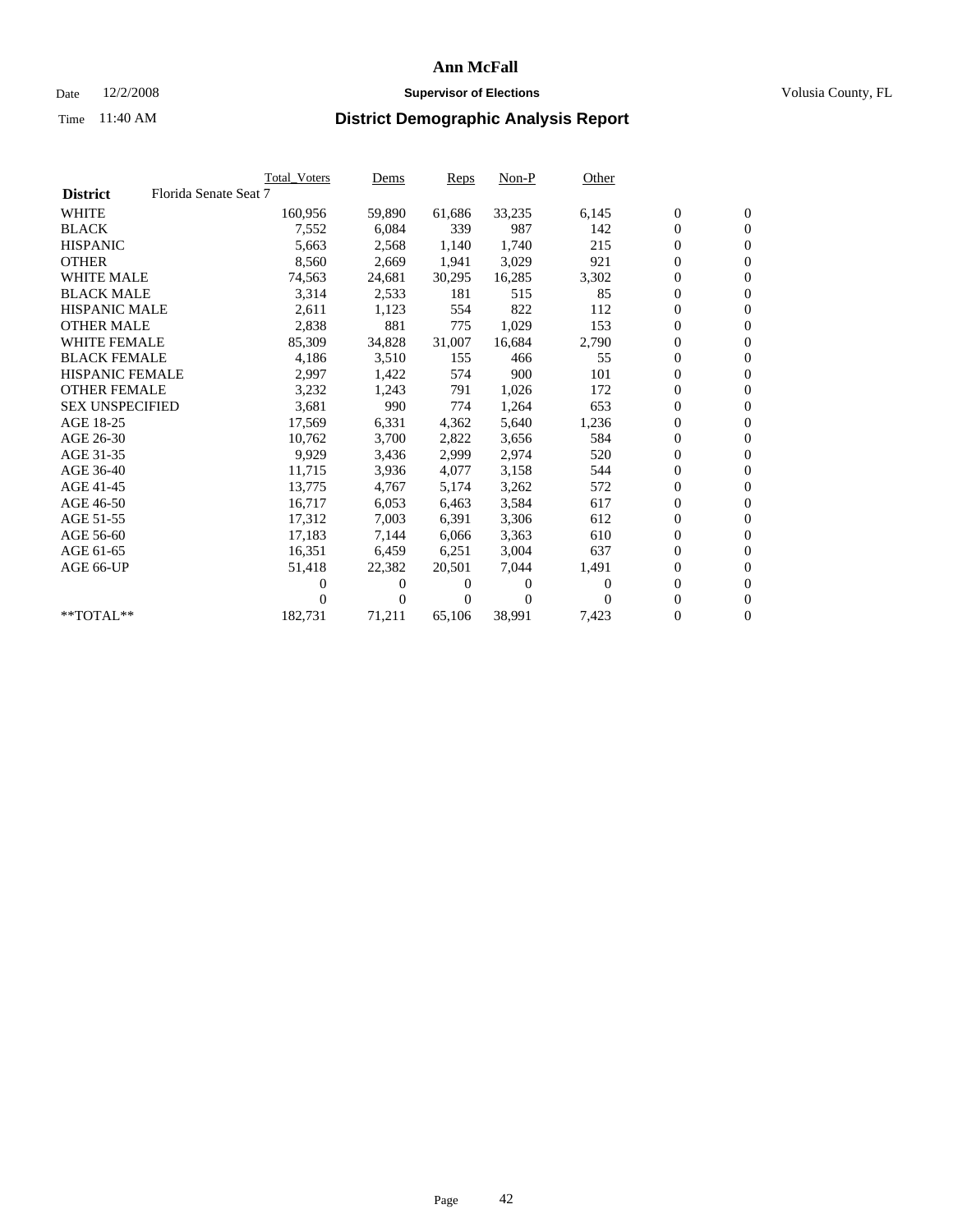### Date  $12/2/2008$  **Supervisor of Elections** Volusia County, FL

|                        |                       | Total Voters | Dems           | <b>Reps</b> | $Non-P$        | Other        |                  |                  |  |
|------------------------|-----------------------|--------------|----------------|-------------|----------------|--------------|------------------|------------------|--|
| <b>District</b>        | Florida Senate Seat 8 |              |                |             |                |              |                  |                  |  |
| <b>WHITE</b>           |                       | 24,024       | 8,304          | 10,160      | 4,691          | 869          | $\boldsymbol{0}$ | $\boldsymbol{0}$ |  |
| <b>BLACK</b>           |                       | 1,067        | 830            | 49          | 155            | 33           | $\overline{0}$   | $\mathbf{0}$     |  |
| <b>HISPANIC</b>        |                       | 510          | 213            | 142         | 137            | 18           | $\overline{0}$   | $\mathbf{0}$     |  |
| <b>OTHER</b>           |                       | 1,515        | 477            | 369         | 532            | 137          | 0                | $\mathbf{0}$     |  |
| <b>WHITE MALE</b>      |                       | 11,071       | 3,378          | 4,938       | 2,301          | 454          | $\boldsymbol{0}$ | $\mathbf{0}$     |  |
| <b>BLACK MALE</b>      |                       | 449          | 334            | 28          | 71             | 16           | $\boldsymbol{0}$ | $\mathbf{0}$     |  |
| <b>HISPANIC MALE</b>   |                       | 251          | 95             | 77          | 68             | 11           | $\boldsymbol{0}$ | $\mathbf{0}$     |  |
| <b>OTHER MALE</b>      |                       | 508          | 161            | 142         | 178            | 27           | $\boldsymbol{0}$ | $\mathbf{0}$     |  |
| <b>WHITE FEMALE</b>    |                       | 12,786       | 4,880          | 5,153       | 2,347          | 406          | $\boldsymbol{0}$ | $\mathbf{0}$     |  |
| <b>BLACK FEMALE</b>    |                       | 611          | 492            | 21          | 81             | 17           | $\boldsymbol{0}$ | $\Omega$         |  |
| <b>HISPANIC FEMALE</b> |                       | 258          | 118            | 64          | 69             |              | $\boldsymbol{0}$ | $\mathbf{0}$     |  |
| <b>OTHER FEMALE</b>    |                       | 560          | 219            | 139         | 170            | 32           | $\mathbf{0}$     | $\mathbf{0}$     |  |
| <b>SEX UNSPECIFIED</b> |                       | 622          | 147            | 158         | 230            | 87           | $\boldsymbol{0}$ | $\mathbf{0}$     |  |
| AGE 18-25              |                       | 2,853        | 985            | 838         | 849            | 181          | $\boldsymbol{0}$ | $\mathbf{0}$     |  |
| AGE 26-30              |                       | 1,343        | 469            | 382         | 418            | 74           | $\boldsymbol{0}$ | $\mathbf{0}$     |  |
| AGE 31-35              |                       | 1,289        | 408            | 438         | 373            | 70           | $\boldsymbol{0}$ | $\mathbf{0}$     |  |
| AGE 36-40              |                       | 1,498        | 459            | 624         | 356            | 59           | $\boldsymbol{0}$ | $\mathbf{0}$     |  |
| AGE 41-45              |                       | 1,914        | 603            | 818         | 416            | 77           | $\boldsymbol{0}$ | $\mathbf{0}$     |  |
| AGE 46-50              |                       | 2,326        | 802            | 992         | 462            | 70           | 0                | $\Omega$         |  |
| AGE 51-55              |                       | 2,432        | 908            | 1,010       | 443            | 71           | $\boldsymbol{0}$ | $\mathbf{0}$     |  |
| AGE 56-60              |                       | 2,528        | 973            | 992         | 478            | 85           | $\mathbf{0}$     | $\mathbf{0}$     |  |
| AGE 61-65              |                       | 2,725        | 1,025          | 1,116       | 485            | 99           | $\boldsymbol{0}$ | $\mathbf{0}$     |  |
| AGE 66-UP              |                       | 8,208        | 3,192          | 3,510       | 1,235          | 271          | $\overline{0}$   | $\mathbf{0}$     |  |
|                        |                       | 0            | $\overline{0}$ | 0           | $\overline{0}$ | $\mathbf{0}$ | $\boldsymbol{0}$ | $\mathbf{0}$     |  |
|                        |                       | 0            | $\overline{0}$ | 0           | $\Omega$       | $\Omega$     | 0                | $\mathbf{0}$     |  |
| $*$ TOTAL $**$         |                       | 27,116       | 9,824          | 10,720      | 5,515          | 1,057        | $\boldsymbol{0}$ | $\boldsymbol{0}$ |  |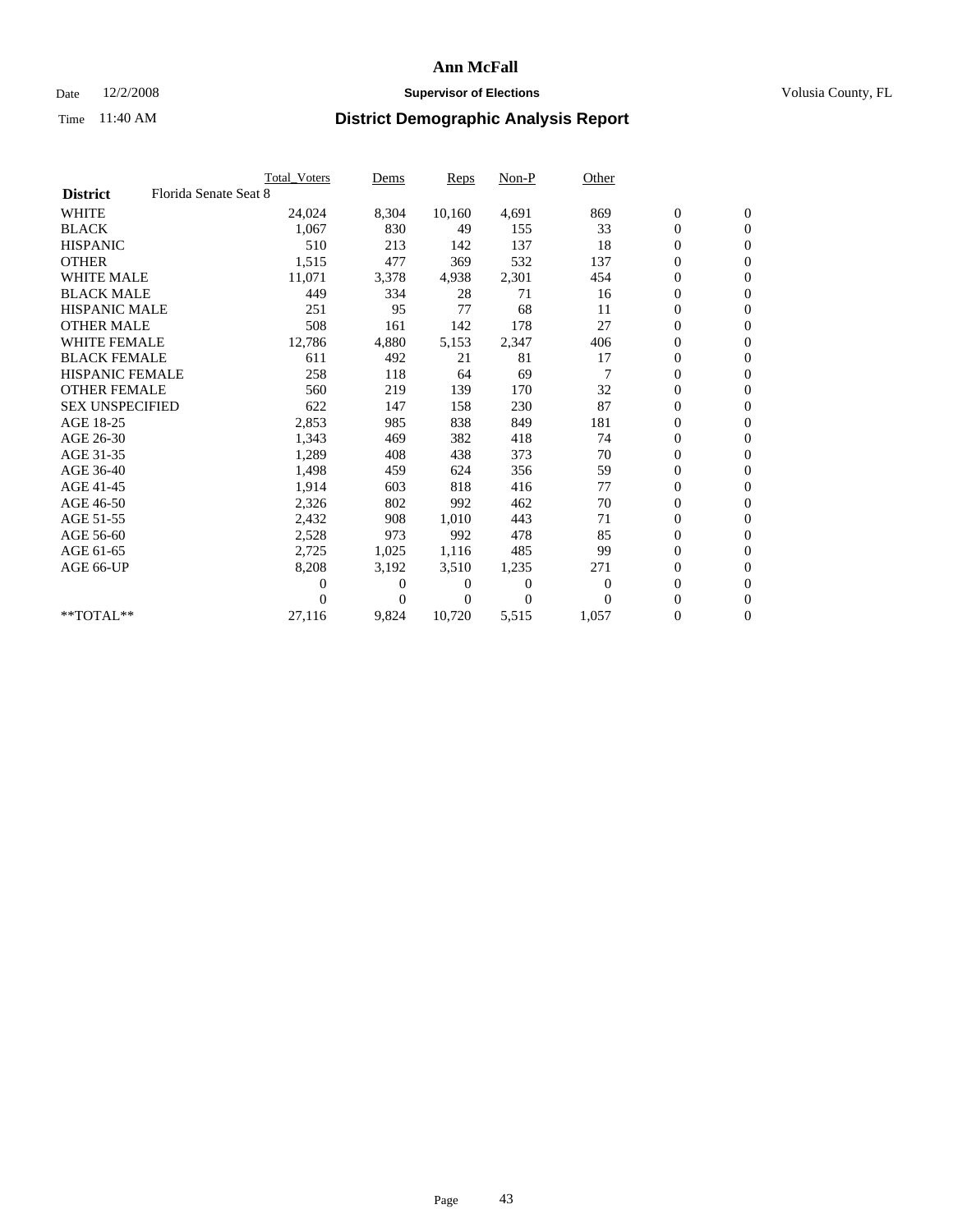### Date  $12/2/2008$  **Supervisor of Elections** Volusia County, FL

|                        |                        | <b>Total Voters</b> | Dems   | <b>Reps</b> | $Non-P$  | Other            |                  |                  |  |
|------------------------|------------------------|---------------------|--------|-------------|----------|------------------|------------------|------------------|--|
| <b>District</b>        | Florida Senate Seat 20 |                     |        |             |          |                  |                  |                  |  |
| <b>WHITE</b>           |                        | 74,867              | 26,260 | 30,294      | 14,700   | 3,613            | $\boldsymbol{0}$ | $\boldsymbol{0}$ |  |
| <b>BLACK</b>           |                        | 7,881               | 6,307  | 360         | 1,003    | 211              | $\overline{0}$   | $\mathbf{0}$     |  |
| <b>HISPANIC</b>        |                        | 12,396              | 6,103  | 2,203       | 3,716    | 374              | 0                | $\mathbf{0}$     |  |
| <b>OTHER</b>           |                        | 5,395               | 1,753  | 1,135       | 1,898    | 609              | 0                | $\mathbf{0}$     |  |
| <b>WHITE MALE</b>      |                        | 34,375              | 10,704 | 14,693      | 7,051    | 1,927            | 0                | $\mathbf{0}$     |  |
| <b>BLACK MALE</b>      |                        | 3,382               | 2,569  | 185         | 492      | 136              | $\boldsymbol{0}$ | $\mathbf{0}$     |  |
| <b>HISPANIC MALE</b>   |                        | 5,765               | 2,757  | 1,086       | 1,741    | 181              | 0                | $\mathbf{0}$     |  |
| <b>OTHER MALE</b>      |                        | 1,725               | 615    | 438         | 562      | 110              | 0                | $\mathbf{0}$     |  |
| <b>WHITE FEMALE</b>    |                        | 40,082              | 15,418 | 15,445      | 7,557    | 1,662            | 0                | $\mathbf{0}$     |  |
| <b>BLACK FEMALE</b>    |                        | 4,425               | 3,678  | 173         | 501      | 73               | 0                | $\Omega$         |  |
| HISPANIC FEMALE        |                        | 6,531               | 3,294  | 1,107       | 1,946    | 184              | 0                | $\mathbf{0}$     |  |
| <b>OTHER FEMALE</b>    |                        | 2,063               | 802    | 450         | 669      | 142              | 0                | $\mathbf{0}$     |  |
| <b>SEX UNSPECIFIED</b> |                        | 2,191               | 586    | 415         | 798      | 392              | 0                | $\mathbf{0}$     |  |
| AGE 18-25              |                        | 11,347              | 4,047  | 2,675       | 3,718    | 907              | $\overline{0}$   | $\mathbf{0}$     |  |
| AGE 26-30              |                        | 7,438               | 2,676  | 1,952       | 2,353    | 457              | 0                | $\mathbf{0}$     |  |
| AGE 31-35              |                        | 7,468               | 2,733  | 2,183       | 2,107    | 445              | 0                | $\mathbf{0}$     |  |
| AGE 36-40              |                        | 8,227               | 2,928  | 2,780       | 2,108    | 411              | 0                | $\mathbf{0}$     |  |
| AGE 41-45              |                        | 8,945               | 3,216  | 3,240       | 2,107    | 382              | 0                | $\mathbf{0}$     |  |
| AGE 46-50              |                        | 9,714               | 3,753  | 3,590       | 1,940    | 431              | 0                | $\Omega$         |  |
| AGE 51-55              |                        | 9,239               | 3,841  | 3,289       | 1,714    | 395              | $\boldsymbol{0}$ | $\mathbf{0}$     |  |
| AGE 56-60              |                        | 8,427               | 3,681  | 2.981       | 1.434    | 331              | 0                | $\mathbf{0}$     |  |
| AGE 61-65              |                        | 7,476               | 3,209  | 2,810       | 1,163    | 294              | 0                | $\mathbf{0}$     |  |
| AGE 66-UP              |                        | 22,257              | 10,338 | 8,492       | 2,673    | 754              | 0                | $\mathbf{0}$     |  |
|                        |                        | 0                   | 0      | 0           | $\theta$ | $\boldsymbol{0}$ | 0                | $\mathbf{0}$     |  |
|                        |                        | 0                   | 0      | 0           | $\Omega$ | $\Omega$         | 0                | $\mathbf{0}$     |  |
| $*$ TOTAL $**$         |                        | 100,539             | 40,423 | 33,992      | 21,317   | 4,807            | 0                | $\boldsymbol{0}$ |  |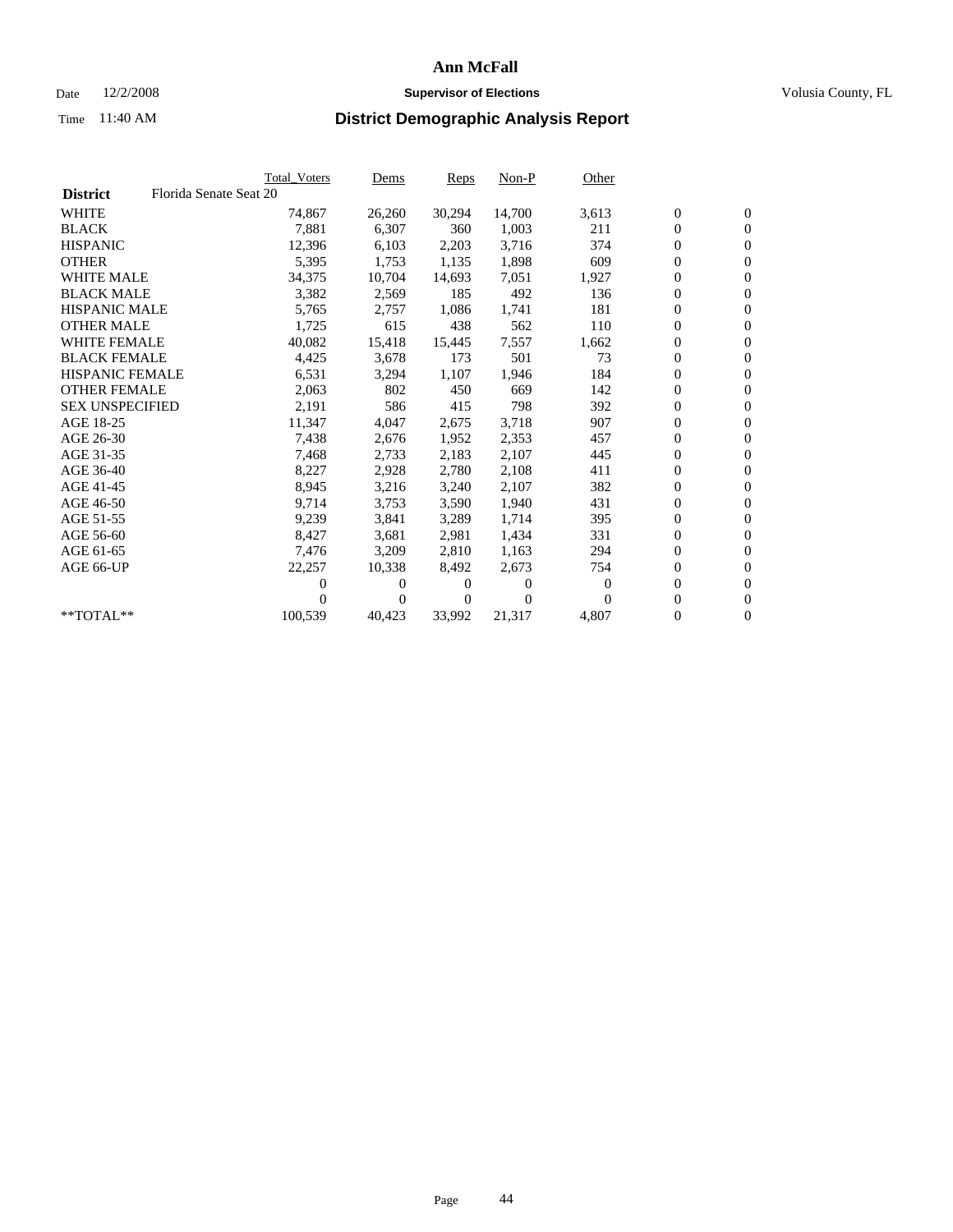### Date  $12/2/2008$  **Supervisor of Elections** Volusia County, FL

|                                       | <b>Total_Voters</b> | Dems           | <b>Reps</b> | Non-P        | Other        |                  |                  |  |
|---------------------------------------|---------------------|----------------|-------------|--------------|--------------|------------------|------------------|--|
| Daytona Bch Zone 1<br><b>District</b> |                     |                |             |              |              |                  |                  |  |
| <b>WHITE</b>                          | 4,835               | 1,985          | 1,609       | 1,049        | 192          | $\boldsymbol{0}$ | $\boldsymbol{0}$ |  |
| <b>BLACK</b>                          | 993                 | 818            | 29          | 125          | 21           | $\boldsymbol{0}$ | $\mathbf{0}$     |  |
| <b>HISPANIC</b>                       | 145                 | 71             | 29          | 39           | 6            | $\overline{0}$   | $\mathbf{0}$     |  |
| <b>OTHER</b>                          | 421                 | 160            | 87          | 124          | 50           | $\boldsymbol{0}$ | $\mathbf{0}$     |  |
| <b>WHITE MALE</b>                     | 2,281               | 819            | 820         | 533          | 109          | $\overline{0}$   | $\mathbf{0}$     |  |
| <b>BLACK MALE</b>                     | 455                 | 376            | 15          | 52           | 12           | $\boldsymbol{0}$ | $\mathbf{0}$     |  |
| <b>HISPANIC MALE</b>                  | 73                  | 27             | 20          | 23           | 3            | $\boldsymbol{0}$ | $\mathbf{0}$     |  |
| <b>OTHER MALE</b>                     | 160                 | 61             | 36          | 53           | 10           | $\boldsymbol{0}$ | $\mathbf{0}$     |  |
| <b>WHITE FEMALE</b>                   | 2,523               | 1,153          | 784         | 505          | 81           | $\overline{0}$   | $\mathbf{0}$     |  |
| <b>BLACK FEMALE</b>                   | 532                 | 438            | 14          | 71           | 9            | $\boldsymbol{0}$ | $\mathbf{0}$     |  |
| <b>HISPANIC FEMALE</b>                | 72                  | 44             | 9           | 16           | 3            | $\boldsymbol{0}$ | $\mathbf{0}$     |  |
| <b>OTHER FEMALE</b>                   | 160                 | 72             | 35          | 41           | 12           | $\mathbf{0}$     | $\mathbf{0}$     |  |
| <b>SEX UNSPECIFIED</b>                | 138                 | 44             | 21          | 43           | 30           | $\boldsymbol{0}$ | $\mathbf{0}$     |  |
| AGE 18-25                             | 858                 | 448            | 130         | 228          | 52           | $\overline{0}$   | $\mathbf{0}$     |  |
| AGE 26-30                             | 487                 | 225            | 89          | 147          | 26           | $\boldsymbol{0}$ | $\mathbf{0}$     |  |
| AGE 31-35                             | 347                 | 137            | 82          | 117          | 11           | $\boldsymbol{0}$ | $\mathbf{0}$     |  |
| AGE 36-40                             | 373                 | 143            | 109         | 96           | 25           | $\boldsymbol{0}$ | $\mathbf{0}$     |  |
| AGE 41-45                             | 425                 | 175            | 141         | 97           | 12           | $\overline{0}$   | $\mathbf{0}$     |  |
| AGE 46-50                             | 498                 | 227            | 156         | 95           | 20           | $\boldsymbol{0}$ | $\mathbf{0}$     |  |
| AGE 51-55                             | 568                 | 263            | 162         | 114          | 29           | $\boldsymbol{0}$ | $\mathbf{0}$     |  |
| AGE 56-60                             | 562                 | 255            | 161         | 128          | 18           | $\boldsymbol{0}$ | $\Omega$         |  |
| AGE 61-65                             | 497                 | 244            | 141         | 92           | 20           | $\mathbf{0}$     | $\mathbf{0}$     |  |
| AGE 66-UP                             | 1,779               | 917            | 583         | 223          | 56           | $\boldsymbol{0}$ | $\mathbf{0}$     |  |
|                                       | $\overline{0}$      | $\overline{0}$ | 0           | $\mathbf{0}$ | $\mathbf{0}$ | $\overline{0}$   | $\mathbf{0}$     |  |
|                                       | $\theta$            | $\overline{0}$ | $\Omega$    | $\theta$     | $\Omega$     | $\boldsymbol{0}$ | $\mathbf{0}$     |  |
| **TOTAL**                             | 6,394               | 3,034          | 1,754       | 1,337        | 269          | 0                | $\mathbf{0}$     |  |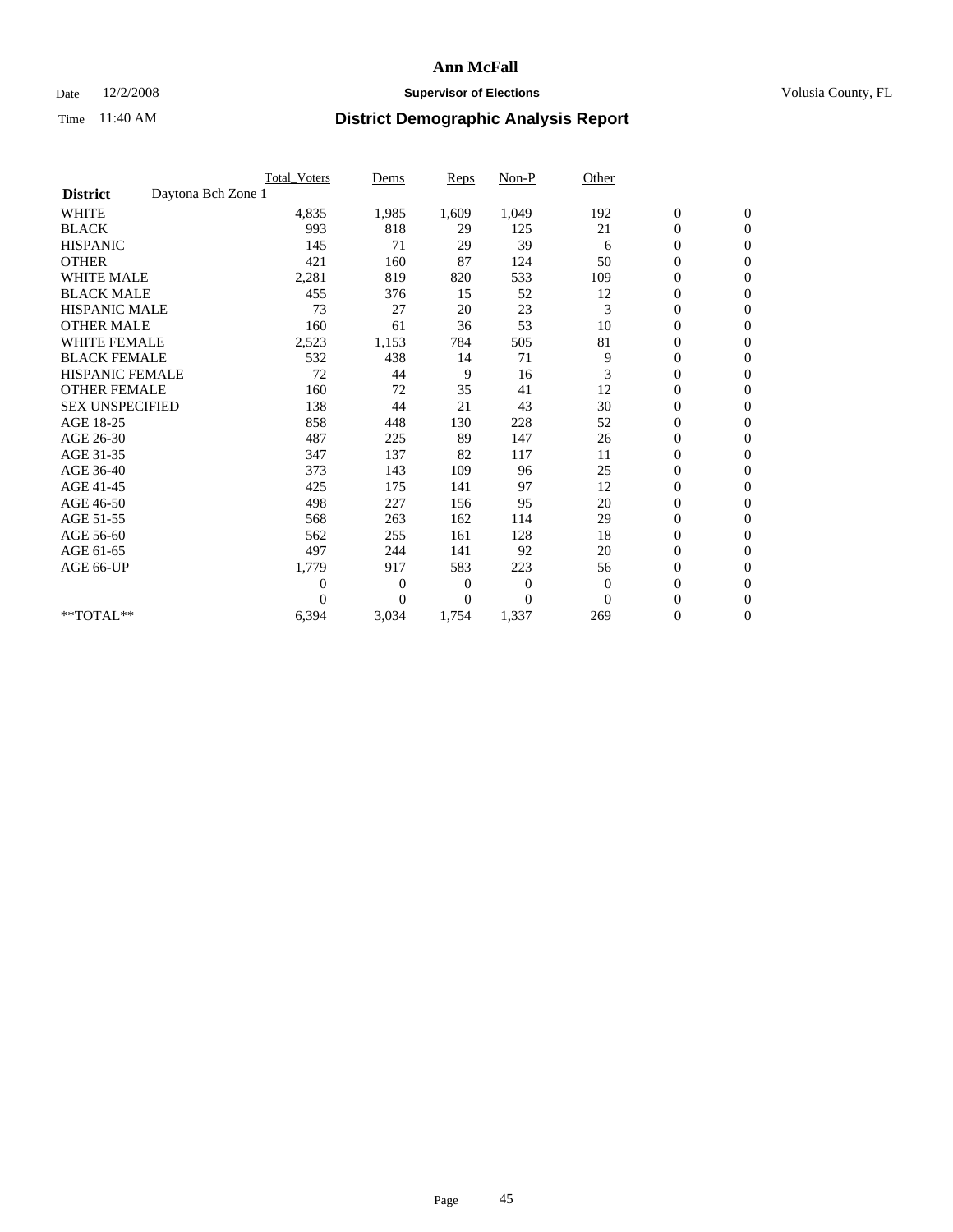### Date  $12/2/2008$  **Supervisor of Elections** Volusia County, FL

|                        | <b>Total Voters</b> | Dems           | <b>Reps</b>  | $Non-P$        | Other        |                  |                |  |
|------------------------|---------------------|----------------|--------------|----------------|--------------|------------------|----------------|--|
| <b>District</b>        | Daytona Bch Zone 2  |                |              |                |              |                  |                |  |
| <b>WHITE</b>           | 4,198               | 1,786          | 1,377        | 857            | 178          | $\boldsymbol{0}$ | $\mathbf{0}$   |  |
| <b>BLACK</b>           | 1,339               | 1,118          | 51           | 146            | 24           | $\boldsymbol{0}$ | $\mathbf{0}$   |  |
| <b>HISPANIC</b>        | 122                 | 49             | 26           | 41             | 6            | $\overline{0}$   | $\mathbf{0}$   |  |
| <b>OTHER</b>           | 364                 | 149            | 50           | 136            | 29           | $\overline{0}$   | $\mathbf{0}$   |  |
| <b>WHITE MALE</b>      | 2,025               | 787            | 713          | 425            | 100          | $\boldsymbol{0}$ | $\mathbf{0}$   |  |
| <b>BLACK MALE</b>      | 543                 | 427            | 29           | 73             | 14           | $\boldsymbol{0}$ | $\mathbf{0}$   |  |
| <b>HISPANIC MALE</b>   | 61                  | 26             | 12           | 20             | 3            | $\boldsymbol{0}$ | $\mathbf{0}$   |  |
| <b>OTHER MALE</b>      | 114                 | 48             | 19           | 41             | 6            | 0                | $\mathbf{0}$   |  |
| <b>WHITE FEMALE</b>    | 2,144               | 986            | 653          | 429            | 76           | $\overline{0}$   | $\mathbf{0}$   |  |
| <b>BLACK FEMALE</b>    | 788                 | 685            | 22           | 71             | 10           | $\boldsymbol{0}$ | $\mathbf{0}$   |  |
| <b>HISPANIC FEMALE</b> | 61                  | 23             | 14           | 21             | 3            | $\boldsymbol{0}$ | $\mathbf{0}$   |  |
| <b>OTHER FEMALE</b>    | 140                 | 70             | 24           | 43             | 3            | $\overline{0}$   | $\Omega$       |  |
| <b>SEX UNSPECIFIED</b> | 147                 | 50             | 18           | 57             | 22           | $\overline{0}$   | $\mathbf{0}$   |  |
| AGE 18-25              | 638                 | 304            | 113          | 180            | 41           | $\boldsymbol{0}$ | $\mathbf{0}$   |  |
| AGE 26-30              | 411                 | 194            | 61           | 136            | 20           | $\overline{0}$   | $\mathbf{0}$   |  |
| AGE 31-35              | 327                 | 157            | 58           | 101            | 11           | $\boldsymbol{0}$ | $\mathbf{0}$   |  |
| AGE 36-40              | 369                 | 167            | 84           | 101            | 17           | $\boldsymbol{0}$ | $\mathbf{0}$   |  |
| AGE 41-45              | 442                 | 207            | 116          | 97             | 22           | $\overline{0}$   | $\mathbf{0}$   |  |
| AGE 46-50              | 587                 | 300            | 157          | 107            | 23           | $\mathbf{0}$     | $\mathbf{0}$   |  |
| AGE 51-55              | 547                 | 279            | 143          | 105            | 20           | $\boldsymbol{0}$ | $\mathbf{0}$   |  |
| AGE 56-60              | 552                 | 295            | 136          | 102            | 19           | $\boldsymbol{0}$ | $\mathbf{0}$   |  |
| AGE 61-65              | 485                 | 238            | 155          | 72             | 20           | $\boldsymbol{0}$ | $\overline{0}$ |  |
| AGE 66-UP              | 1,665               | 961            | 481          | 179            | 44           | $\overline{0}$   | $\mathbf{0}$   |  |
|                        | $\boldsymbol{0}$    | 0              | $\mathbf{0}$ | 0              | $\theta$     | $\boldsymbol{0}$ | $\Omega$       |  |
|                        | $\Omega$            | $\overline{0}$ | $\Omega$     | $\overline{0}$ | $\mathbf{0}$ | $\overline{0}$   | $\overline{0}$ |  |
| **TOTAL**              | 6,023               | 3,102          | 1,504        | 1,180          | 237          | $\boldsymbol{0}$ | $\mathbf{0}$   |  |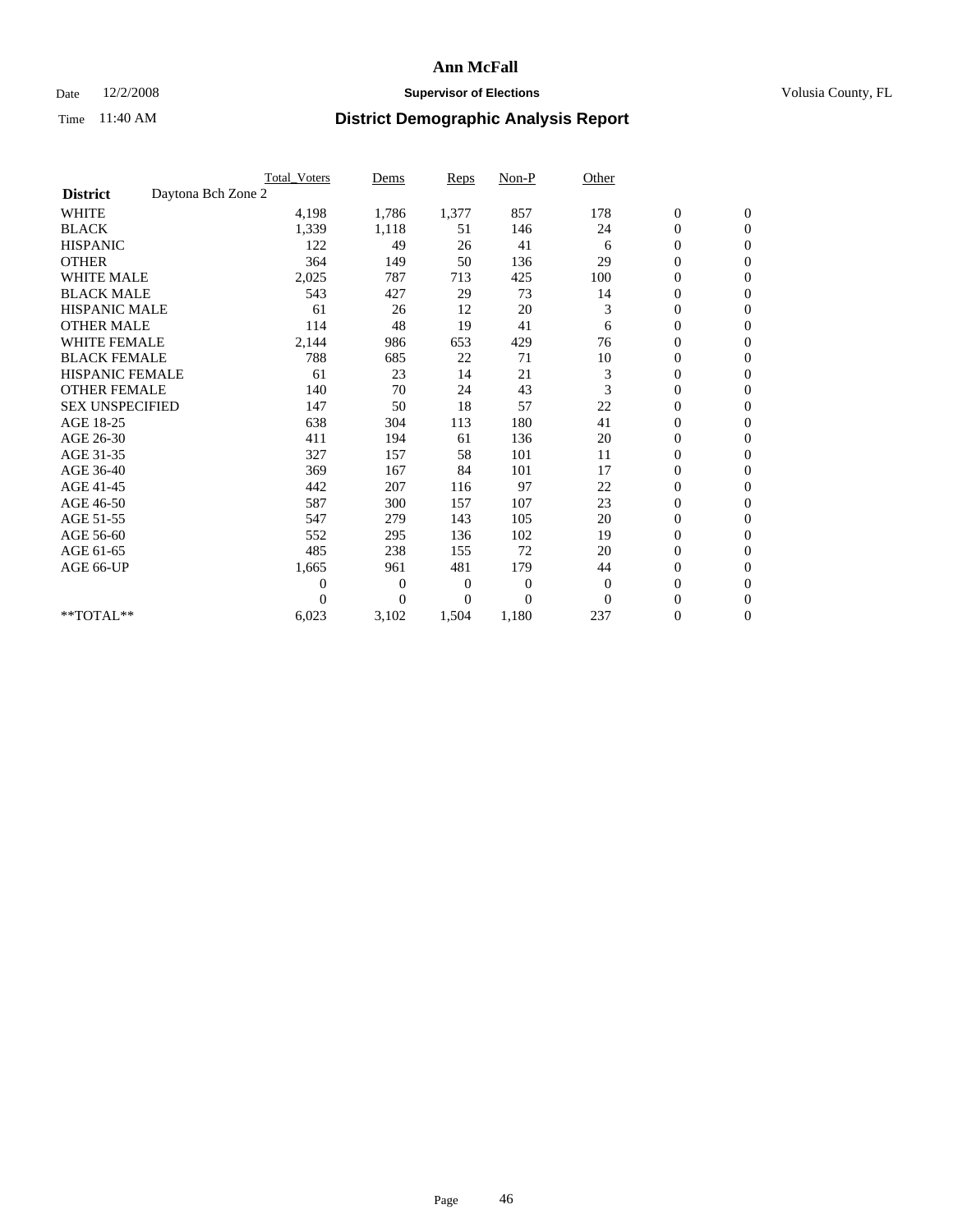### Date  $12/2/2008$  **Supervisor of Elections** Volusia County, FL

|                        | <b>Total Voters</b> | Dems           | <b>Reps</b>    | $Non-P$        | Other        |                  |                |  |
|------------------------|---------------------|----------------|----------------|----------------|--------------|------------------|----------------|--|
| <b>District</b>        | Daytona Bch Zone 3  |                |                |                |              |                  |                |  |
| <b>WHITE</b>           | 3,870               | 1,684          | 1,090          | 899            | 197          | $\boldsymbol{0}$ | $\mathbf{0}$   |  |
| <b>BLACK</b>           | 2,302               | 1,975          | 49             | 235            | 43           | $\boldsymbol{0}$ | $\mathbf{0}$   |  |
| <b>HISPANIC</b>        | 134                 | 68             | 17             | 45             | 4            | $\overline{0}$   | $\mathbf{0}$   |  |
| <b>OTHER</b>           | 510                 | 224            | 51             | 166            | 69           | $\overline{0}$   | $\mathbf{0}$   |  |
| <b>WHITE MALE</b>      | 1,965               | 766            | 607            | 470            | 122          | $\boldsymbol{0}$ | $\mathbf{0}$   |  |
| <b>BLACK MALE</b>      | 722                 | 608            | 22             | 75             | 17           | $\boldsymbol{0}$ | $\mathbf{0}$   |  |
| <b>HISPANIC MALE</b>   | 67                  | 35             | 5              | 25             | 2            | $\boldsymbol{0}$ | $\mathbf{0}$   |  |
| <b>OTHER MALE</b>      | 120                 | 60             | 20             | 34             | 6            | $\boldsymbol{0}$ | $\mathbf{0}$   |  |
| <b>WHITE FEMALE</b>    | 1,877               | 908            | 476            | 420            | 73           | $\mathbf{0}$     | $\mathbf{0}$   |  |
| <b>BLACK FEMALE</b>    | 1,562               | 1,355          | 27             | 154            | 26           | $\boldsymbol{0}$ | $\mathbf{0}$   |  |
| <b>HISPANIC FEMALE</b> | 66                  | 32             | 12             | 20             | 2            | $\boldsymbol{0}$ | $\mathbf{0}$   |  |
| <b>OTHER FEMALE</b>    | 166                 | 85             | 13             | 58             | 10           | $\overline{0}$   | $\Omega$       |  |
| <b>SEX UNSPECIFIED</b> | 271                 | 102            | 25             | 89             | 55           | $\mathbf{0}$     | $\mathbf{0}$   |  |
| AGE 18-25              | 2,251               | 1,690          | 114            | 353            | 94           | $\boldsymbol{0}$ | $\mathbf{0}$   |  |
| AGE 26-30              | 436                 | 183            | 75             | 153            | 25           | $\overline{0}$   | $\mathbf{0}$   |  |
| AGE 31-35              | 309                 | 148            | 49             | 90             | 22           | $\boldsymbol{0}$ | $\mathbf{0}$   |  |
| AGE 36-40              | 331                 | 137            | 78             | 96             | 20           | $\boldsymbol{0}$ | $\mathbf{0}$   |  |
| AGE 41-45              | 337                 | 165            | 80             | 78             | 14           | $\overline{0}$   | $\mathbf{0}$   |  |
| AGE 46-50              | 477                 | 229            | 107            | 112            | 29           | $\mathbf{0}$     | $\mathbf{0}$   |  |
| AGE 51-55              | 541                 | 296            | 122            | 99             | 24           | $\boldsymbol{0}$ | $\mathbf{0}$   |  |
| AGE 56-60              | 512                 | 253            | 139            | 103            | 17           | $\boldsymbol{0}$ | $\Omega$       |  |
| AGE 61-65              | 433                 | 190            | 121            | 97             | 25           | $\boldsymbol{0}$ | $\overline{0}$ |  |
| AGE 66-UP              | 1,189               | 660            | 322            | 164            | 43           | $\boldsymbol{0}$ | $\mathbf{0}$   |  |
|                        | $\theta$            | 0              | $\overline{0}$ | $\overline{0}$ | $\mathbf{0}$ | $\boldsymbol{0}$ | $\Omega$       |  |
|                        | $\Omega$            | $\overline{0}$ | 0              | $\theta$       | $\Omega$     | $\overline{0}$   | $\overline{0}$ |  |
| **TOTAL**              | 6,816               | 3,951          | 1,207          | 1,345          | 313          | 0                | $\mathbf{0}$   |  |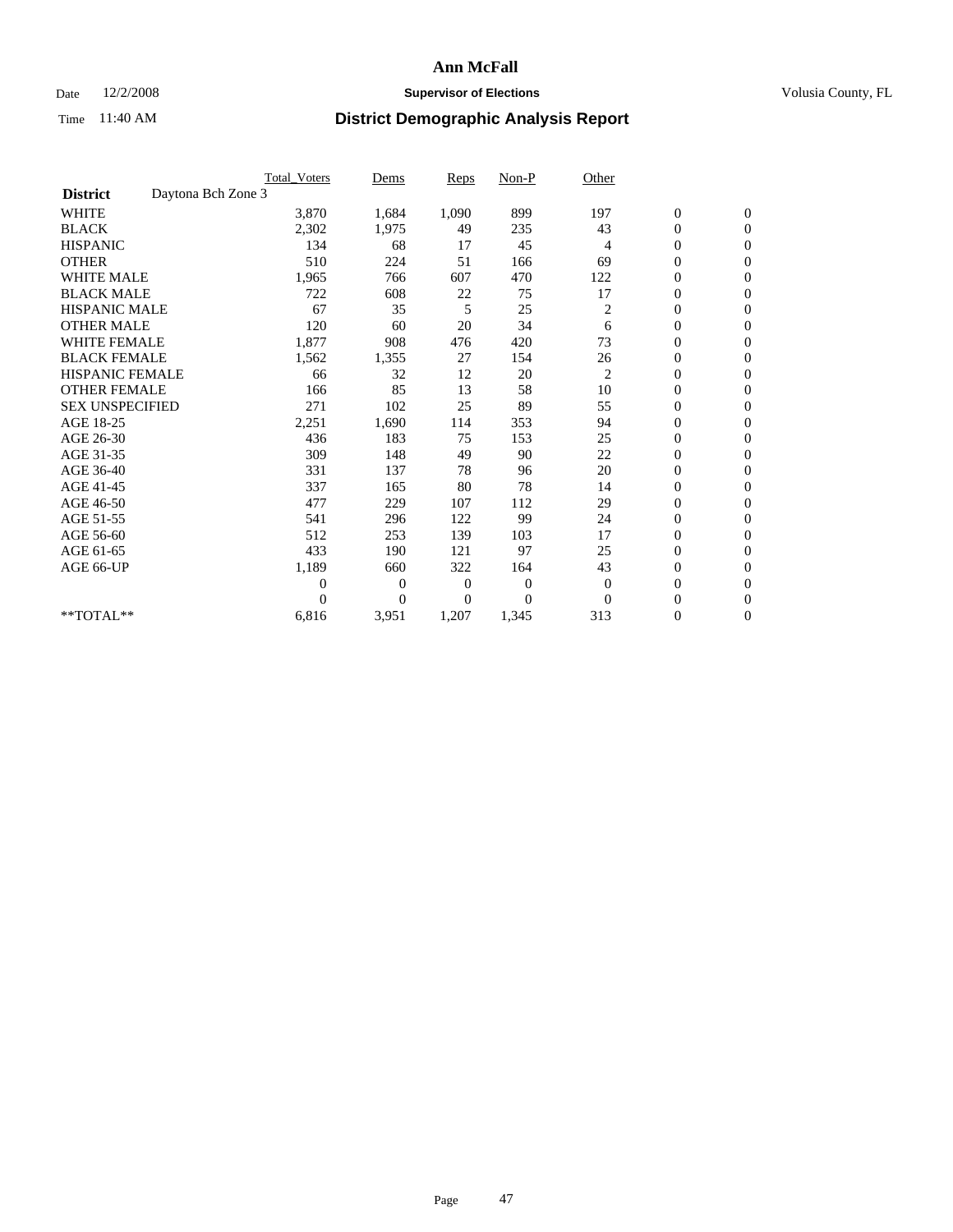### Date  $12/2/2008$  **Supervisor of Elections** Volusia County, FL

|                        |                    | Total Voters | Dems           | <b>Reps</b> | Non-P        | Other          |                  |                  |  |
|------------------------|--------------------|--------------|----------------|-------------|--------------|----------------|------------------|------------------|--|
| <b>District</b>        | Daytona Bch Zone 4 |              |                |             |              |                |                  |                  |  |
| <b>WHITE</b>           |                    | 6,107        | 1,970          | 2,709       | 1,184        | 244            | $\boldsymbol{0}$ | $\boldsymbol{0}$ |  |
| <b>BLACK</b>           |                    | 745          | 590            | 25          | 108          | 22             | $\boldsymbol{0}$ | $\mathbf{0}$     |  |
| <b>HISPANIC</b>        |                    | 219          | 90             | 57          | 67           | 5              | $\overline{0}$   | $\mathbf{0}$     |  |
| <b>OTHER</b>           |                    | 581          | 156            | 156         | 218          | 51             | $\boldsymbol{0}$ | $\Omega$         |  |
| <b>WHITE MALE</b>      |                    | 2,946        | 816            | 1,351       | 628          | 151            | $\overline{0}$   | $\mathbf{0}$     |  |
| <b>BLACK MALE</b>      |                    | 316          | 235            | 18          | 52           | 11             | $\boldsymbol{0}$ | $\mathbf{0}$     |  |
| <b>HISPANIC MALE</b>   |                    | 104          | 42             | 27          | 33           | $\overline{c}$ | $\boldsymbol{0}$ | $\overline{0}$   |  |
| <b>OTHER MALE</b>      |                    | 185          | 44             | 53          | 72           | 16             | 0                | $\mathbf{0}$     |  |
| <b>WHITE FEMALE</b>    |                    | 3,131        | 1,142          | 1,348       | 550          | 91             | $\overline{0}$   | $\mathbf{0}$     |  |
| <b>BLACK FEMALE</b>    |                    | 425          | 353            | 7           | 54           | 11             | $\boldsymbol{0}$ | $\mathbf{0}$     |  |
| <b>HISPANIC FEMALE</b> |                    | 113          | 47             | 29          | 34           | 3              | $\boldsymbol{0}$ | $\mathbf{0}$     |  |
| <b>OTHER FEMALE</b>    |                    | 176          | 64             | 46          | 57           | 9              | $\mathbf{0}$     | $\mathbf{0}$     |  |
| <b>SEX UNSPECIFIED</b> |                    | 256          | 63             | 68          | 97           | 28             | $\overline{0}$   | $\mathbf{0}$     |  |
| AGE 18-25              |                    | 1,398        | 538            | 377         | 397          | 86             | $\overline{0}$   | $\mathbf{0}$     |  |
| AGE 26-30              |                    | 627          | 210            | 177         | 209          | 31             | $\overline{0}$   | $\mathbf{0}$     |  |
| AGE 31-35              |                    | 413          | 142            | 154         | 99           | 18             | $\boldsymbol{0}$ | $\mathbf{0}$     |  |
| AGE 36-40              |                    | 390          | 124            | 150         | 95           | 21             | $\boldsymbol{0}$ | $\mathbf{0}$     |  |
| AGE 41-45              |                    | 359          | 129            | 140         | 85           | 5              | $\overline{0}$   | $\mathbf{0}$     |  |
| AGE 46-50              |                    | 469          | 162            | 209         | 86           | 12             | $\boldsymbol{0}$ | $\mathbf{0}$     |  |
| AGE 51-55              |                    | 492          | 197            | 198         | 81           | 16             | $\boldsymbol{0}$ | $\mathbf{0}$     |  |
| AGE 56-60              |                    | 616          | 234            | 228         | 123          | 31             | $\overline{0}$   | $\Omega$         |  |
| AGE 61-65              |                    | 631          | 219            | 274         | 107          | 31             | $\overline{0}$   | $\mathbf{0}$     |  |
| AGE 66-UP              |                    | 2,257        | 851            | 1,040       | 295          | 71             | $\boldsymbol{0}$ | $\mathbf{0}$     |  |
|                        |                    | 0            | $\overline{0}$ | 0           | $\mathbf{0}$ | $\mathbf{0}$   | $\overline{0}$   | $\mathbf{0}$     |  |
|                        |                    | $\theta$     | $\theta$       | $\Omega$    | $\Omega$     | $\Omega$       | $\boldsymbol{0}$ | $\mathbf{0}$     |  |
| **TOTAL**              |                    | 7,652        | 2,806          | 2,947       | 1,577        | 322            | 0                | $\mathbf{0}$     |  |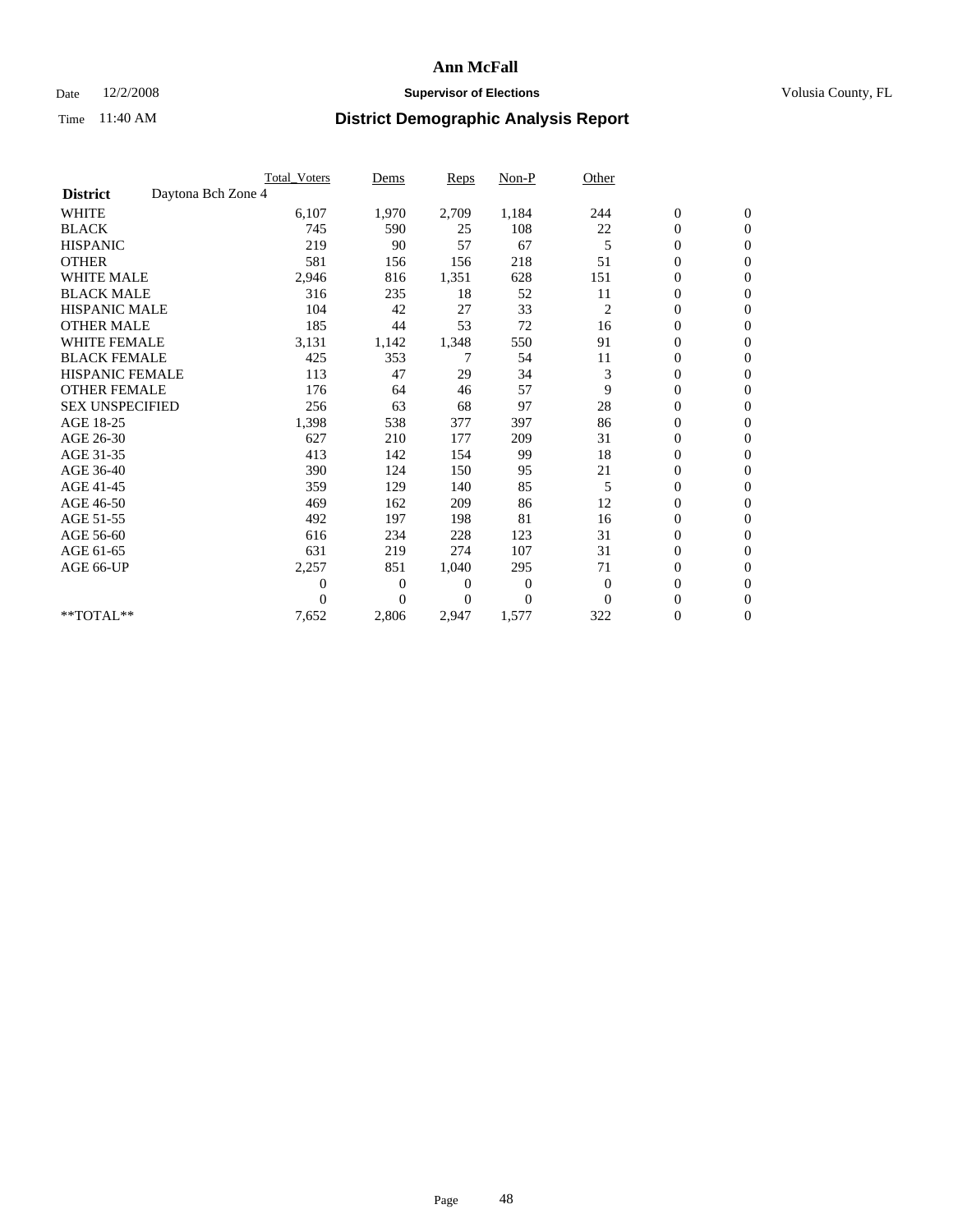### Date  $12/2/2008$  **Supervisor of Elections** Volusia County, FL

|                        |                    | <b>Total Voters</b> | Dems           | <b>Reps</b>    | $Non-P$          | Other          |                  |                |  |
|------------------------|--------------------|---------------------|----------------|----------------|------------------|----------------|------------------|----------------|--|
| <b>District</b>        | Daytona Bch Zone 5 |                     |                |                |                  |                |                  |                |  |
| <b>WHITE</b>           |                    | 2,162               | 930            | 634            | 502              | 96             | $\boldsymbol{0}$ | $\mathbf{0}$   |  |
| <b>BLACK</b>           |                    | 3,851               | 3,291          | 96             | 404              | 60             | $\boldsymbol{0}$ | $\mathbf{0}$   |  |
| <b>HISPANIC</b>        |                    | 167                 | 93             | 34             | 36               | $\overline{4}$ | $\overline{0}$   | $\mathbf{0}$   |  |
| <b>OTHER</b>           |                    | 497                 | 253            | 50             | 147              | 47             | $\overline{0}$   | $\mathbf{0}$   |  |
| <b>WHITE MALE</b>      |                    | 1,004               | 356            | 348            | 242              | 58             | $\boldsymbol{0}$ | $\mathbf{0}$   |  |
| <b>BLACK MALE</b>      |                    | 1,513               | 1,238          | 56             | 181              | 38             | $\boldsymbol{0}$ | $\mathbf{0}$   |  |
| <b>HISPANIC MALE</b>   |                    | 78                  | 41             | 18             | 17               | 2              | $\boldsymbol{0}$ | $\mathbf{0}$   |  |
| <b>OTHER MALE</b>      |                    | 132                 | 72             | 15             | 36               | 9              | $\overline{0}$   | $\mathbf{0}$   |  |
| <b>WHITE FEMALE</b>    |                    | 1,145               | 570            | 281            | 257              | 37             | $\overline{0}$   | $\mathbf{0}$   |  |
| <b>BLACK FEMALE</b>    |                    | 2,302               | 2,019          | 40             | 221              | 22             | $\boldsymbol{0}$ | $\mathbf{0}$   |  |
| <b>HISPANIC FEMALE</b> |                    | 88                  | 51             | 16             | 19               | 2              | $\boldsymbol{0}$ | $\mathbf{0}$   |  |
| <b>OTHER FEMALE</b>    |                    | 179                 | 99             | 22             | 50               | 8              | $\overline{0}$   | $\Omega$       |  |
| <b>SEX UNSPECIFIED</b> |                    | 236                 | 121            | 18             | 66               | 31             | $\overline{0}$   | $\mathbf{0}$   |  |
| AGE 18-25              |                    | 1,340               | 875            | 124            | 277              | 64             | 0                | $\mathbf{0}$   |  |
| AGE 26-30              |                    | 649                 | 385            | 71             | 173              | 20             | $\overline{0}$   | $\mathbf{0}$   |  |
| AGE 31-35              |                    | 526                 | 331            | 62             | 115              | 18             | $\boldsymbol{0}$ | $\mathbf{0}$   |  |
| AGE 36-40              |                    | 500                 | 344            | 54             | 93               | 9              | $\boldsymbol{0}$ | $\mathbf{0}$   |  |
| AGE 41-45              |                    | 565                 | 389            | 71             | 88               | 17             | $\overline{0}$   | $\mathbf{0}$   |  |
| AGE 46-50              |                    | 596                 | 426            | 74             | 79               | 17             | $\mathbf{0}$     | $\mathbf{0}$   |  |
| AGE 51-55              |                    | 553                 | 402            | 73             | 62               | 16             | $\boldsymbol{0}$ | $\mathbf{0}$   |  |
| AGE 56-60              |                    | 485                 | 359            | 56             | 58               | 12             | $\boldsymbol{0}$ | $\Omega$       |  |
| AGE 61-65              |                    | 394                 | 274            | 56             | 52               | 12             | $\boldsymbol{0}$ | $\overline{0}$ |  |
| AGE 66-UP              |                    | 1,069               | 782            | 173            | 92               | 22             | $\boldsymbol{0}$ | $\mathbf{0}$   |  |
|                        |                    | $\theta$            | 0              | $\mathbf{0}$   | $\boldsymbol{0}$ | $\theta$       | $\overline{0}$   | $\Omega$       |  |
|                        |                    | $\theta$            | $\overline{0}$ | $\overline{0}$ | $\overline{0}$   | $\mathbf{0}$   | $\overline{0}$   | $\overline{0}$ |  |
| **TOTAL**              |                    | 6,677               | 4,567          | 814            | 1,089            | 207            | $\boldsymbol{0}$ | $\mathbf{0}$   |  |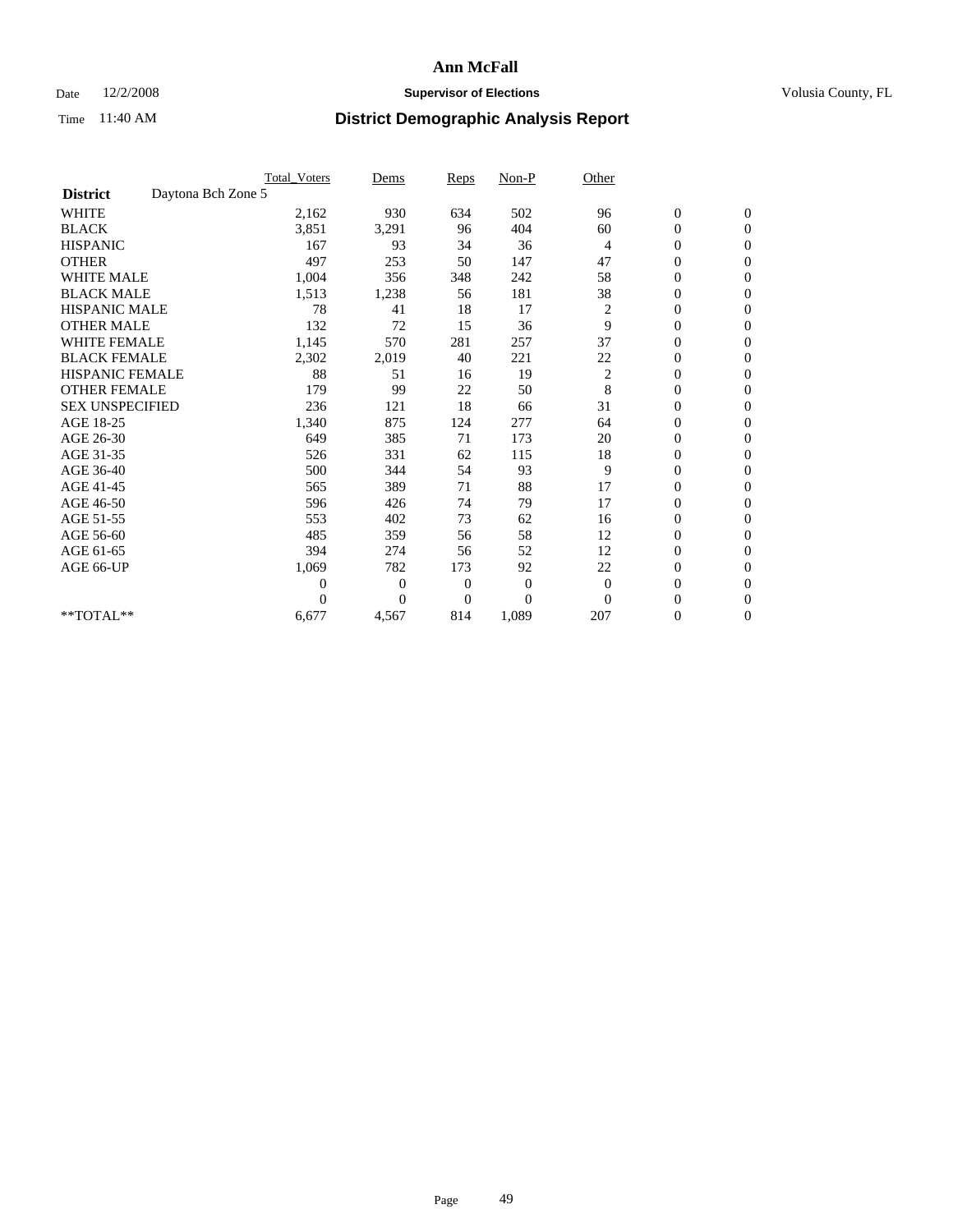### Date  $12/2/2008$  **Supervisor of Elections** Volusia County, FL

|                        |                    | <b>Total_Voters</b> | Dems           | <b>Reps</b>    | $Non-P$      | Other    |                  |                |  |
|------------------------|--------------------|---------------------|----------------|----------------|--------------|----------|------------------|----------------|--|
| <b>District</b>        | Daytona Bch Zone 6 |                     |                |                |              |          |                  |                |  |
| <b>WHITE</b>           |                    | 1,393               | 605            | 379            | 344          | 65       | $\boldsymbol{0}$ | $\mathbf{0}$   |  |
| <b>BLACK</b>           |                    | 4,386               | 3,729          | 118            | 481          | 58       | $\boldsymbol{0}$ | $\mathbf{0}$   |  |
| <b>HISPANIC</b>        |                    | 145                 | 71             | 11             | 57           | 6        | $\overline{0}$   | $\mathbf{0}$   |  |
| <b>OTHER</b>           |                    | 473                 | 234            | 26             | 160          | 53       | $\overline{0}$   | $\mathbf{0}$   |  |
| <b>WHITE MALE</b>      |                    | 670                 | 241            | 206            | 180          | 43       | $\boldsymbol{0}$ | $\mathbf{0}$   |  |
| <b>BLACK MALE</b>      |                    | 1,901               | 1,569          | 62             | 243          | 27       | $\boldsymbol{0}$ | $\mathbf{0}$   |  |
| <b>HISPANIC MALE</b>   |                    | 76                  | 31             | 5              | 36           | 4        | $\boldsymbol{0}$ | $\Omega$       |  |
| <b>OTHER MALE</b>      |                    | 147                 | 81             | 11             | 47           | 8        | 0                | $\mathbf{0}$   |  |
| <b>WHITE FEMALE</b>    |                    | 717                 | 358            | 173            | 164          | 22       | $\overline{0}$   | $\Omega$       |  |
| <b>BLACK FEMALE</b>    |                    | 2,435               | 2,118          | 54             | 233          | 30       | $\boldsymbol{0}$ | $\overline{0}$ |  |
| <b>HISPANIC FEMALE</b> |                    | 66                  | 39             | 6              | 20           |          | $\boldsymbol{0}$ | $\mathbf{0}$   |  |
| <b>OTHER FEMALE</b>    |                    | 133                 | 79             | 11             | 38           | 5        | $\overline{0}$   | $\Omega$       |  |
| <b>SEX UNSPECIFIED</b> |                    | 252                 | 123            | 6              | 81           | 42       | $\overline{0}$   | $\overline{0}$ |  |
| AGE 18-25              |                    | 1,457               | 988            | 76             | 326          | 67       | $\overline{0}$   | $\mathbf{0}$   |  |
| AGE 26-30              |                    | 620                 | 386            | 50             | 168          | 16       | $\overline{0}$   | $\mathbf{0}$   |  |
| AGE 31-35              |                    | 439                 | 287            | 34             | 104          | 14       | $\boldsymbol{0}$ | $\overline{0}$ |  |
| AGE 36-40              |                    | 469                 | 323            | 46             | 81           | 19       | 0                | $\mathbf{0}$   |  |
| AGE 41-45              |                    | 514                 | 366            | 35             | 95           | 18       | $\overline{0}$   | $\mathbf{0}$   |  |
| AGE 46-50              |                    | 540                 | 393            | 62             | 68           | 17       | $\overline{0}$   | $\mathbf{0}$   |  |
| AGE 51-55              |                    | 535                 | 393            | 56             | 73           | 13       | $\boldsymbol{0}$ | $\mathbf{0}$   |  |
| AGE 56-60              |                    | 419                 | 322            | 47             | 46           | 4        | $\overline{0}$   | $\Omega$       |  |
| AGE 61-65              |                    | 382                 | 308            | 34             | 34           | 6        | $\boldsymbol{0}$ | $\mathbf{0}$   |  |
| AGE 66-UP              |                    | 1,022               | 873            | 94             | 47           | 8        | $\overline{0}$   | $\mathbf{0}$   |  |
|                        |                    | $\theta$            | $\overline{0}$ | $\mathbf{0}$   | $\mathbf{0}$ | $\Omega$ | 0                | $\Omega$       |  |
|                        |                    | $\Omega$            | $\overline{0}$ | $\overline{0}$ | $\theta$     | $\Omega$ | $\overline{0}$   | $\overline{0}$ |  |
| **TOTAL**              |                    | 6,397               | 4,639          | 534            | 1,042        | 182      | 0                | $\mathbf{0}$   |  |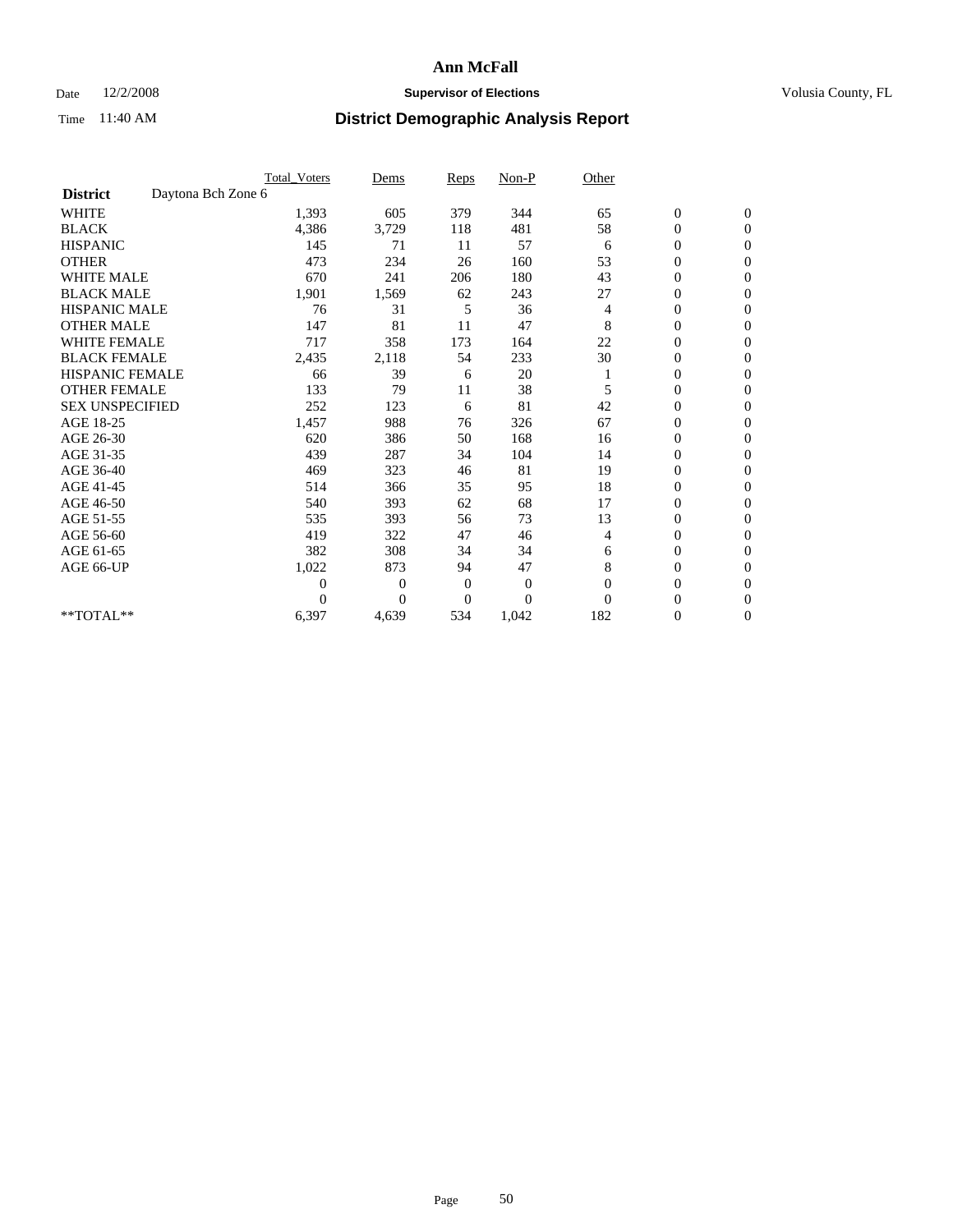### Date  $12/2/2008$  **Supervisor of Elections** Volusia County, FL

|                        |                    | Total Voters   | Dems           | <b>Reps</b> | Non-P        | Other    |                  |                  |  |
|------------------------|--------------------|----------------|----------------|-------------|--------------|----------|------------------|------------------|--|
| <b>District</b>        | Deltona District 1 |                |                |             |              |          |                  |                  |  |
| <b>WHITE</b>           |                    | 5,367          | 1,939          | 1,931       | 1,253        | 244      | $\boldsymbol{0}$ | $\boldsymbol{0}$ |  |
| <b>BLACK</b>           |                    | 938            | 722            | 46          | 136          | 34       | $\boldsymbol{0}$ | $\mathbf{0}$     |  |
| <b>HISPANIC</b>        |                    | 2,007          | 978            | 320         | 652          | 57       | $\overline{0}$   | $\mathbf{0}$     |  |
| <b>OTHER</b>           |                    | 556            | 171            | 89          | 245          | 51       | $\boldsymbol{0}$ | $\mathbf{0}$     |  |
| <b>WHITE MALE</b>      |                    | 2,553          | 840            | 973         | 602          | 138      | $\boldsymbol{0}$ | $\mathbf{0}$     |  |
| <b>BLACK MALE</b>      |                    | 429            | 308            | 29          | 69           | 23       | $\boldsymbol{0}$ | $\mathbf{0}$     |  |
| <b>HISPANIC MALE</b>   |                    | 939            | 440            | 165         | 308          | 26       | $\boldsymbol{0}$ | $\mathbf{0}$     |  |
| <b>OTHER MALE</b>      |                    | 168            | 58             | 34          | 65           | 11       | $\boldsymbol{0}$ | $\mathbf{0}$     |  |
| <b>WHITE FEMALE</b>    |                    | 2,782          | 1,087          | 950         | 640          | 105      | $\overline{0}$   | $\mathbf{0}$     |  |
| <b>BLACK FEMALE</b>    |                    | 506            | 413            | 17          | 65           | 11       | $\boldsymbol{0}$ | $\mathbf{0}$     |  |
| <b>HISPANIC FEMALE</b> |                    | 1,051          | 531            | 152         | 337          | 31       | $\boldsymbol{0}$ | $\mathbf{0}$     |  |
| <b>OTHER FEMALE</b>    |                    | 213            | 78             | 41          | 81           | 13       | $\mathbf{0}$     | $\mathbf{0}$     |  |
| <b>SEX UNSPECIFIED</b> |                    | 227            | 55             | 25          | 119          | 28       | $\boldsymbol{0}$ | $\mathbf{0}$     |  |
| AGE 18-25              |                    | 1,309          | 492            | 257         | 471          | 89       | $\boldsymbol{0}$ | $\mathbf{0}$     |  |
| AGE 26-30              |                    | 856            | 317            | 187         | 301          | 51       | $\overline{0}$   | $\mathbf{0}$     |  |
| AGE 31-35              |                    | 908            | 371            | 209         | 287          | 41       | $\boldsymbol{0}$ | $\boldsymbol{0}$ |  |
| AGE 36-40              |                    | 907            | 359            | 270         | 230          | 48       | $\boldsymbol{0}$ | $\mathbf{0}$     |  |
| AGE 41-45              |                    | 965            | 383            | 294         | 252          | 36       | $\overline{0}$   | $\mathbf{0}$     |  |
| AGE 46-50              |                    | 981            | 409            | 328         | 215          | 29       | $\boldsymbol{0}$ | $\mathbf{0}$     |  |
| AGE 51-55              |                    | 813            | 355            | 257         | 173          | 28       | $\boldsymbol{0}$ | $\mathbf{0}$     |  |
| AGE 56-60              |                    | 608            | 291            | 168         | 119          | 30       | $\boldsymbol{0}$ | $\mathbf{0}$     |  |
| AGE 61-65              |                    | 454            | 214            | 130         | 99           | 11       | $\overline{0}$   | $\mathbf{0}$     |  |
| AGE 66-UP              |                    | 1,066          | 618            | 286         | 139          | 23       | $\boldsymbol{0}$ | $\mathbf{0}$     |  |
|                        |                    | $\overline{0}$ | $\overline{0}$ | 0           | $\mathbf{0}$ | $\theta$ | $\overline{0}$   | $\mathbf{0}$     |  |
|                        |                    | $\theta$       | $\overline{0}$ | $\Omega$    | $\theta$     | $\Omega$ | $\boldsymbol{0}$ | $\mathbf{0}$     |  |
| $*$ TOTAL $**$         |                    | 8,868          | 3,810          | 2,386       | 2,286        | 386      | 0                | $\mathbf{0}$     |  |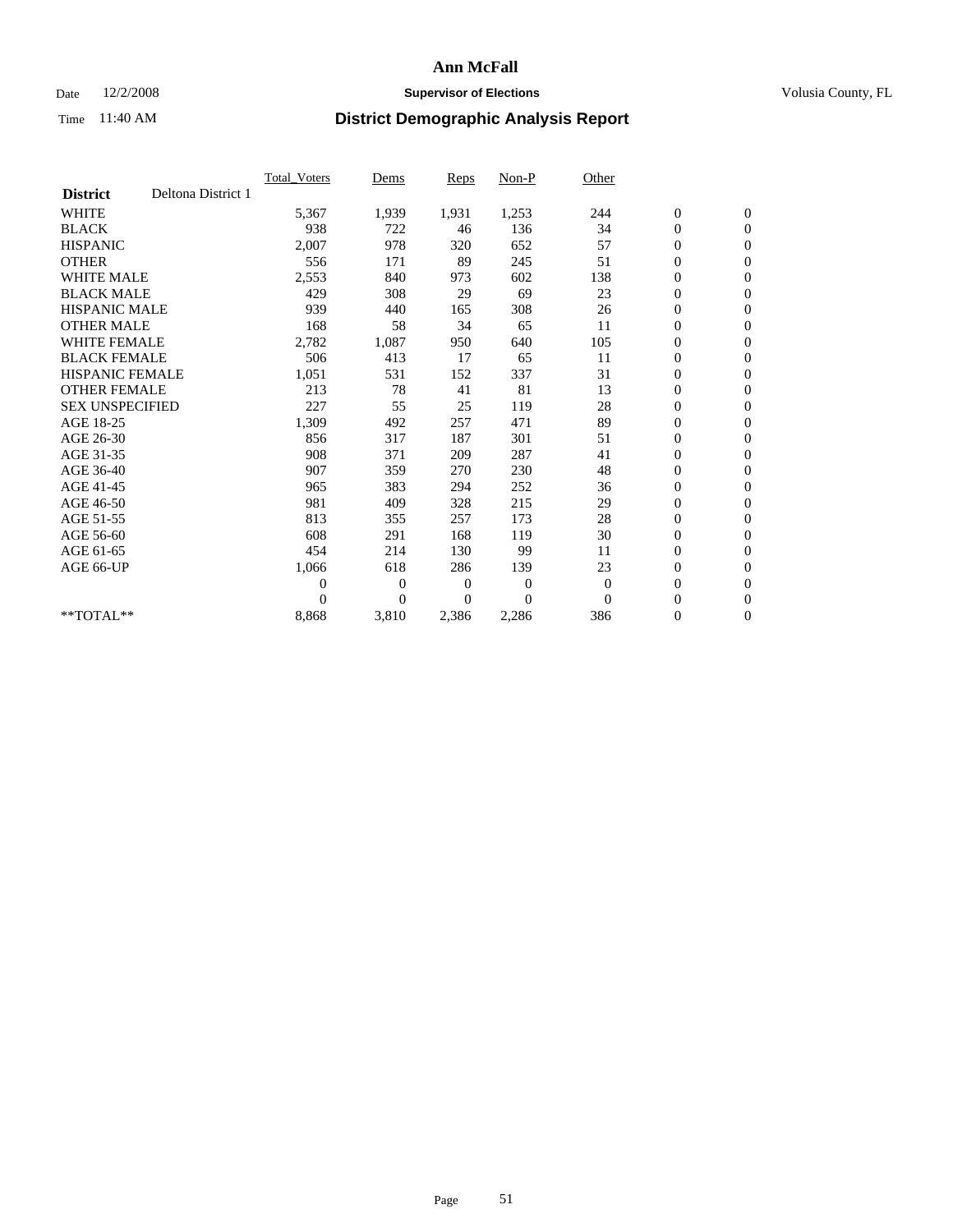### Date  $12/2/2008$  **Supervisor of Elections** Volusia County, FL

|                        |                    | <b>Total Voters</b> | Dems           | <b>Reps</b> | Non-P          | Other        |                  |                  |  |
|------------------------|--------------------|---------------------|----------------|-------------|----------------|--------------|------------------|------------------|--|
| <b>District</b>        | Deltona District 2 |                     |                |             |                |              |                  |                  |  |
| <b>WHITE</b>           |                    | 6,545               | 2,180          | 2,694       | 1,350          | 321          | $\boldsymbol{0}$ | $\boldsymbol{0}$ |  |
| <b>BLACK</b>           |                    | 709                 | 558            | 39          | 85             | 27           | $\boldsymbol{0}$ | $\mathbf{0}$     |  |
| <b>HISPANIC</b>        |                    | 1,935               | 977            | 353         | 558            | 47           | $\overline{0}$   | $\mathbf{0}$     |  |
| <b>OTHER</b>           |                    | 559                 | 191            | 97          | 194            | 77           | $\boldsymbol{0}$ | $\mathbf{0}$     |  |
| <b>WHITE MALE</b>      |                    | 3,037               | 919            | 1,298       | 650            | 170          | $\boldsymbol{0}$ | $\mathbf{0}$     |  |
| <b>BLACK MALE</b>      |                    | 312                 | 221            | 27          | 46             | 18           | $\boldsymbol{0}$ | $\mathbf{0}$     |  |
| <b>HISPANIC MALE</b>   |                    | 921                 | 455            | 166         | 274            | 26           | $\boldsymbol{0}$ | $\mathbf{0}$     |  |
| <b>OTHER MALE</b>      |                    | 202                 | 86             | 37          | 65             | 14           | 0                | $\mathbf{0}$     |  |
| <b>WHITE FEMALE</b>    |                    | 3,478               | 1,249          | 1,387       | 691            | 151          | $\overline{0}$   | $\mathbf{0}$     |  |
| <b>BLACK FEMALE</b>    |                    | 388                 | 328            | 12          | 39             | 9            | $\boldsymbol{0}$ | $\mathbf{0}$     |  |
| <b>HISPANIC FEMALE</b> |                    | 997                 | 513            | 186         | 280            | 18           | 0                | $\mathbf{0}$     |  |
| <b>OTHER FEMALE</b>    |                    | 197                 | 84             | 37          | 61             | 15           | $\mathbf{0}$     | $\mathbf{0}$     |  |
| <b>SEX UNSPECIFIED</b> |                    | 216                 | 51             | 33          | 81             | 51           | $\boldsymbol{0}$ | $\mathbf{0}$     |  |
| AGE 18-25              |                    | 1,134               | 426            | 238         | 377            | 93           | $\overline{0}$   | $\mathbf{0}$     |  |
| AGE 26-30              |                    | 700                 | 235            | 198         | 223            | 44           | $\overline{0}$   | $\mathbf{0}$     |  |
| AGE 31-35              |                    | 719                 | 269            | 201         | 200            | 49           | $\boldsymbol{0}$ | $\mathbf{0}$     |  |
| AGE 36-40              |                    | 796                 | 276            | 251         | 224            | 45           | $\boldsymbol{0}$ | $\mathbf{0}$     |  |
| AGE 41-45              |                    | 952                 | 331            | 325         | 252            | 44           | $\overline{0}$   | $\mathbf{0}$     |  |
| AGE 46-50              |                    | 1,000               | 406            | 346         | 205            | 43           | $\boldsymbol{0}$ | $\mathbf{0}$     |  |
| AGE 51-55              |                    | 963                 | 382            | 365         | 177            | 39           | $\boldsymbol{0}$ | $\mathbf{0}$     |  |
| AGE 56-60              |                    | 805                 | 341            | 275         | 159            | 30           | $\overline{0}$   | $\mathbf{0}$     |  |
| AGE 61-65              |                    | 661                 | 286            | 247         | 99             | 29           | $\mathbf{0}$     | $\mathbf{0}$     |  |
| AGE 66-UP              |                    | 2,018               | 954            | 737         | 271            | 56           | $\boldsymbol{0}$ | $\mathbf{0}$     |  |
|                        |                    | $\boldsymbol{0}$    | $\overline{0}$ | 0           | $\overline{0}$ | $\mathbf{0}$ | $\overline{0}$   | $\mathbf{0}$     |  |
|                        |                    | $\theta$            | $\theta$       | $\Omega$    | $\theta$       | $\Omega$     | $\boldsymbol{0}$ | $\mathbf{0}$     |  |
| **TOTAL**              |                    | 9,748               | 3,906          | 3,183       | 2,187          | 472          | 0                | $\mathbf{0}$     |  |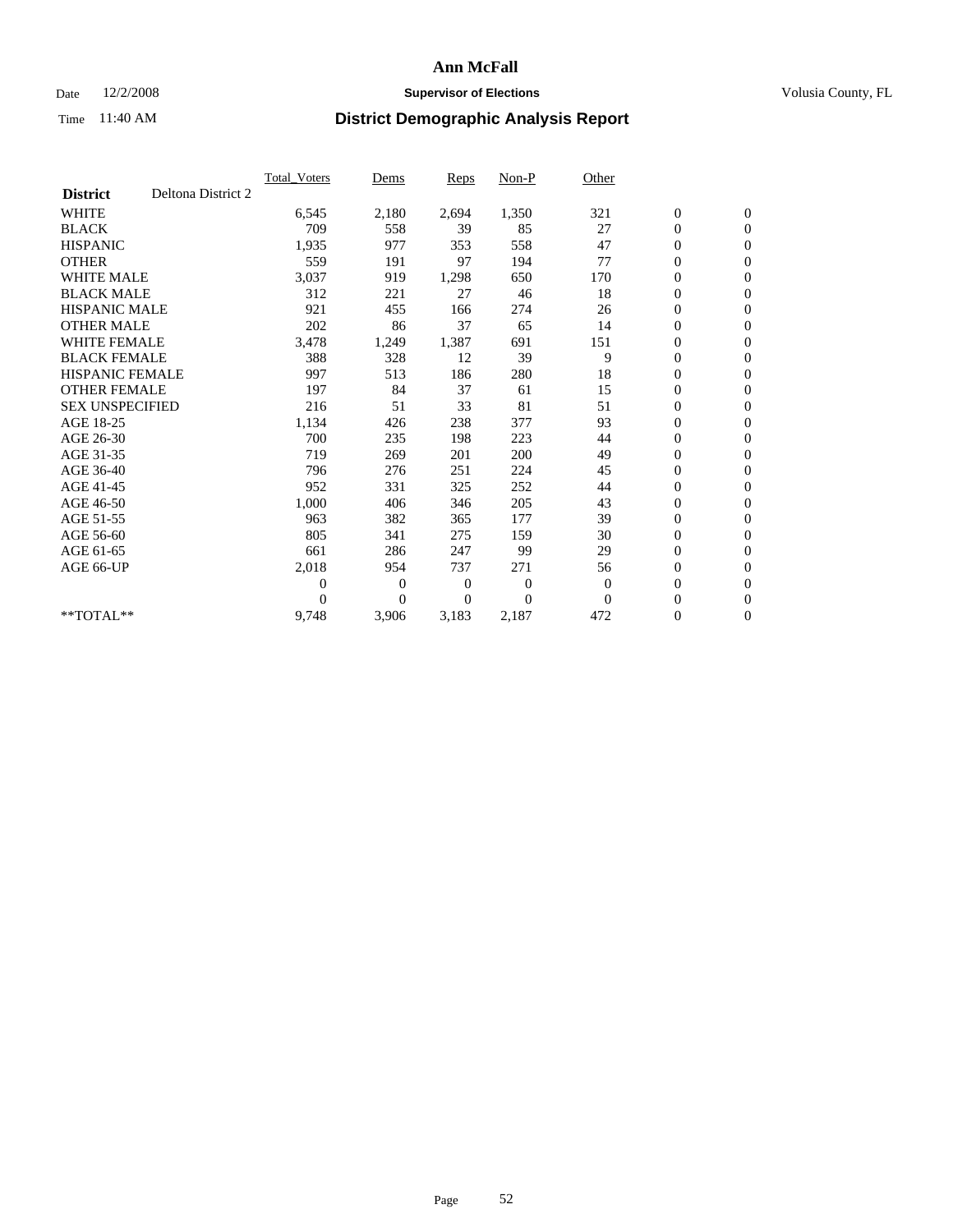### Date  $12/2/2008$  **Supervisor of Elections** Volusia County, FL

|                        |                    | Total Voters   | Dems           | <b>Reps</b> | Non-P        | Other        |                  |                  |  |
|------------------------|--------------------|----------------|----------------|-------------|--------------|--------------|------------------|------------------|--|
| <b>District</b>        | Deltona District 3 |                |                |             |              |              |                  |                  |  |
| <b>WHITE</b>           |                    | 5,378          | 1,921          | 1,980       | 1,237        | 240          | $\boldsymbol{0}$ | $\boldsymbol{0}$ |  |
| <b>BLACK</b>           |                    | 603            | 478            | 31          | 73           | 21           | $\boldsymbol{0}$ | $\mathbf{0}$     |  |
| <b>HISPANIC</b>        |                    | 2,004          | 1,011          | 343         | 600          | 50           | $\overline{0}$   | $\mathbf{0}$     |  |
| <b>OTHER</b>           |                    | 504            | 157            | 90          | 192          | 65           | $\boldsymbol{0}$ | $\mathbf{0}$     |  |
| <b>WHITE MALE</b>      |                    | 2,415          | 769            | 936         | 590          | 120          | $\boldsymbol{0}$ | $\mathbf{0}$     |  |
| <b>BLACK MALE</b>      |                    | 262            | 200            | 16          | 32           | 14           | $\boldsymbol{0}$ | $\mathbf{0}$     |  |
| <b>HISPANIC MALE</b>   |                    | 947            | 465            | 170         | 284          | 28           | $\boldsymbol{0}$ | $\mathbf{0}$     |  |
| <b>OTHER MALE</b>      |                    | 173            | 65             | 37          | 63           | 8            | $\boldsymbol{0}$ | $\mathbf{0}$     |  |
| <b>WHITE FEMALE</b>    |                    | 2,937          | 1,141          | 1,037       | 642          | 117          | $\overline{0}$   | $\mathbf{0}$     |  |
| <b>BLACK FEMALE</b>    |                    | 337            | 274            | 15          | 41           | 7            | $\boldsymbol{0}$ | $\mathbf{0}$     |  |
| <b>HISPANIC FEMALE</b> |                    | 1,039          | 534            | 170         | 314          | 21           | $\boldsymbol{0}$ | $\mathbf{0}$     |  |
| <b>OTHER FEMALE</b>    |                    | 196            | 70             | 37          | 76           | 13           | $\mathbf{0}$     | $\mathbf{0}$     |  |
| <b>SEX UNSPECIFIED</b> |                    | 183            | 49             | 26          | 60           | 48           | $\boldsymbol{0}$ | $\mathbf{0}$     |  |
| AGE 18-25              |                    | 992            | 384            | 170         | 361          | 77           | $\overline{0}$   | $\mathbf{0}$     |  |
| AGE 26-30              |                    | 754            | 259            | 168         | 278          | 49           | $\overline{0}$   | $\mathbf{0}$     |  |
| AGE 31-35              |                    | 756            | 286            | 198         | 240          | 32           | $\boldsymbol{0}$ | $\mathbf{0}$     |  |
| AGE 36-40              |                    | 787            | 313            | 240         | 192          | 42           | 0                | $\mathbf{0}$     |  |
| AGE 41-45              |                    | 780            | 320            | 245         | 187          | 28           | $\overline{0}$   | $\mathbf{0}$     |  |
| AGE 46-50              |                    | 800            | 305            | 267         | 200          | 28           | $\boldsymbol{0}$ | $\mathbf{0}$     |  |
| AGE 51-55              |                    | 689            | 284            | 198         | 170          | 37           | $\boldsymbol{0}$ | $\mathbf{0}$     |  |
| AGE 56-60              |                    | 668            | 303            | 203         | 137          | 25           | $\overline{0}$   | $\Omega$         |  |
| AGE 61-65              |                    | 541            | 254            | 177         | 94           | 16           | $\mathbf{0}$     | $\mathbf{0}$     |  |
| AGE 66-UP              |                    | 1,722          | 859            | 578         | 243          | 42           | $\boldsymbol{0}$ | $\mathbf{0}$     |  |
|                        |                    | $\overline{0}$ | $\overline{0}$ | 0           | $\mathbf{0}$ | $\mathbf{0}$ | $\overline{0}$   | $\mathbf{0}$     |  |
|                        |                    | $\theta$       | $\theta$       | 0           | $\Omega$     | $\Omega$     | $\boldsymbol{0}$ | $\mathbf{0}$     |  |
| **TOTAL**              |                    | 8,489          | 3,567          | 2,444       | 2,102        | 376          | 0                | $\mathbf{0}$     |  |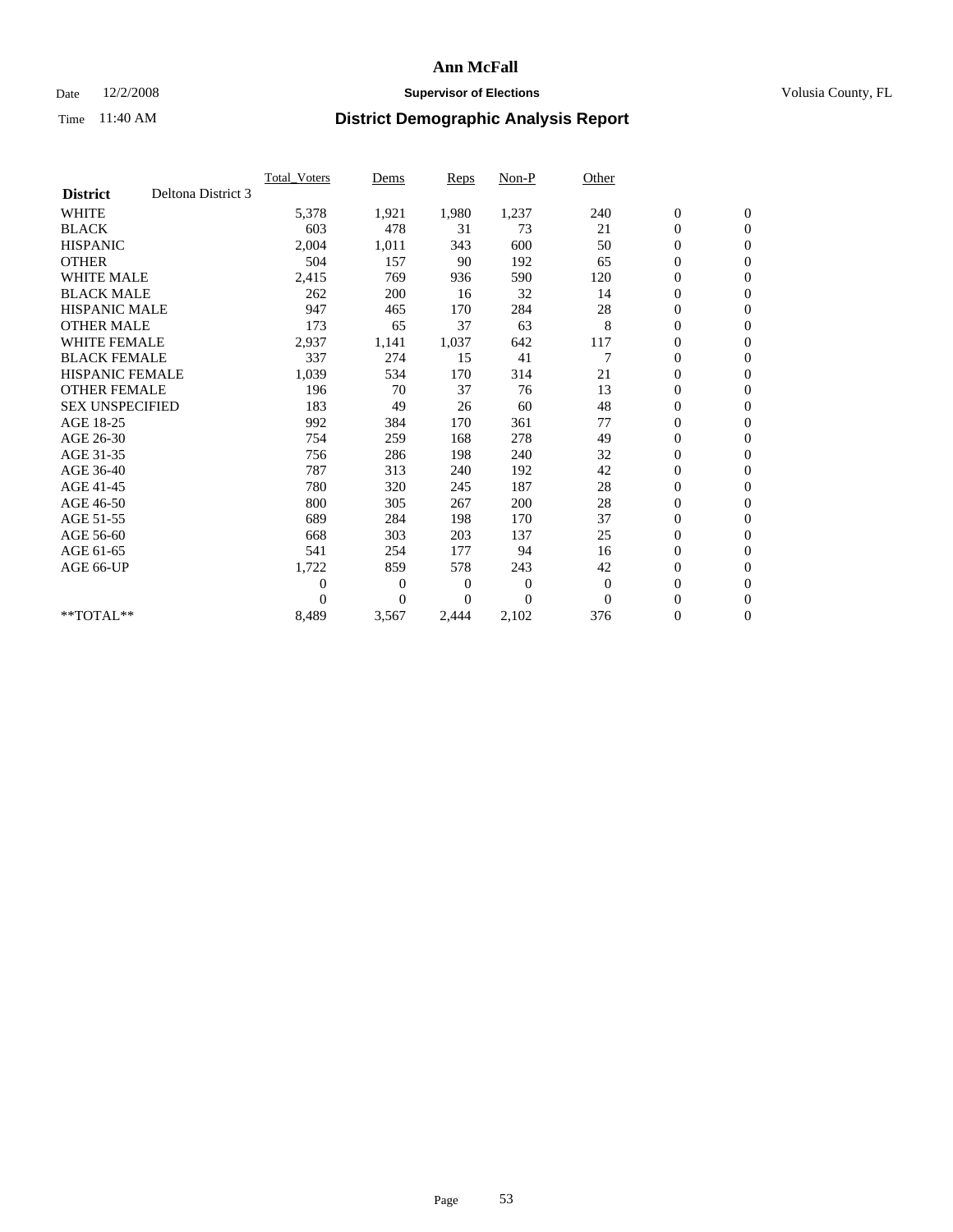### Date  $12/2/2008$  **Supervisor of Elections** Volusia County, FL

|                        |                    | Total Voters   | Dems           | <b>Reps</b> | Non-P    | Other        |                  |                  |  |
|------------------------|--------------------|----------------|----------------|-------------|----------|--------------|------------------|------------------|--|
| <b>District</b>        | Deltona District 4 |                |                |             |          |              |                  |                  |  |
| <b>WHITE</b>           |                    | 5,199          | 1,945          | 1,911       | 1,040    | 303          | $\boldsymbol{0}$ | $\boldsymbol{0}$ |  |
| <b>BLACK</b>           |                    | 595            | 460            | 24          | 92       | 19           | $\boldsymbol{0}$ | $\mathbf{0}$     |  |
| <b>HISPANIC</b>        |                    | 1,975          | 1,065          | 325         | 523      | 62           | $\overline{0}$   | $\mathbf{0}$     |  |
| <b>OTHER</b>           |                    | 484            | 184            | 79          | 164      | 57           | $\boldsymbol{0}$ | $\mathbf{0}$     |  |
| <b>WHITE MALE</b>      |                    | 2,346          | 782            | 912         | 497      | 155          | $\boldsymbol{0}$ | $\mathbf{0}$     |  |
| <b>BLACK MALE</b>      |                    | 269            | 190            | 17          | 51       | 11           | $\boldsymbol{0}$ | $\mathbf{0}$     |  |
| <b>HISPANIC MALE</b>   |                    | 899            | 467            | 168         | 237      | 27           | $\boldsymbol{0}$ | $\mathbf{0}$     |  |
| <b>OTHER MALE</b>      |                    | 141            | 57             | 29          | 46       | 9            | $\boldsymbol{0}$ | $\mathbf{0}$     |  |
| <b>WHITE FEMALE</b>    |                    | 2,816          | 1,147          | 986         | 538      | 145          | $\overline{0}$   | $\mathbf{0}$     |  |
| <b>BLACK FEMALE</b>    |                    | 319            | 264            | 7           | 40       | 8            | $\boldsymbol{0}$ | $\mathbf{0}$     |  |
| <b>HISPANIC FEMALE</b> |                    | 1,064          | 591            | 157         | 281      | 35           | $\boldsymbol{0}$ | $\mathbf{0}$     |  |
| <b>OTHER FEMALE</b>    |                    | 192            | 91             | 33          | 54       | 14           | $\mathbf{0}$     | $\mathbf{0}$     |  |
| <b>SEX UNSPECIFIED</b> |                    | 207            | 65             | 30          | 75       | 37           | $\boldsymbol{0}$ | $\mathbf{0}$     |  |
| AGE 18-25              |                    | 977            | 369            | 183         | 340      | 85           | $\overline{0}$   | $\mathbf{0}$     |  |
| AGE 26-30              |                    | 655            | 264            | 151         | 197      | 43           | $\overline{0}$   | $\mathbf{0}$     |  |
| AGE 31-35              |                    | 706            | 280            | 197         | 178      | 51           | $\boldsymbol{0}$ | $\mathbf{0}$     |  |
| AGE 36-40              |                    | 677            | 253            | 195         | 192      | 37           | $\boldsymbol{0}$ | $\mathbf{0}$     |  |
| AGE 41-45              |                    | 749            | 325            | 213         | 180      | 31           | $\overline{0}$   | $\mathbf{0}$     |  |
| AGE 46-50              |                    | 773            | 332            | 245         | 145      | 51           | $\boldsymbol{0}$ | $\mathbf{0}$     |  |
| AGE 51-55              |                    | 720            | 310            | 207         | 160      | 43           | $\boldsymbol{0}$ | $\mathbf{0}$     |  |
| AGE 56-60              |                    | 684            | 316            | 226         | 125      | 17           | $\boldsymbol{0}$ | $\Omega$         |  |
| AGE 61-65              |                    | 556            | 262            | 180         | 93       | 21           | $\overline{0}$   | $\mathbf{0}$     |  |
| AGE 66-UP              |                    | 1,756          | 943            | 542         | 209      | 62           | $\boldsymbol{0}$ | $\mathbf{0}$     |  |
|                        |                    | $\overline{0}$ | $\overline{0}$ | 0           | 0        | $\mathbf{0}$ | $\overline{0}$   | $\mathbf{0}$     |  |
|                        |                    | $\Omega$       | $\theta$       | $\Omega$    | $\theta$ | $\Omega$     | $\boldsymbol{0}$ | $\mathbf{0}$     |  |
| **TOTAL**              |                    | 8,253          | 3,654          | 2,339       | 1,819    | 441          | 0                | $\mathbf{0}$     |  |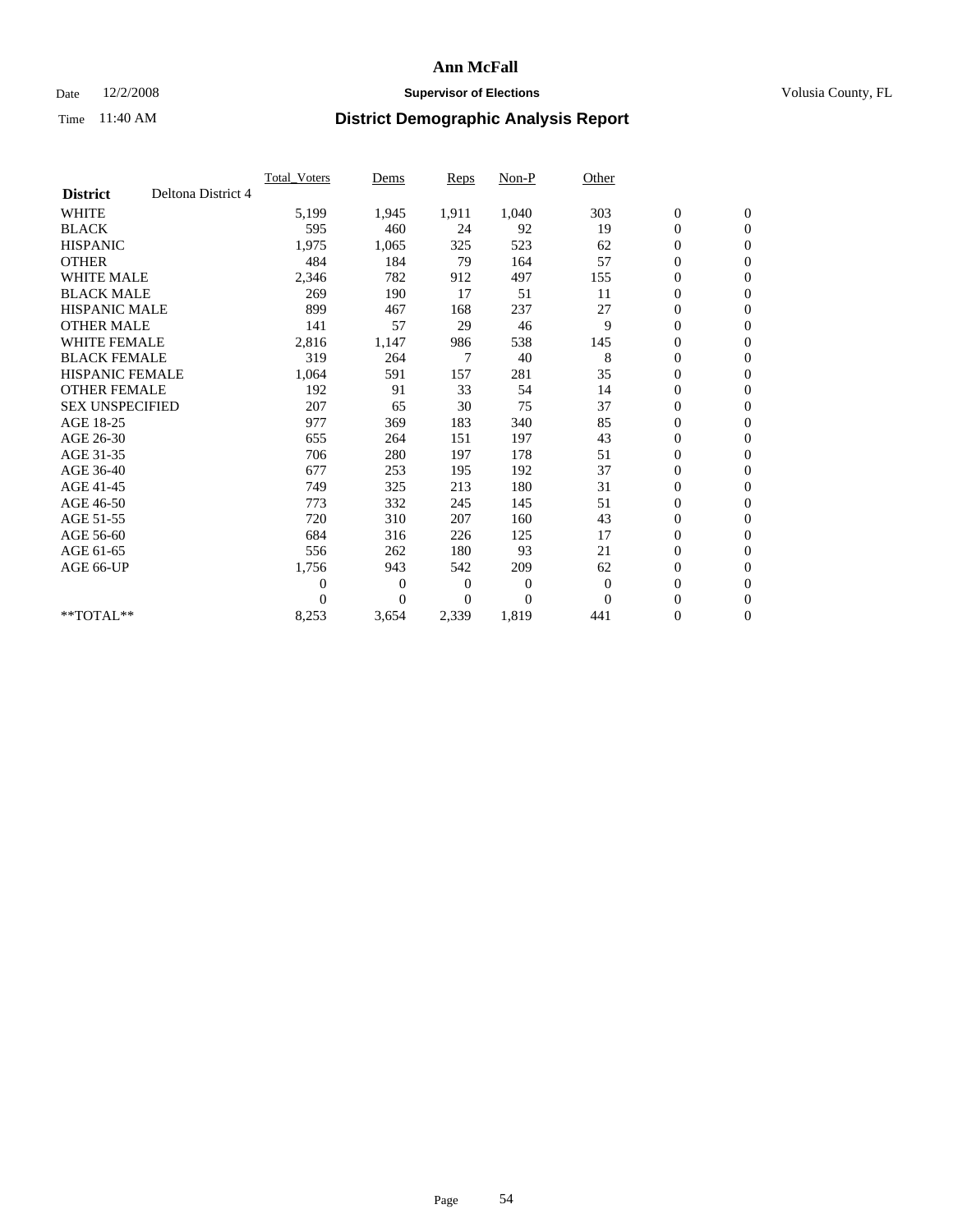### Date  $12/2/2008$  **Supervisor of Elections** Volusia County, FL

|                        |                    | <b>Total Voters</b> | Dems           | <b>Reps</b> | Non-P        | Other        |                  |                  |  |
|------------------------|--------------------|---------------------|----------------|-------------|--------------|--------------|------------------|------------------|--|
| <b>District</b>        | Deltona District 5 |                     |                |             |              |              |                  |                  |  |
| <b>WHITE</b>           |                    | 6,244               | 2,170          | 2,415       | 1,310        | 349          | $\boldsymbol{0}$ | $\boldsymbol{0}$ |  |
| <b>BLACK</b>           |                    | 937                 | 719            | 56          | 137          | 25           | $\boldsymbol{0}$ | $\mathbf{0}$     |  |
| <b>HISPANIC</b>        |                    | 2,076               | 1,027          | 361         | 620          | 68           | $\overline{0}$   | $\mathbf{0}$     |  |
| <b>OTHER</b>           |                    | 573                 | 175            | 113         | 218          | 67           | $\boldsymbol{0}$ | $\mathbf{0}$     |  |
| <b>WHITE MALE</b>      |                    | 2,978               | 933            | 1,231       | 622          | 192          | $\boldsymbol{0}$ | $\mathbf{0}$     |  |
| <b>BLACK MALE</b>      |                    | 428                 | 323            | 28          | 63           | 14           | $\boldsymbol{0}$ | $\mathbf{0}$     |  |
| <b>HISPANIC MALE</b>   |                    | 992                 | 474            | 178         | 302          | 38           | $\boldsymbol{0}$ | $\mathbf{0}$     |  |
| <b>OTHER MALE</b>      |                    | 180                 | 55             | 50          | 65           | 10           | $\boldsymbol{0}$ | $\mathbf{0}$     |  |
| <b>WHITE FEMALE</b>    |                    | 3,230               | 1,227          | 1,168       | 678          | 157          | $\overline{0}$   | $\mathbf{0}$     |  |
| <b>BLACK FEMALE</b>    |                    | 498                 | 386            | 28          | 74           | 10           | $\boldsymbol{0}$ | $\mathbf{0}$     |  |
| <b>HISPANIC FEMALE</b> |                    | 1,067               | 547            | 181         | 312          | 27           | $\boldsymbol{0}$ | $\mathbf{0}$     |  |
| <b>OTHER FEMALE</b>    |                    | 220                 | 87             | 37          | 82           | 14           | $\mathbf{0}$     | $\mathbf{0}$     |  |
| <b>SEX UNSPECIFIED</b> |                    | 237                 | 59             | 44          | 87           | 47           | $\boldsymbol{0}$ | $\mathbf{0}$     |  |
| AGE 18-25              |                    | 1,272               | 435            | 276         | 440          | 121          | $\boldsymbol{0}$ | $\mathbf{0}$     |  |
| AGE 26-30              |                    | 793                 | 309            | 188         | 253          | 43           | $\boldsymbol{0}$ | $\mathbf{0}$     |  |
| AGE 31-35              |                    | 886                 | 340            | 241         | 250          | 55           | $\boldsymbol{0}$ | $\mathbf{0}$     |  |
| AGE 36-40              |                    | 877                 | 323            | 278         | 235          | 41           | $\boldsymbol{0}$ | $\mathbf{0}$     |  |
| AGE 41-45              |                    | 1,000               | 391            | 321         | 235          | 53           | $\overline{0}$   | $\mathbf{0}$     |  |
| AGE 46-50              |                    | 1,027               | 403            | 352         | 237          | 35           | $\boldsymbol{0}$ | $\mathbf{0}$     |  |
| AGE 51-55              |                    | 955                 | 420            | 305         | 185          | 45           | $\boldsymbol{0}$ | $\mathbf{0}$     |  |
| AGE 56-60              |                    | 763                 | 340            | 236         | 151          | 36           | $\boldsymbol{0}$ | $\mathbf{0}$     |  |
| AGE 61-65              |                    | 640                 | 294            | 216         | 106          | 24           | $\mathbf{0}$     | $\mathbf{0}$     |  |
| AGE 66-UP              |                    | 1,617               | 836            | 532         | 193          | 56           | $\boldsymbol{0}$ | $\boldsymbol{0}$ |  |
|                        |                    | $\overline{0}$      | $\overline{0}$ | 0           | $\mathbf{0}$ | $\mathbf{0}$ | $\overline{0}$   | $\mathbf{0}$     |  |
|                        |                    | $\Omega$            | $\overline{0}$ | $\Omega$    | $\Omega$     | $\Omega$     | $\boldsymbol{0}$ | $\boldsymbol{0}$ |  |
| $*$ TOTAL $**$         |                    | 9,830               | 4,091          | 2,945       | 2,285        | 509          | 0                | $\mathbf{0}$     |  |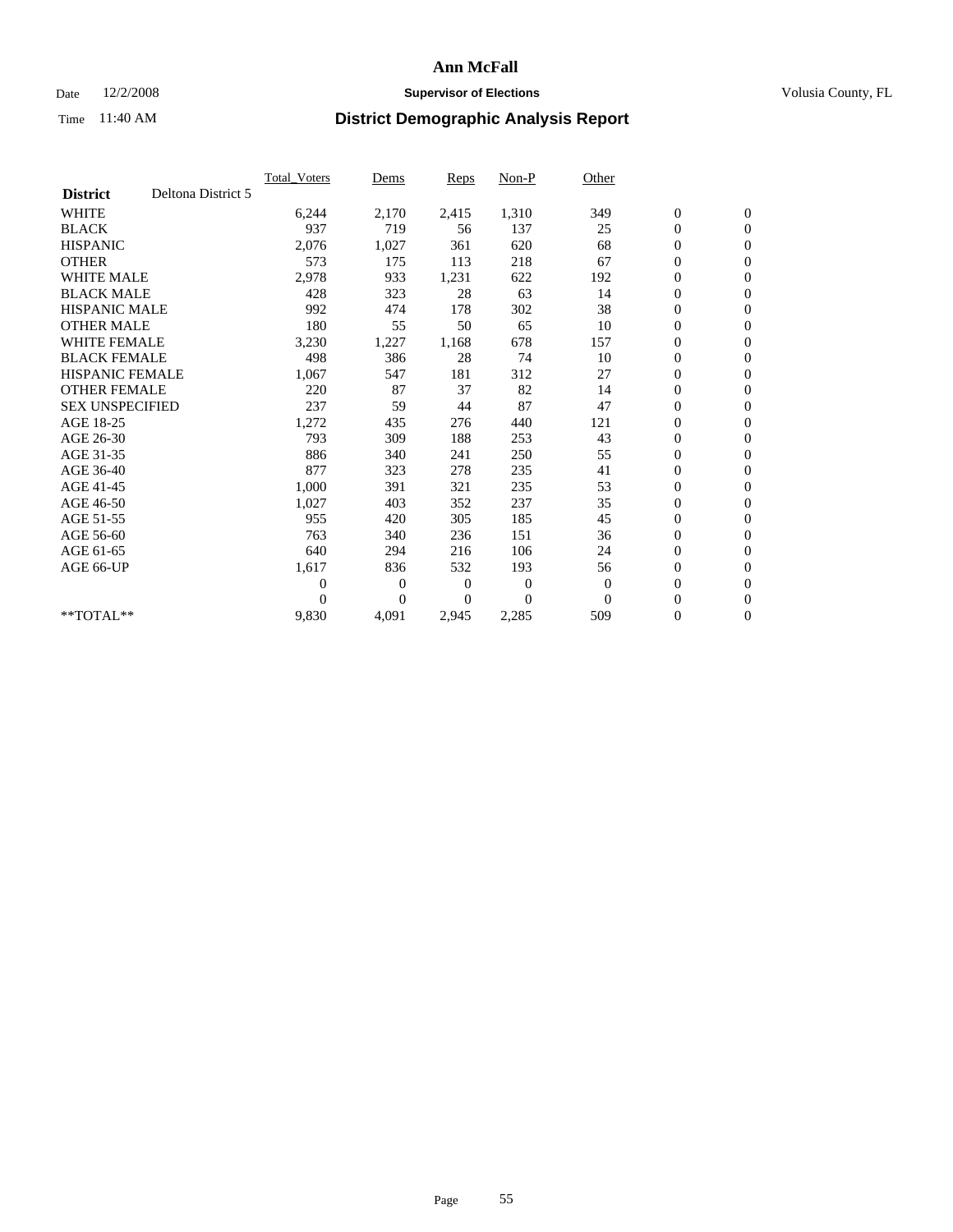### Date  $12/2/2008$  **Supervisor of Elections** Volusia County, FL

|                                       | Total Voters   | Dems           | Reps           | Non-P    | Other        |                  |                  |
|---------------------------------------|----------------|----------------|----------------|----------|--------------|------------------|------------------|
| Deltona District 6<br><b>District</b> |                |                |                |          |              |                  |                  |
| <b>WHITE</b>                          | 5,949          | 1,879          | 2,438          | 1,335    | 297          | $\boldsymbol{0}$ | $\boldsymbol{0}$ |
| <b>BLACK</b>                          | 809            | 619            | 37             | 132      | 21           | $\boldsymbol{0}$ | $\mathbf{0}$     |
| <b>HISPANIC</b>                       | 1,684          | 826            | 280            | 520      | 58           | $\overline{0}$   | $\mathbf{0}$     |
| <b>OTHER</b>                          | 503            | 147            | 98             | 188      | 70           | $\boldsymbol{0}$ | $\mathbf{0}$     |
| <b>WHITE MALE</b>                     | 2,789          | 771            | 1,220          | 659      | 139          | $\boldsymbol{0}$ | $\mathbf{0}$     |
| <b>BLACK MALE</b>                     | 344            | 253            | 15             | 64       | 12           | $\boldsymbol{0}$ | $\mathbf{0}$     |
| <b>HISPANIC MALE</b>                  | 778            | 349            | 150            | 253      | 26           | $\boldsymbol{0}$ | $\mathbf{0}$     |
| <b>OTHER MALE</b>                     | 174            | 56             | 42             | 68       | 8            | $\boldsymbol{0}$ | $\mathbf{0}$     |
| <b>WHITE FEMALE</b>                   | 3,117          | 1,096          | 1,200          | 665      | 156          | $\overline{0}$   | $\mathbf{0}$     |
| <b>BLACK FEMALE</b>                   | 457            | 360            | 22             | 66       | 9            | $\boldsymbol{0}$ | $\mathbf{0}$     |
| <b>HISPANIC FEMALE</b>                | 888            | 468            | 128            | 260      | 32           | $\overline{0}$   | $\mathbf{0}$     |
| <b>OTHER FEMALE</b>                   | 180            | 66             | 34             | 67       | 13           | $\boldsymbol{0}$ | $\mathbf{0}$     |
| <b>SEX UNSPECIFIED</b>                | 218            | 52             | 42             | 73       | 51           | $\boldsymbol{0}$ | $\boldsymbol{0}$ |
| AGE 18-25                             | 1,197          | 413            | 270            | 411      | 103          | $\boldsymbol{0}$ | $\boldsymbol{0}$ |
| AGE 26-30                             | 801            | 298            | 186            | 262      | 55           | 0                | $\mathbf{0}$     |
| AGE 31-35                             | 826            | 299            | 244            | 243      | 40           | $\boldsymbol{0}$ | $\mathbf{0}$     |
| AGE 36-40                             | 851            | 288            | 295            | 224      | 44           | $\boldsymbol{0}$ | $\mathbf{0}$     |
| AGE 41-45                             | 989            | 382            | 326            | 229      | 52           | 0                | $\mathbf{0}$     |
| AGE 46-50                             | 1,046          | 383            | 401            | 217      | 45           | $\boldsymbol{0}$ | $\mathbf{0}$     |
| AGE 51-55                             | 863            | 343            | 316            | 167      | 37           | $\boldsymbol{0}$ | $\mathbf{0}$     |
| AGE 56-60                             | 708            | 311            | 238            | 140      | 19           | $\boldsymbol{0}$ | $\mathbf{0}$     |
| AGE 61-65                             | 552            | 241            | 185            | 103      | 23           | $\overline{0}$   | $\mathbf{0}$     |
| AGE 66-UP                             | 1,112          | 513            | 392            | 179      | 28           | $\boldsymbol{0}$ | $\mathbf{0}$     |
|                                       | $\overline{0}$ | 0              | $\mathbf{0}$   | 0        | $\theta$     | $\boldsymbol{0}$ | $\mathbf{0}$     |
|                                       | $\Omega$       | $\overline{0}$ | $\overline{0}$ | $\theta$ | $\mathbf{0}$ | $\overline{0}$   | $\mathbf{0}$     |
| $*$ TOTAL $**$                        | 8,945          | 3,471          | 2,853          | 2,175    | 446          | 0                | $\boldsymbol{0}$ |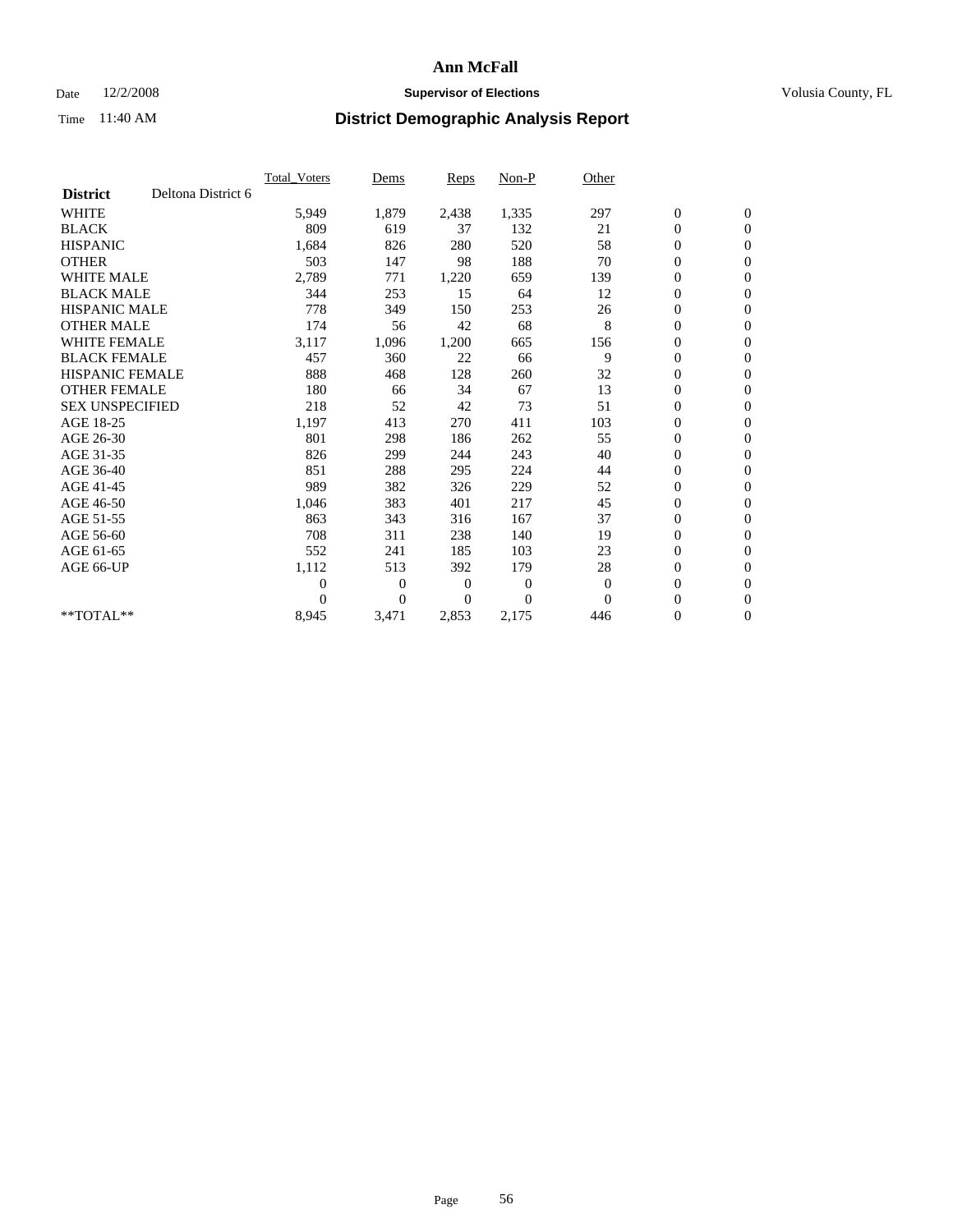### Date  $12/2/2008$  **Supervisor of Elections** Volusia County, FL

|                        |                  | <b>Total Voters</b> | Dems           | <b>Reps</b>    | $Non-P$        | Other        |                  |                  |  |
|------------------------|------------------|---------------------|----------------|----------------|----------------|--------------|------------------|------------------|--|
| <b>District</b>        | Edgewater Ward 1 |                     |                |                |                |              |                  |                  |  |
| <b>WHITE</b>           |                  | 2,922               | 1,197          | 949            | 682            | 94           | $\boldsymbol{0}$ | $\boldsymbol{0}$ |  |
| <b>BLACK</b>           |                  | 45                  | 28             | 3              | 11             | 3            | $\overline{0}$   | $\Omega$         |  |
| <b>HISPANIC</b>        |                  | 41                  | 19             | 9              | 12             |              | 0                | $\Omega$         |  |
| <b>OTHER</b>           |                  | 106                 | 32             | 16             | 39             | 19           | 0                | $\Omega$         |  |
| <b>WHITE MALE</b>      |                  | 1,309               | 479            | 462            | 317            | 51           | $\overline{0}$   | $\mathbf{0}$     |  |
| <b>BLACK MALE</b>      |                  | 27                  | 14             | 2              | 8              | 3            | $\overline{0}$   | $\Omega$         |  |
| <b>HISPANIC MALE</b>   |                  | 14                  | 6              | $\overline{2}$ | 6              | $\mathbf{0}$ | 0                | $\Omega$         |  |
| <b>OTHER MALE</b>      |                  | 24                  | 8              | 6              | 9              |              | 0                | 0                |  |
| <b>WHITE FEMALE</b>    |                  | 1,592               | 706            | 482            | 361            | 43           | 0                | $\Omega$         |  |
| <b>BLACK FEMALE</b>    |                  | 16                  | 13             |                | 2              | $\mathbf{0}$ | $\boldsymbol{0}$ | $\Omega$         |  |
| HISPANIC FEMALE        |                  | 27                  | 13             |                | 6              |              | 0                | $\Omega$         |  |
| <b>OTHER FEMALE</b>    |                  | 44                  | 18             | 7              | 16             | 3            | 0                | $\Omega$         |  |
| <b>SEX UNSPECIFIED</b> |                  | 61                  | 19             | 8              | 19             | 15           | $\overline{0}$   | $\mathbf{0}$     |  |
| AGE 18-25              |                  | 305                 | 84             | 66             | 128            | 27           | 0                | $\Omega$         |  |
| AGE 26-30              |                  | 187                 | 69             | 38             | 71             | 9            | 0                | $\Omega$         |  |
| AGE 31-35              |                  | 169                 | 60             | 38             | 61             | 10           | $\boldsymbol{0}$ | $\Omega$         |  |
| AGE 36-40              |                  | 201                 | 68             | 63             | 64             | 6            | 0                | 0                |  |
| AGE 41-45              |                  | 235                 | 83             | 75             | 63             | 14           | 0                | $\Omega$         |  |
| AGE 46-50              |                  | 305                 | 115            | 104            | 73             | 13           | 0                | $\Omega$         |  |
| AGE 51-55              |                  | 312                 | 134            | 97             | 77             | 4            | 0                | $\mathbf{0}$     |  |
| AGE 56-60              |                  | 275                 | 121            | 84             | 59             | 11           | $\mathbf{0}$     | 0                |  |
| AGE 61-65              |                  | 284                 | 123            | 102            | 52             | 7            | $\overline{0}$   | $\Omega$         |  |
| AGE 66-UP              |                  | 841                 | 419            | 310            | 96             | 16           | 0                | $\Omega$         |  |
|                        |                  | $\overline{0}$      | $\overline{0}$ | 0              | $\bf{0}$       | $\mathbf{0}$ | 0                | $\Omega$         |  |
|                        |                  | $\theta$            | $\overline{0}$ | $\Omega$       | $\overline{0}$ | $\Omega$     | 0                | $\Omega$         |  |
| **TOTAL**              |                  | 3,114               | 1,276          | 977            | 744            | 117          | 0                | $\mathbf{0}$     |  |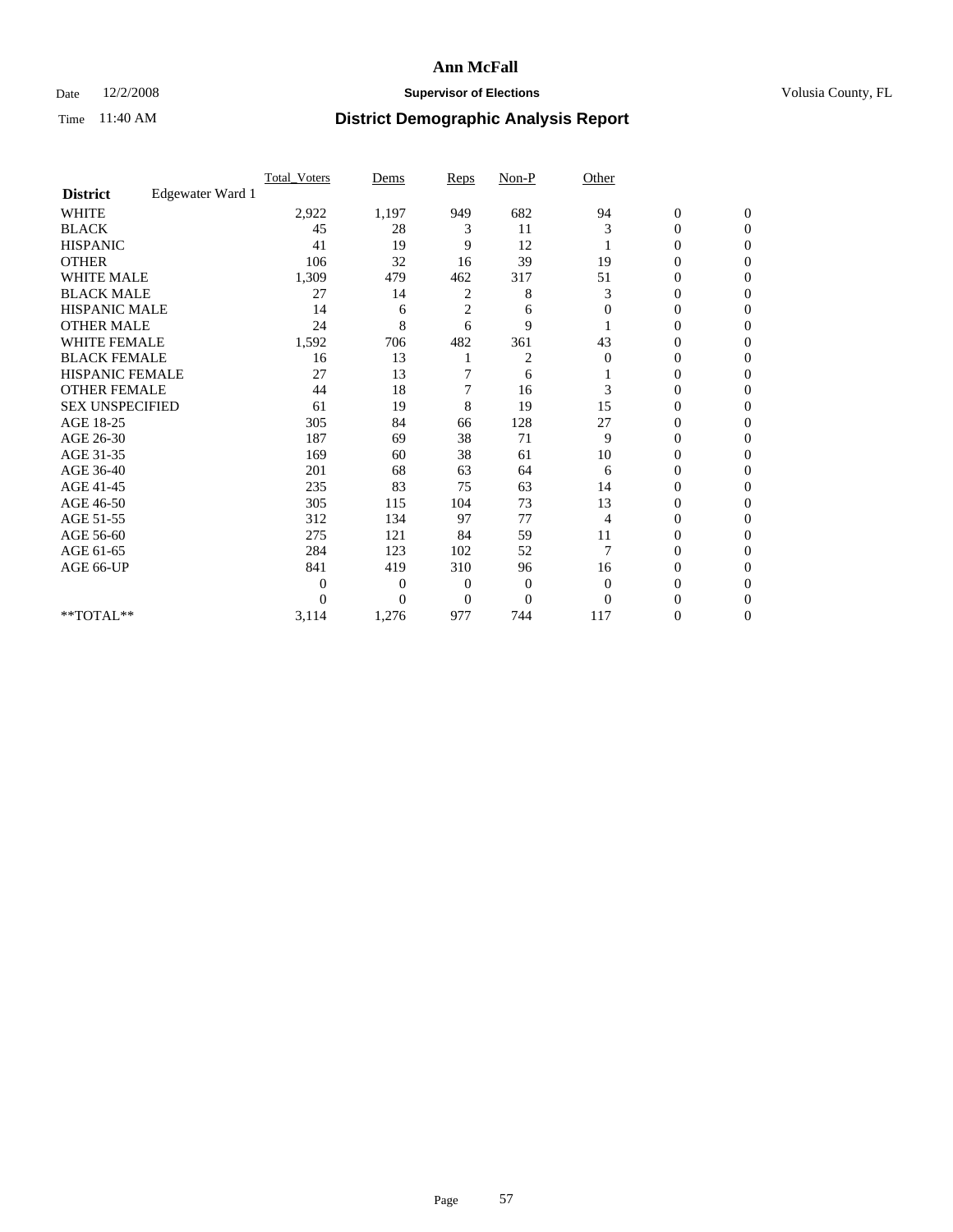### Date  $12/2/2008$  **Supervisor of Elections** Volusia County, FL

|                        |                  | <b>Total_Voters</b> | Dems           | <b>Reps</b> | $Non-P$        | Other        |                  |                  |  |
|------------------------|------------------|---------------------|----------------|-------------|----------------|--------------|------------------|------------------|--|
| <b>District</b>        | Edgewater Ward 2 |                     |                |             |                |              |                  |                  |  |
| <b>WHITE</b>           |                  | 3,589               | 1,368          | 1,207       | 901            | 113          | $\boldsymbol{0}$ | $\boldsymbol{0}$ |  |
| <b>BLACK</b>           |                  | 80                  | 66             |             | 13             | $\Omega$     | $\boldsymbol{0}$ | $\mathbf{0}$     |  |
| <b>HISPANIC</b>        |                  | 56                  | 21             | 12          | 22             |              | $\overline{0}$   | $\Omega$         |  |
| <b>OTHER</b>           |                  | 133                 | 37             | 31          | 43             | 22           | 0                | $\Omega$         |  |
| <b>WHITE MALE</b>      |                  | 1,644               | 577            | 596         | 414            | 57           | $\overline{0}$   | $\mathbf{0}$     |  |
| <b>BLACK MALE</b>      |                  | 38                  | 30             | 0           | 8              | 0            | $\overline{0}$   | $\mathbf{0}$     |  |
| <b>HISPANIC MALE</b>   |                  | 28                  | 10             | 6           | 11             |              | 0                | $\Omega$         |  |
| <b>OTHER MALE</b>      |                  | 48                  | 15             | 15          | 14             | 4            | 0                | $\Omega$         |  |
| <b>WHITE FEMALE</b>    |                  | 1,925               | 785            | 602         | 483            | 55           | $\overline{0}$   | $\mathbf{0}$     |  |
| <b>BLACK FEMALE</b>    |                  | 41                  | 35             |             | 5              | $\mathbf{0}$ | $\boldsymbol{0}$ | $\Omega$         |  |
| <b>HISPANIC FEMALE</b> |                  | 26                  | 11             | 6           | 9              | $\mathbf{0}$ | 0                | $\mathbf{0}$     |  |
| <b>OTHER FEMALE</b>    |                  | 41                  | 15             | 11          | 12             | 3            | 0                | $\Omega$         |  |
| <b>SEX UNSPECIFIED</b> |                  | 67                  | 14             | 14          | 23             | 16           | $\overline{0}$   | $\mathbf{0}$     |  |
| AGE 18-25              |                  | 410                 | 134            | 93          | 153            | 30           | 0                | $\mathbf{0}$     |  |
| AGE 26-30              |                  | 252                 | 79             | 67          | 93             | 13           | $\overline{0}$   | $\Omega$         |  |
| AGE 31-35              |                  | 256                 | 84             | 75          | 87             | 10           | $\boldsymbol{0}$ | $\mathbf{0}$     |  |
| AGE 36-40              |                  | 295                 | 106            | 88          | 95             | 6            | 0                | $\Omega$         |  |
| AGE 41-45              |                  | 288                 | 115            | 90          | 73             | 10           | 0                | $\Omega$         |  |
| AGE 46-50              |                  | 375                 | 124            | 139         | 97             | 15           | $\boldsymbol{0}$ | $\Omega$         |  |
| AGE 51-55              |                  | 403                 | 150            | 147         | 96             | 10           | 0                | $\mathbf{0}$     |  |
| AGE 56-60              |                  | 374                 | 149            | 129         | 85             | 11           | $\mathbf{0}$     | $\Omega$         |  |
| AGE 61-65              |                  | 336                 | 134            | 120         | 73             | 9            | $\overline{0}$   | $\mathbf{0}$     |  |
| AGE 66-UP              |                  | 869                 | 417            | 303         | 127            | 22           | 0                | $\Omega$         |  |
|                        |                  | 0                   | $\overline{0}$ | 0           | $\overline{0}$ | $\theta$     | 0                | $\Omega$         |  |
|                        |                  | $\Omega$            | $\overline{0}$ | $\Omega$    | $\mathbf{0}$   | $\Omega$     | 0                | $\Omega$         |  |
| **TOTAL**              |                  | 3,858               | 1,492          | 1,251       | 979            | 136          | 0                | $\overline{0}$   |  |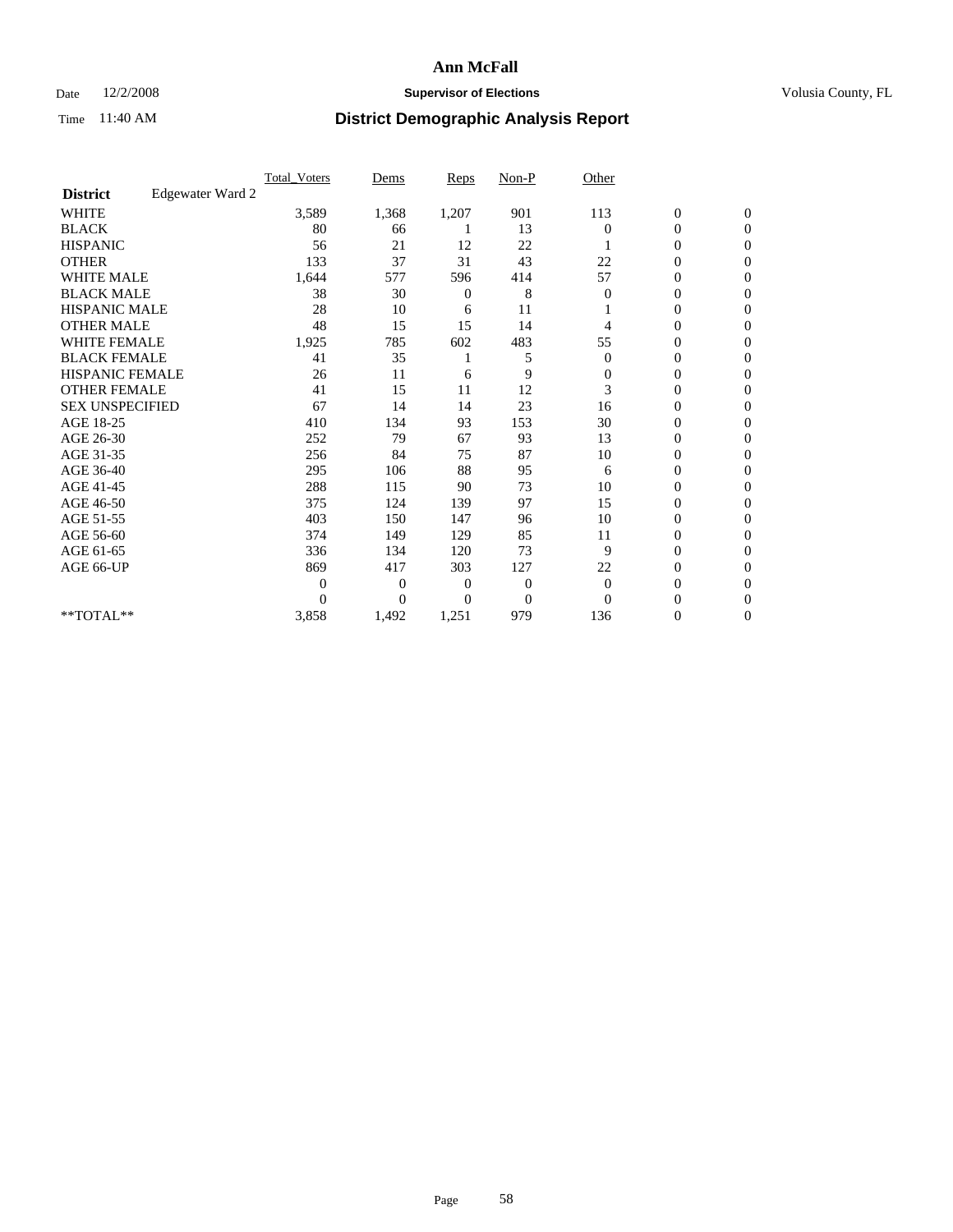### Date  $12/2/2008$  **Supervisor of Elections** Volusia County, FL

|                        |                  | <b>Total Voters</b> | Dems           | <b>Reps</b>    | $Non-P$        | Other        |                  |                |  |
|------------------------|------------------|---------------------|----------------|----------------|----------------|--------------|------------------|----------------|--|
| <b>District</b>        | Edgewater Ward 3 |                     |                |                |                |              |                  |                |  |
| <b>WHITE</b>           |                  | 3,505               | 1,371          | 1,176          | 836            | 122          | $\boldsymbol{0}$ | $\mathbf{0}$   |  |
| <b>BLACK</b>           |                  | 81                  | 64             |                | 14             | 2            | $\boldsymbol{0}$ | $\mathbf{0}$   |  |
| <b>HISPANIC</b>        |                  | 39                  | 14             | 11             | 11             | 3            | $\overline{0}$   | $\Omega$       |  |
| <b>OTHER</b>           |                  | 145                 | 45             | 28             | 55             | 17           | 0                | $\Omega$       |  |
| <b>WHITE MALE</b>      |                  | 1,565               | 538            | 567            | 397            | 63           | 0                | $\Omega$       |  |
| <b>BLACK MALE</b>      |                  | 47                  | 38             |                |                |              | $\overline{0}$   | $\Omega$       |  |
| HISPANIC MALE          |                  | 17                  | 5              | 5              | 5              | 2            | $\boldsymbol{0}$ | $\Omega$       |  |
| <b>OTHER MALE</b>      |                  | 45                  | 18             | 11             | 15             |              | 0                | $\Omega$       |  |
| <b>WHITE FEMALE</b>    |                  | 1,920               | 827            | 602            | 433            | 58           | 0                | $\Omega$       |  |
| <b>BLACK FEMALE</b>    |                  | 32                  | 25             | $\overline{0}$ | 7              | $\mathbf{0}$ | $\overline{0}$   | $\mathbf{0}$   |  |
| <b>HISPANIC FEMALE</b> |                  | 21                  | 8              | 6              | 6              |              | 0                | $\Omega$       |  |
| <b>OTHER FEMALE</b>    |                  | 58                  | 19             | 14             | 21             | 4            | 0                | 0              |  |
| <b>SEX UNSPECIFIED</b> |                  | 65                  | 16             | 10             | 25             | 14           | 0                | $\Omega$       |  |
| AGE 18-25              |                  | 363                 | 116            | 79             | 138            | 30           | 0                | $\mathbf{0}$   |  |
| AGE 26-30              |                  | 234                 | 71             | 62             | 92             | 9            | 0                | $\Omega$       |  |
| AGE 31-35              |                  | 271                 | 83             | 78             | 98             | 12           | 0                | $\Omega$       |  |
| AGE 36-40              |                  | 275                 | 87             | 99             | 77             | 12           | 0                | $\mathbf{0}$   |  |
| AGE 41-45              |                  | 281                 | 93             | 110            | 67             | 11           | $\mathbf{0}$     | $\Omega$       |  |
| AGE 46-50              |                  | 364                 | 146            | 122            | 87             | 9            | $\overline{0}$   | $\overline{0}$ |  |
| AGE 51-55              |                  | 363                 | 145            | 122            | 86             | 10           | 0                | 0              |  |
| AGE 56-60              |                  | 353                 | 158            | 116            | 64             | 15           | 0                | $\Omega$       |  |
| AGE 61-65              |                  | 309                 | 114            | 120            | 66             | 9            | $\overline{0}$   | $\Omega$       |  |
| AGE 66-UP              |                  | 957                 | 481            | 308            | 141            | 27           | 0                | 0              |  |
|                        |                  | 0                   | $\overline{0}$ | $\overline{0}$ | $\overline{0}$ | $\Omega$     | 0                | $\Omega$       |  |
|                        |                  | $\theta$            | $\overline{0}$ | $\Omega$       | $\overline{0}$ | $\Omega$     | $\theta$         | $\Omega$       |  |
| **TOTAL**              |                  | 3,770               | 1,494          | 1,216          | 916            | 144          | 0                | $\overline{0}$ |  |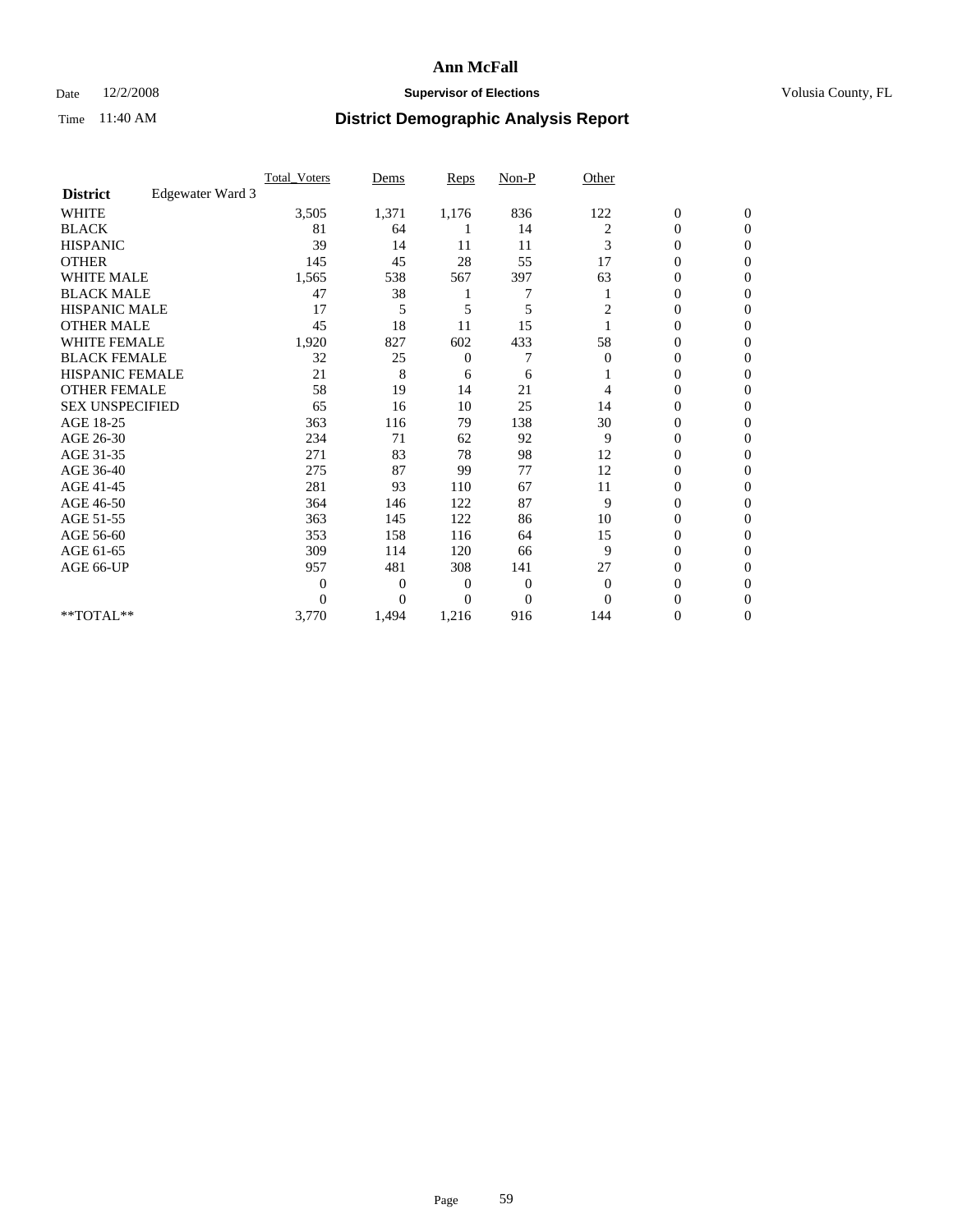### Date  $12/2/2008$  **Supervisor of Elections** Volusia County, FL

|                        |                  | Total Voters   | Dems           | <b>Reps</b>    | $Non-P$      | Other        |                  |                  |  |
|------------------------|------------------|----------------|----------------|----------------|--------------|--------------|------------------|------------------|--|
| <b>District</b>        | Edgewater Ward 4 |                |                |                |              |              |                  |                  |  |
| <b>WHITE</b>           |                  | 3,676          | 1,409          | 1,246          | 871          | 150          | $\boldsymbol{0}$ | $\boldsymbol{0}$ |  |
| <b>BLACK</b>           |                  | 58             | 40             | 5              | 12           |              | $\boldsymbol{0}$ | $\Omega$         |  |
| <b>HISPANIC</b>        |                  | 29             | 14             | 4              | 10           |              | 0                | $\Omega$         |  |
| <b>OTHER</b>           |                  | 117            | 34             | 17             | 51           | 15           | 0                | $\Omega$         |  |
| <b>WHITE MALE</b>      |                  | 1,686          | 581            | 608            | 427          | 70           | $\overline{0}$   | $\mathbf{0}$     |  |
| <b>BLACK MALE</b>      |                  | 21             | 14             | 2              | 5            | $\bf{0}$     | $\overline{0}$   | $\Omega$         |  |
| <b>HISPANIC MALE</b>   |                  | 14             | 6              | $\overline{2}$ | 5            |              | 0                | $\Omega$         |  |
| <b>OTHER MALE</b>      |                  | 36             | 14             | 8              | 12           | 2            | 0                | 0                |  |
| <b>WHITE FEMALE</b>    |                  | 1,960          | 821            | 623            | 436          | 80           | 0                | $\mathbf{0}$     |  |
| <b>BLACK FEMALE</b>    |                  | 37             | 26             | 3              | 7            |              | 0                | $\Omega$         |  |
| <b>HISPANIC FEMALE</b> |                  | 15             | 8              | $\overline{c}$ | 5            | 0            | 0                | $\mathbf{0}$     |  |
| <b>OTHER FEMALE</b>    |                  | 38             | 14             | 6              | 17           |              | 0                | $\Omega$         |  |
| <b>SEX UNSPECIFIED</b> |                  | 73             | 13             | 18             | 30           | 12           | $\overline{0}$   | $\mathbf{0}$     |  |
| AGE 18-25              |                  | 328            | 107            | 62             | 135          | 24           | 0                | $\Omega$         |  |
| AGE 26-30              |                  | 242            | 77             | 72             | 83           | 10           | $\overline{0}$   | $\Omega$         |  |
| AGE 31-35              |                  | 252            | 72             | 69             | 96           | 15           | $\boldsymbol{0}$ | $\Omega$         |  |
| AGE 36-40              |                  | 295            | 101            | 86             | 100          | 8            | 0                | 0                |  |
| AGE 41-45              |                  | 292            | 108            | 90             | 83           | 11           | 0                | $\Omega$         |  |
| AGE 46-50              |                  | 363            | 137            | 135            | 79           | 12           | 0                | $\Omega$         |  |
| AGE 51-55              |                  | 335            | 136            | 116            | 71           | 12           | 0                | $\mathbf{0}$     |  |
| AGE 56-60              |                  | 321            | 148            | 97             | 66           | 10           | $\mathbf{0}$     | 0                |  |
| AGE 61-65              |                  | 302            | 140            | 86             | 59           | 17           | 0                | $\Omega$         |  |
| AGE 66-UP              |                  | 1,150          | 471            | 459            | 172          | 48           | 0                | $\Omega$         |  |
|                        |                  | $\overline{0}$ | $\overline{0}$ | 0              | $\mathbf{0}$ | $\mathbf{0}$ | 0                | $\Omega$         |  |
|                        |                  | $\theta$       | $\overline{0}$ | $\Omega$       | $\Omega$     | $\Omega$     | 0                | $\Omega$         |  |
| **TOTAL**              |                  | 3,880          | 1,497          | 1,272          | 944          | 167          | 0                | $\mathbf{0}$     |  |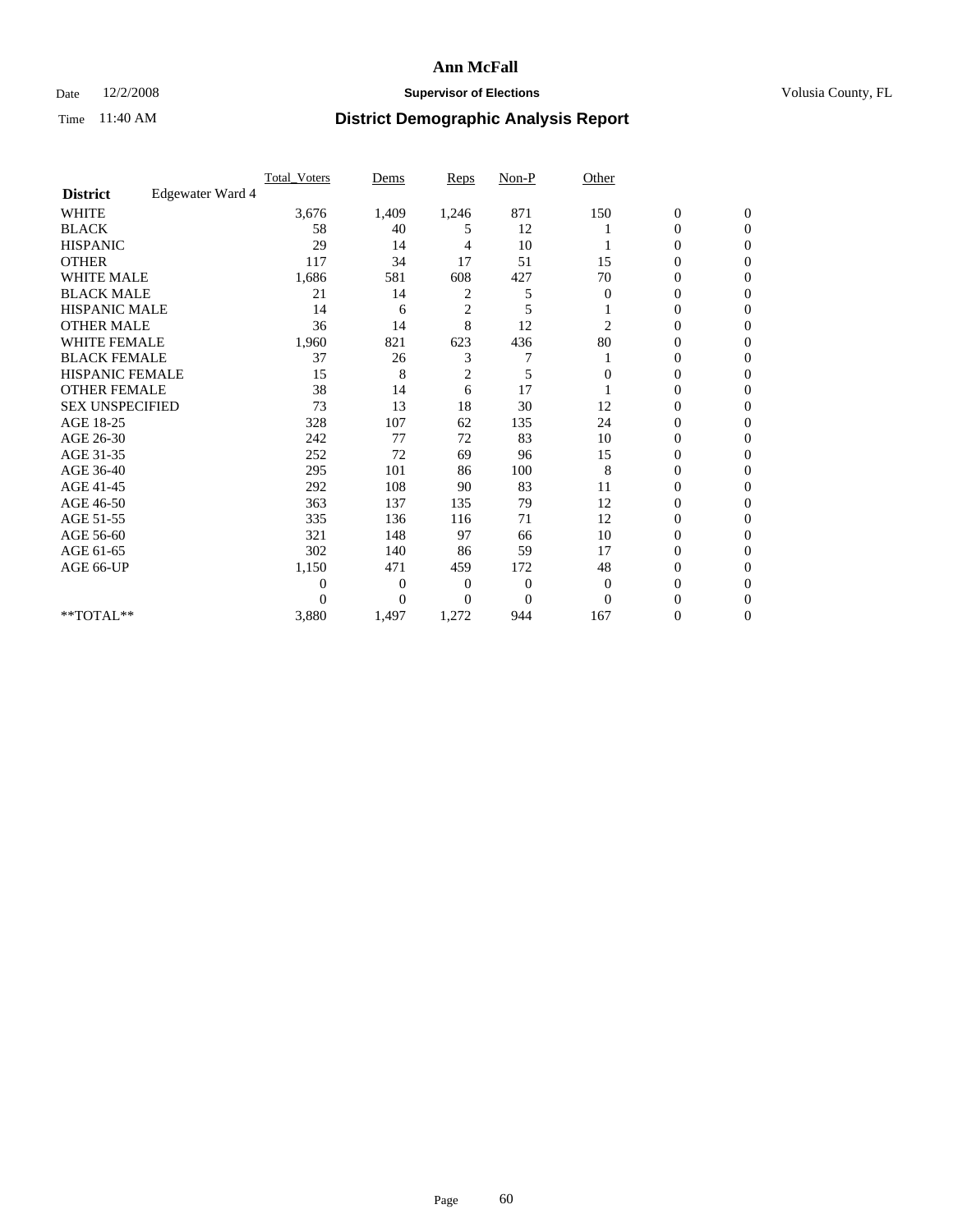### Date  $12/2/2008$  **Supervisor of Elections** Volusia County, FL

|                        |                   | Total Voters | Dems           | Reps           | $Non-P$        | Other        |                  |                |  |
|------------------------|-------------------|--------------|----------------|----------------|----------------|--------------|------------------|----------------|--|
| <b>District</b>        | Holly Hill Zone 1 |              |                |                |                |              |                  |                |  |
| <b>WHITE</b>           |                   | 1,323        | 568            | 359            | 335            | 61           | $\boldsymbol{0}$ | $\mathbf{0}$   |  |
| <b>BLACK</b>           |                   | 107          | 87             | 5              | 13             | 2            | $\overline{0}$   | $\mathbf{0}$   |  |
| <b>HISPANIC</b>        |                   | 39           | 21             | 2              | 12             | 4            | 0                | $\Omega$       |  |
| <b>OTHER</b>           |                   | 78           | 25             | 18             | 28             | 7            | 0                | $\Omega$       |  |
| <b>WHITE MALE</b>      |                   | 635          | 248            | 195            | 163            | 29           | 0                | $\Omega$       |  |
| <b>BLACK MALE</b>      |                   | 41           | 30             | 2              | 7              | 2            | $\mathbf{0}$     | $\Omega$       |  |
| HISPANIC MALE          |                   | 18           | 8              |                | 8              |              | 0                | $\Omega$       |  |
| <b>OTHER MALE</b>      |                   | 20           | 3              | 6              | 8              | 3            | 0                | 0              |  |
| <b>WHITE FEMALE</b>    |                   | 677          | 316            | 162            | 170            | 29           | 0                | $\Omega$       |  |
| <b>BLACK FEMALE</b>    |                   | 66           | 57             | 3              | 6              | $\mathbf{0}$ | $\overline{0}$   | $\overline{0}$ |  |
| <b>HISPANIC FEMALE</b> |                   | 21           | 13             |                | 4              | 3            | 0                | $\Omega$       |  |
| <b>OTHER FEMALE</b>    |                   | 31           | 11             | 11             | $\overline{7}$ | 2            | 0                | 0              |  |
| <b>SEX UNSPECIFIED</b> |                   | 38           | 15             | 3              | 15             | 5            | 0                | $\Omega$       |  |
| AGE 18-25              |                   | 146          | 58             | 33             | 45             | 10           | 0                | $\overline{0}$ |  |
| AGE 26-30              |                   | 123          | 56             | 14             | 46             | 7            | 0                | $\Omega$       |  |
| AGE 31-35              |                   | 105          | 36             | 23             | 35             | 11           | 0                | $\Omega$       |  |
| AGE 36-40              |                   | 102          | 40             | 30             | 30             | 2            | 0                | 0              |  |
| AGE 41-45              |                   | 160          | 67             | 40             | 45             | 8            | 0                | $\Omega$       |  |
| AGE 46-50              |                   | 164          | 69             | 43             | 41             | 11           | 0                | $\Omega$       |  |
| AGE 51-55              |                   | 155          | 70             | 38             | 38             | 9            | 0                | 0              |  |
| AGE 56-60              |                   | 172          | 85             | 44             | 40             | 3            | 0                | $\Omega$       |  |
| AGE 61-65              |                   | 131          | 51             | 45             | 29             | 6            | 0                | $\Omega$       |  |
| AGE 66-UP              |                   | 289          | 169            | 74             | 39             |              | 0                | 0              |  |
|                        |                   | $\theta$     | $\overline{0}$ | $\overline{0}$ | $\mathbf{0}$   | $\Omega$     | 0                | $\Omega$       |  |
|                        |                   | $\theta$     | $\overline{0}$ | $\overline{0}$ | $\overline{0}$ | $\Omega$     | 0                | $\Omega$       |  |
| **TOTAL**              |                   | 1,547        | 701            | 384            | 388            | 74           | 0                | 0              |  |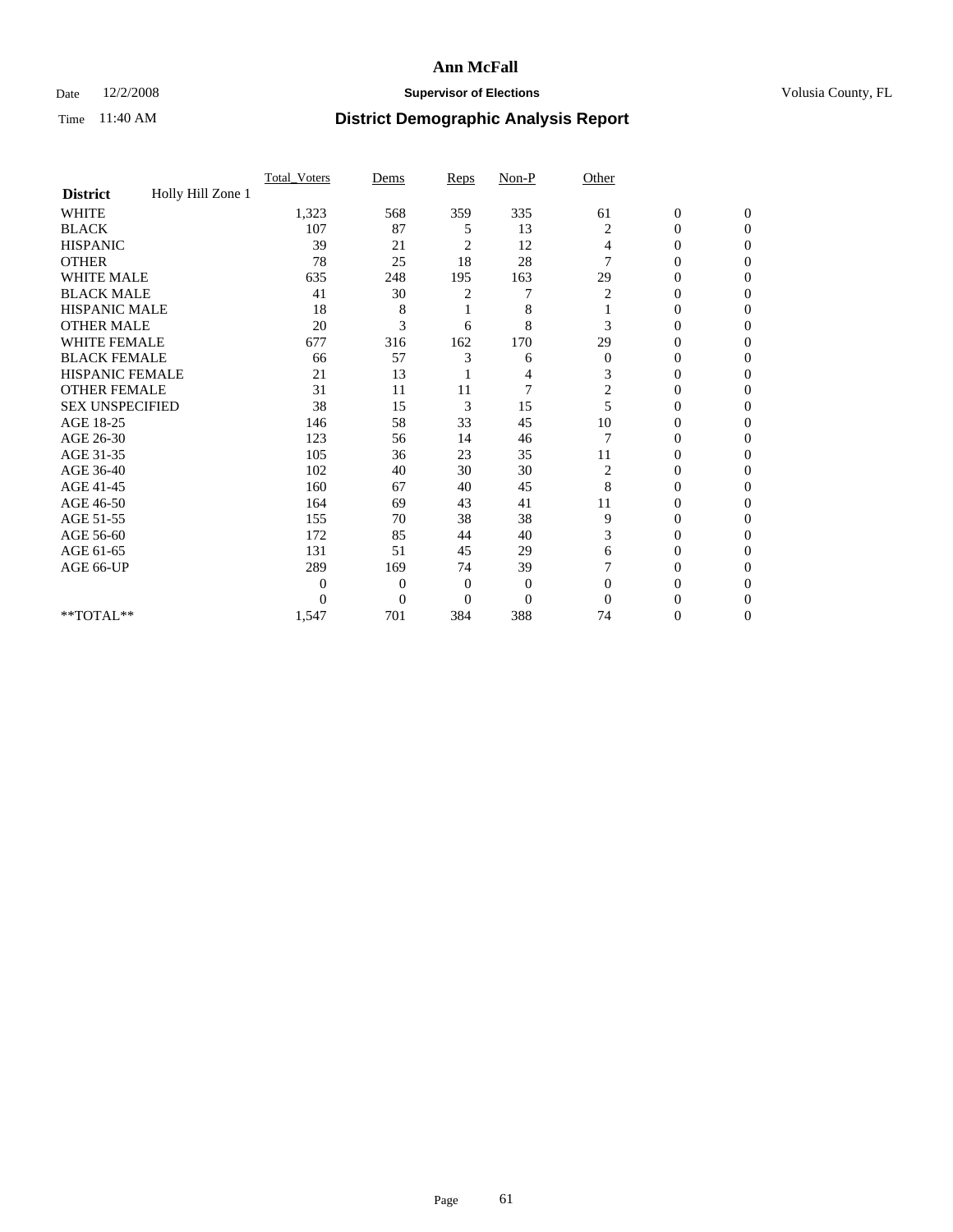### Date  $12/2/2008$  **Supervisor of Elections** Volusia County, FL

|                        |                   | Total Voters | Dems           | Reps         | $Non-P$        | Other        |                  |                |  |
|------------------------|-------------------|--------------|----------------|--------------|----------------|--------------|------------------|----------------|--|
| <b>District</b>        | Holly Hill Zone 2 |              |                |              |                |              |                  |                |  |
| <b>WHITE</b>           |                   | 1,580        | 709            | 430          | 366            | 75           | $\boldsymbol{0}$ | $\mathbf{0}$   |  |
| <b>BLACK</b>           |                   | 199          | 165            | 6            | 26             | 2            | $\overline{0}$   | $\mathbf{0}$   |  |
| <b>HISPANIC</b>        |                   | 37           | 19             | 10           | 7              |              | 0                | $\Omega$       |  |
| <b>OTHER</b>           |                   | 104          | 41             | 16           | 37             | 10           | 0                | $\Omega$       |  |
| <b>WHITE MALE</b>      |                   | 726          | 287            | 223          | 182            | 34           | 0                | $\Omega$       |  |
| <b>BLACK MALE</b>      |                   | 93           | 74             | 2            | 15             | 2            | $\mathbf{0}$     | $\Omega$       |  |
| HISPANIC MALE          |                   | 21           | 8              | 9            | 4              | $\mathbf{0}$ | $\boldsymbol{0}$ | $\Omega$       |  |
| <b>OTHER MALE</b>      |                   | 29           | 9              | 6            | 10             | 4            | 0                | 0              |  |
| <b>WHITE FEMALE</b>    |                   | 843          | 417            | 205          | 182            | 39           | 0                | $\Omega$       |  |
| <b>BLACK FEMALE</b>    |                   | 106          | 91             | 4            | 11             | $\mathbf{0}$ | $\overline{0}$   | $\mathbf{0}$   |  |
| <b>HISPANIC FEMALE</b> |                   | 16           | 11             |              | 3              |              | 0                | $\Omega$       |  |
| <b>OTHER FEMALE</b>    |                   | 39           | 19             | 9            | 11             | $\Omega$     | 0                | 0              |  |
| <b>SEX UNSPECIFIED</b> |                   | 47           | 18             | 3            | 18             | 8            | 0                | $\Omega$       |  |
| AGE 18-25              |                   | 217          | 96             | 45           | 63             | 13           | 0                | $\mathbf{0}$   |  |
| AGE 26-30              |                   | 172          | 79             | 29           | 51             | 13           | 0                | $\Omega$       |  |
| AGE 31-35              |                   | 137          | 61             | 24           | 48             | 4            | 0                | $\Omega$       |  |
| AGE 36-40              |                   | 162          | 64             | 37           | 50             | 11           | 0                | $\Omega$       |  |
| AGE 41-45              |                   | 193          | 81             | 54           | 46             | 12           | $\mathbf{0}$     | $\Omega$       |  |
| AGE 46-50              |                   | 254          | 126            | 58           | 57             | 13           | $\overline{0}$   | $\Omega$       |  |
| AGE 51-55              |                   | 181          | 91             | 43           | 44             | 3            | 0                | 0              |  |
| AGE 56-60              |                   | 175          | 82             | 48           | 38             |              | 0                | $\Omega$       |  |
| AGE 61-65              |                   | 120          | 69             | 29           | 17             | 5            | 0                | $\Omega$       |  |
| AGE 66-UP              |                   | 309          | 185            | 95           | 22             |              | 0                | 0              |  |
|                        |                   | $\theta$     | $\overline{0}$ | $\mathbf{0}$ | $\mathbf{0}$   | $\Omega$     | 0                | $\Omega$       |  |
|                        |                   | $\theta$     | $\overline{0}$ | $\Omega$     | $\overline{0}$ | $\Omega$     | 0                | $\Omega$       |  |
| **TOTAL**              |                   | 1,920        | 934            | 462          | 436            | 88           | 0                | $\overline{0}$ |  |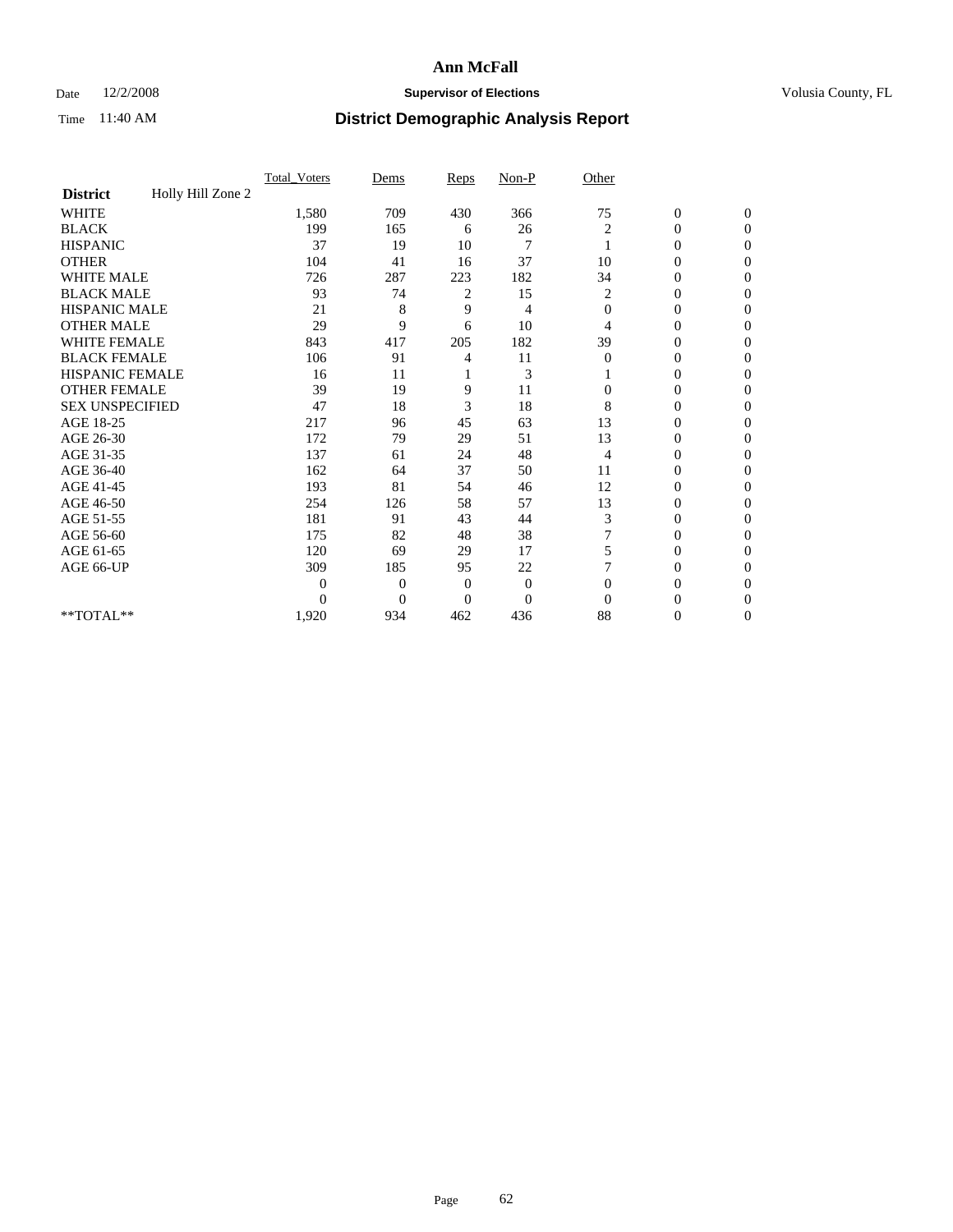### Date  $12/2/2008$  **Supervisor of Elections** Volusia County, FL

|                                      | Total Voters   | Dems           | Reps           | Non-P        | Other    |                  |                  |
|--------------------------------------|----------------|----------------|----------------|--------------|----------|------------------|------------------|
| Holly Hill Zone 3<br><b>District</b> |                |                |                |              |          |                  |                  |
| <b>WHITE</b>                         | 1,632          | 676            | 545            | 339          | 72       | $\boldsymbol{0}$ | $\boldsymbol{0}$ |
| <b>BLACK</b>                         | 143            | 121            | 5              | 16           |          | 0                | $\Omega$         |
| <b>HISPANIC</b>                      | 27             | 12             | 5              | 8            | 2        | $\mathbf{0}$     | $\Omega$         |
| <b>OTHER</b>                         | 101            | 38             | 12             | 39           | 12       | 0                | $\overline{0}$   |
| WHITE MALE                           | 683            | 254            | 243            | 156          | 30       | $\overline{0}$   | $\Omega$         |
| <b>BLACK MALE</b>                    | 59             | 48             | 2              | 8            |          | 0                | $\Omega$         |
| <b>HISPANIC MALE</b>                 | 11             | 5              | $\overline{c}$ | 3            |          | 0                | $\Omega$         |
| <b>OTHER MALE</b>                    | 26             | 14             | 3              | 8            |          | $\theta$         | $\Omega$         |
| <b>WHITE FEMALE</b>                  | 941            | 417            | 301            | 182          | 41       | 0                | $\Omega$         |
| <b>BLACK FEMALE</b>                  | 84             | 73             | 3              | 8            | $\Omega$ | 0                | 0                |
| <b>HISPANIC FEMALE</b>               | 16             | 7              | 3              | 5            |          | 0                | $\Omega$         |
| <b>OTHER FEMALE</b>                  | 40             | 13             | $\overline{7}$ | 19           |          | 0                | $\Omega$         |
| <b>SEX UNSPECIFIED</b>               | 43             | 16             | 3              | 13           | 11       | $\mathbf{0}$     | $\Omega$         |
| AGE 18-25                            | 143            | 53             | 25             | 52           | 13       | $\overline{0}$   | $\Omega$         |
| AGE 26-30                            | 98             | 37             | 18             | 40           | 3        | 0                | $\Omega$         |
| AGE 31-35                            | 91             | 42             | 17             | 28           | 4        | $\overline{0}$   | $\mathbf{0}$     |
| AGE 36-40                            | 95             | 33             | 30             | 27           | 5        | $\overline{0}$   | $\mathbf{0}$     |
| AGE 41-45                            | 113            | 45             | 34             | 30           | 4        | 0                | 0                |
| AGE 46-50                            | 130            | 53             | 35             | 33           | 9        | $\overline{0}$   | $\theta$         |
| AGE 51-55                            | 137            | 63             | 43             | 24           | 7        | $\overline{0}$   | $\Omega$         |
| AGE 56-60                            | 158            | 75             | 47             | 32           | 4        | 0                | 0                |
| AGE 61-65                            | 149            | 77             | 33             | 29           | 10       | 0                | $\mathbf{0}$     |
| AGE 66-UP                            | 789            | 369            | 285            | 107          | 28       | 0                | $\Omega$         |
|                                      | $\overline{0}$ | $\overline{0}$ | $\mathbf{0}$   | $\mathbf{0}$ | $\theta$ | $\theta$         | $\Omega$         |
|                                      | $\Omega$       | $\overline{0}$ | $\Omega$       | $\Omega$     | $\Omega$ | 0                | $\Omega$         |
| **TOTAL**                            | 1,903          | 847            | 567            | 402          | 87       | 0                | $\mathbf{0}$     |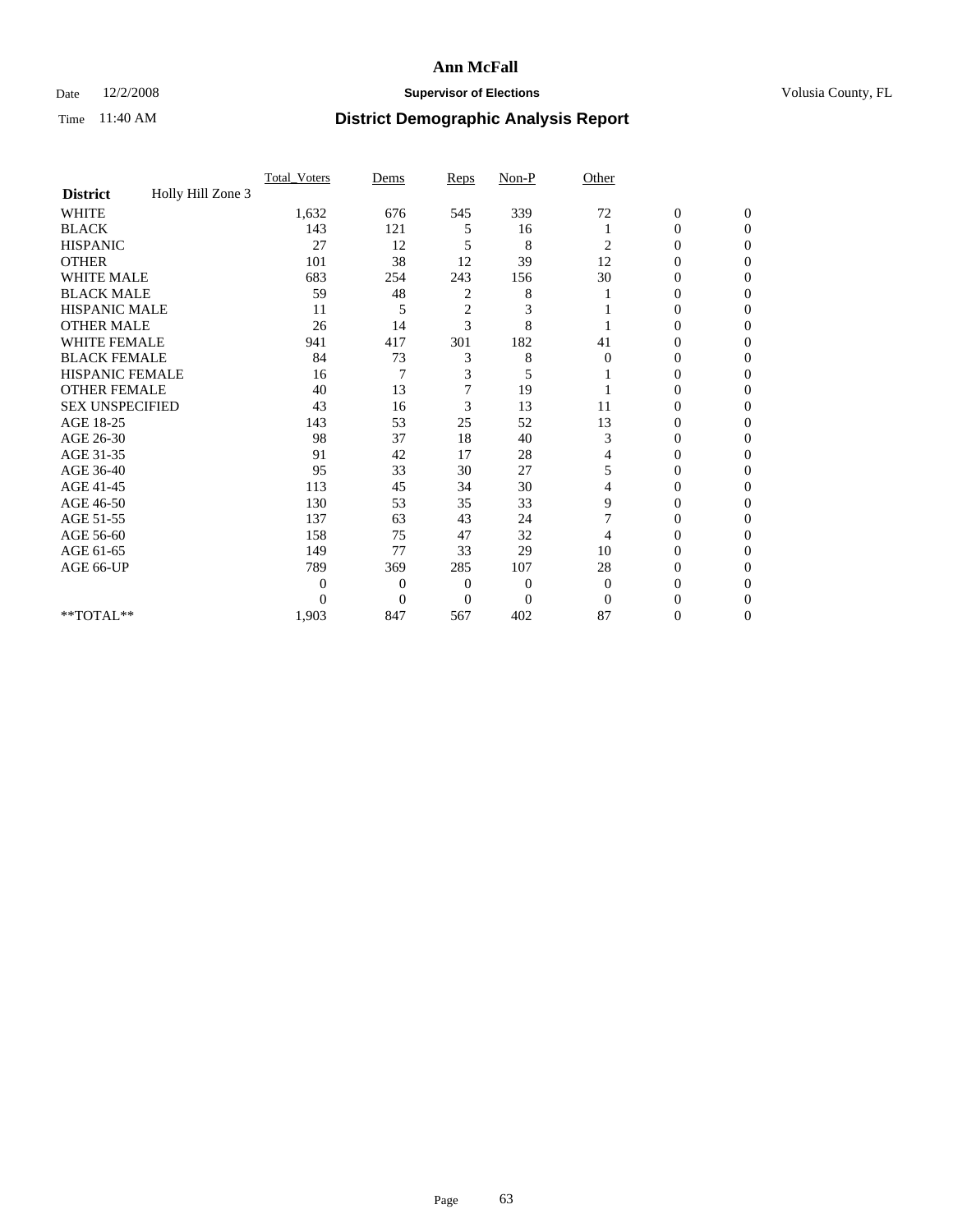### Date  $12/2/2008$  **Supervisor of Elections** Volusia County, FL

|                        |                   | Total Voters | Dems           | Reps         | $Non-P$        | Other    |                  |                |  |
|------------------------|-------------------|--------------|----------------|--------------|----------------|----------|------------------|----------------|--|
| <b>District</b>        | Holly Hill Zone 4 |              |                |              |                |          |                  |                |  |
| <b>WHITE</b>           |                   | 1,483        | 638            | 467          | 309            | 69       | $\boldsymbol{0}$ | $\mathbf{0}$   |  |
| <b>BLACK</b>           |                   | 329          | 269            | 10           | 43             |          | $\overline{0}$   | $\mathbf{0}$   |  |
| <b>HISPANIC</b>        |                   | 44           | 29             | 5            | 9              |          | 0                | $\Omega$       |  |
| <b>OTHER</b>           |                   | 91           | 34             | 11           | 35             | 11       | 0                | $\Omega$       |  |
| <b>WHITE MALE</b>      |                   | 655          | 238            | 230          | 151            | 36       | 0                | $\Omega$       |  |
| <b>BLACK MALE</b>      |                   | 99           | 74             | 6            | 15             | 4        | $\mathbf{0}$     | $\Omega$       |  |
| HISPANIC MALE          |                   | 21           | 15             | 2            | 3              |          | $\overline{0}$   | $\Omega$       |  |
| <b>OTHER MALE</b>      |                   | 24           | 9              | 5            | 8              | 2        | 0                | 0              |  |
| <b>WHITE FEMALE</b>    |                   | 819          | 395            | 235          | 156            | 33       | 0                | $\Omega$       |  |
| <b>BLACK FEMALE</b>    |                   | 227          | 193            | 4            | 27             | 3        | $\overline{0}$   | $\mathbf{0}$   |  |
| <b>HISPANIC FEMALE</b> |                   | 23           | 14             | 3            | 6              | $\Omega$ | 0                | $\Omega$       |  |
| <b>OTHER FEMALE</b>    |                   | 32           | 17             | $\mathbf{0}$ | 14             |          | 0                | 0              |  |
| <b>SEX UNSPECIFIED</b> |                   | 47           | 15             | 8            | 16             | 8        | 0                | $\Omega$       |  |
| AGE 18-25              |                   | 341          | 164            | 60           | 95             | 22       | 0                | $\mathbf{0}$   |  |
| AGE 26-30              |                   | 163          | 77             | 31           | 46             | 9        | 0                | $\Omega$       |  |
| AGE 31-35              |                   | 138          | 72             | 23           | 35             | 8        | $\overline{0}$   | $\Omega$       |  |
| AGE 36-40              |                   | 129          | 58             | 35           | 26             | 10       | 0                | $\Omega$       |  |
| AGE 41-45              |                   | 170          | 76             | 38           | 49             | 7        | $\mathbf{0}$     | $\Omega$       |  |
| AGE 46-50              |                   | 181          | 73             | 66           | 31             | 11       | $\overline{0}$   | $\Omega$       |  |
| AGE 51-55              |                   | 182          | 97             | 45           | 38             | 2        | 0                | 0              |  |
| AGE 56-60              |                   | 134          | 64             | 39           | 24             |          | 0                | $\Omega$       |  |
| AGE 61-65              |                   | 98           | 50             | 27           | 18             | 3        | 0                | $\Omega$       |  |
| AGE 66-UP              |                   | 411          | 239            | 129          | 34             | 9        | 0                | 0              |  |
|                        |                   | $\theta$     | $\overline{0}$ | $\mathbf{0}$ | $\mathbf{0}$   | $\Omega$ | 0                | $\Omega$       |  |
|                        |                   | $\theta$     | $\overline{0}$ | $\Omega$     | $\overline{0}$ | $\Omega$ | 0                | $\Omega$       |  |
| **TOTAL**              |                   | 1,947        | 970            | 493          | 396            | 88       | 0                | $\overline{0}$ |  |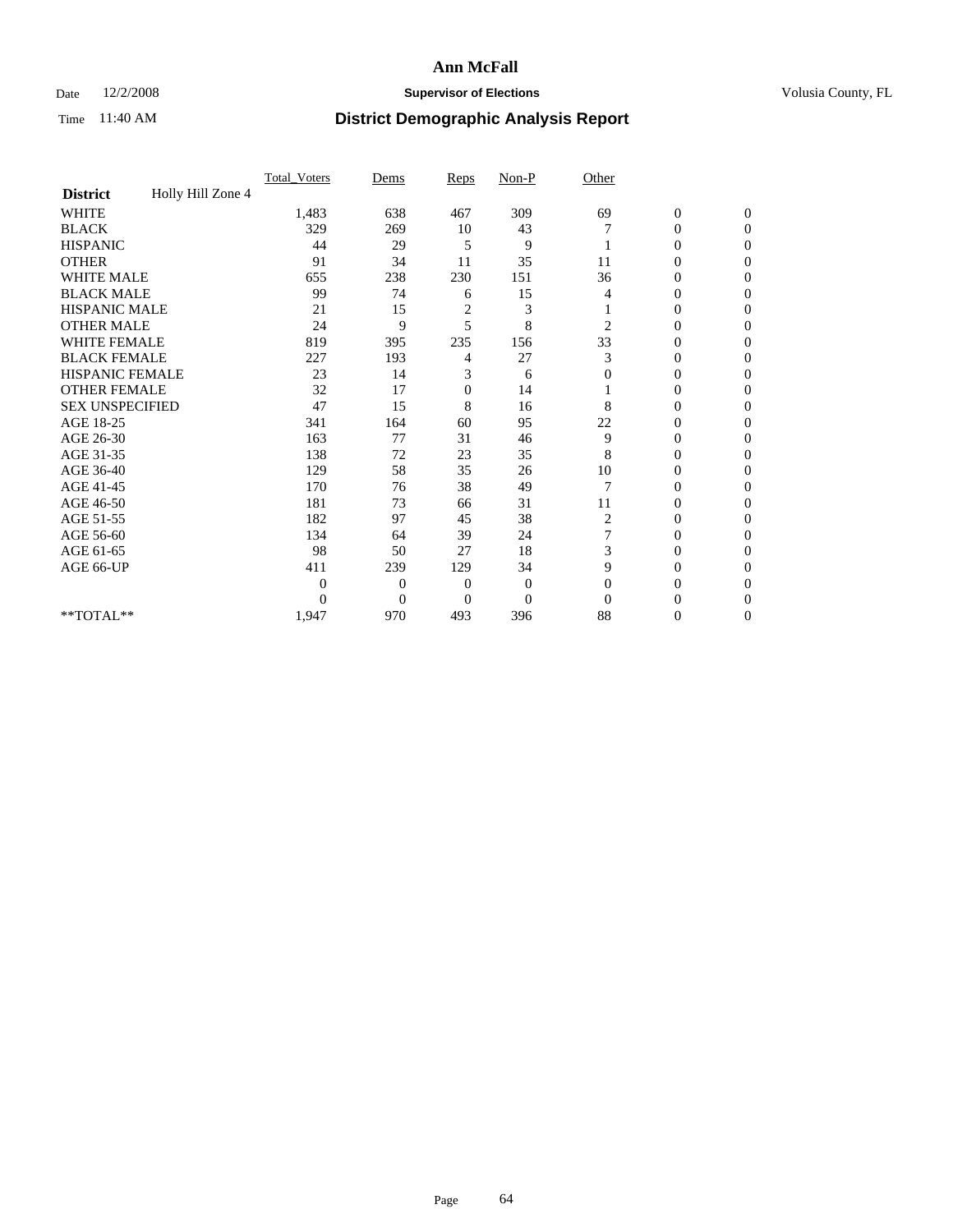### Date  $12/2/2008$  **Supervisor of Elections** Volusia County, FL

|                                      | <b>Total_Voters</b> | Dems           | <b>Reps</b> | $Non-P$        | Other          |                  |                  |  |
|--------------------------------------|---------------------|----------------|-------------|----------------|----------------|------------------|------------------|--|
| New Smyrna Zone 1<br><b>District</b> |                     |                |             |                |                |                  |                  |  |
| WHITE                                | 3,814               | 1,296          | 1,663       | 732            | 123            | $\boldsymbol{0}$ | $\boldsymbol{0}$ |  |
| <b>BLACK</b>                         | 8                   | 4              | 2           | $\overline{c}$ | $\Omega$       | $\boldsymbol{0}$ | $\Omega$         |  |
| <b>HISPANIC</b>                      | 32                  | 10             | 8           | 12             | $\overline{c}$ | 0                | $\Omega$         |  |
| <b>OTHER</b>                         | 128                 | 28             | 37          | 42             | 21             | 0                | $\Omega$         |  |
| <b>WHITE MALE</b>                    | 1,776               | 505            | 810         | 393            | 68             | $\mathbf{0}$     | $\mathbf{0}$     |  |
| <b>BLACK MALE</b>                    | 4                   | 2              | 0           | 2              | $\mathbf{0}$   | $\mathbf{0}$     | $\Omega$         |  |
| <b>HISPANIC MALE</b>                 | 13                  | $\overline{2}$ |             | 10             | 0              | 0                | $\Omega$         |  |
| <b>OTHER MALE</b>                    | 38                  | 7              | 18          | 13             | 0              | 0                | 0                |  |
| <b>WHITE FEMALE</b>                  | 2,009               | 780            | 844         | 331            | 54             | 0                | $\Omega$         |  |
| <b>BLACK FEMALE</b>                  | 4                   | 2              | 2           | $\mathbf{0}$   | $\mathbf{0}$   | $\boldsymbol{0}$ | $\Omega$         |  |
| <b>HISPANIC FEMALE</b>               | 19                  | 8              | 7           | 2              | 2              | 0                | $\Omega$         |  |
| <b>OTHER FEMALE</b>                  | 46                  | 15             | 15          | 12             | 4              | 0                | $\Omega$         |  |
| <b>SEX UNSPECIFIED</b>               | 73                  | 17             | 13          | 25             | 18             | 0                | $\Omega$         |  |
| AGE 18-25                            | 262                 | 94             | 45          | 104            | 19             | 0                | 0                |  |
| AGE 26-30                            | 166                 | 55             | 44          | 55             | 12             | 0                | $\Omega$         |  |
| AGE 31-35                            | 150                 | 38             | 52          | 49             | 11             | $\boldsymbol{0}$ | $\Omega$         |  |
| AGE 36-40                            | 165                 | 39             | 57          | 58             | 11             | 0                | 0                |  |
| AGE 41-45                            | 200                 | 64             | 90          | 38             | 8              | 0                | $\Omega$         |  |
| AGE 46-50                            | 325                 | 113            | 142         | 57             | 13             | 0                | $\Omega$         |  |
| AGE 51-55                            | 382                 | 142            | 149         | 75             | 16             | 0                | $\mathbf{0}$     |  |
| AGE 56-60                            | 473                 | 163            | 208         | 91             | 11             | 0                | 0                |  |
| AGE 61-65                            | 433                 | 146            | 209         | 69             | 9              | 0                | $\Omega$         |  |
| AGE 66-UP                            | 1,426               | 484            | 714         | 192            | 36             | 0                | 0                |  |
|                                      | 0                   | 0              | 0           | $\mathbf{0}$   | $\mathbf{0}$   | 0                | $\Omega$         |  |
|                                      | $\theta$            | $\overline{0}$ | $\Omega$    | $\overline{0}$ | $\Omega$       | 0                | $\Omega$         |  |
| **TOTAL**                            | 3,982               | 1,338          | 1,710       | 788            | 146            | 0                | $\mathbf{0}$     |  |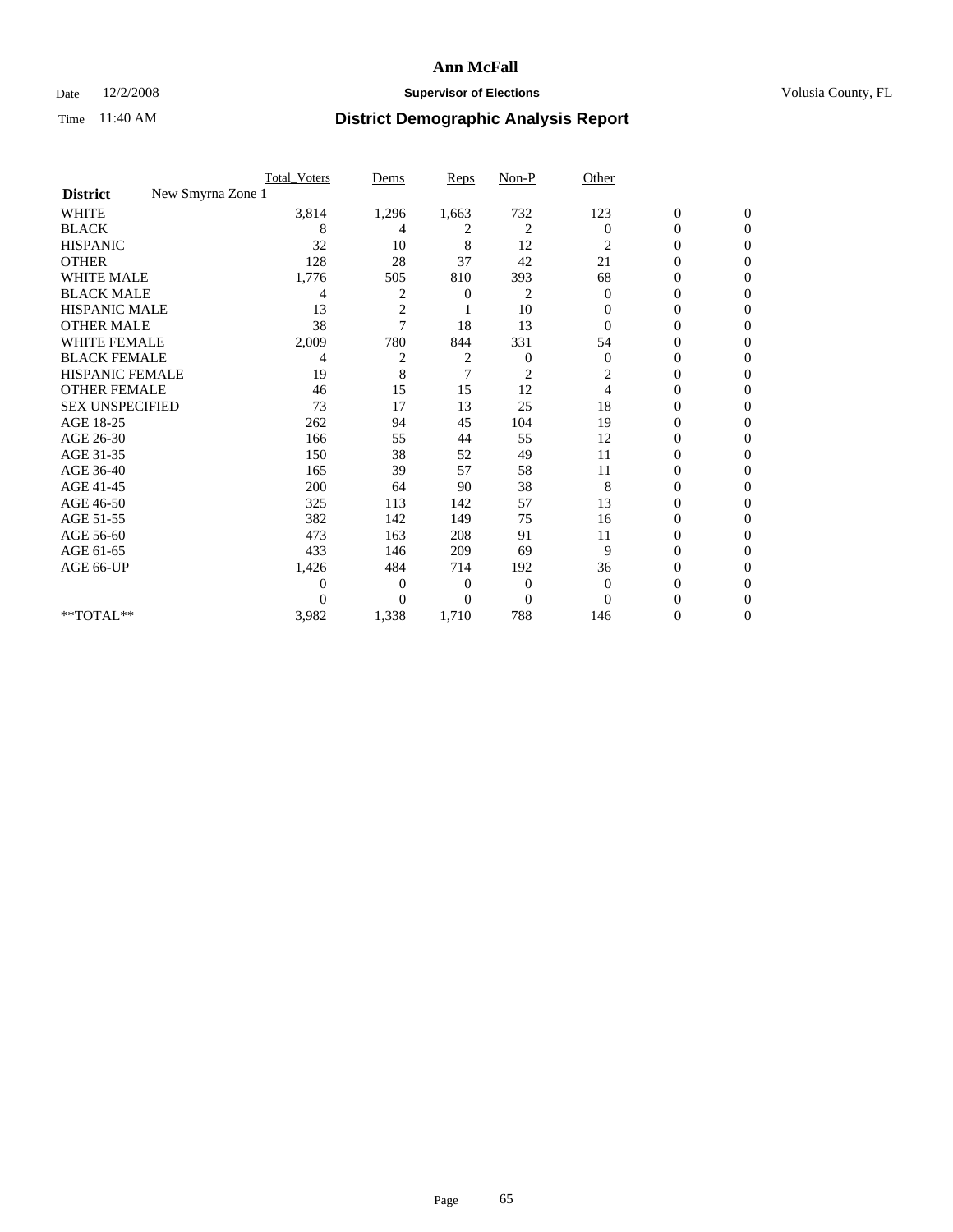### Date  $12/2/2008$  **Supervisor of Elections** Volusia County, FL

|                        | <b>Total_Voters</b> | Dems           | <b>Reps</b> | $Non-P$      | Other        |                  |                  |  |
|------------------------|---------------------|----------------|-------------|--------------|--------------|------------------|------------------|--|
| <b>District</b>        | New Smyrna Zone 2   |                |             |              |              |                  |                  |  |
| WHITE                  | 3,341               | 1,288          | 1,263       | 674          | 116          | $\boldsymbol{0}$ | $\boldsymbol{0}$ |  |
| <b>BLACK</b>           | 21                  | 16             | 0           | 5            | $\Omega$     | $\boldsymbol{0}$ | $\Omega$         |  |
| <b>HISPANIC</b>        | 40                  | 11             | 10          | 17           | 2            | 0                | $\Omega$         |  |
| <b>OTHER</b>           | 114                 | 27             | 29          | 41           | 17           | 0                | $\Omega$         |  |
| <b>WHITE MALE</b>      | 1,508               | 512            | 576         | 350          | 70           | $\mathbf{0}$     | $\mathbf{0}$     |  |
| <b>BLACK MALE</b>      | 8                   | 6              | 0           | 2            | $\mathbf{0}$ | $\overline{0}$   | $\Omega$         |  |
| <b>HISPANIC MALE</b>   | 22                  | 5              | 6           | 11           | $\mathbf{0}$ | 0                | $\Omega$         |  |
| <b>OTHER MALE</b>      | 37                  | 7              | 12          | 15           | 3            | 0                | 0                |  |
| <b>WHITE FEMALE</b>    | 1,801               | 765            | 671         | 319          | 46           | 0                | $\Omega$         |  |
| <b>BLACK FEMALE</b>    | 13                  | 10             | 0           | 3            | $\mathbf{0}$ | $\boldsymbol{0}$ | $\Omega$         |  |
| <b>HISPANIC FEMALE</b> | 18                  | 6              | 4           | 6            | 2            | 0                | $\mathbf{0}$     |  |
| <b>OTHER FEMALE</b>    | 42                  | 13             | 13          | 15           |              | 0                | $\Omega$         |  |
| <b>SEX UNSPECIFIED</b> | 67                  | 18             | 20          | 16           | 13           | 0                | $\mathbf{0}$     |  |
| AGE 18-25              | 231                 | 86             | 56          | 79           | 10           | 0                | 0                |  |
| AGE 26-30              | 156                 | 53             | 44          | 51           | 8            | 0                | $\Omega$         |  |
| AGE 31-35              | 159                 | 53             | 44          | 54           | 8            | 0                | $\Omega$         |  |
| AGE 36-40              | 165                 | 47             | 58          | 54           | 6            | 0                | 0                |  |
| AGE 41-45              | 202                 | 63             | 84          | 46           | 9            | 0                | $\Omega$         |  |
| AGE 46-50              | 287                 | 92             | 109         | 74           | 12           | 0                | $\Omega$         |  |
| AGE 51-55              | 300                 | 121            | 106         | 59           | 14           | 0                | $\mathbf{0}$     |  |
| AGE 56-60              | 338                 | 119            | 125         | 80           | 14           | 0                | 0                |  |
| AGE 61-65              | 359                 | 122            | 156         | 70           | 11           | 0                | $\Omega$         |  |
| AGE 66-UP              | 1,319               | 586            | 520         | 170          | 43           | 0                | 0                |  |
|                        | 0                   | $\overline{0}$ | 0           | $\mathbf{0}$ | $\mathbf{0}$ | 0                | $\Omega$         |  |
|                        | $\theta$            | $\overline{0}$ | $\Omega$    | $\mathbf{0}$ | $\Omega$     | 0                | $\Omega$         |  |
| **TOTAL**              | 3,516               | 1,342          | 1,302       | 737          | 135          | 0                | $\mathbf{0}$     |  |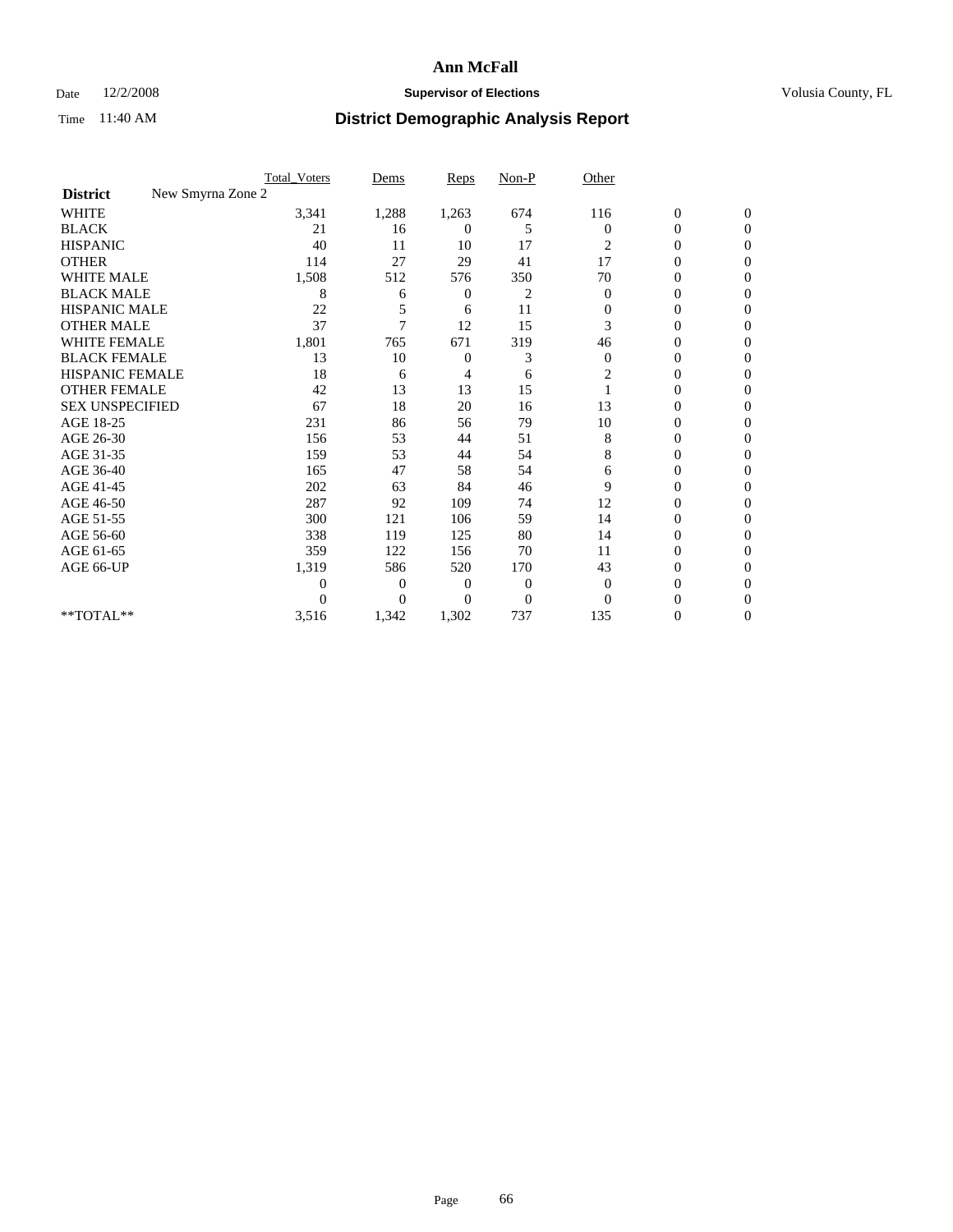### Date  $12/2/2008$  **Supervisor of Elections** Volusia County, FL

|                                      | <b>Total_Voters</b> | Dems           | <b>Reps</b>    | $Non-P$        | Other          |                  |                |  |
|--------------------------------------|---------------------|----------------|----------------|----------------|----------------|------------------|----------------|--|
| New Smyrna Zone 3<br><b>District</b> |                     |                |                |                |                |                  |                |  |
| <b>WHITE</b>                         | 4,123               | 1,400          | 1,661          | 910            | 152            | $\boldsymbol{0}$ | $\mathbf{0}$   |  |
| <b>BLACK</b>                         | 40                  | 26             | 5              | 8              |                | $\boldsymbol{0}$ | $\mathbf{0}$   |  |
| <b>HISPANIC</b>                      | 43                  | 19             | 8              | 12             | 4              | $\mathbf{0}$     | $\Omega$       |  |
| <b>OTHER</b>                         | 162                 | 37             | 29             | 67             | 29             | 0                | $\Omega$       |  |
| <b>WHITE MALE</b>                    | 1,916               | 568            | 808            | 463            | 77             | 0                | $\Omega$       |  |
| <b>BLACK MALE</b>                    | 21                  | 13             | 3              | 4              |                | 0                | $\Omega$       |  |
| HISPANIC MALE                        | 18                  | 8              |                | $\overline{7}$ | 2              | $\boldsymbol{0}$ | $\Omega$       |  |
| <b>OTHER MALE</b>                    | 49                  | 18             | 9              | 20             | $\overline{2}$ | 0                | $\Omega$       |  |
| <b>WHITE FEMALE</b>                  | 2,180               | 821            | 844            | 440            | 75             | 0                | $\Omega$       |  |
| <b>BLACK FEMALE</b>                  | 19                  | 13             | 2              | 4              | $\mathbf{0}$   | $\overline{0}$   | $\mathbf{0}$   |  |
| <b>HISPANIC FEMALE</b>               | 25                  | 11             | 7              | 5              | 2              | 0                | $\Omega$       |  |
| <b>OTHER FEMALE</b>                  | 44                  | 12             | 13             | 14             | 5              | 0                | 0              |  |
| <b>SEX UNSPECIFIED</b>               | 96                  | 18             | 16             | 40             | 22             | $\overline{0}$   | $\mathbf{0}$   |  |
| AGE 18-25                            | 321                 | 85             | 77             | 125            | 34             | 0                | $\mathbf{0}$   |  |
| AGE 26-30                            | 257                 | 79             | 65             | 100            | 13             | 0                | $\Omega$       |  |
| AGE 31-35                            | 205                 | 78             | 51             | 63             | 13             | 0                | $\Omega$       |  |
| AGE 36-40                            | 219                 | 73             | 61             | 77             | 8              | 0                | $\mathbf{0}$   |  |
| AGE 41-45                            | 273                 | 96             | 98             | 67             | 12             | $\mathbf{0}$     | $\Omega$       |  |
| AGE 46-50                            | 383                 | 123            | 137            | 105            | 18             | $\overline{0}$   | $\overline{0}$ |  |
| AGE 51-55                            | 420                 | 178            | 150            | 77             | 15             | 0                | 0              |  |
| AGE 56-60                            | 378                 | 156            | 141            | 70             | 11             | $\overline{0}$   | $\Omega$       |  |
| AGE 61-65                            | 436                 | 151            | 174            | 98             | 13             | $\overline{0}$   | $\Omega$       |  |
| AGE 66-UP                            | 1,476               | 463            | 749            | 215            | 49             | 0                | 0              |  |
|                                      | 0                   | $\overline{0}$ | $\overline{0}$ | $\overline{0}$ | $\mathbf{0}$   | 0                | $\Omega$       |  |
|                                      | $\Omega$            | $\overline{0}$ | $\Omega$       | $\overline{0}$ | $\Omega$       | $\theta$         | $\Omega$       |  |
| **TOTAL**                            | 4,368               | 1,482          | 1,703          | 997            | 186            | 0                | $\overline{0}$ |  |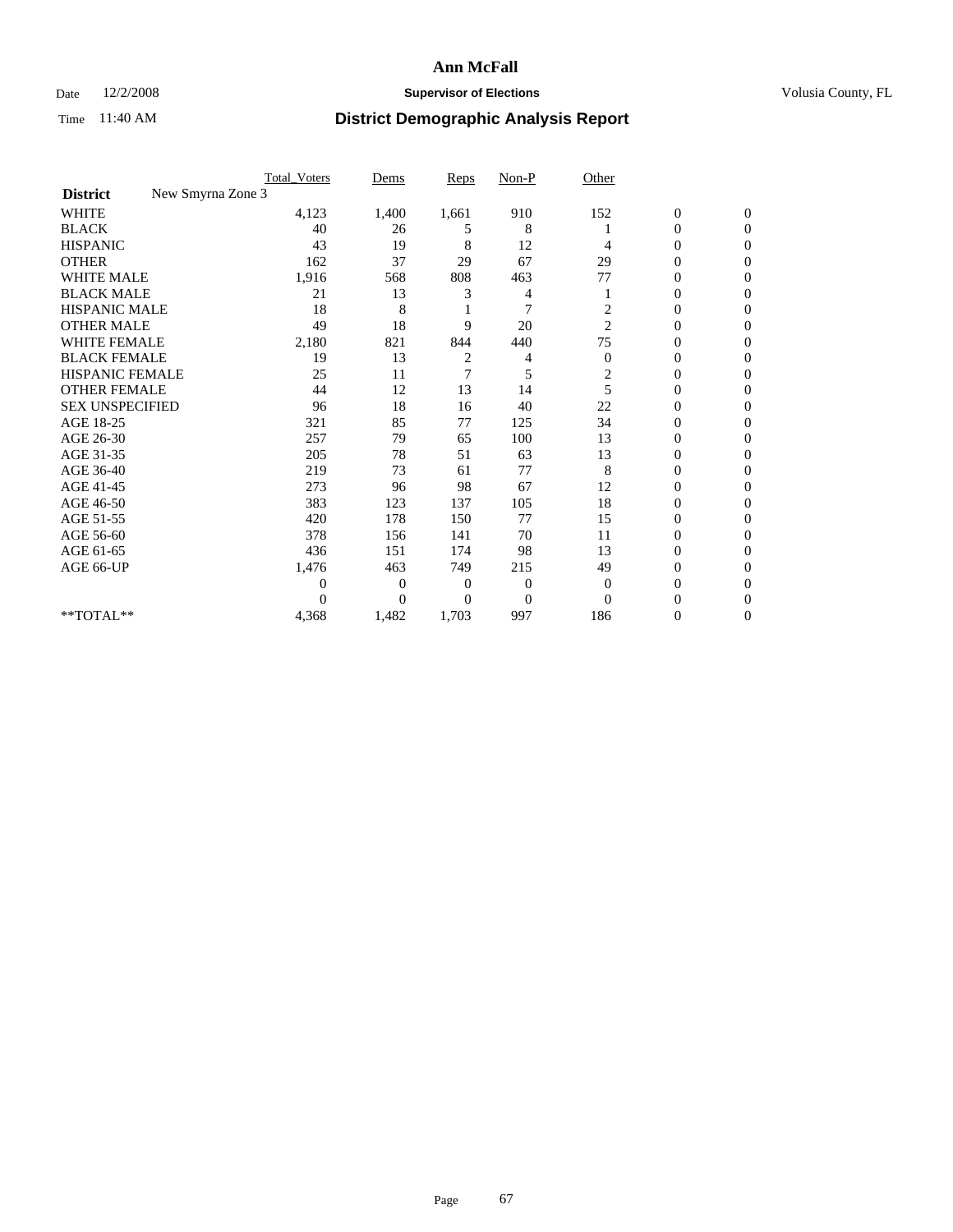### Date  $12/2/2008$  **Supervisor of Elections** Volusia County, FL

|                                      | <b>Total_Voters</b> | Dems           | <b>Reps</b> | $Non-P$      | Other          |                  |                  |  |
|--------------------------------------|---------------------|----------------|-------------|--------------|----------------|------------------|------------------|--|
| New Smyrna Zone 4<br><b>District</b> |                     |                |             |              |                |                  |                  |  |
| <b>WHITE</b>                         | 4,136               | 1,497          | 1,651       | 852          | 136            | $\boldsymbol{0}$ | $\boldsymbol{0}$ |  |
| <b>BLACK</b>                         | 710                 | 607            | 21          | 69           | 13             | $\boldsymbol{0}$ | $\mathbf{0}$     |  |
| <b>HISPANIC</b>                      | 66                  | 23             | 17          | 24           | 2              | $\overline{0}$   | $\mathbf{0}$     |  |
| <b>OTHER</b>                         | 222                 | 57             | 36          | 75           | 54             | $\boldsymbol{0}$ | $\Omega$         |  |
| <b>WHITE MALE</b>                    | 1,830               | 606            | 757         | 400          | 67             | $\overline{0}$   | $\mathbf{0}$     |  |
| <b>BLACK MALE</b>                    | 294                 | 232            | 8           | 44           | 10             | $\boldsymbol{0}$ | $\mathbf{0}$     |  |
| <b>HISPANIC MALE</b>                 | 27                  | 6              | 10          | 9            | $\overline{c}$ | $\boldsymbol{0}$ | $\overline{0}$   |  |
| <b>OTHER MALE</b>                    | 54                  | 15             | 14          | 20           | 5              | $\boldsymbol{0}$ | $\mathbf{0}$     |  |
| <b>WHITE FEMALE</b>                  | 2,283               | 881            | 889         | 445          | 68             | $\overline{0}$   | $\mathbf{0}$     |  |
| <b>BLACK FEMALE</b>                  | 410                 | 369            | 13          | 25           | 3              | $\boldsymbol{0}$ | $\mathbf{0}$     |  |
| <b>HISPANIC FEMALE</b>               | 39                  | 17             | 7           | 15           | $\mathbf{0}$   | $\boldsymbol{0}$ | $\mathbf{0}$     |  |
| <b>OTHER FEMALE</b>                  | 83                  | 30             | 16          | 32           | 5              | $\mathbf{0}$     | $\Omega$         |  |
| <b>SEX UNSPECIFIED</b>               | 114                 | 28             | 11          | 30           | 45             | $\overline{0}$   | $\mathbf{0}$     |  |
| AGE 18-25                            | 498                 | 211            | 93          | 150          | 44             | $\mathbf{0}$     | $\mathbf{0}$     |  |
| AGE 26-30                            | 279                 | 108            | 70          | 85           | 16             | $\overline{0}$   | $\mathbf{0}$     |  |
| AGE 31-35                            | 309                 | 107            | 112         | 77           | 13             | $\boldsymbol{0}$ | $\mathbf{0}$     |  |
| AGE 36-40                            | 316                 | 130            | 98          | 67           | 21             | 0                | $\mathbf{0}$     |  |
| AGE 41-45                            | 315                 | 128            | 109         | 64           | 14             | $\overline{0}$   | $\mathbf{0}$     |  |
| AGE 46-50                            | 370                 | 149            | 128         | 81           | 12             | $\boldsymbol{0}$ | $\mathbf{0}$     |  |
| AGE 51-55                            | 445                 | 205            | 141         | 83           | 16             | $\boldsymbol{0}$ | $\mathbf{0}$     |  |
| AGE 56-60                            | 437                 | 189            | 132         | 100          | 16             | $\overline{0}$   | $\Omega$         |  |
| AGE 61-65                            | 445                 | 196            | 144         | 99           | 6              | $\overline{0}$   | $\mathbf{0}$     |  |
| AGE 66-UP                            | 1,720               | 761            | 698         | 214          | 47             | $\boldsymbol{0}$ | $\mathbf{0}$     |  |
|                                      | $\overline{0}$      | $\overline{0}$ | 0           | $\mathbf{0}$ | $\mathbf{0}$   | $\overline{0}$   | $\mathbf{0}$     |  |
|                                      | $\theta$            | $\overline{0}$ | $\Omega$    | $\theta$     | $\Omega$       | $\boldsymbol{0}$ | $\mathbf{0}$     |  |
| **TOTAL**                            | 5,134               | 2,184          | 1,725       | 1,020        | 205            | 0                | $\mathbf{0}$     |  |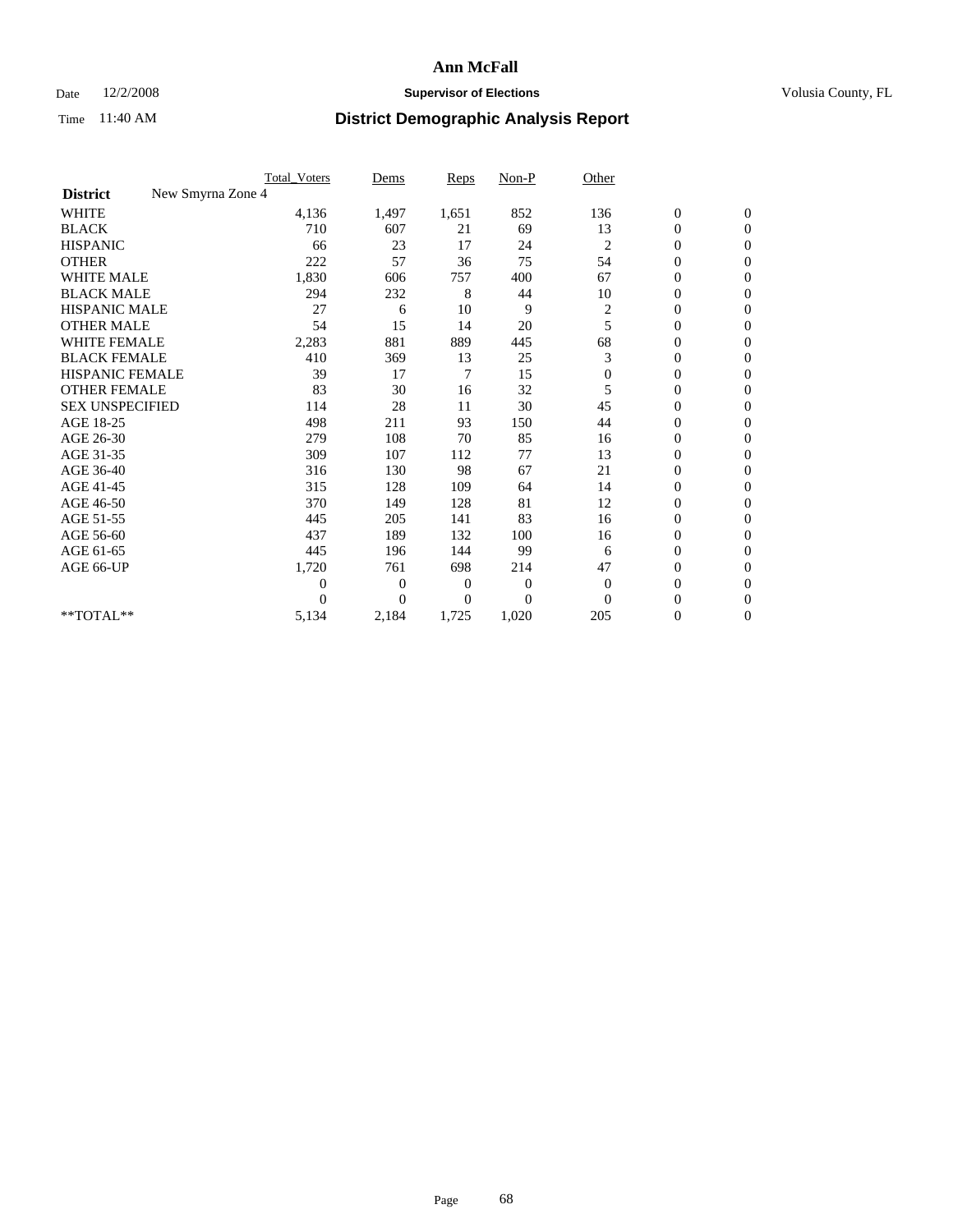### Date  $12/2/2008$  **Supervisor of Elections** Volusia County, FL

|                        |                   | <b>Total Voters</b> | Dems           | <b>Reps</b> | Non-P    | Other          |                  |                  |
|------------------------|-------------------|---------------------|----------------|-------------|----------|----------------|------------------|------------------|
| <b>District</b>        | Ormond Bch Zone 1 |                     |                |             |          |                |                  |                  |
| <b>WHITE</b>           |                   | 6,908               | 2,526          | 2,979       | 1,210    | 193            | $\boldsymbol{0}$ | $\boldsymbol{0}$ |
| <b>BLACK</b>           |                   | 87                  | 68             | 7           | 10       | 2              | $\boldsymbol{0}$ | $\mathbf{0}$     |
| <b>HISPANIC</b>        |                   | 111                 | 46             | 35          | 28       | $\overline{c}$ | $\overline{0}$   | $\mathbf{0}$     |
| <b>OTHER</b>           |                   | 343                 | 113            | 102         | 101      | 27             | 0                | $\Omega$         |
| <b>WHITE MALE</b>      |                   | 3,197               | 1,053          | 1,430       | 604      | 110            | $\mathbf{0}$     | $\mathbf{0}$     |
| <b>BLACK MALE</b>      |                   | 39                  | 30             | 4           | 4        |                | $\overline{0}$   | $\mathbf{0}$     |
| <b>HISPANIC MALE</b>   |                   | 44                  | 9              | 19          | 15       |                | 0                | $\Omega$         |
| <b>OTHER MALE</b>      |                   | 140                 | 44             | 49          | 43       | 4              | 0                | $\Omega$         |
| WHITE FEMALE           |                   | 3,681               | 1,467          | 1,536       | 596      | 82             | 0                | $\mathbf{0}$     |
| <b>BLACK FEMALE</b>    |                   | 47                  | 38             | 3           | 6        | $\mathbf{0}$   | $\boldsymbol{0}$ | $\Omega$         |
| <b>HISPANIC FEMALE</b> |                   | 62                  | 34             | 14          | 13       |                | 0                | $\mathbf{0}$     |
| <b>OTHER FEMALE</b>    |                   | 116                 | 48             | 35          | 27       | 6              | $\overline{0}$   | $\Omega$         |
| <b>SEX UNSPECIFIED</b> |                   | 123                 | 30             | 33          | 41       | 19             | $\overline{0}$   | $\mathbf{0}$     |
| AGE 18-25              |                   | 645                 | 216            | 208         | 182      | 39             | 0                | $\mathbf{0}$     |
| AGE 26-30              |                   | 316                 | 102            | 112         | 90       | 12             | $\overline{0}$   | $\Omega$         |
| AGE 31-35              |                   | 351                 | 112            | 119         | 97       | 23             | $\boldsymbol{0}$ | $\mathbf{0}$     |
| AGE 36-40              |                   | 489                 | 158            | 217         | 96       | 18             | 0                | $\Omega$         |
| AGE 41-45              |                   | 609                 | 195            | 258         | 136      | 20             | 0                | $\Omega$         |
| AGE 46-50              |                   | 664                 | 237            | 281         | 129      | 17             | $\boldsymbol{0}$ | $\Omega$         |
| AGE 51-55              |                   | 757                 | 287            | 334         | 118      | 18             | 0                | $\mathbf{0}$     |
| AGE 56-60              |                   | 738                 | 300            | 300         | 128      | 10             | $\overline{0}$   | $\Omega$         |
| AGE 61-65              |                   | 655                 | 245            | 289         | 104      | 17             | $\overline{0}$   | $\mathbf{0}$     |
| AGE 66-UP              |                   | 2,225               | 901            | 1,005       | 269      | 50             | 0                | $\mathbf{0}$     |
|                        |                   | 0                   | $\overline{0}$ | 0           | 0        | 0              | 0                | $\mathbf{0}$     |
|                        |                   | $\theta$            | $\Omega$       | 0           | $\Omega$ | $\Omega$       | $\overline{0}$   | $\Omega$         |
| **TOTAL**              |                   | 7,449               | 2,753          | 3,123       | 1,349    | 224            | 0                | $\mathbf{0}$     |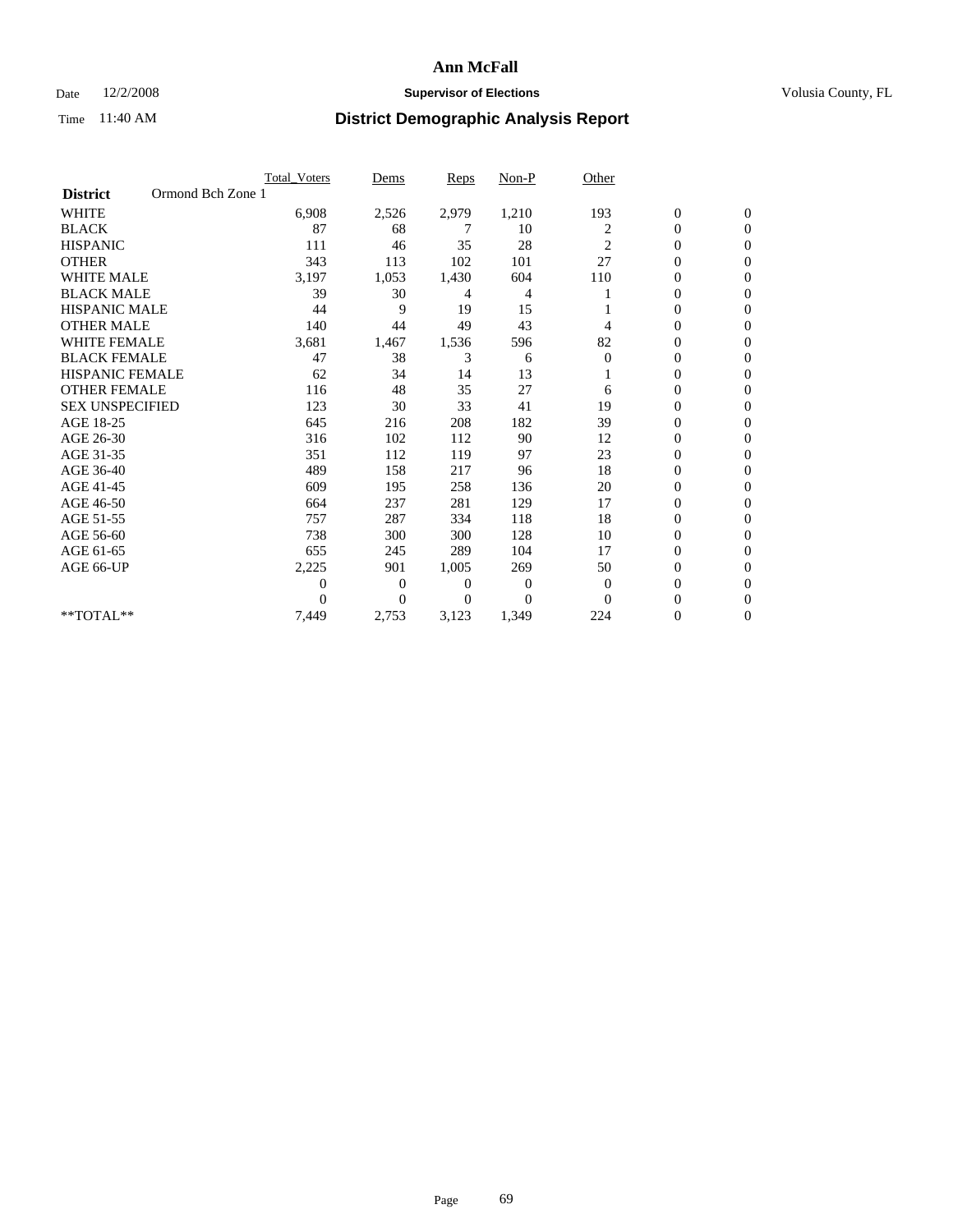### Date  $12/2/2008$  **Supervisor of Elections** Volusia County, FL

|                        | Total Voters      | Dems           | <b>Reps</b> | Non-P        | Other        |                  |                  |  |
|------------------------|-------------------|----------------|-------------|--------------|--------------|------------------|------------------|--|
| <b>District</b>        | Ormond Bch Zone 2 |                |             |              |              |                  |                  |  |
| <b>WHITE</b>           | 4,794             | 1,957          | 1,729       | 936          | 172          | $\boldsymbol{0}$ | $\boldsymbol{0}$ |  |
| <b>BLACK</b>           | 392               | 297            | 30          | 54           | 11           | $\boldsymbol{0}$ | $\mathbf{0}$     |  |
| <b>HISPANIC</b>        | 107               | 49             | 27          | 28           | 3            | $\overline{0}$   | $\mathbf{0}$     |  |
| <b>OTHER</b>           | 377               | 144            | 87          | 109          | 37           | $\boldsymbol{0}$ | $\Omega$         |  |
| <b>WHITE MALE</b>      | 2,094             | 742            | 808         | 454          | 90           | $\overline{0}$   | $\mathbf{0}$     |  |
| <b>BLACK MALE</b>      | 177               | 118            | 15          | 35           | 9            | $\overline{0}$   | $\mathbf{0}$     |  |
| <b>HISPANIC MALE</b>   | 41                | 18             | 9           | 11           | 3            | $\overline{0}$   | $\overline{0}$   |  |
| <b>OTHER MALE</b>      | 109               | 37             | 33          | 38           |              | 0                | $\mathbf{0}$     |  |
| <b>WHITE FEMALE</b>    | 2,676             | 1,204          | 916         | 475          | 81           | $\overline{0}$   | $\mathbf{0}$     |  |
| <b>BLACK FEMALE</b>    | 211               | 175            | 15          | 19           | 2            | $\boldsymbol{0}$ | $\overline{0}$   |  |
| <b>HISPANIC FEMALE</b> | 65                | 31             | 17          | 17           | $\mathbf{0}$ | $\overline{0}$   | $\mathbf{0}$     |  |
| <b>OTHER FEMALE</b>    | 143               | 69             | 39          | 29           | 6            | $\overline{0}$   | $\Omega$         |  |
| <b>SEX UNSPECIFIED</b> | 154               | 53             | 21          | 49           | 31           | $\overline{0}$   | $\overline{0}$   |  |
| AGE 18-25              | 526               | 217            | 127         | 150          | 32           | 0                | $\mathbf{0}$     |  |
| AGE 26-30              | 360               | 133            | 85          | 126          | 16           | $\overline{0}$   | $\mathbf{0}$     |  |
| AGE 31-35              | 334               | 144            | 86          | 90           | 14           | $\boldsymbol{0}$ | $\overline{0}$   |  |
| AGE 36-40              | 392               | 136            | 138         | 100          | 18           | 0                | $\mathbf{0}$     |  |
| AGE 41-45              | 440               | 150            | 163         | 103          | 24           | $\overline{0}$   | $\mathbf{0}$     |  |
| AGE 46-50              | 525               | 210            | 191         | 103          | 21           | $\boldsymbol{0}$ | $\overline{0}$   |  |
| AGE 51-55              | 542               | 243            | 169         | 111          | 19           | $\boldsymbol{0}$ | $\mathbf{0}$     |  |
| AGE 56-60              | 515               | 225            | 156         | 115          | 19           | $\overline{0}$   | $\Omega$         |  |
| AGE 61-65              | 490               | 216            | 184         | 75           | 15           | $\overline{0}$   | $\mathbf{0}$     |  |
| AGE 66-UP              | 1,546             | 773            | 574         | 154          | 45           | $\boldsymbol{0}$ | $\mathbf{0}$     |  |
|                        | $\overline{0}$    | $\overline{0}$ | 0           | $\mathbf{0}$ | $\mathbf{0}$ | $\overline{0}$   | $\mathbf{0}$     |  |
|                        | $\Omega$          | $\theta$       | $\Omega$    | $\Omega$     | $\Omega$     | $\overline{0}$   | $\mathbf{0}$     |  |
| **TOTAL**              | 5,670             | 2,447          | 1,873       | 1,127        | 223          | 0                | $\mathbf{0}$     |  |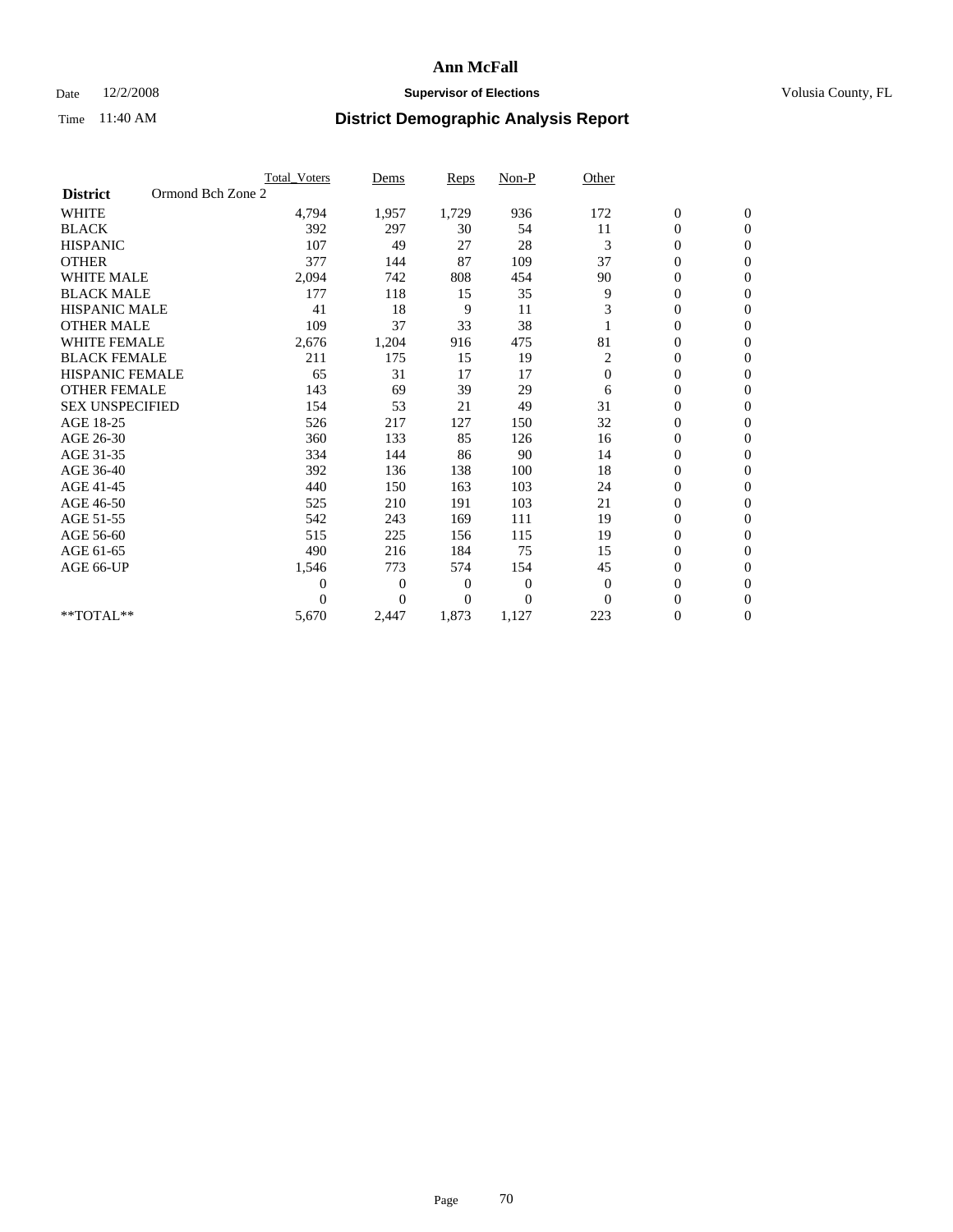### Date  $12/2/2008$  **Supervisor of Elections** Volusia County, FL

|                        |                   | Total Voters | Dems           | <b>Reps</b> | Non-P    | Other          |                  |                  |  |
|------------------------|-------------------|--------------|----------------|-------------|----------|----------------|------------------|------------------|--|
| <b>District</b>        | Ormond Bch Zone 3 |              |                |             |          |                |                  |                  |  |
| <b>WHITE</b>           |                   | 7,958        | 2,519          | 3,850       | 1,340    | 249            | $\boldsymbol{0}$ | $\boldsymbol{0}$ |  |
| <b>BLACK</b>           |                   | 156          | 112            | 13          | 22       | 9              | $\boldsymbol{0}$ | $\mathbf{0}$     |  |
| <b>HISPANIC</b>        |                   | 142          | 49             | 53          | 37       | 3              | $\overline{0}$   | $\mathbf{0}$     |  |
| <b>OTHER</b>           |                   | 454          | 135            | 128         | 153      | 38             | 0                | $\Omega$         |  |
| <b>WHITE MALE</b>      |                   | 3,680        | 1,058          | 1,855       | 657      | 110            | $\mathbf{0}$     | $\mathbf{0}$     |  |
| <b>BLACK MALE</b>      |                   | 73           | 53             | 7           | 9        | $\overline{4}$ | $\overline{0}$   | $\mathbf{0}$     |  |
| <b>HISPANIC MALE</b>   |                   | 69           | 19             | 30          | 18       | $\overline{c}$ | 0                | $\mathbf{0}$     |  |
| <b>OTHER MALE</b>      |                   | 161          | 40             | 51          | 62       | 8              | 0                | $\mathbf{0}$     |  |
| <b>WHITE FEMALE</b>    |                   | 4,229        | 1,447          | 1,974       | 672      | 136            | $\overline{0}$   | $\mathbf{0}$     |  |
| <b>BLACK FEMALE</b>    |                   | 82           | 58             | 6           | 13       | 5              | $\boldsymbol{0}$ | $\Omega$         |  |
| <b>HISPANIC FEMALE</b> |                   | 72           | 30             | 22          | 19       |                | 0                | $\mathbf{0}$     |  |
| <b>OTHER FEMALE</b>    |                   | 195          | 71             | 56          | 61       | 7              | $\mathbf{0}$     | $\Omega$         |  |
| <b>SEX UNSPECIFIED</b> |                   | 149          | 39             | 43          | 41       | 26             | $\overline{0}$   | $\mathbf{0}$     |  |
| AGE 18-25              |                   | 836          | 239            | 340         | 209      | 48             | 0                | $\mathbf{0}$     |  |
| AGE 26-30              |                   | 369          | 114            | 135         | 102      | 18             | $\overline{0}$   | $\mathbf{0}$     |  |
| AGE 31-35              |                   | 378          | 95             | 152         | 107      | 24             | $\boldsymbol{0}$ | $\mathbf{0}$     |  |
| AGE 36-40              |                   | 558          | 138            | 289         | 107      | 24             | 0                | $\mathbf{0}$     |  |
| AGE 41-45              |                   | 753          | 182            | 400         | 144      | 27             | $\overline{0}$   | $\Omega$         |  |
| AGE 46-50              |                   | 824          | 243            | 415         | 145      | 21             | $\boldsymbol{0}$ | $\Omega$         |  |
| AGE 51-55              |                   | 924          | 298            | 453         | 153      | 20             | $\boldsymbol{0}$ | $\mathbf{0}$     |  |
| AGE 56-60              |                   | 879          | 320            | 379         | 160      | 20             | $\overline{0}$   | $\Omega$         |  |
| AGE 61-65              |                   | 864          | 323            | 395         | 121      | 25             | $\overline{0}$   | $\mathbf{0}$     |  |
| AGE 66-UP              |                   | 2,325        | 863            | 1,086       | 304      | 72             | $\boldsymbol{0}$ | $\mathbf{0}$     |  |
|                        |                   | 0            | $\overline{0}$ | 0           | 0        | $\theta$       | $\overline{0}$   | $\mathbf{0}$     |  |
|                        |                   | $\theta$     | $\theta$       | 0           | $\Omega$ | $\Omega$       | $\overline{0}$   | $\mathbf{0}$     |  |
| **TOTAL**              |                   | 8,710        | 2,815          | 4,044       | 1,552    | 299            | 0                | $\mathbf{0}$     |  |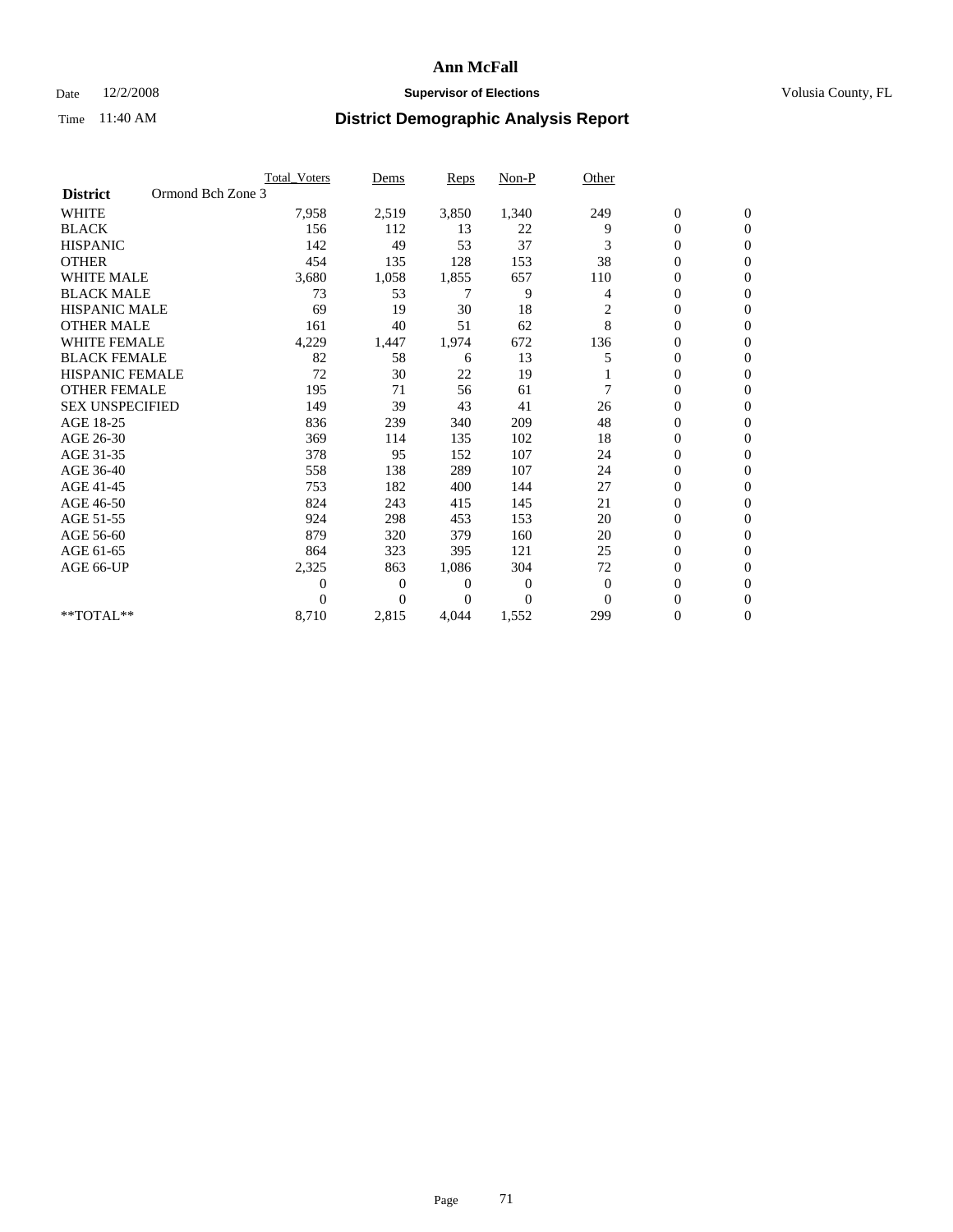### Date  $12/2/2008$  **Supervisor of Elections** Volusia County, FL

|                                      | Total Voters   | Dems           | <b>Reps</b>    | Non-P        | Other          |                  |                  |  |
|--------------------------------------|----------------|----------------|----------------|--------------|----------------|------------------|------------------|--|
| Ormond Bch Zone 4<br><b>District</b> |                |                |                |              |                |                  |                  |  |
| <b>WHITE</b>                         | 6,326          | 2,402          | 2,490          | 1,172        | 262            | $\boldsymbol{0}$ | $\boldsymbol{0}$ |  |
| <b>BLACK</b>                         | 145            | 112            | 8              | 22           | 3              | $\overline{0}$   | $\mathbf{0}$     |  |
| <b>HISPANIC</b>                      | 90             | 47             | 11             | 30           | 2              | $\overline{0}$   | $\Omega$         |  |
| <b>OTHER</b>                         | 318            | 109            | 77             | 104          | 28             | 0                | $\Omega$         |  |
| <b>WHITE MALE</b>                    | 2,730          | 935            | 1,124          | 534          | 137            | $\boldsymbol{0}$ | $\Omega$         |  |
| <b>BLACK MALE</b>                    | 68             | 51             | 4              | 12           |                | $\mathbf{0}$     | $\Omega$         |  |
| <b>HISPANIC MALE</b>                 | 33             | 17             | 4              | 10           | $\overline{c}$ | 0                | $\Omega$         |  |
| <b>OTHER MALE</b>                    | 110            | 36             | 25             | 41           | 8              | $\overline{0}$   | $\mathbf{0}$     |  |
| <b>WHITE FEMALE</b>                  | 3,555          | 1,455          | 1,356          | 622          | 122            | $\overline{0}$   | $\Omega$         |  |
| <b>BLACK FEMALE</b>                  | 77             | 61             | 4              | 10           | $\overline{c}$ | 0                | $\Omega$         |  |
| <b>HISPANIC FEMALE</b>               | 57             | 30             | 7              | 20           | $\mathbf{0}$   | 0                | 0                |  |
| <b>OTHER FEMALE</b>                  | 147            | 55             | 47             | 38           | 7              | $\mathbf{0}$     | $\mathbf{0}$     |  |
| <b>SEX UNSPECIFIED</b>               | 102            | 30             | 15             | 41           | 16             | 0                | $\Omega$         |  |
| AGE 18-25                            | 508            | 197            | 133            | 142          | 36             | $\overline{0}$   | $\mathbf{0}$     |  |
| AGE 26-30                            | 282            | 88             | 98             | 80           | 16             | $\overline{0}$   | $\Omega$         |  |
| AGE 31-35                            | 275            | 79             | 96             | 80           | 20             | $\boldsymbol{0}$ | $\Omega$         |  |
| AGE 36-40                            | 339            | 111            | 128            | 83           | 17             | $\boldsymbol{0}$ | $\Omega$         |  |
| AGE 41-45                            | 423            | 143            | 176            | 93           | 11             | $\overline{0}$   | $\Omega$         |  |
| AGE 46-50                            | 554            | 222            | 216            | 107          | 9              | 0                | 0                |  |
| AGE 51-55                            | 566            | 227            | 219            | 97           | 23             | $\overline{0}$   | $\mathbf{0}$     |  |
| AGE 56-60                            | 572            | 249            | 202            | 97           | 24             | $\overline{0}$   | $\Omega$         |  |
| AGE 61-65                            | 570            | 228            | 194            | 117          | 31             | 0                | $\Omega$         |  |
| AGE 66-UP                            | 2,790          | 1,126          | 1,124          | 432          | 108            | 0                | $\mathbf{0}$     |  |
|                                      | $\overline{0}$ | $\overline{0}$ | 0              | $\mathbf{0}$ | $\overline{0}$ | $\mathbf{0}$     | $\mathbf{0}$     |  |
|                                      | 0              | $\overline{0}$ | $\overline{0}$ | $\Omega$     | $\mathbf{0}$   | $\overline{0}$   | $\mathbf{0}$     |  |
| **TOTAL**                            | 6,879          | 2,670          | 2,586          | 1,328        | 295            | 0                | 0                |  |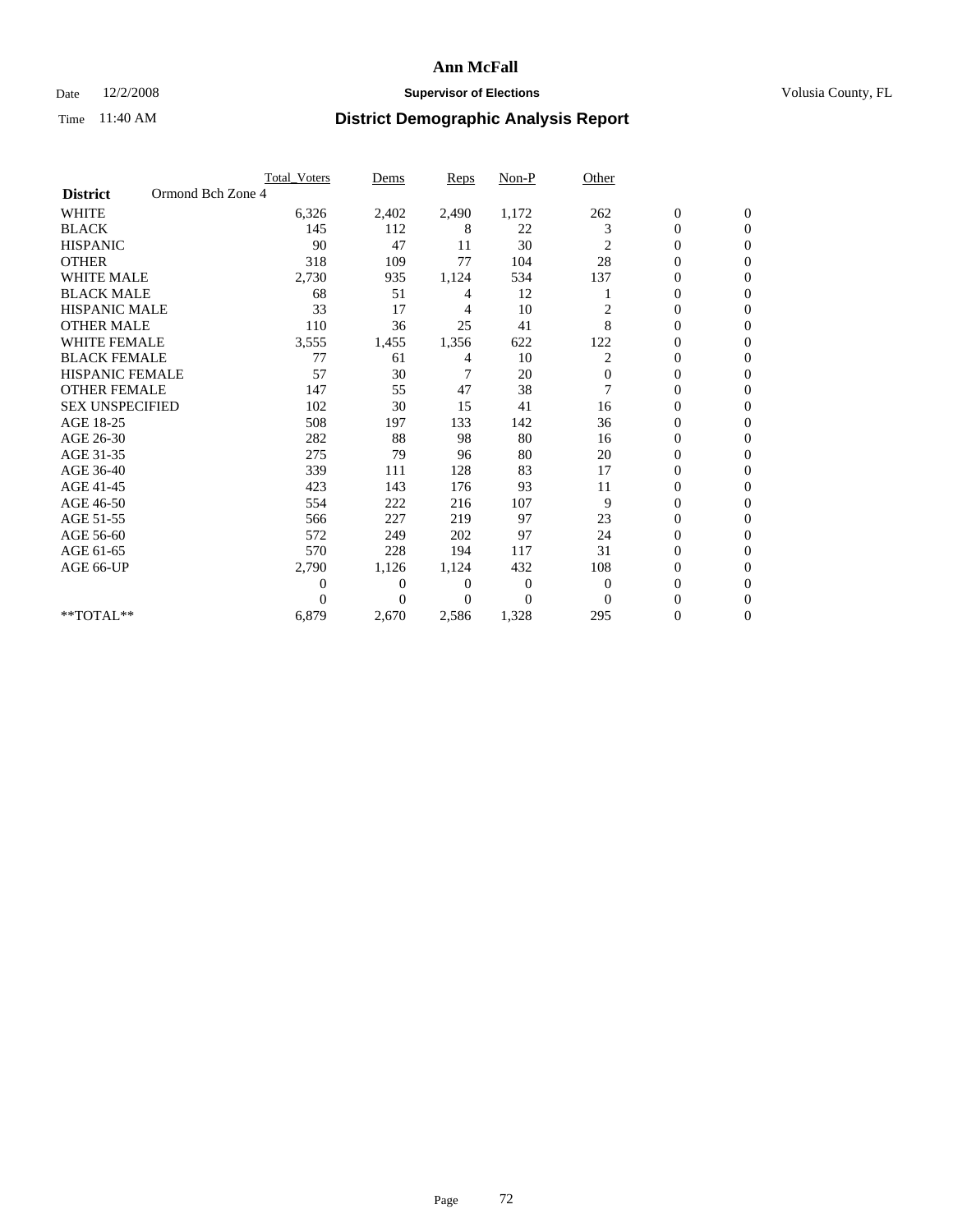#### Date  $12/2/2008$  **Supervisor of Elections** Volusia County, FL

|                        |                        | <b>Total Voters</b> | Dems           | <b>Reps</b> | $Non-P$        | Other          |                  |                  |  |
|------------------------|------------------------|---------------------|----------------|-------------|----------------|----------------|------------------|------------------|--|
| <b>District</b>        | Port Orange District 1 |                     |                |             |                |                |                  |                  |  |
| <b>WHITE</b>           |                        | 6,862               | 2,903          | 2,154       | 1,529          | 276            | $\boldsymbol{0}$ | $\boldsymbol{0}$ |  |
| <b>BLACK</b>           |                        | 77                  | 61             | 4           | 10             | 2              | $\boldsymbol{0}$ | $\mathbf{0}$     |  |
| <b>HISPANIC</b>        |                        | 127                 | 58             | 21          | 44             | 4              | $\overline{0}$   | $\mathbf{0}$     |  |
| <b>OTHER</b>           |                        | 305                 | 100            | 65          | 113            | 27             | 0                | $\Omega$         |  |
| <b>WHITE MALE</b>      |                        | 3,065               | 1,170          | 1,042       | 714            | 139            | $\overline{0}$   | $\mathbf{0}$     |  |
| <b>BLACK MALE</b>      |                        | 39                  | 28             | 3           | 8              | $\mathbf{0}$   | $\overline{0}$   | $\mathbf{0}$     |  |
| <b>HISPANIC MALE</b>   |                        | 46                  | 22             | 10          | 12             | 2              | $\overline{0}$   | $\overline{0}$   |  |
| <b>OTHER MALE</b>      |                        | 89                  | 27             | 17          | 41             | 4              | 0                | $\mathbf{0}$     |  |
| <b>WHITE FEMALE</b>    |                        | 3,738               | 1,713          | 1,093       | 801            | 131            | $\overline{0}$   | $\mathbf{0}$     |  |
| <b>BLACK FEMALE</b>    |                        | 38                  | 33             |             | $\overline{c}$ | 2              | $\boldsymbol{0}$ | $\Omega$         |  |
| <b>HISPANIC FEMALE</b> |                        | 78                  | 36             | 10          | 30             | 2              | 0                | $\mathbf{0}$     |  |
| <b>OTHER FEMALE</b>    |                        | 119                 | 47             | 32          | 33             | $\overline{7}$ | $\mathbf{0}$     | $\Omega$         |  |
| <b>SEX UNSPECIFIED</b> |                        | 159                 | 46             | 36          | 55             | 22             | $\overline{0}$   | $\overline{0}$   |  |
| AGE 18-25              |                        | 633                 | 248            | 128         | 217            | 40             | $\overline{0}$   | $\mathbf{0}$     |  |
| AGE 26-30              |                        | 442                 | 157            | 97          | 161            | 27             | $\overline{0}$   | $\mathbf{0}$     |  |
| AGE 31-35              |                        | 372                 | 145            | 94          | 111            | 22             | $\boldsymbol{0}$ | $\overline{0}$   |  |
| AGE 36-40              |                        | 432                 | 150            | 127         | 128            | 27             | 0                | $\mathbf{0}$     |  |
| AGE 41-45              |                        | 513                 | 199            | 143         | 150            | 21             | $\overline{0}$   | $\Omega$         |  |
| AGE 46-50              |                        | 636                 | 232            | 204         | 163            | 37             | $\boldsymbol{0}$ | $\Omega$         |  |
| AGE 51-55              |                        | 683                 | 292            | 247         | 118            | 26             | $\boldsymbol{0}$ | $\mathbf{0}$     |  |
| AGE 56-60              |                        | 634                 | 276            | 202         | 131            | 25             | $\overline{0}$   | $\Omega$         |  |
| AGE 61-65              |                        | 721                 | 318            | 220         | 157            | 26             | $\overline{0}$   | $\mathbf{0}$     |  |
| AGE 66-UP              |                        | 2,305               | 1,105          | 782         | 360            | 58             | $\boldsymbol{0}$ | $\mathbf{0}$     |  |
|                        |                        | $\overline{0}$      | $\overline{0}$ | 0           | 0              | $\theta$       | $\overline{0}$   | $\mathbf{0}$     |  |
|                        |                        | $\theta$            | $\Omega$       | 0           | $\Omega$       | $\Omega$       | $\overline{0}$   | $\mathbf{0}$     |  |
| **TOTAL**              |                        | 7,371               | 3,122          | 2,244       | 1,696          | 309            | 0                | $\mathbf{0}$     |  |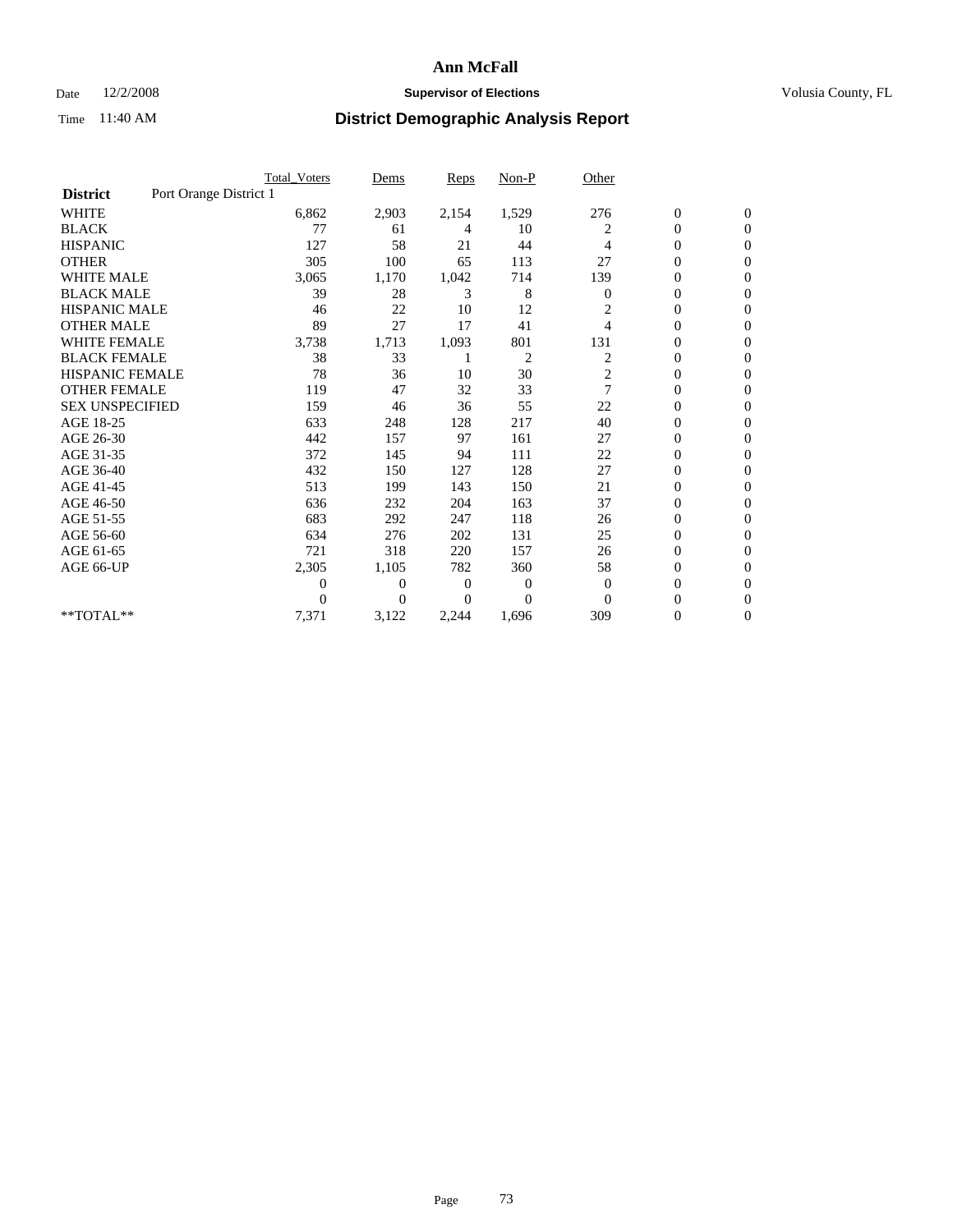#### Date  $12/2/2008$  **Supervisor of Elections** Volusia County, FL

|                        |                        | <b>Total Voters</b> | Dems         | Reps  | $Non-P$  | Other    |                  |                  |  |
|------------------------|------------------------|---------------------|--------------|-------|----------|----------|------------------|------------------|--|
| <b>District</b>        | Port Orange District 2 |                     |              |       |          |          |                  |                  |  |
| <b>WHITE</b>           |                        | 7,700               | 2,999        | 2,796 | 1,599    | 306      | $\boldsymbol{0}$ | $\boldsymbol{0}$ |  |
| <b>BLACK</b>           |                        | 313                 | 249          | 15    | 41       | 8        | 0                | $\mathbf{0}$     |  |
| <b>HISPANIC</b>        |                        | 202                 | 91           | 36    | 67       | 8        | 0                | $\mathbf{0}$     |  |
| <b>OTHER</b>           |                        | 440                 | 149          | 87    | 159      | 45       | 0                | $\Omega$         |  |
| <b>WHITE MALE</b>      |                        | 3,455               | 1,200        | 1,332 | 760      | 163      | 0                | $\mathbf{0}$     |  |
| <b>BLACK MALE</b>      |                        | 127                 | 95           | 7     | 22       | 3        | $\overline{0}$   | $\mathbf{0}$     |  |
| <b>HISPANIC MALE</b>   |                        | 88                  | 33           | 18    | 34       | 3        | 0                | $\mathbf{0}$     |  |
| <b>OTHER MALE</b>      |                        | 158                 | 55           | 35    | 59       | 9        | 0                | $\Omega$         |  |
| <b>WHITE FEMALE</b>    |                        | 4,182               | 1,776        | 1,438 | 832      | 136      | 0                | $\mathbf{0}$     |  |
| <b>BLACK FEMALE</b>    |                        | 185                 | 153          | 8     | 19       | 5        | 0                | $\mathbf{0}$     |  |
| <b>HISPANIC FEMALE</b> |                        | 112                 | 58           | 18    | 32       | 4        | 0                | $\mathbf{0}$     |  |
| <b>OTHER FEMALE</b>    |                        | 170                 | 71           | 30    | 63       | 6        | 0                | $\Omega$         |  |
| <b>SEX UNSPECIFIED</b> |                        | 178                 | 47           | 48    | 45       | 38       | 0                | $\mathbf{0}$     |  |
| AGE 18-25              |                        | 996                 | 377          | 269   | 286      | 64       | 0                | $\mathbf{0}$     |  |
| AGE 26-30              |                        | 650                 | 224          | 188   | 215      | 23       | 0                | $\mathbf{0}$     |  |
| AGE 31-35              |                        | 530                 | 201          | 157   | 146      | 26       | 0                | $\mathbf{0}$     |  |
| AGE 36-40              |                        | 556                 | 209          | 206   | 122      | 19       | 0                | $\mathbf{0}$     |  |
| AGE 41-45              |                        | 623                 | 219          | 224   | 154      | 26       | 0                | $\Omega$         |  |
| AGE 46-50              |                        | 753                 | 291          | 270   | 163      | 29       | 0                | $\mathbf{0}$     |  |
| AGE 51-55              |                        | 702                 | 274          | 264   | 137      | 27       | 0                | $\mathbf{0}$     |  |
| AGE 56-60              |                        | 778                 | 317          | 275   | 161      | 25       | $\overline{0}$   | $\Omega$         |  |
| AGE 61-65              |                        | 750                 | 304          | 260   | 150      | 36       | 0                | $\mathbf{0}$     |  |
| AGE 66-UP              |                        | 2,317               | 1,072        | 821   | 332      | 92       | 0                | $\mathbf{0}$     |  |
|                        |                        | 0                   | $\mathbf{0}$ | 0     | $\theta$ | $\theta$ | 0                | $\mathbf{0}$     |  |
|                        |                        | 0                   | $\Omega$     | 0     | $\Omega$ | $\Omega$ | 0                | $\overline{0}$   |  |
| **TOTAL**              |                        | 8,655               | 3,488        | 2,934 | 1,866    | 367      | 0                | $\overline{0}$   |  |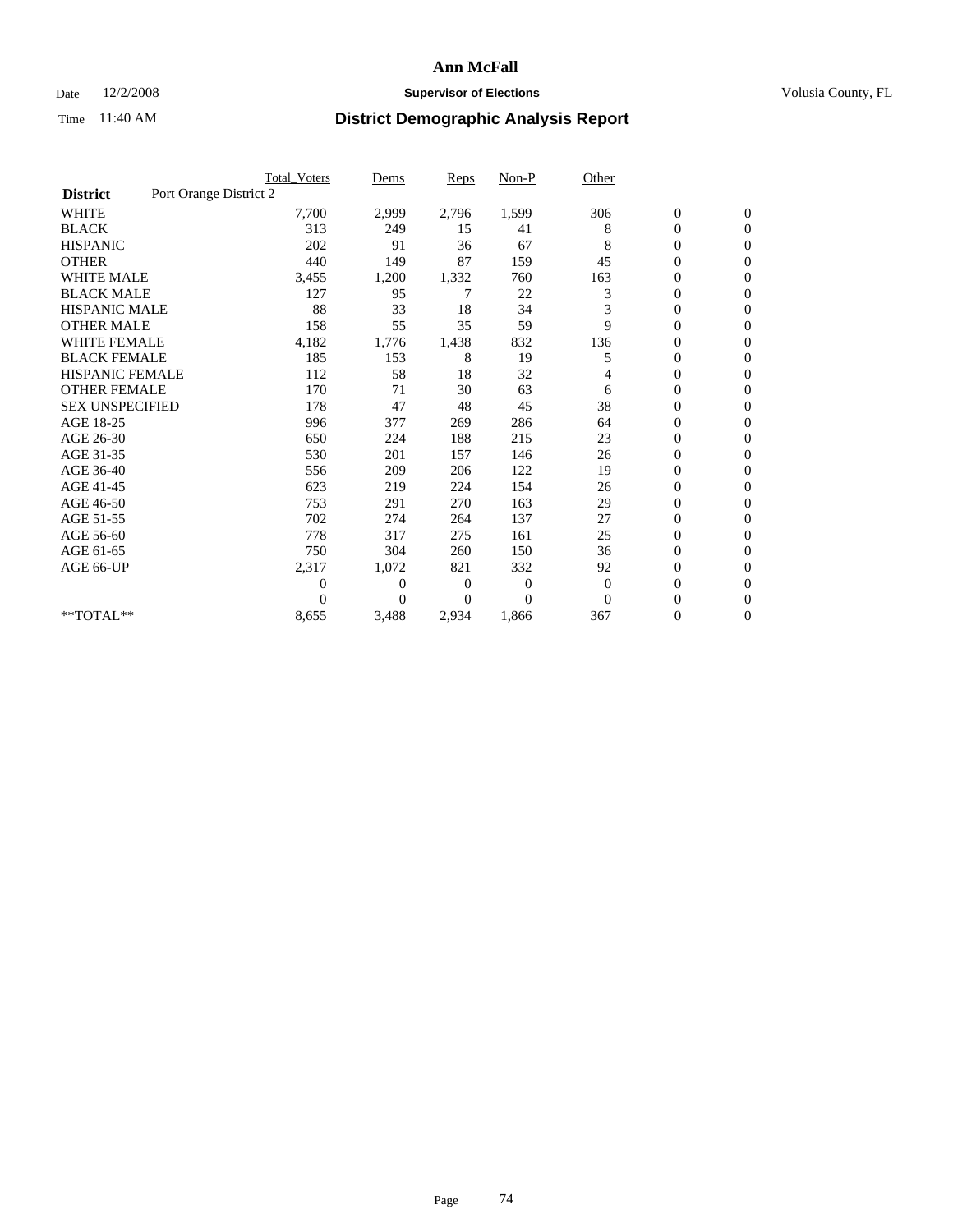### Date  $12/2/2008$  **Supervisor of Elections** Volusia County, FL

|                        |                        | Total Voters | Dems     | <b>Reps</b> | $Non-P$  | Other        |                  |                  |  |
|------------------------|------------------------|--------------|----------|-------------|----------|--------------|------------------|------------------|--|
| <b>District</b>        | Port Orange Distrcit 3 |              |          |             |          |              |                  |                  |  |
| <b>WHITE</b>           |                        | 10,291       | 3,544    | 4,082       | 2,279    | 386          | $\boldsymbol{0}$ | $\boldsymbol{0}$ |  |
| <b>BLACK</b>           |                        | 255          | 216      | 10          | 23       | 6            | $\boldsymbol{0}$ | $\mathbf{0}$     |  |
| <b>HISPANIC</b>        |                        | 239          | 96       | 45          | 87       | 11           | $\overline{0}$   | $\mathbf{0}$     |  |
| <b>OTHER</b>           |                        | 550          | 169      | 141         | 179      | 61           | $\boldsymbol{0}$ | $\Omega$         |  |
| <b>WHITE MALE</b>      |                        | 4,684        | 1,403    | 1,966       | 1,111    | 204          | $\overline{0}$   | $\mathbf{0}$     |  |
| <b>BLACK MALE</b>      |                        | 123          | 102      | 7           | 12       | 2            | $\overline{0}$   | $\mathbf{0}$     |  |
| <b>HISPANIC MALE</b>   |                        | 102          | 45       | 17          | 36       | 4            | $\overline{0}$   | $\mathbf{0}$     |  |
| <b>OTHER MALE</b>      |                        | 178          | 54       | 50          | 66       | 8            | $\boldsymbol{0}$ | $\mathbf{0}$     |  |
| <b>WHITE FEMALE</b>    |                        | 5,535        | 2,123    | 2,092       | 1,145    | 175          | $\overline{0}$   | $\mathbf{0}$     |  |
| <b>BLACK FEMALE</b>    |                        | 131          | 113      | 3           | 11       | 4            | $\boldsymbol{0}$ | $\mathbf{0}$     |  |
| <b>HISPANIC FEMALE</b> |                        | 135          | 50       | 27          | 51       | 7            | $\overline{0}$   | $\mathbf{0}$     |  |
| <b>OTHER FEMALE</b>    |                        | 223          | 82       | 58          | 65       | 18           | $\mathbf{0}$     | $\mathbf{0}$     |  |
| <b>SEX UNSPECIFIED</b> |                        | 224          | 53       | 58          | 71       | 42           | $\boldsymbol{0}$ | $\mathbf{0}$     |  |
| AGE 18-25              |                        | 1,171        | 400      | 314         | 373      | 84           | $\overline{0}$   | $\mathbf{0}$     |  |
| AGE 26-30              |                        | 729          | 248      | 220         | 227      | 34           | $\overline{0}$   | $\mathbf{0}$     |  |
| AGE 31-35              |                        | 641          | 189      | 239         | 184      | 29           | $\boldsymbol{0}$ | $\mathbf{0}$     |  |
| AGE 36-40              |                        | 744          | 253      | 265         | 205      | 21           | $\boldsymbol{0}$ | $\mathbf{0}$     |  |
| AGE 41-45              |                        | 827          | 246      | 344         | 206      | 31           | $\overline{0}$   | $\mathbf{0}$     |  |
| AGE 46-50              |                        | 869          | 287      | 359         | 194      | 29           | $\boldsymbol{0}$ | $\mathbf{0}$     |  |
| AGE 51-55              |                        | 992          | 384      | 376         | 205      | 27           | $\boldsymbol{0}$ | $\mathbf{0}$     |  |
| AGE 56-60              |                        | 919          | 384      | 311         | 193      | 31           | $\overline{0}$   | $\Omega$         |  |
| AGE 61-65              |                        | 954          | 346      | 370         | 190      | 48           | $\overline{0}$   | $\mathbf{0}$     |  |
| AGE 66-UP              |                        | 3,489        | 1,288    | 1,480       | 591      | 130          | $\boldsymbol{0}$ | $\mathbf{0}$     |  |
|                        |                        | 0            | 0        | 0           | $\bf{0}$ | $\mathbf{0}$ | $\overline{0}$   | $\mathbf{0}$     |  |
|                        |                        | $\theta$     | $\theta$ | $\Omega$    | $\Omega$ | $\Omega$     | $\overline{0}$   | $\mathbf{0}$     |  |
| **TOTAL**              |                        | 11,335       | 4,025    | 4,278       | 2,568    | 464          | 0                | $\mathbf{0}$     |  |